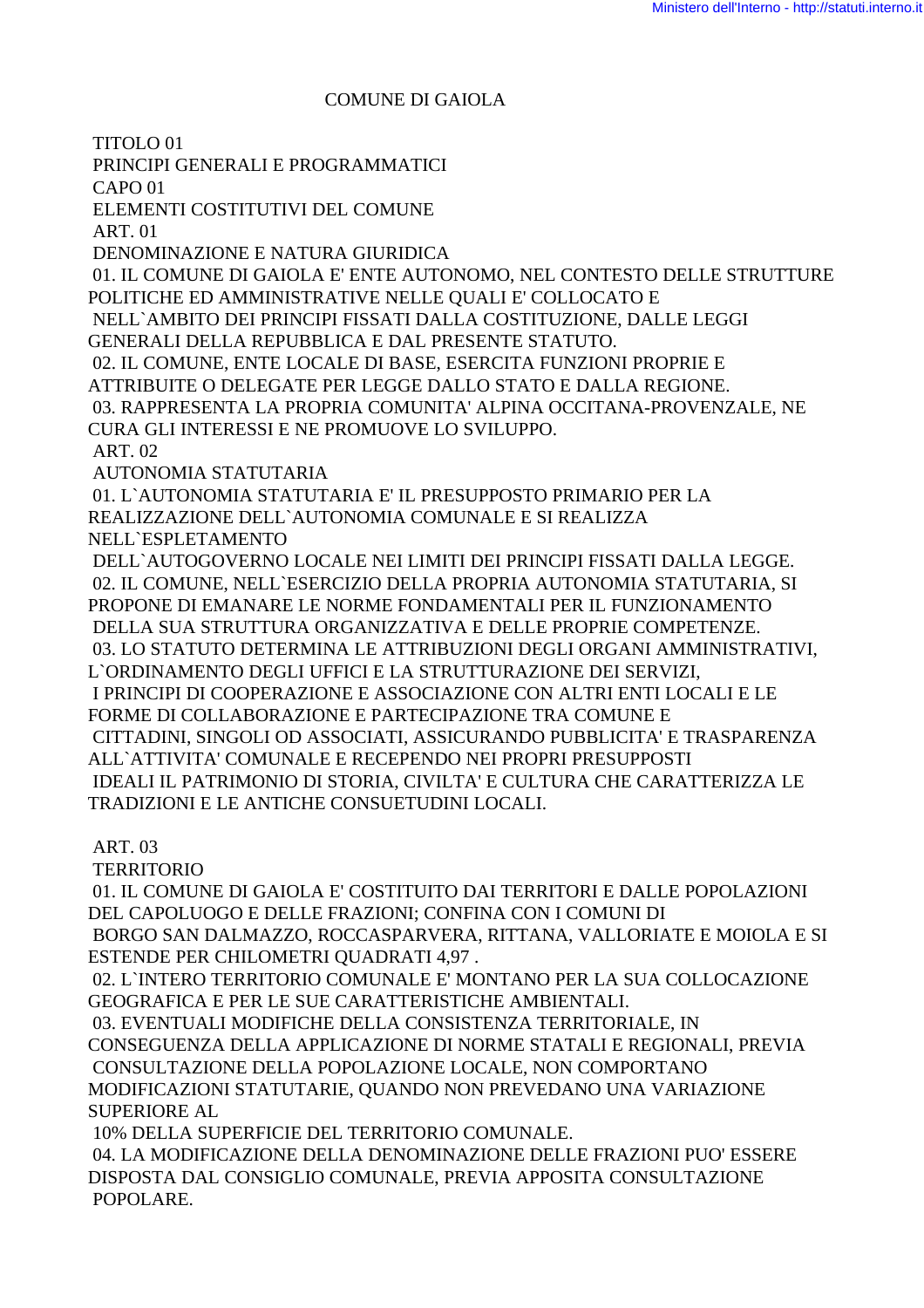ART. 04

SEDE

 01. IL COMUNE E GLI ORGANI COMUNALI HANNO SEDE NEL CAPOLUOGO DI GAIOLA.

 02. LE ADUNANZE DEGLI ORGANI ELETTIVI COLLEGIALI SI SVOLGONO DI NORMA NELLA SEDE COMUNALE; PER PARTICOLARI ESIGENZE IL CONSIGLIO PUO' RIUNIRSI ANCHE IN LUOGHI DIVERSI DALLA PROPRIA SEDE, PREVIA PREVENTIVA ED ESPRESSA INFORMAZIONE ALLA POPOLAZIONE ED AGLI AMMINISTRATORI COMUNALI DELLE DIVERSA SEDE PRESCELTA.

ART. 05

 SEGNI DISTINTIVI 01. IL COMUNE NEGLI ATTI, DOCUMENTI E SIGILLI SI IDENTIFICA CON LA DENOMINAZIONE DI GAIOLA. 02. IL COMUNE HA UN PROPRIO GONFALONE ED UN PROPRIO STEMMA CHE SONO QUELLI STORICAMENTE IN USO ED UFFICIALMENTE APPROVATI. 03. LA DENOMINAZIONE DEL COMUNE PUO' ESSERE MODIFICATA CON LEGGE REGIONALE, AI SENSI DELL`ARTICOLO 133 DELLA COSTITUZIONE.

ART. 06

ALBO PRETORIO

 01. IL CONSIGLIO COMUNALE INDIVIDUA NEL PALAZZO CIVICO APPOSITO SPAZIO DA DESTINARE AD "ALBO PRETORIO", PER LA PUBBLICAZIONE DEGLI ATTI ED AVVISI PREVISTI DALLA LEGGE, DALLO STATUTO E DAI REGOLAMENTI. 02. LA PUBBLICAZIONE DEVE GARANTIRE L`ACCESSIBILITA', L`INTEGRALITA' E LA FACILITA' DI LETTURA.

 03. IL SEGRETARIO CURA L`AFFISSIONE DEGLI ATTI DI CUI AL 01 COMMA AVVALENDOSI DI UN IMPIEGATO DELEGATO E, SU ATTESTAZIONE DI QUESTO, NE CERTIFICA L`AVVENUTA PUBBLICAZIONE.

CAPO 02

FINALITA' E COMPITI

ART. 07

FINALITA'

 01. IL COMUNE SI AVVALE DELLA PROPRIA AUTONOMIA PER IL PERSEGUIMENTO DEI SUOI FINI ISTITUZIONALI E PER L`ORGANIZZAZIONE E LO

 SVOLGIMENTO DELLA PROPRIA ATTIVITA', ALLA QUALE PROVVEDE NEL RISPETTO DEI PRINCIPI DELLA COSTITUZIONE E DELLE LEGGI DELLO STATO,

DELLA REGIONE E DEL PRESENTE STATUTO.

 02. IL COMUNE RAPPRESENTA E CURA ORGANICAMENTE GLI INTERESSI DELLA PROPRIA COMUNITA', NE PROMUOVE LO SVILUPPO E IL PROGRESSO CIVILE, CULTURALE, SOCIALE ED ECONOMICO; SVOLGE LE FUNZIONI E I COMPITI, PROGRAMMATICI E FUNZIONALI, CHE GLI SONO DEMANDATI DALLA LEGGE, TENENDO PRESENTE LE DIFFERENTI REALTA' TERRITORIALI COMUNALI E GARANTENDO LA PARTECIPAZIONE DEI CITTADINI SINGOLI O ASSOCIATI ALLA DETERMINAZIONE DELLE SCELTE POLITICHE DI INDIRIZZO. 03. IL COMUNE CONSIDERA LA PACE BENE SUPREMO ED INSOSTITUIBILE ED IN TAL SENSO, IN CONFORMITA' AI PRINCIPI COSTITUZIONALI ED AL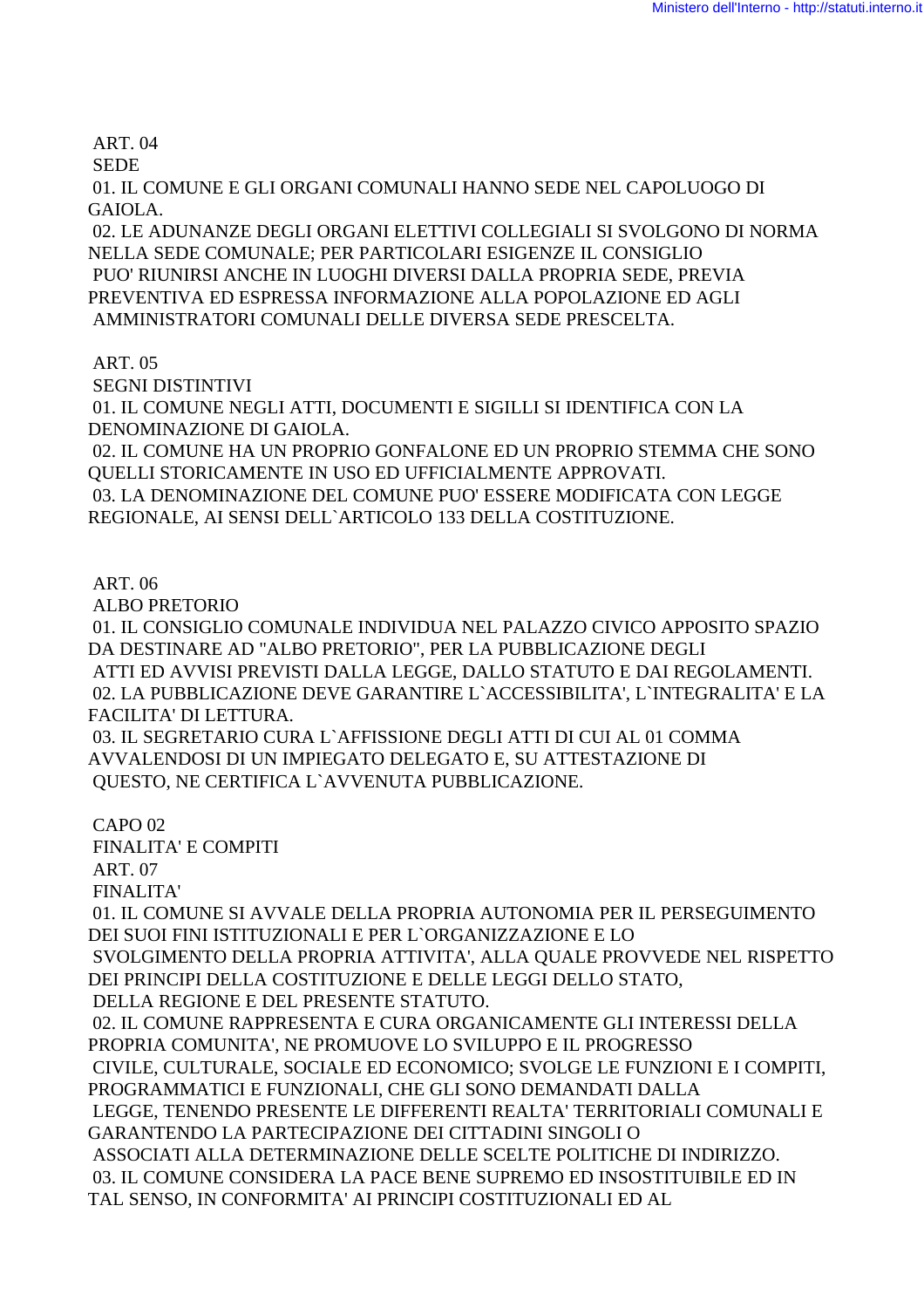DIRITTO INTERNAZIONALE CHE SANCISCONO IL RIPUDIO DELLA GUERRA COME MEZZO DI RISOLUZIONE DELLE CONTROVERSIE TRA LE NAZIONI E LE NAZIONALITA'. PROMUOVONO LA COOPERAZIONE TRA I POPOLI E RICONOSCONO NELLA PACE UN DIRITTO FONDAMENTALE DELLE PERSONE, PROMUOVE NEI RAPPORTI COI CITTADINI E NELLE PROPRIE RELAZIONI ESTERNE LA CULTURA DELLA PACE E DEI DIRITTI UMANI MEDIANTE INIZIATIVE CULTURALI E DI RICERCA. DI EDUCAZIONE. DI COOPERAZIONE E DI INFORMAZIONE CHE INDIRIZZINO L`AZIONE COMUNALE AD EFFETTIVI E DUREVOLI IDEALI DI PACE E COLLABORAZIONE.

**ART.08** 

COLLABORAZIONI EXTRACOMUNALI

01. IL COMUNE SI RENDE INTERPRETE, PRESSO LA REGIONE PIEMONTE, ALL`ESERCIZIO DEI SUOI COMPITI DI PROGRAMMAZIONE SOCIO-ECONOMICA E DI PIANIFICAZIONE TERRITORIALE, DELLE SPECIFICHE ESIGENZE E VOCAZIONI DELLA REALTA' GEOGRAFICA E SOCIALE DEL PROPRIO TERRITORIO. 02. NELL'AMBITO DEI RISPETTIVI PROBLEMI ED INTERESSI, IL COMUNE SI IMPEGNA AD OPERARE IN FORMA COORDINATA CON LA PROVINCIA RELATIVAMENTE ALLE FUNZIONI ED AI COMPITI ATTRIBUITI A QUEST ULTIMA DALL'ORDINAMENTO DELLE AUTONOMIE LOCALI. 03. IL COMUNE PARTECIPA ALLE INIZIATIVE DEGLI ENTI ZONALI NEI OUALI PER

LEGGE E' COLLOCATO, TENENDO CONTO DELLE ALTRE ANALOGHE REALTA' CONFINANTI E DELLE FUNZIONI ESERCITATE DALLA COMUNITA' MONTANA.

04. IL COMUNE SI ADOPERA PER PROMUOVERE, CON I COMUNI CONTERMINI E CON LA COMUNITA' MONTANA, FORME DI COOPERAZIONE FINALIZZATE ALLO SVOLGIMENTO E GESTIONE IN MODO COORDINATO DI FUNZIONI E SERVIZI. ANCHE IN PREVISIONE DI UNA EVENTUALE COSTITUZIONE DELL'UNIONE DI COMUNI PREVISTA DALL`ARTICOLO 26 DELLA LEGGE 08 GIUGNO 1990 N. 142. 05. IL COMUNE PARTECIPA ED ADERISCE, ALTRESI', AD INIZIATIVE CHE SI PROPONGONO DI VALORIZZARNE E PROMUOVERNE LE PARTICOLARITA' ETNICO-LINGUISTICHE, LE RISORSE NATURALI ED AMBIENTALI, LE CARATTERISTICHE ECONOMICO-SOCIALI, SIA A LIVELLO ASSOCIATIVO-COOPERATIVO

CHE POLITICO-AMMINISTRATIVO IN ARMONIA CON QUANTO PREVISTO DALL`ORDINAMENTO DELLE AUTONOMIE LOCALI DI CUI ALLA LEGGE 08 GIUGNO 1990

N. 142 ED, IN GENERALE, DALLA LEGISLAZIONE VIGENTE. 06. PER UN`ADEGUATA REALIZZAZIONE SOCIALE DELLA PROPRIA POPOLAZIONE E PER UN MIGLIORE SVILUPPO DEL PROPRIO TERRITORIO. IL COMUNE PARTECIPA ATTIVAMENTE, PER QUANTO DI PROPRIA COMPETENZA, AD EVENTUALI PROCESSI DI REVISIONE DELLE CIRCOSCRIZIONI PROVINCIALI E DI SUDDIVISIONE DELLA PROVINCIA IN CIRCONDARI CHE PREVEDANO UNA PRECISA IDENTIFICAZIONE AMMINISTRATIVA DELL'AMBITO GEOGRAFICO ED ECONOMICO-SOCIALE DI CARATTERE ALPINO IN CUI IL COMUNE E' COLLOCATO. 07. IN TALE DIREZIONE. IL COMUNE SI PROPONE DI ADERIRE. IN TERMINI GENERALI E NEL CONTESTO DEL PROCESSO DI UNIFICAZIONE EUROPEA IN CORSO, AD INIZIATIVE RIVOLTE A SVILUPPARE ED INSTAURARE STRETTI LEGAMI E STABILI RAPPORTI CON GLI ENTI LOCALI DEL CONFINANTE VERSANTE ALPINO, ANCHE TRAMITE LA COSTITUZIONE DI UNITA' TERRITORIALI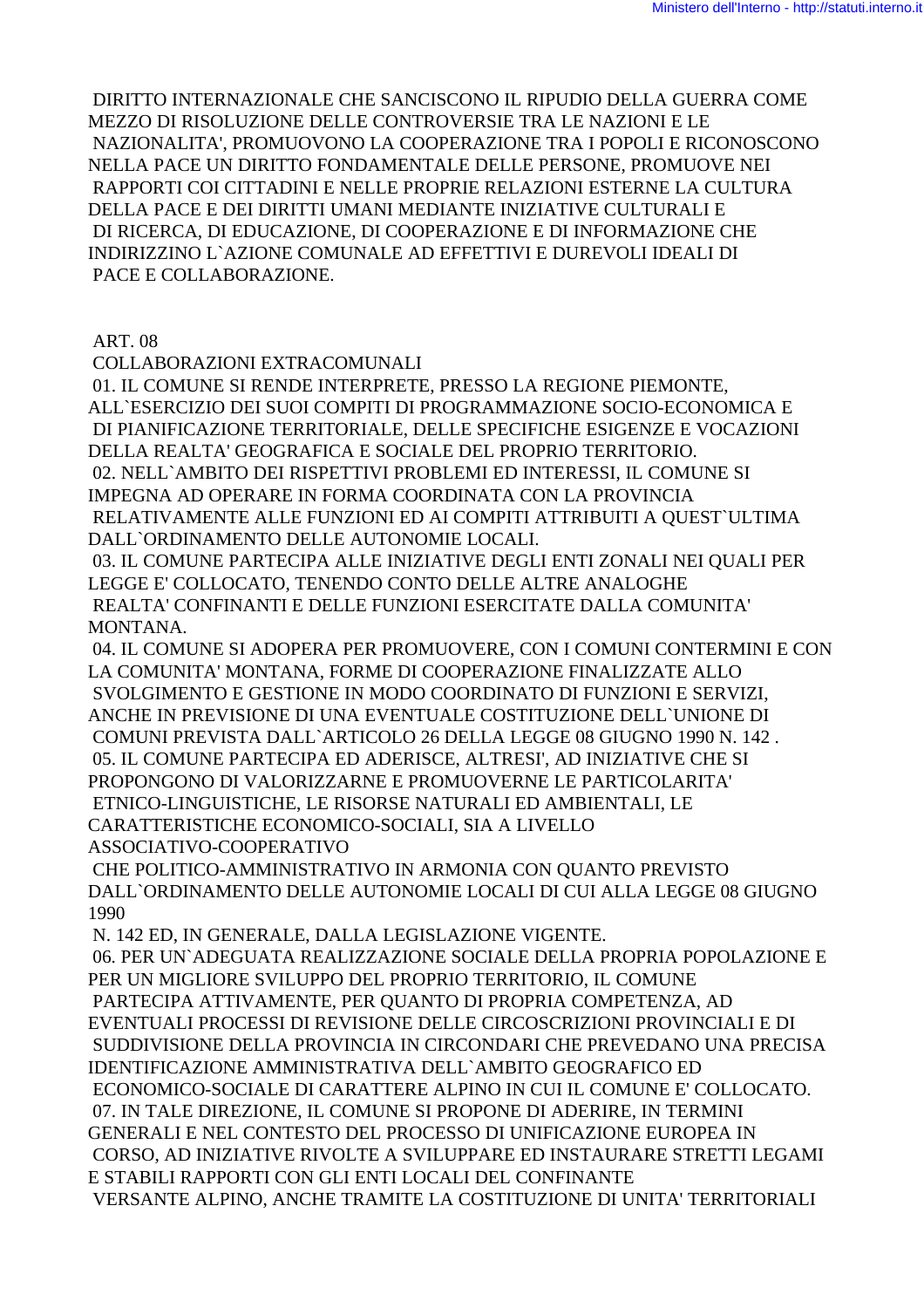#### TRANSFRONTALIERE. CHE FACCIANO RIFERIMENTO GEOGRAFICAMENTE E CULTURALMENTE ALLA LOCALE REGIONE ALPINA EUROPEA.

## ART. 09

TUTELA DELLA SALUTE

01. IL COMUNE, NELL`AMBITO DEI COMPITI AD ESSO ASSEGNATI DALLA LEGGE, SI PONE L'OBIETTIVO PRIORITARIO DELLA TUTELA DELLA SALUTE DEI PROPRI CITTADINI IN RELAZIONE ALL'AMBIENTE E AL TERRITORIO. 02. IL COMUNE CONCORRE A GARANTIRE, ALL'INTERNO DELLE PROPRIE COMPETENZE, IL DIRITTO ALLA SALUTE ATTIVANDO IDONEI STRUMENTI PER RENDERLO EFFETTIVO, CON PARTICOLARE RIGUARDO ALLA TUTELA DELLA SALUBRITA' E DELLA SICUREZZA DELL'AMBIENTE E DEL POSTO DI LAVORO, ALLA TUTELA DELLA MATERNITA' E DELLA PRIMA INFANZIA ED ALLA TUTELA DELLA SALUTE E DELLE CONDIZIONI DI VITA DEGLI ANZIANI.

## **ART. 10**

TUTELA DEL PATRIMONIO NATURALE ED AMBIENTALE

01. IL COMUNE PROVVEDE, PER QUANTO DI PROPRIA COMPETENZA, ALLA DIFESA DEL SUOLO, DELL'AMBIENTE E DEL PAESAGGIO; TUTELA E VALORIZZA IL TERRITORIO, ASSICURANDO L'ASSETTO FISICO DELLO STESSO E IL RAZIONALE USO DELLE RISORSE PRIMARIE.

02. IN TAL SENSO IL COMUNE PROMUOVE GLI INTERVENTI NECESSARI PER SVILUPPARE UNA MIGLIORE CONOSCENZA E VALORIZZAZIONE DELLE RISORSE LOCALI NATURALI ED AMBIENTALI.

03. NELL`AMBITO DELLE COMPETENZE ASSEGNATE DALLE LEGGI STATALI E REGIONALI ED IN COLLABORAZIONE CON LA PROVINCIA, LA COMUNITA' MONTANA E CON GLI ALTRI ENTI PUBBLICI, ATTIVA TUTTE LE FUNZIONI AMMINISTRATIVE NEI SETTORI ORGANICI DELL'ASSETTO E DELL'UTILIZZAZIONE DEL TERRITORIO. CON PARTICOLARE ATTENZIONE ALLA GRANDE IMPORTANZA CHE HA LA MONTAGNA A LIVELLO AMBIENTALE E NATURALISTICO, ALLE SUE POTENZIALITA' E CAPACITA' ECONOMICHE ED ALLE RISORSE ED ATTIVITA' UMANE IN ESSA PRESENTI.

## **ART. 11**

SVILUPPO SOCIALE E PROGRAMMAZIONE

01. IL COMUNE AL FINE DI PROMUOVERE UN ORDINATO SVILUPPO SOCIALE SI IMPEGNA:

A) AD UTILIZZARE LA LEGISLAZIONE STATALE E REGIONALE CHE PREVEDE LO STANZIAMENTO DI CONTRIBUTI A BENEFICIO DI INIZIATIVE

DELL'ENTE LOCALE O DI PRIVATI OPERATORI:

B) A REGISTRARE E AD AGGIORNARE COSTANTEMENTE NEL TEMPO UNA MAPPA DELLE ESIGENZE DELLA COLLETTIVITA':

C) AD ADOTTARE, D'INTESA CON LA COMUNITA' MONTANA, NORMATIVE URBANISTICHE E PROGRAMMATORIE CHE, NEL RISPETTO DELLE ISTANZE DI TUTELA DEL SUOLO E DELL'AMBIENTE, VALGANO A FAVORIRE LA CRESCITA DELL'IMPRENDITORIALITA' LOCALE E L'AUMENTO DEI LIVELLI **OCCUPAZIONALI:** 

D) A VALORIZZARE LE ORGANIZZAZIONI SOCIALI ED ECONOMICHE E A PROMUOVERE E SOSTENERE UN VALIDO SISTEMA DI FORME ASSOCIATIVE. COOPERATIVE O CONSORTILI, INTERESSANTI I VARI COMPARTI ECONOMICI;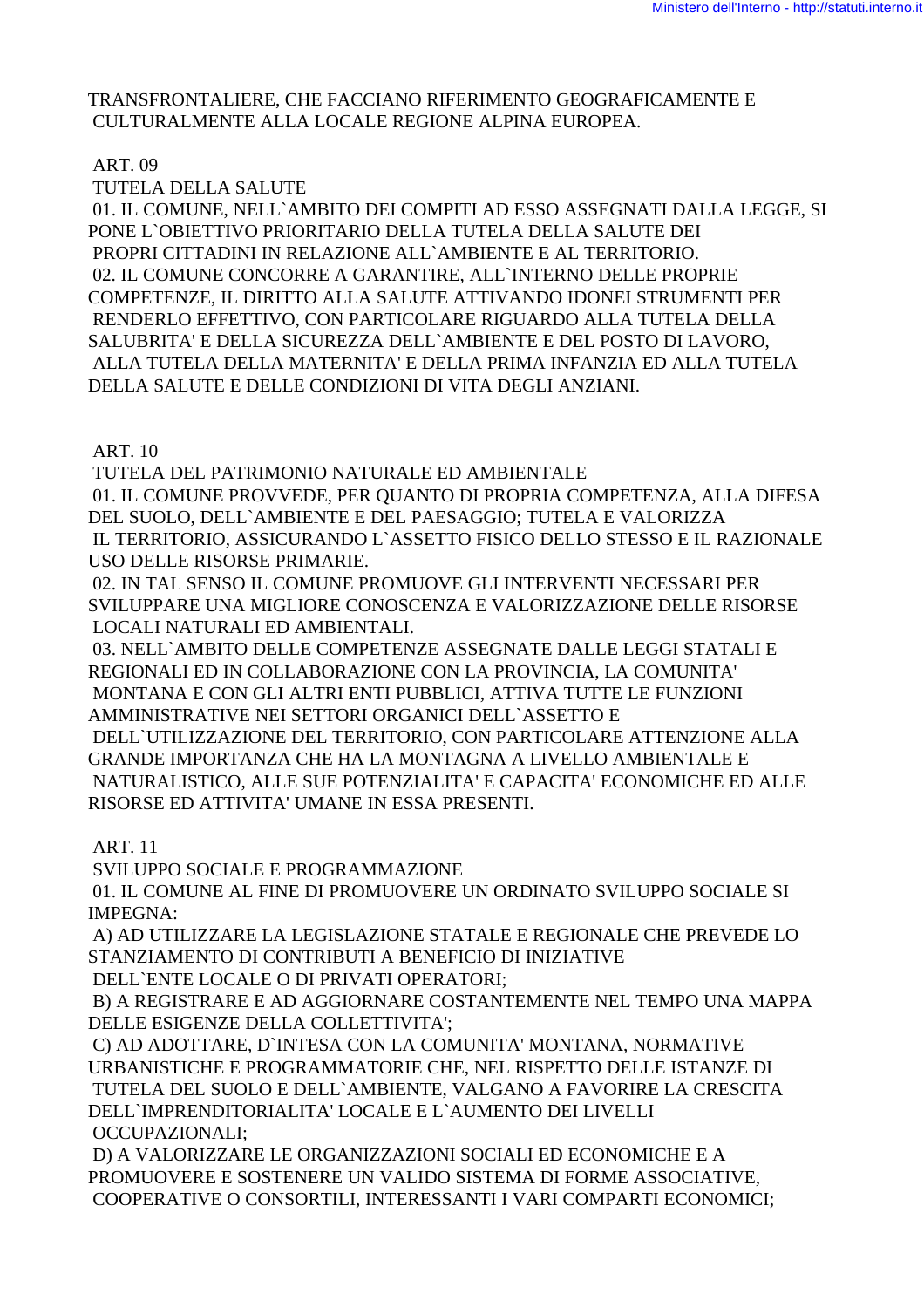E) A RIVENDICARE UN SISTEMA DI FINANZA LOCALE CHE CONSENTA DI DISPORRE DI ADEGUATE STRUTTURE E DI SERVIZI SOCIALI EFFICIENTI.

 02. PER REALIZZARE LE SUE FINALITA', IL COMUNE ADOTTA IL METODO E GLI STRUMENTI DELLA PROGRAMMAZIONE.

 03. IL COMUNE PARTECIPA, CON LA COMUNITA' MONTANA ED I COMUNI CONTERMINI, AD INIZIATIVE RIVOLTE AL SOSTEGNO ED ALLA VALORIZZAZIONE DELLE RISORSE, UMANE E MATERIALI, PRESENTI NEL TERRITORIO MONTANO, TRAMITE LO SVILUPPO DI FORME DI ASSOCIAZIONISMO E DI COOPERAZIONE ECONOMICA DIRETTE ALLA PROMOZIONE DELLA FUNZIONE SOCIALE RIVESTITA DALLA INIZIATIVA ECONOMICA PUBBLICA E PRIVATA.

## ART. 12

 TUTELA PATRIMONIO STORICO ED ETNICO-CULTURALE 01. IL COMUNE RAPPRESENTA L`INTERA POPOLAZIONE DEL PROPRIO TERRITORIO E NE CURA UNITARIAMENTE I RELATIVI INTERESSI NEL RISPETTO DELLE CARATTERISTICHE ETNICHE E CULTURALI E DEL LORO PARTICOLARE VALORE STORICO AI FINI DI UNA SUA COMPLETA REALIZZAZIONE CULTURALE ED ECONOMICO-SOCIALE.

 02. IN CONSIDERAZIONE DELLA PARTICOLARE APPARTENENZA STORICO-GEOGRAFICA ALL`AREA ALPINA SUD-OCCIDENTALE DI LINGUA E **CULTURA** 

 OCCITANICO-PROVENZALE ED IN ARMONIA CON QUANTO DISPOSTO DALLA COSTITUZIONE E DALLO STATUTO REGIONALE E CON LO SPIRITO FEDERALISTICO CHE DISTINGUE IL PROCESSO DI UNIFICAZIONE EUROPEA IN ATTO, IL COMUNE CON I PROPRI MEZZI FAVORISCE LA PROMOZIONE, LA VALORIZZAZIONE E LA TUTELA DELLE CARATTERISTICHE ETNICO-LINGUISTICHE DELLA POPOLAZIONE LOCALE, INCORAGGIANDO E SOSTENENDO I PIU' AMPI RAPPORTI CULTURALI, SOCIALI ED ECONOMICI CON I CONFINANTI VERSANTI DELL`ARCO ALPINO EUROPEO DI UGUALE CULTURA ED ESPERIENZA STORICA. 03. L`UTILIZZO E LA VALORIZZAZIONE DEI DIALETTI E DELLA LINGUA LOCALE POSSONO IN TAL SENSO ESSERE PARTICOLARMENTE FAVORITI E PROMOSSI NELLA TOPONOMASTICA, NELLE INIZIATIVE DI SPERIMENTAZIONE SCOLASTICA INTRAPRESE DALLE AUTORITA' COMPETENTI, NELLE MANIFESTAZIONI E CERIMONIE DI PARTICOLARE IMPORTANZA STORICA E CULTURALE CUI PARTECIPINO DIRETTAMENTE ORGANI ISTITUZIONALI DEL COMUNE.

 04. LA LINGUA UFFICIALE DI OGNI ATTO DEL COMUNE, IVI COMPRESI I VERBALI DEL CONSIGLIO COMUNALE, E' QUELLA ITALIANA. NEL RISPETTO DEGLI ARTICOLI 02 E 03 DELLA CARTA COSTITUZIONALE ED IN ATTESA DELLA PIENA ATTUAZIONE DEL SUCCESSIVO ARTICOLO 06 , E' CONSENTITO AI CONSIGLIERI COMUNALI CHE NE FACCIANO RICHIESTA DI INTERVENIRE NELLA PARLATA LOCALE. IN TAL CASO DOVRANNO FAR PRECEDERE IL PROPRIO INTERVENTO DALLA CONSEGNA DEL TESTO SCRITTO IN LINGUA ITALIANA: TALE TESTO FARA' FEDE AD OGNI EFFETTO.

## ART. 13

 REALIZZAZIONE DELLA PARI OPPORTUNITA' UOMO-DONNA 01. IL COMUNE, IN ARMONIA CON L`INDIRIZZO LEGISLATIVO VIGENTE, ADOTTA, PROMUOVE ED ATTUA IDONEE AZIONI POSITIVE DIRETTE A GARANTIRE PARI OPPORTUNITA' NELLA SOCIETA' DEL LAVORO TRA UOMINI E DONNE,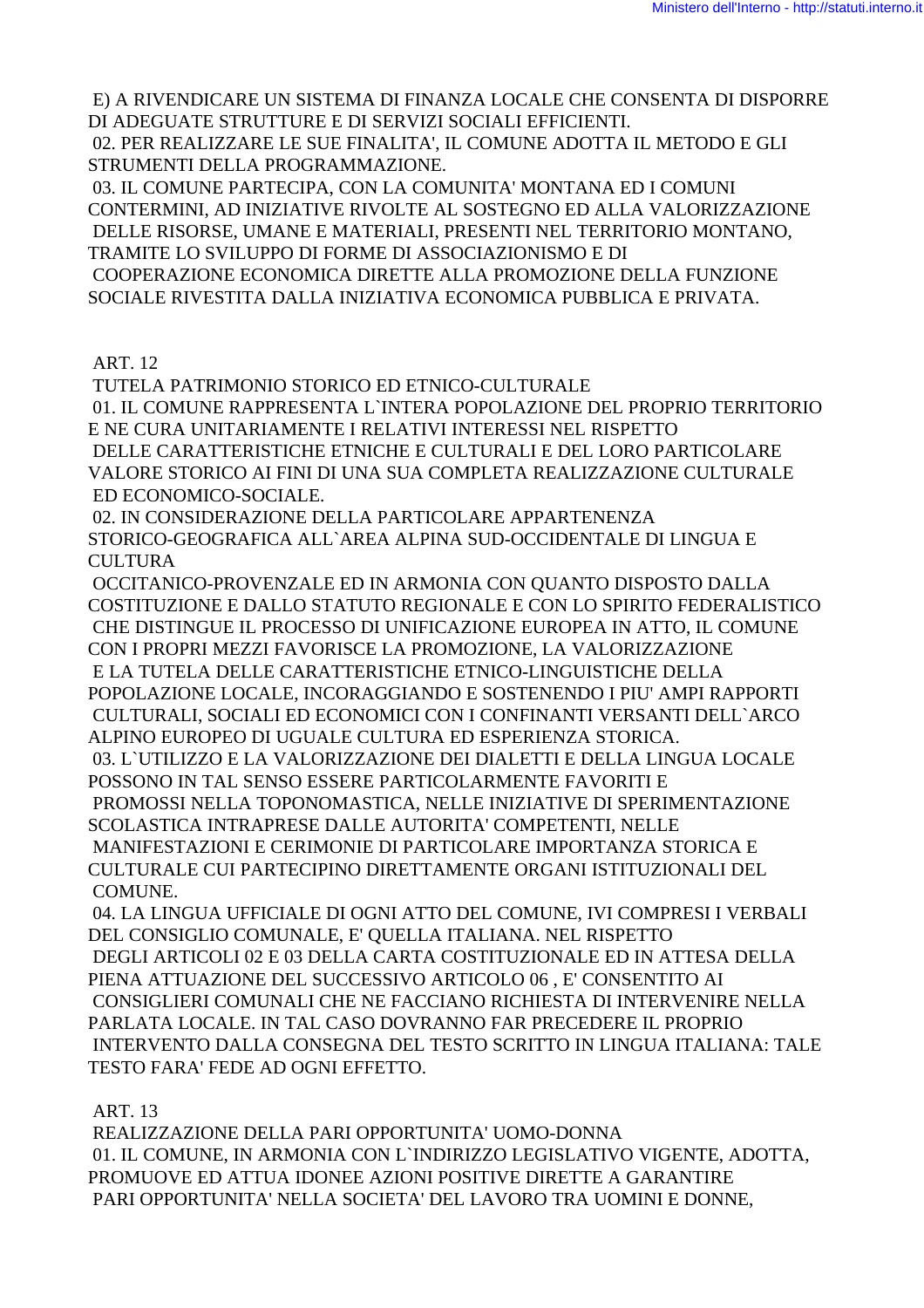ATTIVANDO OPPORTUNE INIZIATIVE INDIRIZZATE ALLA RIMOZIONE DEGLI OSTACOLI E DELLE DISEGUAGLIANZE DI FATTO ESISTENTI AD OGNI LIVELLO NELLA COMUNITA' LOCALE, IN SINTONIA CON LE PROPOSTE FORMULATE DALLE ASSOCIAZIONI E ORGANIZZAZIONI FEMMINILI. 02. A TAL PROPOSITO L`IMPEGNO DEL COMUNE E' PARTICOLARMENTE FINALIZZATO A MIGLIORARE LE CONDIZIONI DI VITA E DI LAVORO DELLA DONNA RESE PIU' GRAVOSE DALLE CARATTERISTICHE SOCIO-AMBIENTALI DEL LOCALE TERRITORIO ALPINO IN CUI VIVE ED OPERA.

 TITOLO 02 ORDINAMENTO ISTITUZIONALE DEL COMUNE CAPO 01 ORGANI ELETTIVI SEZIONE 01 FUNZIONE DEGLI ORGANI ELETTIVI ART. 14 ORGANI ELETTIVI DEL COMUNE

 01. GLI ORGANI ELETTIVI DEL COMUNE SONO IL CONSIGLIO, LA GIUNTA ED IL SINDACO.

 02. IL CONSIGLIO E' ORGANO DI INDIRIZZO E DI CONTROLLO POLITICO-AMMINISTRATIVO ED HA, NEI LIMITI DELLA LEGGE, AUTONOMIA ORGANIZZATIVA E FUNZIONALE.

 03. LA GIUNTA E' L`ORGANO DI GOVERNO E DI GESTIONE AMMINISTRATIVA DEL COMUNE.

 04. IL SINDACO E' ORGANO DEL GOVERNO LOCALE ED IN TALE VESTE ESERCITA FUNZIONI DI LEGALE RAPPRESENTANZA DELL`ENTE, DI PRESIDENZA E DI SOVRINTENDENZA DELL`ATTIVITA' AMMINISTRATIVA COMUNALE, DI AUTORITA' SANITARIA LOCALE E DI UFFICIALE DI GOVERNO, PER I SERVIZI DI COMPETENZA STATALE PREVISTI DALLA LEGGE.

SEZIONE 02

IL CONSIGLIO COMUNALE

ART. 15

ELEZIONE, COMPOSIZIONE E DURATA IN CARICA

 01. L`ELEZIONE DEL CONSIGLIO COMUNALE, LA SUA DURATA IN CARICA, IL SUO SCIOGLIMENTO E LA SUA SOSPENSIONE, IL NUMERO DEI CONSIGLIERI E LA LORO POSIZIONE GIURIDICA SONO REGOLATI DALLA LEGGE.

 02. I CONSIGLIERI ENTRANO IN CARICA ALL`ATTO DELLA PROCLAMAZIONE, OVVERO, IN CASO DI SURROGAZIONE, NON APPENA ADOTTATA DAL

 CONSIGLIO COMUNALE LA RELATIVA DELIBERAZIONE. LA SURROGAZIONE DEI CONSIGLIERI ELETTI E' COMUNQUE POSSIBILE ESCLUSIVAMENTE IN SEDE DI ESAME DA PARTE DEL CONSIGLIO DELLE CONDIZIONI DI ELEGGIBILITA' E COMPATIBILITA' DEGLI STESSI.

 03. IL CONSIGLIO COMUNALE DURA IN CARICA SINO ALLA ELEZIONE DEL NUOVO, LIMITANDOSI, DOPO LA PUBBLICAZIONE DEL DECRETO DI INDIZIONE DEI COMIZI ELETTORALI, AD ADOTTARE GLI ATTI URGENTI ED IMPROROGABILI. 04. I CONSIGLIERI CESSATI DALLA CARICA PER EFFETTO DELLO SCIOGLIMENTO DEL CONSIGLIO COMUNALE CONTINUANO AD ESERCITARE, FINO ALLA NOMINA DEI SUCCESSORI, GLI INCARICHI ESTERNI LORO EVENTUALMENTE ATTRIBUITI.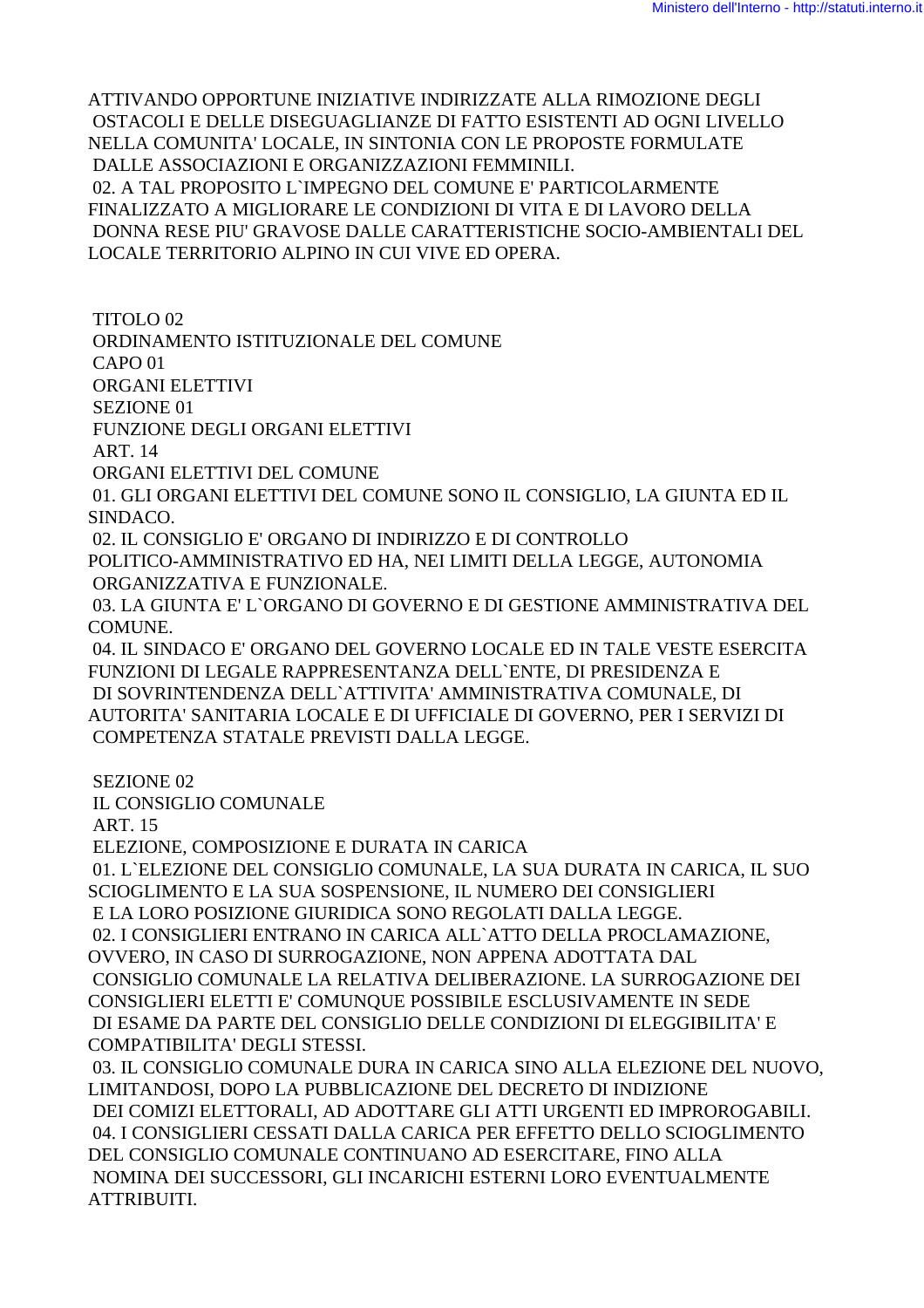ART. 16

 CONSIGLIERI COMUNALI: FUNZIONI E DIRITTI 01. I CONSIGLIERI COMUNALI RAPPRESENTANO L`INTERO COMUNE SENZA VINCOLI DI MANDATO.

 02. NELLA SEDUTA IMMEDIATAMENTE SUCCESSIVA ALLE ELEZIONI, IL CONSIGLIO, PRIMA DI DELIBERARE SU QUALSIASI ALTRO OGGETTO, DEVE

 ESAMINARE LA CONDIZIONE DEGLI ELETTI A NORMA DELLA LEGGE 23 APRILE 1981 , N. 154 , E DICHIARARE LA INELEGGIBILITA' O LA

 INCOMPATIBILITA' DI ESSI QUANDO SUSSISTA ALCUNA DELLE CAUSE IVI PREVISTE, PROVVEDENDO ALLE SOSTITUZIONI; L`ISCRIZIONE ALL`ORDINE DEL GIORNO DELLA CONVALIDA DEGLI ELETTI COMPRENDE, ANCHE SE NON E' DETTO ESPLICITAMENTE, LA SURROGAZIONE DEGLI INELEGGIBILI E

 L`AVVIO DEL PROCEDIMENTO PER LA DECADENZA DEGLI INCOMPATIBILI. 03. I CONSIGLIERI HANNO DIRITTO DI OTTENERE DAGLI UFFICI COMUNALI, NONCHE' DALLE AZIENDE DEL COMUNE E DEGLI ENTI DA ESSO

 DIPENDENTI, TUTTE LE NOTIZIE E LE INFORMAZIONI IN LORO POSSESSO, UTILI ALL`ESPLETAMENTO DEL PROPRIO MANDATO. ESSI SONO TENUTI AL SEGRETO NEI CASI SPECIFICATAMENTE DETERMINATI DALLA LEGGE E DAL REGOLAMENTO.

 04. I CONSIGLIERI COMUNALI HANNO DIRITTO DI INIZIATIVA E DI INFORMAZIONE SU OGNI QUESTIONE SOTTOPOSTA ALLA DELIBERAZIONE DEL

 CONSIGLIO E DALLA GIUNTA SECONDO I MODI E LE FORME STABILITI RISPETTIVAMENTE DAI REGOLAMENTI E DALLA LEGGE; HANNO IL DIRITTO DI PRESENTARE MOZIONI E INTERROGAZIONI SECONDO I MODI E LE FORME STABILITI DAL REGOLAMENTO.

 05. ESSI POSSONO SVOLGERE INCARICHI A TERMINE SU DIRETTA ATTRIBUZIONE DEL SINDACO IN MATERIE CHE RIVESTANO PARTICOLARE RILEVANZA PER L`ATTIVITA' DELL`ENTE.

 06. I CONSIGLIERI HANNO LA POSSIBILITA' DI PROPORRE DELIBERE OD EMENDAMENTI SOSTANZIALI ALLE STESSE, IN TAL CASO, LA LORO APPROVAZIONE, E' SUBORDINATA ALLA ACQUISIZIONE DEI PARERI PREVISTI DALLA LEGGE.

 07. LE INDENNITA' SPETTANTI AI CONSIGLIERI PER L`ESERCIZIO DELLE LORO FUNZIONI SONO STABILITE DAL CONSIGLIO COMUNALE AI SENSI DELLE VIGENTI DISPOSIZIONI DI LEGGE.

# ART. 17

CONSIGLIERE ANZIANO

 01. IL CONSIGLIERE ANZIANO E' IL CONSIGLIERE COMUNALE CHE HA RIPORTATO PIU' VOTI AL MOMENTO DELLE ELEZIONI PER IL RINNOVO DEL CONSIGLIO COMUNALE; NON PUO' COMUNQUE ESSERE IDENTIFICATO TRA I CONSIGLIERI CHE RICOPRANO LA CARICA DI SINDACO O DI ASSESSORE NELLA GIUNTA COMUNALE; NEL CASO SI VERIFICHI TALE CORRISPONDENZA PER LA SUA IDENTIFICAZIONE SI FA RIFERIMENTO ALL`ORDINE DELLA GRADUATORIA DEI VOTI.

 02. DISPONE LA CONVOCAZIONE DEL CONSIGLIO COMUNALE PER L`ELEZIONE DEL SINDACO E DELLA GIUNTA, LA PRIMA CONVOCAZIONE E' DISPOSTA ENTRO DIECI GIORNI DALLA PROCLAMAZIONE DEGLI ELETTI O DALLA DATA IN CUI SI E' VERIFICATA LA VACANZA DELLA CARICA DI SINDACO.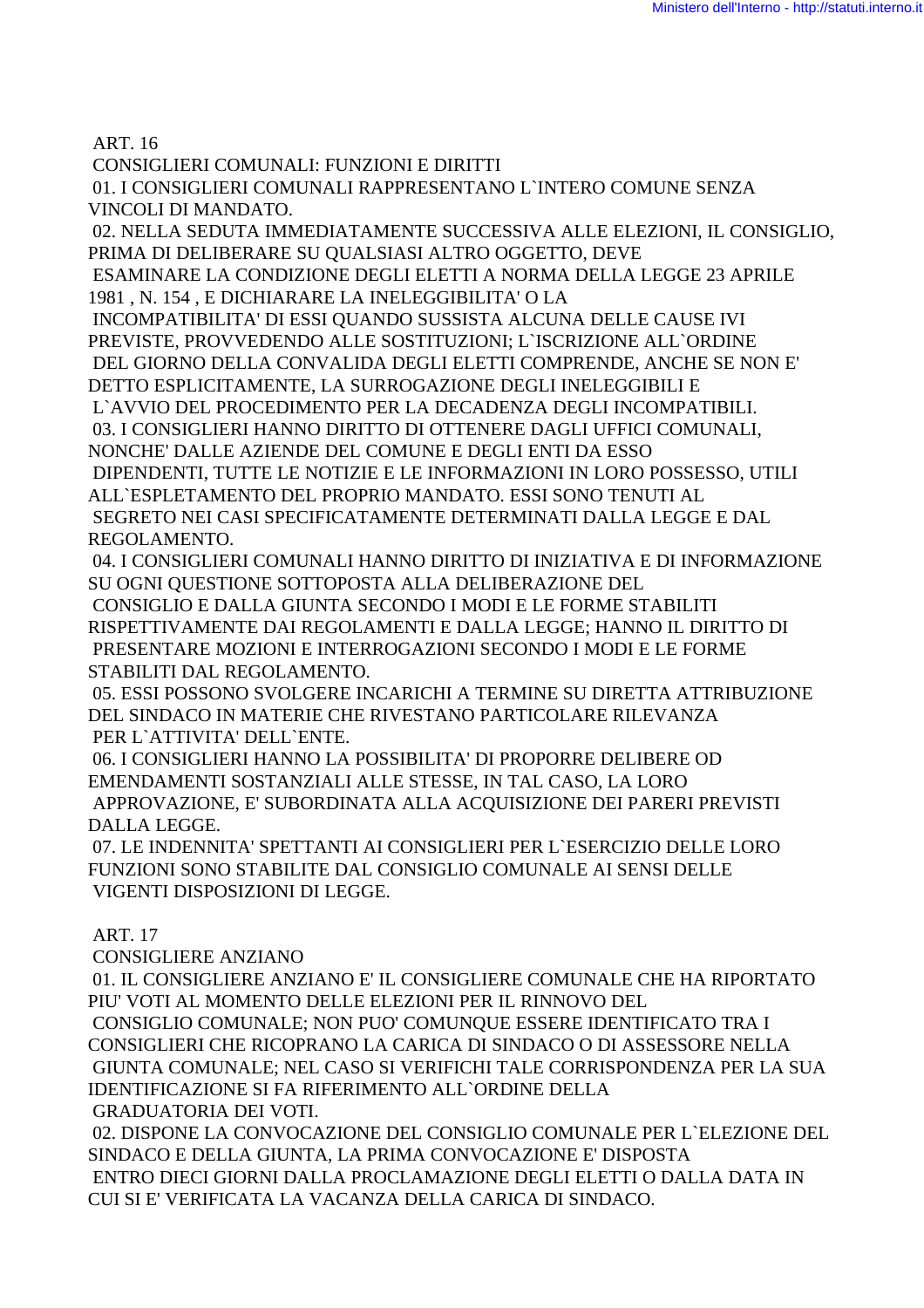03. PRESIEDE LE ADUNANZE DI CUI AL COMMA PRECEDENTE E QUELLE IN CUI VIENE POSTA IN DISCUSSIONE LA MOZIONE DI SFIDUCIA DI CUI ALL`ARTICOLO 36 DEL PRESENTE STATUTO, QUALORA LO STESSO NON RISULTI CANDIDATO ALLA CARICA DI SINDACO O DI ASSESSORE NEL NUOVO ESECUTIVO PROPOSTO PER L`APPROVAZIONE DELLA MOZIONE DI SFIDUCIA O DELL`ESECUTIVO IN CARICA A CUI LA MOZIONE DI SFIDUCIA SI RIFERISCE.

ART. 18

DIMISSIONI DEL CONSIGLIERE

 01. LE DIMISSIONI DEL CONSIGLIERE COMUNALE DEVONO ESSERE PRESENTATE PER ISCRITTO AL SINDACO ED HANNO EFFICACIA DAL MOMENTO NEL QUALE IL SINDACO LE COMUNICA AL CONSIGLIO COMUNALE NELLA SUA PRIMA

RIUNIONE PER LA RELATIVA PRESA D`ATTO.

 02. SE IL SINDACO NON PROVVEDE NEL TERMINE DI GIORNI 30 , IL DIMISSIONARIO PUO' RICONFERMARE LE PROPRIE DIMISSIONI CHE IN QUESTO

CASO DIVENTANO IMMEDIATAMENTE OPERATIVE.

 03. LE DIMISSIONI NON POSSONO ESSERE RITIRATE DOPO LA PRESA D`ATTO DI CUI AL PRECEDENTE COMMA 01 O DOPO LA PRESENTAZIONE DELLA LORO RICONFERMA NEL CASO DEL PRECEDENTE COMMA 02 .

ART. 19

DECADENZA, RIMOZIONE E SOSPENSIONE DEL CONSIGLIERE

01. SI HA DECADENZA DALLA CARICA DI CONSIGLIERE COMUNALE:

 A) PER IL VERIFICARSI DI UNO DEGLI IMPEDIMENTI, DELLE INCOMPATIBILITA' O DELLE INCAPACITA' CONTEMPLATE DALLA LEGGE;

 B) PER MANCATO INTERVENTO, SENZA GIUSTIFICATI MOTIVI, AD UNA INTERA SESSIONE ORDINARIA.

 02. LA DECADENZA E' PRONUNCIATA DAL CONSIGLIO COMUNALE; PUO' ESSERE ALTRESI' PROMOSSA DAL PREFETTO O SU ISTANZA DI QUALSIASI

ELETTORE PER MOTIVI DI INCOMPATIBILITA' O DI INELEGGIBILITA'.

 03. LA RIMOZIONE E LA SOSPENSIONE DEI CONSIGLIERI COMUNALI SONO REGOLATE DALLA LEGGE.

ART. 20

GRUPPI CONSILIARI

 01. I CONSIGLIERI POSSONO COSTITUIRSI IN GRUPPI, SECONDO QUANTO PREVISTO NEL REGOLAMENTO, DANDONE COMUNICAZIONE, IN UNO CON LA

INDICAZIONE DEL RELATIVO CAPOGRUPPO, AL SEGRETARIO COMUNALE.

QUALORA NON SI ESERCITI TALE FACOLTA' O NELLE MORE DI DESIGNAZIONE, I CAPIGRUPPO SONO INDIVIDUATI NEI CONSIGLIERI, NON COMPONENTI LA GIUNTA, CHE ABBIANO RIPORTATO IL MAGGIOR NUMERO DI VOTI PER OGNI LISTA.

 02. OGNI GRUPPO CONSILIARE E' COSTITUITO DI REGOLA DAI CONSIGLIERI ELETTI NELLA STESSA LISTA; NEL CASO IN CUI UNO O PIU'

 CONSIGLIERI COMUNALI RITENGANO DI DOVER ABBANDONARE IL PROPRIO GRUPPO DI APPARTENENZA, ESSI POSSONO CONCORRERE ALLA COSTITUZIONE DI UN GRUPPO AUTONOMO O MISTO, PURCHE' LO STESSO SIA FORMATO DA ALMENO TRE CONSIGLIERI COMUNALI.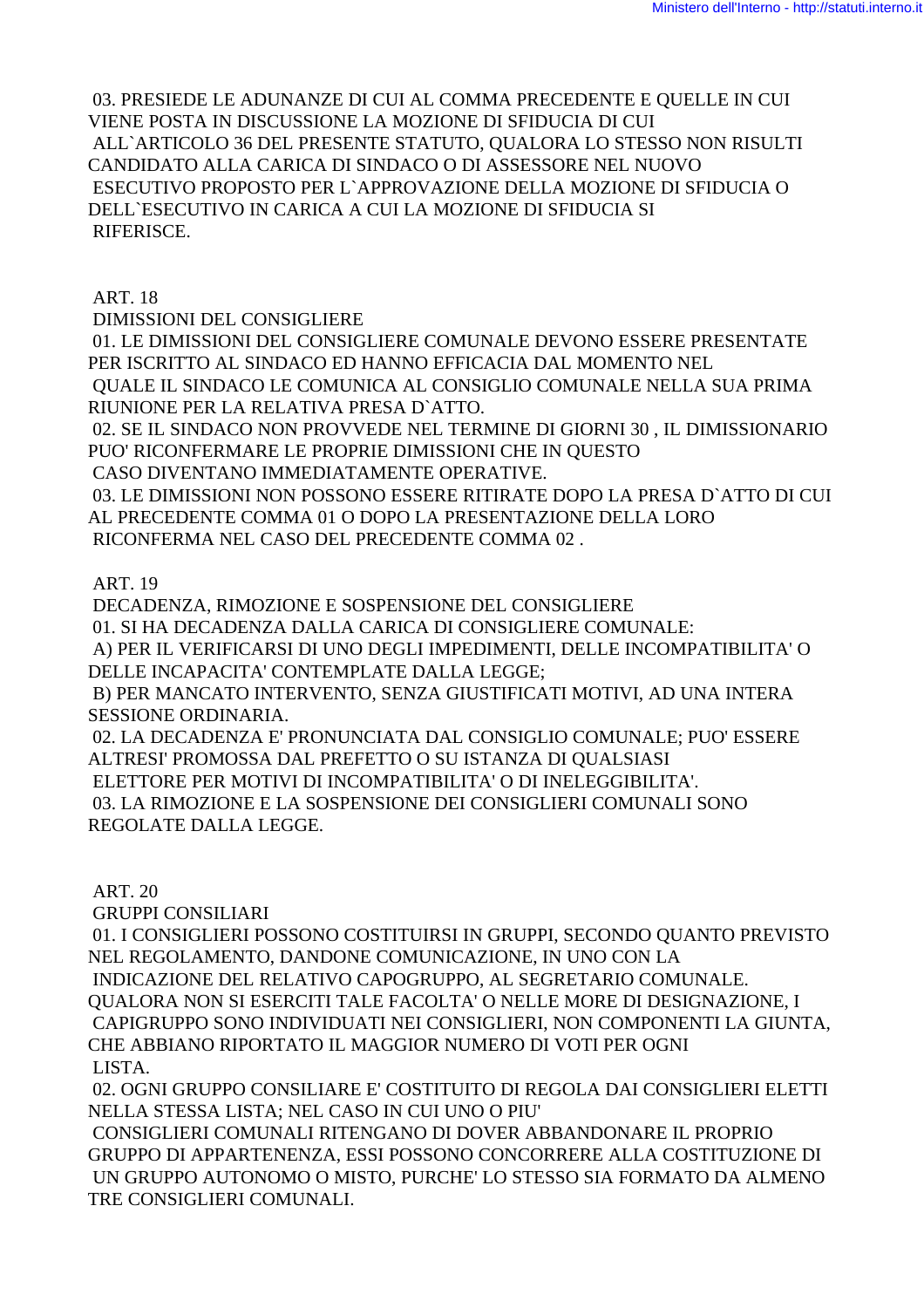03. I GRUPPI CONSILIARI POSSONO AVVALERSI DEGLI UFFICI E DELLE STRUTTURE DELL`ENTE PER LO SVOLGIMENTO DELLA PROPRIA ATTIVITA' A NORMA DI REGOLAMENTO.

 04. IL REGOLAMENTO PUO' PREVEDERE L`ISTITUZIONE DELLA CONFERENZA DEI CAPIGRUPPO CONSILIARI E LE RELATIVE ATTRIBUZIONI E FUNZIONI.

ART. 21

 COMPETENZE DEL CONSIGLIERE COMUNALE 01. IL CONSIGLIO COMUNALE ESERCITA LA POTESTA' E LE COMPETENZE PREVISTE DALLA LEGGE E SVOLGE LE SUE ATTRIBUZIONI CONFORMANDOSI AI PRINCIPI, AI CRITERI, ALLE MODALITA' ED AI PROCEDIMENTI STABILITI NEL PRESENTE STATUTO E NELLE NORME REGOLAMENTARI. 02. IMPRONTA L`AZIONE COMPLESSIVA DELL`ENTE AI PRINCIPI DI PUBBLICITA', TRASPARENZA E LEGALITA', AI FINI DI ASSICURARE IL BUON ANDAMENTO E L`IMPARZIALITA' DELL`ATTIVITA' AMMINISTRATIVA. 03. LA COMPETENZA DEL CONSIGLIO E' RELATIVA AI SEGUENTI ATTI FONDAMENTALI, PREVISTI DALLA LEGGE ED ESTRINSECATI MEDIANTE PROVVEDIMENTI AMMINISTRATIVI DI INDIRIZZO A CONTENUTO GENERALE: A) LO STATUTO DELL`ENTE E DELLE AZIENDE SPECIALI; B) I REGOLAMENTI, L`ORDINAMENTO DEGLI UFFICI E DEI SERVIZI; C) I PROGRAMMI, LE RELAZIONI PREVISIONALI E PROGRAMMATICHE, I PIANI FINANZIARI ED I PROGRAMMI DI OPERE PUBBLICHE, I BILANCI ANNUALI E PLURIENNALI E LE RELATIVE VARIAZIONI, I CONTI CONSUNTIVI, I PIANI TERRITORIALI ED URBANISTICI, I PROGRAMMI ANNUALI E PLURIENNALI PER LA LORO ATTUAZIONE NONCHE' LE EVENTUALI DEROGHE AD ESSI ED I PARERI DA RENDERE NELLE DETTE MATERIE; D) LA DISCIPLINA DELLO STATO GIURIDICO E DELLE ASSUNZIONI DEL PERSONALE, LA PIANTA ORGANICA E LE RELATIVE VARIAZIONI; E) LE CONVENZIONI CON ALTRI COMUNI E QUELLE CON LA PROVINCIA; F) LA COSTITUZIONE E LA MODIFICAZIONE DI FORMA ASSOCIATIVE; G) L`ISTITUZIONE, I COMPITI E LE NORME SUL FUNZIONAMENTO DEGLI ORGANISMI DI DECENTRAMENTO E DI PARTECIPAZIONE; H) L`ASSUNZIONE DIRETTA DEI PUBBLICI SERVIZI, LA COSTITUZIONE DI ISTITUZIONI E DI AZIENDE SPECIALI, LA CONCESSIONE DEI PUBBLICI SERVIZI, LA PARTECIPAZIONE DEL COMUNE A SOCIETA' DI CAPITALI, L`AFFIDAMENTO DI ATTIVITA' O SERVIZI MEDIANTE CONVENZIONE; I) L`ISTITUZIONE E L`ORDINAMENTO DEI TRIBUTI, LA DISCIPLINA GENERALE DELLE TARIFFE PER LA FRUIZIONE DEI BENI E DEI SERVIZI; L) GLI INDIRIZZI DA OSSERVARE DA PARTE DELLE AZIENDE PUBBLICHE E DEGLI ENTI DIPENDENTI, SOVVENZIONATI O SOTTOPOSTI A VIGILANZA; M) LA CONTRAZIONE DEI MUTUI E L`EMISSIONE DEI PRESTITI OBBLIGAZIONARI; N) LE SPESE CHE IMPEGNINO I BILANCI PER GLI ESERCIZI SUCCESSIVI, ESCLUSE QUELLE RELATIVE ALLE LOCAZIONI DI IMMOBILI ED ALLA SOMMINISTRAZIONE E FORNITURA DI BENI E SERVIZI A CARATTERE CONTINUATIVO; O) GLI ACQUISTI E LE ALIENAZIONI IMMOBILIARI, LE RELATIVE PERMUTE, GLI APPALTI E LE CONCESSIONI CHE NON SIANO PREVISTI ESPRESSAMENTE IN ATTI FONDAMENTALI DEL CONSIGLIO O CHE NON NE COSTITUISCANO MERA ESECUZIONE E CHE, COMUNQUE, NON RIENTRINO NELLA

ORDINARIA AMMINISTRAZIONE DI FUNZIONI E SERVIZI DI COMPETENZA DELLA

GIUNTA, DEL SEGRETARIO O DI ALTRI EVENTUALI FUNZIONARI;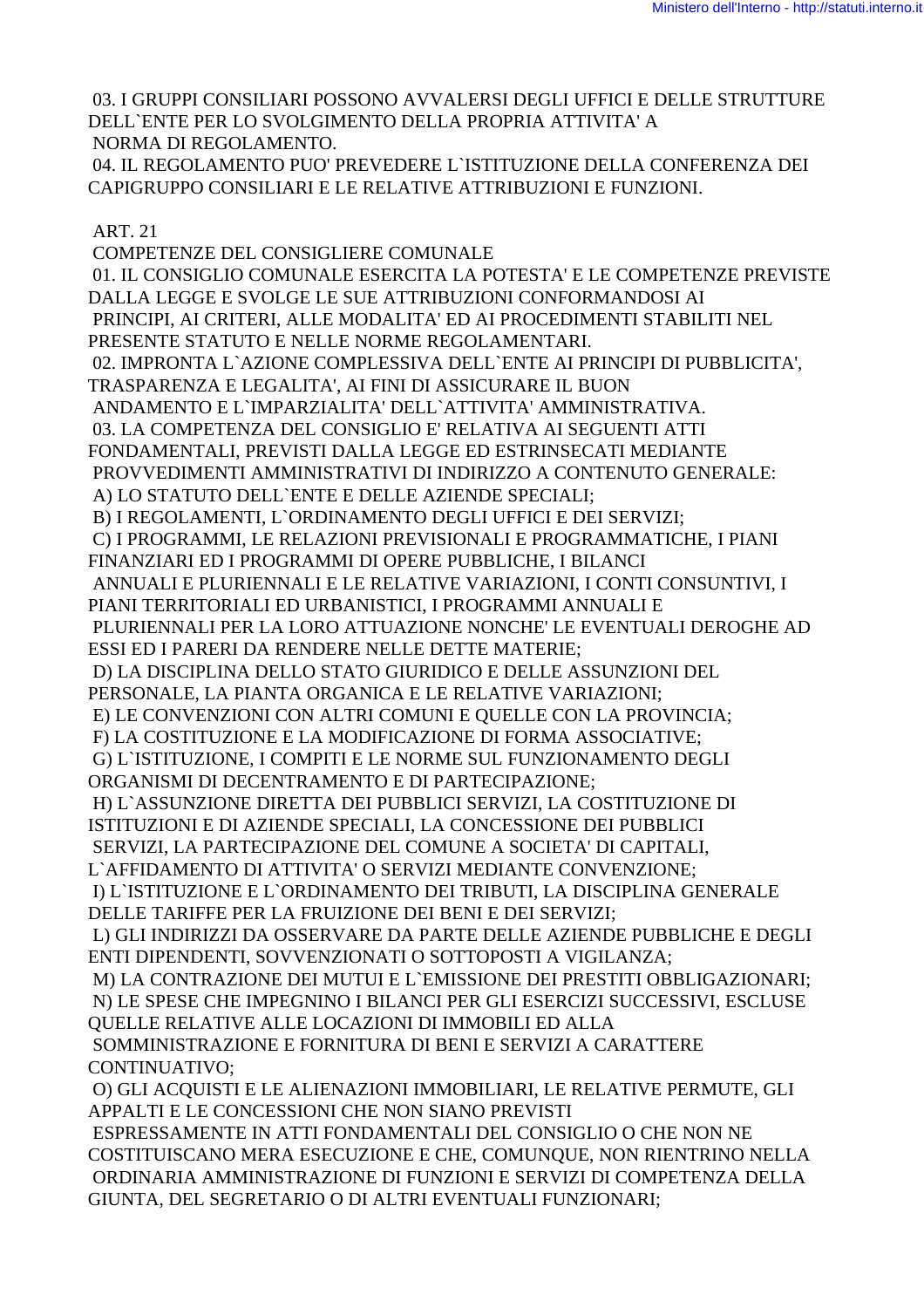P) LA NOMINA, LA DESIGNAZIONE E LA REVOCA DEI PROPRI RAPPRESENTANTI PRESSO ENTI, AZIENDE ED ISTITUZIONI OPERANTI NELL`AMBITO DEL COMUNE OVVERO DA ESSO DIPENDENTI O CONTROLLATI. LE NOMINE E LE DESIGNAZIONI DEVONO ESSERE EFFETTUATE ENTRO QUARANTACINQUE GIORNI DALLA ELEZIONE DELLA GIUNTA O ENTRO I TERMINI DI SCADENZA DEL PRECEDENTE INCARICO.

 04. GLI ATTI FONDAMENTALI DEVONO CONTENERE LA INDIVIDUAZIONE DEGLI OBIETTIVI E DELLE FINALITA' DA RAGGIUNGERE E LA DESTINAZIONE DELLE RISORSE E DEGLI STRUMENTI NECESSARI ALL`AZIONE DA SVOLGERE. 05. IL CONSIGLIO, NELL`AMBITO DELLE PROPRIE FUNZIONI DI INDIRIZZO E CONTROLLO ADOTTA RACCOMANDAZIONI O DIRETTIVE VOLTE AD ADEGUARE LE MODALITA' DELLA GESTIONE AMMINISTRATIVA COMUNALE ALLA DIREZIONE GENERALE PROGRAMMATA DALL`ENTE.

 06. AL CONSIGLIO VENGONO COMUNICATI DA PARTE DELLA GIUNTA E DEL REVISORE DEI CONTI, RELAZIONI PERIODICHE ED INFORMAZIONI SULL`ATTIVITA' DEL COMUNE E DEGLI ENTI CHE GESTISCONO I SERVIZI PUBBLICI COMUNALI.

ART. 22

FUNZIONAMENTO DEL CONSIGLIO COMUNALE

 01. L`ATTIVITA' DEL CONSIGLIO SI SVOLGE IN SESSIONI ORDINARIE E STRAORDINARIE.

 02. IL CONSIGLIO COMUNALE SI RIUNISCE IN SEDUTA ORDINARIA DUE VOLTE ALL`ANNO:

A) PER L`APPROVAZIONE DEL BILANCIO DI PREVISIONE;

B) PER L`APPROVAZIONE DEL CONTO CONSUNTIVO DELL`ESERCIZIO PRECEDENTE.

03. LE SEDUTE DEL CONSIGLIO COMUNALE SONO PRESIEDUTE DAL SINDACO,

SECONDO LE NORME STABILITE DALL`APPOSITO REGOLAMENTO.

 04. LA CONVOCAZIONE DEI CONSIGLIERI VIENE FATTA DAL SINDACO CON AVVISI SCRITTI, DA RECAPITARE A DOMICILIO ED, IN OGNI CASO, IN UN

 TERMINE NON SUPERIORE A VENTI GIORNI, QUANDO LO RICHIEDA UN QUINTO DEI CONSIGLIERI, INSERENDO ALL`ORDINE DEL GIORNO LE QUESTIONI RICHIESTE.

 05. LA CONSEGNA DEVE RISULTARE DA DICHIARAZIONE DEL MESSO COMUNALE O ESSERE EFFETTUATA NELLE FORME PREVISTE DAL REGOLAMENTO IN ARMONIA CON LA LEGISLAZIONE VIGENTE.

 06. L`AVVISO PER LE SESSIONI ORDINARIE, CON L`ELENCO DEGLI OGGETTI DA TRATTARSI, DEVE ESSERE RECAPITATO AI CONSIGLIERI ALMENO

 CINQUE GIORNI PRIMA, E PER LE ALTRE SESSIONI ALMENO TRE GIORNI PRIMA DI QUELLO STABILITO PER LA PRIMA ADUNANZA.

 07. TUTTAVIA, NEI CASI D`URGENZA, BASTA CHE L`AVVISO COL RELATIVO ELENCO SIA RECAPITATO VENTIQUATTRO ORE PRIMA, MA IN TALE

 CIRCOSTANZA, QUANTE VOLTE LA MAGGIORANZA DEI CONSIGLIERI PRESENTI LO RICHIEDA, OGNI DELIBERAZIONE PUO' ESSERE DIFFERITA AL GIORNO

 SEGUENTE. ALTRETTANTO RESTA STABILITO PER GLI ELENCHI DI OGGETTI DA TRATTARSI IN AGGIUNTA AD ALTRI GIA' ISCRITTI ALL`ORDINE DEL GIORNO DI UNA DETERMINATA SEDUTA.

 08. L`ELENCO DEGLI OGGETTI DA TRATTARSI IN CIASCUNA SESSIONE ORDINARIA O STRAORDINARIA DEL CONSIGLIO COMUNALE DEVE, SOTTO LA RESPONSABILITA' DEL SEGRETARIO, ESSERE PUBBLICATO ALL`ALBO PRETORIO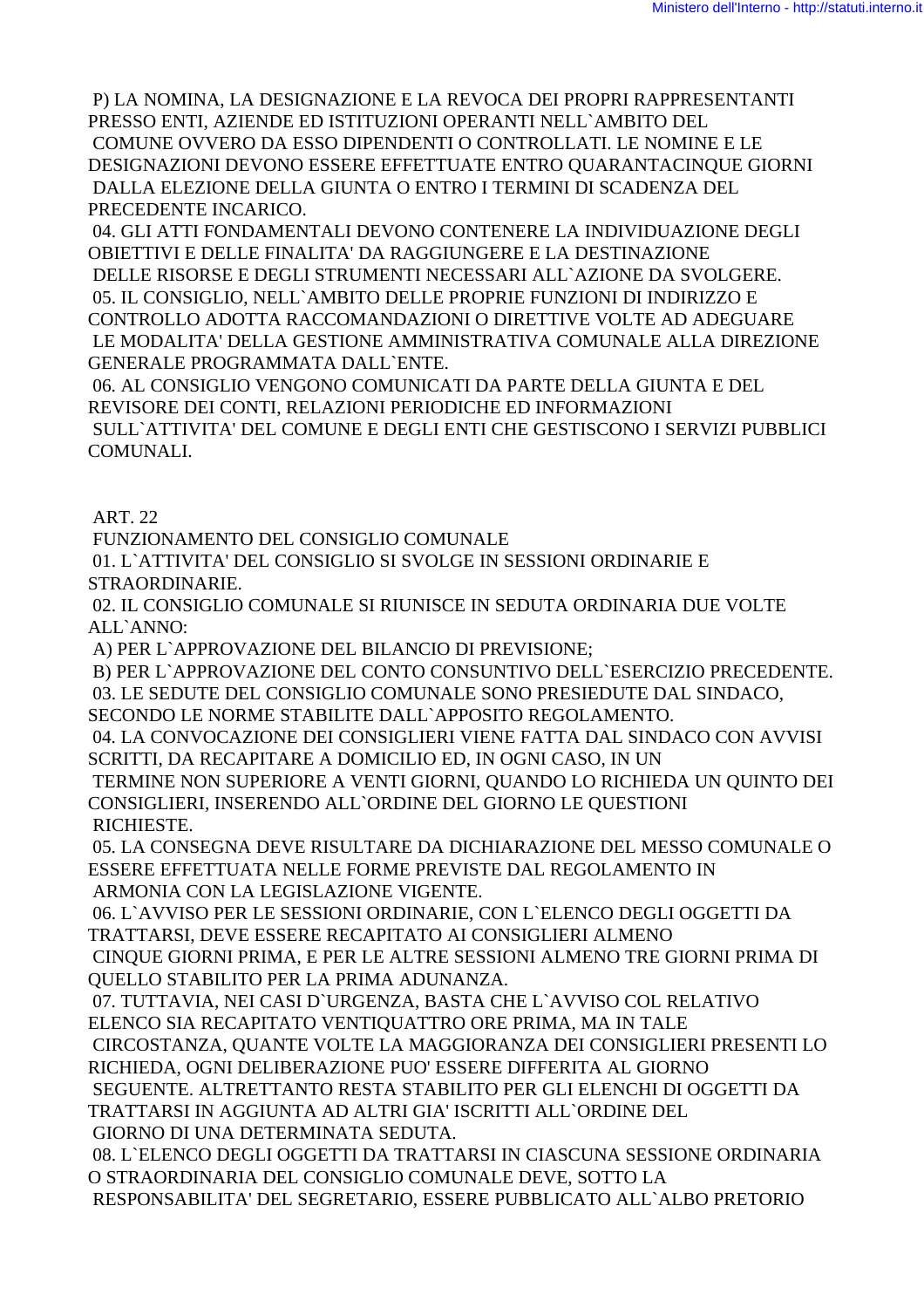ALMENO IL GIORNO PRECEDENTE A QUELLO STABILITO PER LA PRIMA ADUNANZA; CONTEMPORANEAMENTE DEVE ESSERE MESSA A DISPOSIZIONE DI OGNI CONSIGLIERE, PRESSO GLI UFFICI COMUNALI, TUTTA LA

DOCUMENTAZIONE RELATIVA AGLI ARGOMENTI INSERITI ALL`ORDINE DEL GIORNO. NEL CASO CHE SIANO INTRODOTTE PROPOSTE, LE QUALI NON ERANO COMPRESE NELL`ORDINE DI PRIMA CONVOCAZIONE, QUESTE NON POSSONO ESSERE POSTE IN DELIBERAZIONE SE NON VENTIOUATTRO ORE DOPO AVERNE DATO AVVISO A TUTTI I CONSIGLIERI.

09. PER GLI ATTI A CONTENUTO GENERALE POSSONO ESSERE PRESE IN ESAME ALL`ORDINE DEL GIORNO ANCHE LE PROPOSTE DI NON CONSIGLIERI PRESENTATE AI SENSI DELL'ARTICOLO 73 DEL PRESENTE STATUTO E DELL'APPOSITO REGOLAMENTO.

10. GLI ADEMPIMENTI PREVISTI AL 03 E 04 COMMA, PRIMA DELLA ELEZIONE ED IN CASO DI DIMISSIONI, DECADENZA, RIMOZIONE O DECESSO DEL

SINDACO, SONO ASSOLTI DAL CONSIGLIERE ANZIANO.

11. OUALORA IL SINDACO NON PROVVEDA NEI TERMINI ALLA RICHIESTA DI CONVOCAZIONE DI UN QUINTO DEI CONSIGLIERI IN CARICA, IL CONSIGLIO PUO' ESSERE CONVOCATO, CON IL CONSUETO PREAVVISO E CON GLI STESSI OGGETTI, PREVIA DIFFIDA, DAL PREFETTO AI SENSI DELL'ARTICOLO 36 COMMA 04 DELLA LEGGE 08 GIUGNO 1990, N. 142.

## **ART. 23**

PUBBLICITA' E VALIDITA' DELLE SEDUTE DEL CONSIGLIO COMUNALE 01. LE SEDUTE DEL CONSIGLIO COMUNALE SONO PUBBLICHE. SALVO I CASI PREVISTI DALL`APPOSITO REGOLAMENTO.

02. IL CONSIGLIO COMUNALE SI RIUNISCE VALIDAMENTE CON LA PRESENZA DELLA META' DEI CONSIGLIERI ASSEGNATI, SALVO CHE SIA RICHIESTA PER LEGGE, STATUTO O PER REGOLAMENTO UNA MAGGIORANZA DIVERSA. 03. NELLA SEDUTA DI SECONDA CONVOCAZIONE E' SUFFICIENTE, PER LA VALIDITA' DELL`ADUNANZA, L`INTERVENTO DI ALMENO OUATTRO CONSIGLIERI

04. IL CONSIGLIO NON PUO' DELIBERARE, IN SEDUTA DI SECONDA CONVOCAZIONE, SU PROPOSTE NON COMPRESE NELL'ORDINE DEL GIORNO DELLA SEDUTA DI PRIMA CONVOCAZIONE, OVE NON NE SIA DATO AVVISO A TUTTI I CONSIGLIERI NEI TERMINI PREVISTI DALL`ARTICOLO 22 COMMA 70 DEL PRESENTE STATUTO.

05. QUALORA NELL`AVVISO DI PRIMA CONVOCAZIONE SIANO CONTEMPORANEAMENTE FISSATI IL GIORNO E L'ORA PER L'EVENTUALE SECONDA CONVOCAZIONE, NON OCCORRE SIA DATO ULTERIORE AVVISO AI CONSIGLIERI COMUNALI. ANALOGAMENTE DICASI PER LE EVENTUALI PROSECUZIONI PREVENTIVAMENTE STABILITE DI SEDUTE DI PRIMA CONVOCAZIONE DEL CONSIGLIO.

06. NON CONCORRONO A DETERMINARE LA VALIDITA' DELL'ADUNANZA:

A) I CONSIGLIERI TENUTI OBBLIGATORIAMENTE AD ASTENERSI;

B) GLI EVENTUALI ASSESSORI EXTRACONSILIARI COMPONENTI LA GIUNTA COMUNALE DI CUI ALL'ARTICOLO 32 DEL PRESENTE STATUTO.

06. BIS. NON CONCORRONO A DETERMINARE LA MAGGIORANZA RICHIESTA PER LA VOTAZIONE I CONSIGLIERI CHE ABBANDONANO L'AULA PRIMA DELLA VOTAZIONE.

07. GLI ASSESSORI DI CUI AL PRECEDENTE COMMA PUNTO B) POSSONO COMUNQUE PARTECIPARE, SENZA DIRITTO DI VOTO, ALLE SEDUTE DEL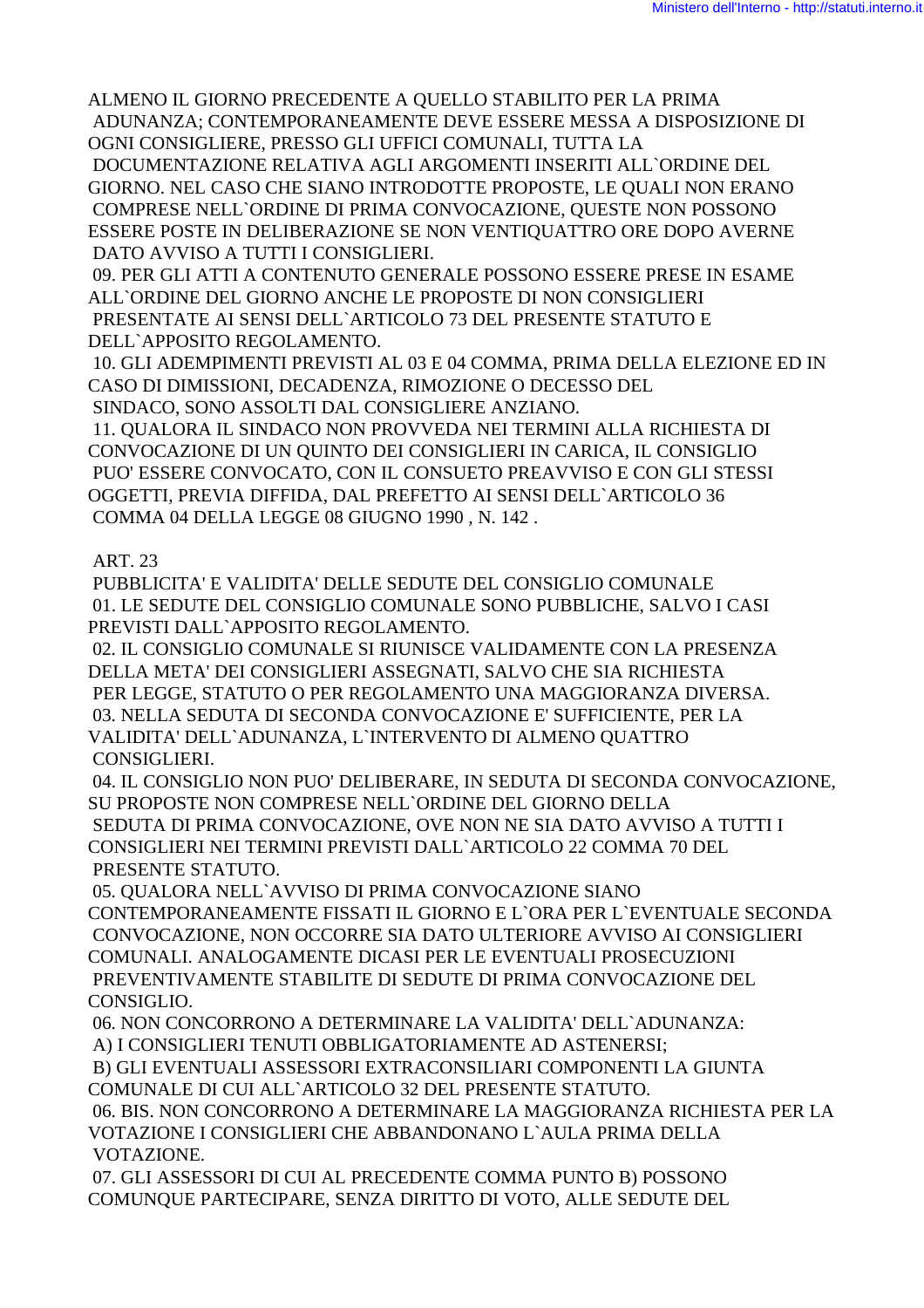CONSIGLIO COMUNALE.

 08. I CONSIGLIERI POSSONO VOLONTARIAMENTE ASTENERSI DAL VOTARE TUTTE LE VOLTE CHE LO REPUTINO OPPORTUNO, SALVO I CASI IN CUI L`ASTENSIONE RISULTI OBBLIGATORIA PER LEGGE.

 09. AI SENSI DEL PRESENTE ARTICOLO PER ASTENSIONE SI INTENDE LA NON PARTECIPAZIONE DI UN CONSIGLIERE COMUNALE ALLA DISCUSSIONE ED ALLA VOTAZIONE DI UN ARGOMENTO ALL`ORDINE DEL GIORNO.

ART. 24

VALIDITA' DELLE DELIBERAZIONI CONSILIARI

 01. NESSUNA DELIBERAZIONE E' VALIDA SE NON OTTIENE IL VOTO FAVOREVOLE DELLA MAGGIORANZA DEI VOTANTI, FATTI SALVI I CASI IN CUI SIA RICHIESTA UNA MAGGIORANZA SPECIALE.

 02. NON CONCORRONO A DETERMINARE LA MAGGIORANZA DEI VOTANTI: A) I CONSIGLIERI CHE SI ASTENGONO DALLA VOTAZIONE;

 B) I CONSIGLIERI CHE ABBANDONANO LA SALA PRIMA DELLA VOTAZIONE. 02. BIS. LE SCHEDE BIANCHE E LE SCHEDE NULLE NON SI COMPUTANO PER

DETERMINARE LA MAGGIORANZA DEI VOTI.

 03. NEL CASO DI VOTAZIONE NON VALIDA SU DI UN ARGOMENTO ALL`ORDINE DEL GIORNO, LO STESSO NON PUO' ESSERE RIPRESENTATO NELLA MEDESIMA SEDUTA.

 04. NEI CASI D`URGENZA LE DELIBERAZIONI POSSONO ESSERE DICHIARATE IMMEDIATAMENTE ESEGUIBILI CON IL VOTO ESPRESSO DALLA MAGGIORANZA ASSOLUTA DEI CONSIGLIERI ASSEGNATI.

 05. IL SEGRETARIO DEL COMUNE PARTECIPA ALLE RIUNIONI DEL CONSIGLIO NE CURA LA VERBALIZZAZIONE E SOTTOSCRIVE INSIEME CON IL SINDACO,

 O CON CHI PRESIEDE L`ADUNANZA, I RELATIVI VERBALI DI DELIBERAZIONE, NEI CASI IN CUI LA LEGGE PREVEDA CHE DEBBA ASTENERSI,

 ABBANDONANDO L`AULA, DALLA PARTECIPAZIONE ALLA TRATTAZIONE DI UN ARGOMENTO ALL`ORDINE DEL GIORNO, E' MOMENTANEAMENTE SOSTITUITO, PER LE FUNZIONI DI VERBALIZZAZIONE, DA UN CONSIGLIERE COMUNALE NOMINATO DA CHI PRESIEDE LA SEDUTA DEL CONSIGLIO.

 06. OGNI CONSIGLIERE HA DIRITTO DI FARE ESPRESSAMENTE CONSTARE NEL VERBALE IL PROPRIO VOTO E LE MOTIVAZIONI DEL MEDESIMO; LA

 ESATTA, FEDELE E PUNTUALE TRASCRIZIONE DELL`INTERVENTO NEL VERBALE, EVENTUALMENTE RICHIESTA DAL CONSIGLIERE, COMPORTA DA PARTE DI QUEST`ULTIMO LA PRESENTAZIONE AL SEGRETARIO COMUNALE DEL RELATIVO TESTO SCRITTO.

ART. 25

FORME DI VOTAZIONE DEL CONSIGLIO COMUNALE

01. LE VOTAZIONI DI NORMA SI ESPRIMONO IN FORMA PALESE.

 02. IL REGOLAMENTO STABILISCE I CASI IN CUI IL CONSIGLIO VOTA A SCRUTINIO SEGRETO.

 03. PER LE NOMINE E LE DESIGNAZIONI DI CUI ALL`ARTICOLO 32 , COMMA 02 LETTERA N) , DELLA LEGGE 08 GIUGNO 1990 , N. 142 E DELL`

 ARTT. 21 COMMA 03 LETTERA P) DEL PRESENTE STATUTO, SI APPLICA IL PRINCIPIO DELLA MAGGIORANZA RELATIVA DA OTTENERSI CON VOTAZIONE

 PALESE; NEI CASI IN CUI LA LEGGE, LO STATUTO OD APPOSITI REGOLAMENTI PREVEDANO UNA SPECIFICA RAPPRESENTANZA DELLA MINORANZA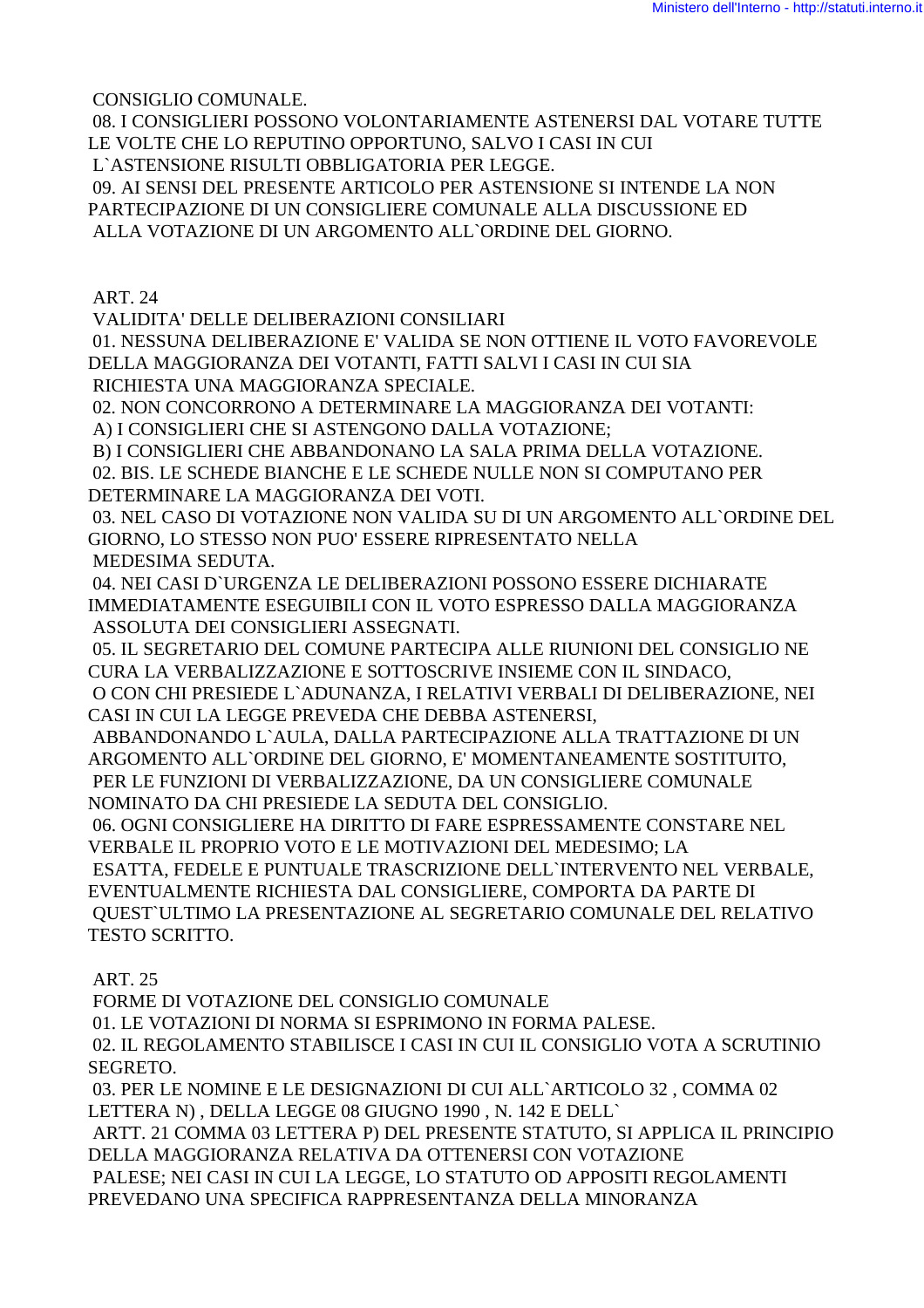CONSILIARE, SONO PROCLAMATI ELETTI I DESIGNATI DALLA MINORANZA STESSA CHE NELLA VOTAZIONE HANNO RIPORTATO MAGGIORI VOTI, A PARITA' DI VOTI RISULTA ELETTO IL PIU' ANZIANO DI ETA'; QUANDO INVECE NON SIANO ESPRESSAMENTE PRECISATE NORME DI DISCIPLINA DELL`ELEZIONE, IL PRESIDENTE STABILISCE LE MODALITA' DELLA VOTAZIONE IN MODO DA ASSICURARE LE RAPPRESENTANZE DI MINORANZA E MAGGIORANZA, SENTITI I

CAPIGRUPPO CONSILIARI.

 04. I CONSIGLIERI ELETTI NELLA LISTA O NELLE LISTE DI MINORANZA AVRANNO COMUNQUE IL DIRITTO DI RAPPRESENTARE IL COMUNE NELLA ASSEMBLEA DELLA COMUNITA' MONTANA.

 05. QUALORA IL CONSIGLIO NON DELIBERI LE NOMINE DI SUA COMPETENZA NEI TERMINI DI LEGGE SI PROVVEDE AI SENSI DELL` ARTT. 36 COMMA 05 DELLA LEGGE 08 GIUGNO 1990 , N. 142 .

ART. 26

 RAPPRESENTANTI DEL COMUNE PRESSO LA COMUNITA' MONTANA E LE COMMISSIONI CONSULTIVE COMUNALI EXTRA CONSILIARI

 01. I RAPPRESENTANTI DEL COMUNE PRESSO LA COMUNITA' MONTANA SONO NOMINATI DAL CONSIGLIO NEL PROPRIO SENO CON IL SISTEMA DEL VOTO LIMITATO, CON VOTAZIONE PALESE A MAGGIORANZA ASSOLUTA DEI COMPONENTI, SU PROPOSTA DEI CAPIGRUPPO CONSILIARI, NELLA PRIMA SEDUTA UTILE SUCCESSIVA ALL`ELEZIONE DEL SINDACO E DELLA GIUNTA COMUNALE IN SEGUITO AL RINNOVO DEL CONSIGLIO COMUNALE.

 02. TRA I DESIGNATI DEVE ESSERE PRESENTE LA MINORANZA, SECONDO I CRITERI DI CUI AL PRECEDENTE ARTT. 25 COMMA 04 .

 03. IN CASO DI INADEMPIENZA DEL CONSIGLIO COMUNALE LE NOMINE DEI RAPPRESENTANTI VERRANNO EFFETTUATE DAL SINDACO, AI SENSI DI LEGGE E SENTITI I CAPIGRUPPO CONSILIARI.

 04. ANALOGAMENTE SONO NOMINATI DAL CONSIGLIO I RAPPRESENTANTI DEL COMUNE PRESSO LE COMMISSIONI CONSULTIVE COMUNALI EXTRACONSILIARI PREVISTE DALLA LEGGE.

 05. LE RELATIVE VOTAZIONI, IN FORMA PALESE A MAGGIORANZA ASSOLUTA DEI VOTANTI, SALVO DIVERSA DISPOSIZIONE DI LEGGE, DEVONO PREVEDERE LA PRESENZA TRA I DESIGNATI DELLA MINORANZA OGNI QUALVOLTA LO RICHIEDANO LA LEGGE OD I REGOLAMENTI.

ART. 27

COMMISSIONI CONSILIARI

 01. IL CONSIGLIO COMUNALE PUO' ISTITUIRE NEL SUO SENO COMMISSIONI PERMANENTI, TEMPORANEE O SPECIALI.

 02. IL REGOLAMENTO DISCIPLINA LA LORO COSTITUZIONE, LE MATERIE DI COMPETENZA ED I RELATIVI POTERI, IL FUNZIONAMENTO, LE FORME DI PUBBLICITA' DEI LAVORI E LA LORO COMPOSIZIONE NEL RISPETTO DEL CRITERIO PROPORZIONALE.

 03. DETTE COMMISSIONI SPECIALI, IN DEROGA A QUANTO STABILITO DAL PRECEDENTE COMMA 01 , POSSONO ESSERE NOMINATI A FAR PARTE ANCHE CITTADINI NON ELETTI NEL CONSIGLIO COMUNALE, IN POSSESSO DEI REQUISITI DI COMPATIBILITA' E DI ELEGGIBILITA' ALLA CARICA DI CONSIGLIERE NONCHE' DI PARTICOLARI DOTI DI PROFESSIONALITA' E DI ESPERIENZA AMMINISTRATIVA.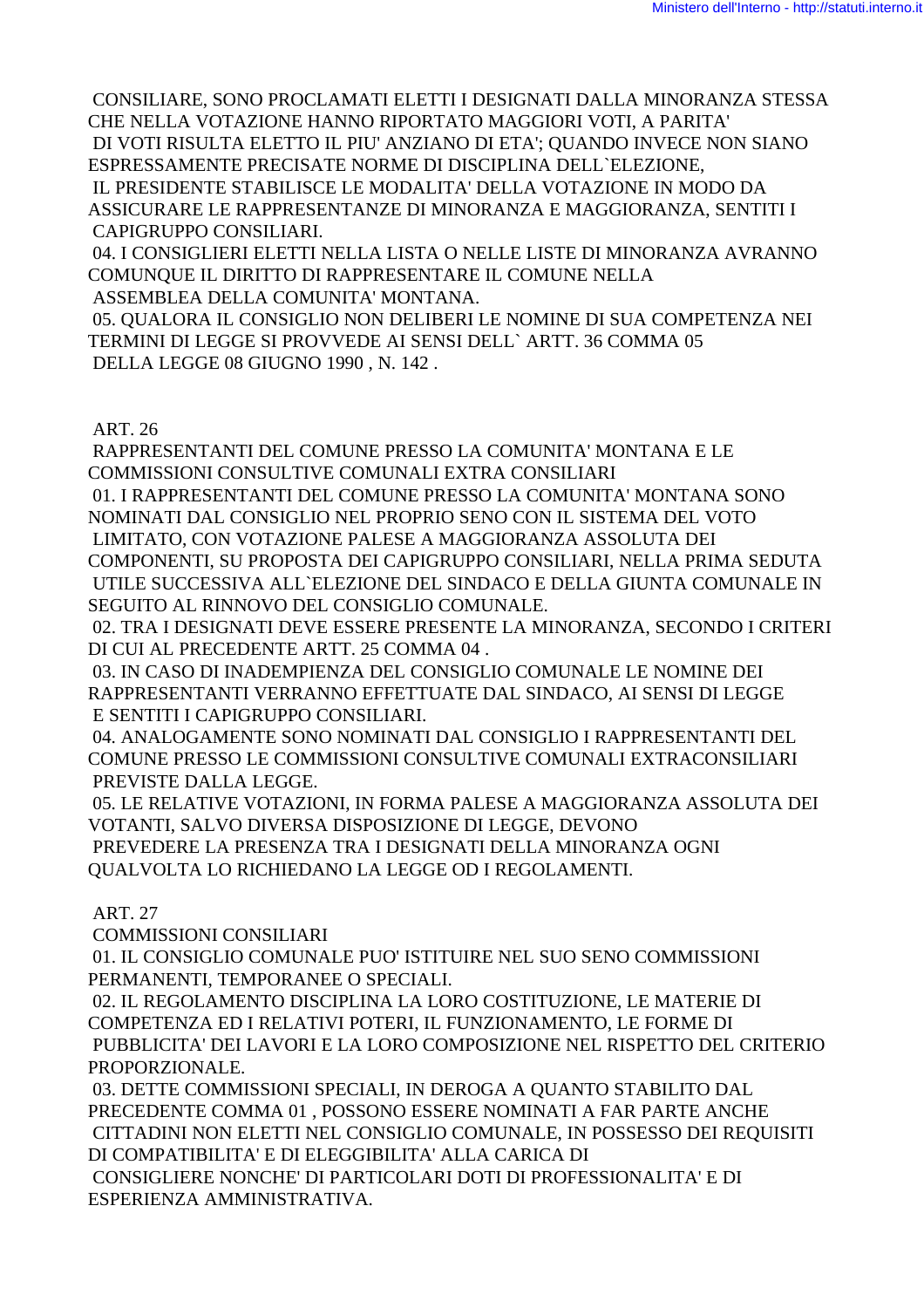04. LE COMMISSIONI POSSONO INVITARE A PARTECIPARE AI PROPRI LAVORI, SENZA DIRITTO DI VOTO, SINDACO, ASSESSORI, SEGRETARIO COMUNALE, ORGANISMI ASSOCIATIVI E QUALSIASI CITTADINO RITENUTO ESPERTO NEGLI SPECIFICI ARGOMENTI. 05. LE SEDUTE DELLE COMMISSIONI SONO PUBBLICHE, SALVO I CASI PREVISTI DAL REGOLAMENTO.

ART. 28

ATTRIBUZIONI DELLE COMMISSIONI CONSILIARI

 01. COMPITO PRINCIPALE DELLE COMMISSIONI PERMANENTI E' L`ESAME PREPARATORIO DEGLI ATTI DELIBERATIVI DEL CONSIGLIO AL FINE DI FAVORIRE IL MIGLIOR ESERCIZIO DELLE FUNZIONI DELL`ORGANO STESSO. 02. COMPITO DELLE COMMISSIONI TEMPORANEE E DI QUELLE SPECIALI E' L`ESAME DI MATERIE RELATIVE A QUESTIONI DI CARATTERE PARTICOLARE O GENERALE INDIVIDUATE DAL CONSIGLIO COMUNALE, CON PREVISIONE DI SCIOGLIMENTO AUTOMATICO DELLE STESSE AL MOMENTO DELLA PRESENTAZIONE

DELLA RELATIVA RELAZIONE CONCLUSIVA.

 03. IL REGOLAMENTO DOVRA' IN PARTICOLARE DISCIPLINARE LE PROCEDURE PER LA NOMINA DEL PRESIDENTE DELLA COMMISSIONE E PER L`ESAME E L`APPROFONDIMENTO DI PROPOSTE DI DELIBERAZIONI LORO ASSEGNATE DAGLI ORGANI DEL COMUNE.

 04. ALLE COMMISSIONI CONSILIARI NON POSSONO ESSERE ATTRIBUITI POTERI DELIBERATIVI.

 SEZIONE 03 LA GIUNTA COMUNALE ART. 29 ELEZIONE DELLA GIUNTA COMUNALE 01. LA GIUNTA COMUNALE VIENE ELETTA DAL CONSIGLIO, CONTEMPORANEAMENTE ALLA ELEZIONE DEL SINDACO, NEL SUO SENO ALLA PRIMA ADUNANZA, SUBITO DOPO LA CONVALIDA DEGLI ELETTI, SECONDO LE MODALITA' FISSATE DALL`ARTICOLO 34 DELLA LEGGE 08 GIUGNO 1990 , N. 142 E DAL PRESENTE STATUTO. 02. NON PUO' PROCEDERSI ALLE VOTAZIONI PER L`ELEZIONE DEL SINDACO E DELLA GIUNTA SE NON SIA STATA PREVENTIVAMENTE CONVALIDATA L`ELEZIONE DI TUTTI I CONSIGLIERI ASSEGNATI AL COMUNE. 03. L`ELEZIONE AVVIENE IN SEDUTA PUBBLICA, PRESIEDUTA DAL CONSIGLIERE ANZIANO, A SCRUTINIO PALESE ED A MAGGIORANZA ASSOLUTA DI CONSIGLIERI ASSEGNATI, NEL TERMINE PERENTORIO DI SESSANTA GIORNI DALLA PROCLAMAZIONE DEGLI ELETTI O DALLA DATA IN CUI SI E' VERIFICATA LA VACANZA O, IN CASO DI DIMISSIONI, DALLA DATA DI PRESENTAZIONE DELLE STESSE. 04. A TAL FINE, SONO INDETTE TRE SUCCESSIVE VOTAZIONI, DA TENERSI IN DISTINTE SEDUTE, ENTRO IL TERMINE DI CUI AL PRECEDENTE COMMA

 03 ; LA PRIMA CONVOCAZIONE E' DISPOSTA ENTRO DIECI GIORNI DALLA PROCLAMAZIONE DEGLI ELETTI O DALLA DATA IN CUI SI E' VERIFICATA LA VACANZA.

05. QUALORA IN NESSUNA DELLE PRECEDENTI VOTAZIONI, SI RAGGIUNGA LA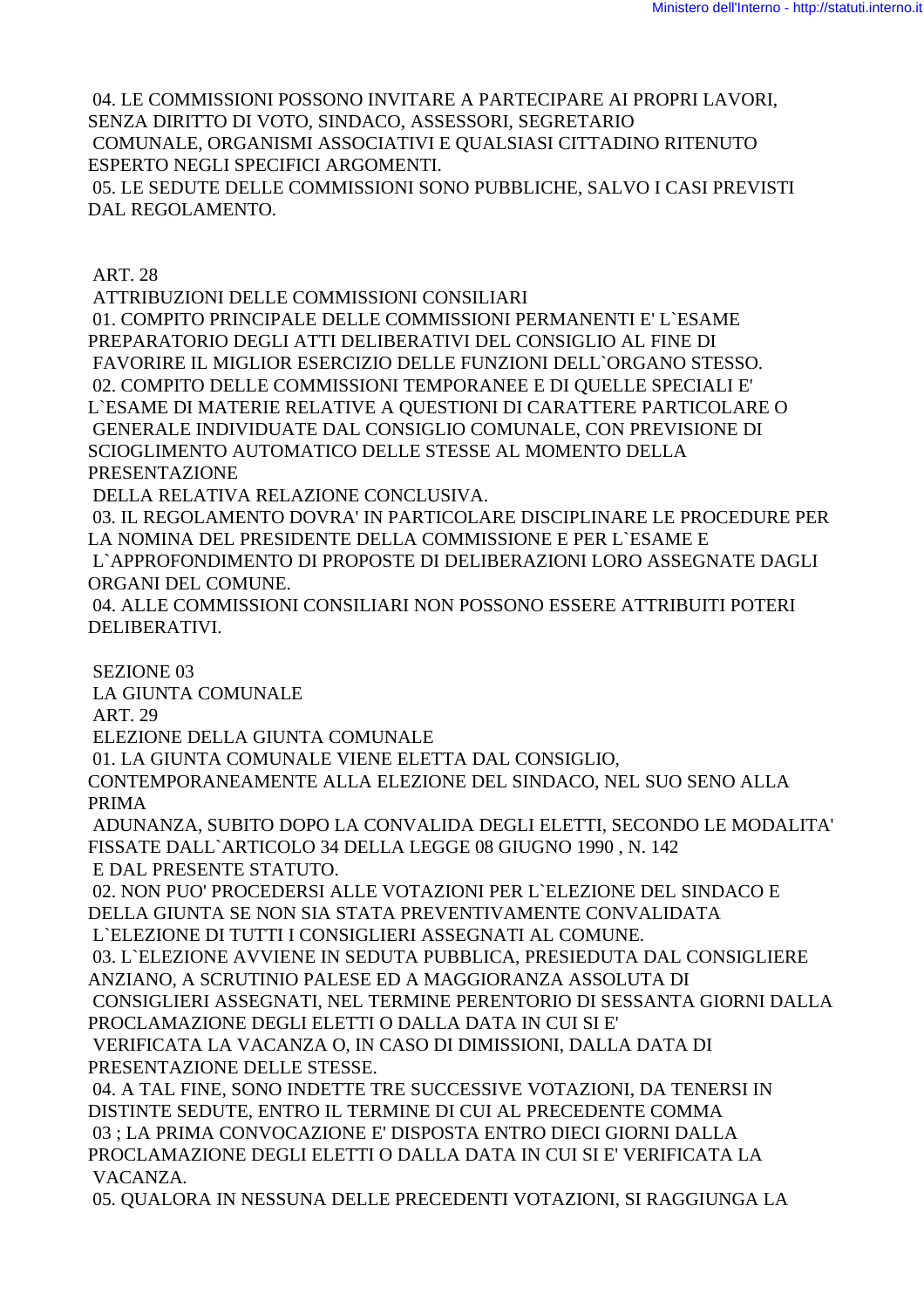PRESCRITTA MAGGIORANZA, SI RINNOVA L'INTERO PROCEDIMENTO, SEMPRE CHE NON SIA DECORSO IL TERMINE DEI SESSANTA GIORNI, DI CUI ARTICOLO 34, COMMA 02, E 39, COMMA 01, LETTERA B), N, 01), DELLA

LEGGE 08 GIUGNO 1990 . N. 142 : NEL OUAL CASO IL CONSIGLIO COMUNALE VIENE SCIOLTO A NORMA DEL SUDDETTO ARTICOLO 39 DELLA LEGGE 08 GIUGNO 1990, N. 142.

06. L'ELEZIONE HA LUOGO SULLA BASE DI UN DOCUMENTO PROGRAMMATICO. SOTTOSCRITTO DA ALMENO UN TERZO DEI CONSIGLIERI ASSEGNATI AL COMUNE E CONTENENTE LA LISTA DEI CANDIDATI ALLE CARICHE DI SINDACO E DI ASSESSORE, A SEGUITO DI UN DIBATTITO SULLE DICHIARAZIONI RESE DAL CANDIDATO ALLA CARICA DI SINDACO. LA LISTA DEI CANDIDATI ALLA CARICA DI ASSESSORE PUO' CONTENERE L'ELENCO DELLE DELEGHE CHE IL SINDACO CANDIDATO PROPONE DI ATTRIBUIRE SINGOLARMENTE A CIASCUNO DI ESSI.

07. POSSONO ESSERE PRESENTATI PIU' DOCUMENTI PROGRAMMATICI. 08. LE PROPOSTE, CON L'ALLEGATO DOCUMENTO, DEVONO ESSERE DEPOSITATE PRIMA DELL'INIZIO DELLA ADUNANZA NELLA QUALE SI DISCUTE DELL'ELEZIONE NELL'UFFICIO DI SEGRETERIA DEL COMUNE. 09. NEL DOCUMENTO PROGRAMMATICO, IL CUI CONTENUTO E' DI LIBERA SCELTA DEI PRESENTATORI, DEVONO ESSERE INDICATI I CRITERI DI FATTIBILITA' DEL PROGRAMMA IN RELAZIONE ALLE RISORSE FINANZIARIE DELL'ENTE.

### **ART. 30**

**COMPOSIZIONE E PRESIDENZA** 

01. LA GIUNTA COMUNALE E' COMPOSTA DAL SINDACO, CHE LA PRESIEDE, E DA UN NUMERO QUATTRO ASSESSORI.

02. IN CASO DI ASSENZA O IMPEDIMENTO DEL SINDACO, PRESIEDE LE RIUNIONI DELLA GIUNTA IL VICE SINDACO O. OUALORA ANCHE OUEST ULTIMO SIA ASSENTE OD IMPEDITO, L`ASSESSORE ANZIANO, COME IDENTIFICATI AL SUCCESSIVO ARTICOLO 31.

### **ART. 31**

VICE-SINDACO, DELEGHE ASSESSORILI, ASSESSORE ANZIANO 01. IL VICE-SINDACO E' L'ASSESSORE CHE RICEVE DAL SINDACO DELEGA GENERALE PER L'ESERCIZIO DI TUTTE LE FUNZIONI IN CASO DI ASSENZA O **IMPEDIMENTO.** 

02. IL VICE-SINDACO PUO' ANCHE ESSERE DESIGNATO NEL DOCUMENTO PROGRAMMATICO, CONTEMPORANEAMENTE ALLA EVENTUALE PROPOSTA DI ATTRIBUZIONE DELLE DELEGHE ASSESSORILI DI CUI AL COMMA 06 DELL'ARTICOLO 29 DEL PRESENTE STATUTO.

03. GLI ASSESSORI ESERCITANO LE FUNZIONI LORO ATTRIBUITE SECONDO LE DELEGHE RICEVUTE DAL SINDACO, ANCHE IN CASO DI SUA ASSENZA O IMPEDIMENTO.

04. DELLE DELEGHE RILASCIATE AL VICE-SINDACO ED AGLI ASSESSORI, DEVE ESSERE FATTA COMUNICAZIONE AL CONSIGLIO ED AGLI ORGANI PREVISTI DALLA LEGGE.

05. L`ASSESSORE ANZIANO E' IL PIU' ANZIANO DI ETA' TRA GLI ASSESSORI IN CARICA, AD ESCLUSIONE DEL VICE-SINDACO E DI EVENTUALI ASSESSORI EXTRA-CONSILIARI.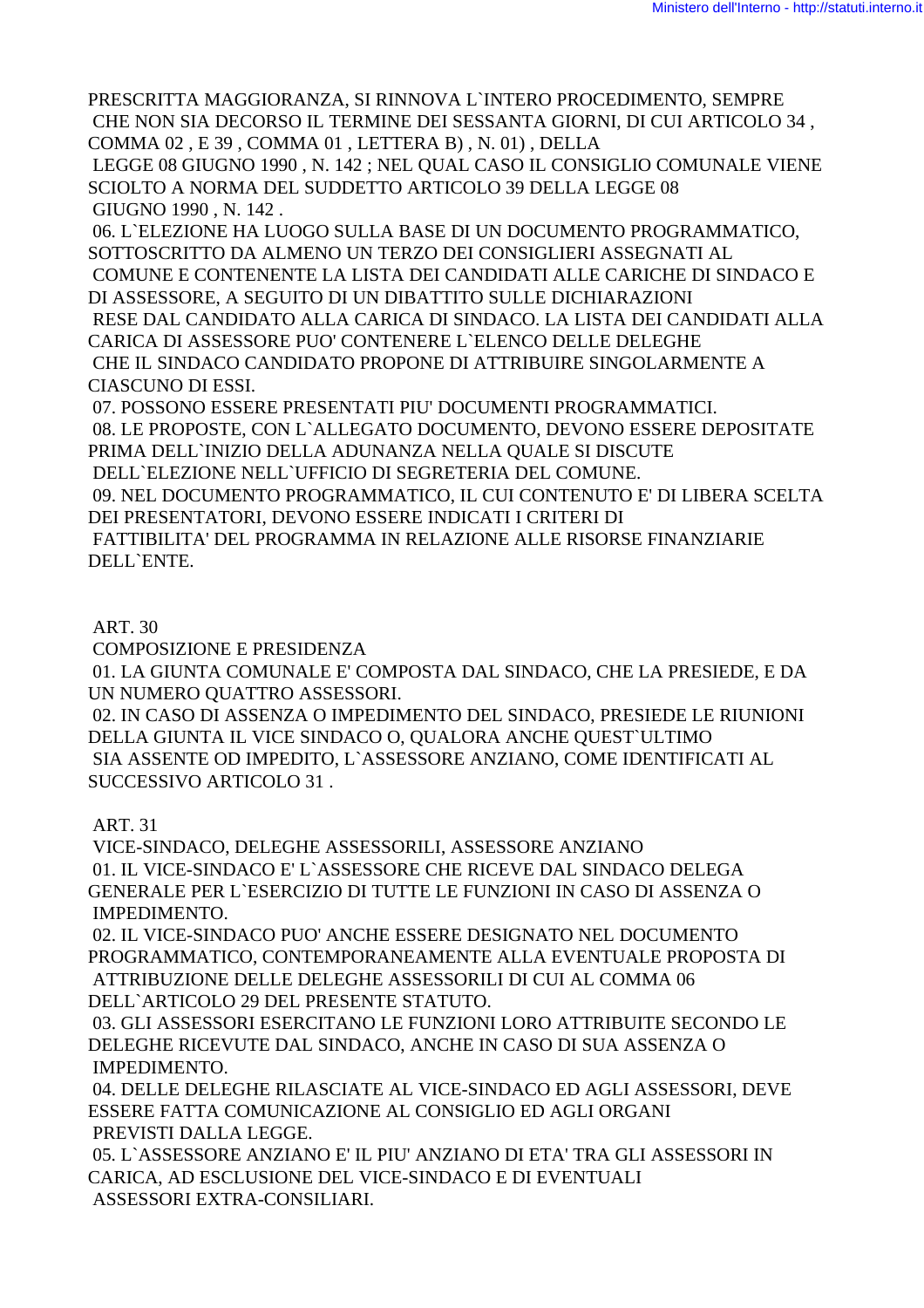06. ALL`ASSESSORE ANZIANO, IN MANCANZA DEL VICE-SINDACO O IN SUA ASSENZA OD IMPEDIMENTO, SPETTA SURROGARE IL SINDACO ASSENTE OD IMPEDITO, SIA QUALE CAPO DELL`AMMINISTRAZIONE COMUNALE CHE QUALE UFFICIALE DI GOVERNO.

 07. I NOMINATIVI DEGLI ASSESSORI CHE RICOPRONO LE CARICHE DI VICE-SINDACO E DI ASSESSORE ANZIANO SONO DAL SINDACO COMUNICATI AL PREFETTO NEL MOMENTO IN CUI ASSUMONO LE PROPRIE FUNZIONI.

ART. 32

ASSESSORI EXTRACONSILIARI

 01. I COMPONENTI DELLA GIUNTA COMUNALE, IN DEROGA A QUANTO STABILITO DALL`ARTICOLO 34 COMMA 01 DELLA LEGGE 08 GIUGNO 1990 , N. 142 E DALL`ARTICOLO 29 COMMA 01 DEL PRESENTE STATUTO, POSSONO ESSERE ELETTI ANCHE TRA I CITTADINI NON FACENTI PARTE DEL CONSIGLIO, IN POSSESSO DEI REQUISITI DI COMPATIBILITA' E DI ELEGGIBILITA' ALLA CARICA DI CONSIGLIERE, NONCHE' DI RICONOSCIUTE DOTI DI PROFESSIONALITA' E DI ESPERIENZA AMMINISTRATIVA.

 02. NON POSSONO IN OGNI CASO ESSERE SCELTI A FAR PARTE DELLA GIUNTA COMUNALE COME ASSESSORI EXTRACONSILIARI I CANDIDATI NON ELETTI ALLE ULTIME ELEZIONI PER IL RINNOVO DEL CONSIGLIO COMUNALE. 03. LA PRESENZA DEGLI ASSESSORI DI CUI AL PRECEDENTE COMMA 01 NON MODIFICA IL NUMERO DEGLI ASSESSORI COMPONENTI LA GIUNTA, DI CUI AL COMMA 01 DELL`ARTICOLO 30 DEL PRESENTE STATUTO.

 04. IL NUMERO DEGLI ASSESSORI EXTRACONSILIARI NON PUO' ECCEDERE LA META' DEGLI ASSESSORI DI CUI E' COMPOSTA LA GIUNTA COMUNALE. 05. GLI ASSESSORI EXTRACONSILIARI NON POSSONO ESSERE DELEGATI DAL SINDACO A RICOPRIRE LA CARICA DI VICE-SINDACO E NON VENGONO PRESI IN CONSIDERAZIONE AI FINI DELL`INDIVIDUAZIONE DELL`ASSESSORE ANZIANO. 06. IL CONSIGLIO COMUNALE PROCEDE ALL`ACCERTAMENTO DELLE CONDIZIONI DI ELEGGIBILITA' E DI COMPATIBILITA' NONCHE' DELLE DOTI DI PROFESSIONALITA' E DI ESPERIENZA AMMINISTRATIVA DEGLI ASSESSORI EXTRACONSILIARI NELLA STESSA SEDUTA IN CUI AVVIENE L`ELEZIONE DEL SINDACO E DELLA GIUNTA O NELLA STESSA SEDUTA IN CUI PROVVEDE ALLA LORO ELEZIONE, IN CASO DI SOSTITUZIONE DI ASSESSORI DIMISSIONARI, REVOCATI, DECADUTI O CESSATI DALL`UFFICIO PER ALTRA CAUSA. 07. GLI ASSESSORI EXTRACONSILIARI SONO EQUIPARATI, NELLE FUNZIONI PROPRIE E DELEGATE DAL SINDACO, A TUTTI GLI EFFETTI AGLI ASSESSORI DI ESTRAZIONE CONSILIARE: PARTECIPANO ALLE SEDUTE DELLA GIUNTA COMUNALE CON OGNI DIRITTO, COMPRESO QUELLO DI VOTO, SPETTANTE A TUTTI GLI ASSESSORI; POSSONO PARTECIPARE ALLE SEDUTE DEL CONSIGLIO COMUNALE MA SENZA DIRITTO DI VOTO.

ART. 33

 DURATA IN CARICA E DIMISSIONI DELLA GIUNTA COMUNALE 01. IL SINDACO E LA GIUNTA RIMANGONO IN CARICA FINO ALL`INSEDIAMENTO DELLA NUOVA GIUNTA E DEL NUOVO SINDACO. 02. LE DIMISSIONI DEL SINDACO O DI OLTRE LA META' DEGLI ASSESSORI COMPORTANO LA DECADENZA DELLA RISPETTIVA GIUNTA CON EFFETTO DALLA ELEZIONE DELLA NUOVA GIUNTA. 03. LE DIMISSIONI SONO PRESENTATE PER ISCRITTO ED ACQUISITE AL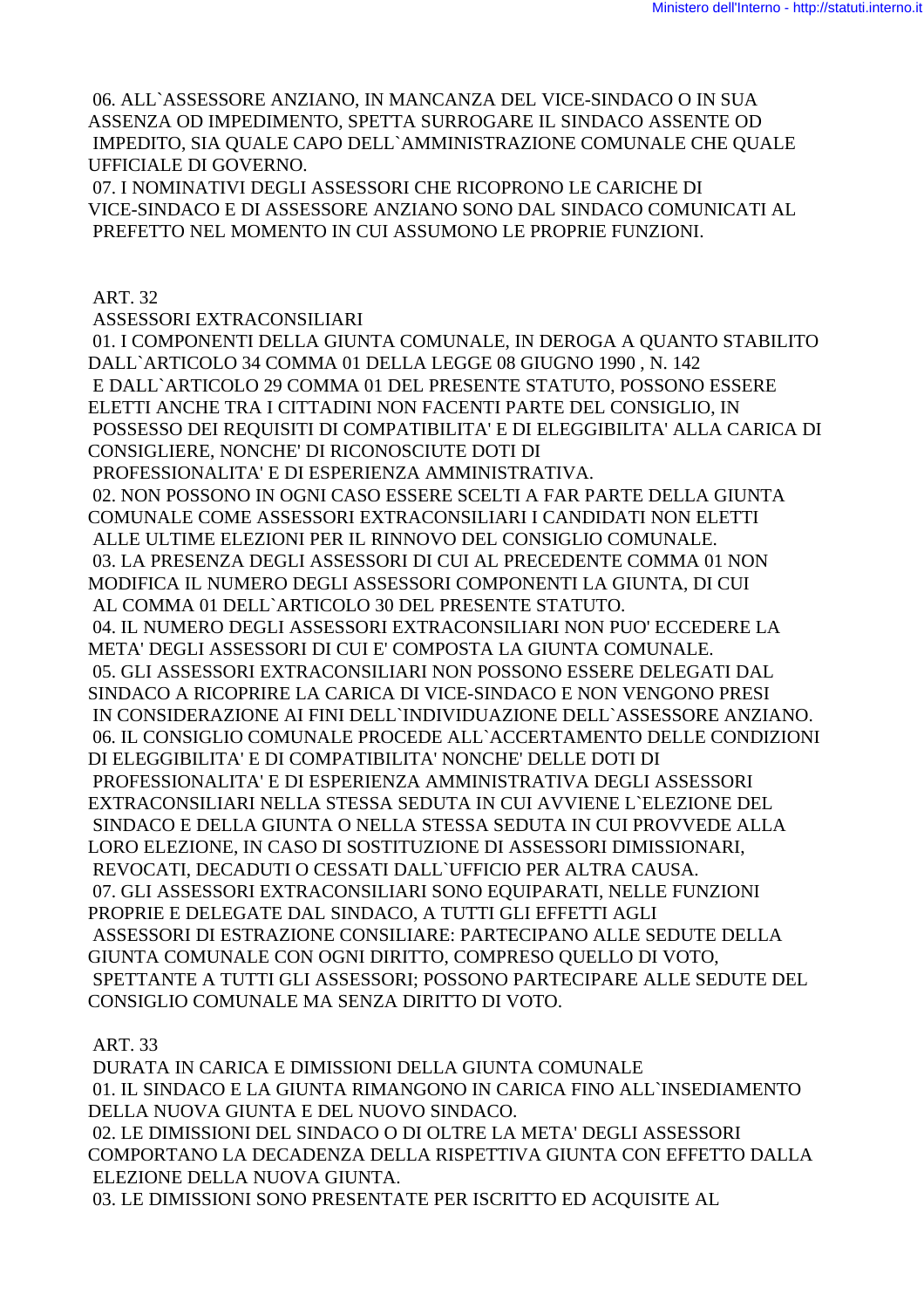PROTOCOLLO COMUNALE; DA TALE DATA DECORRE IL TERMINE DEI SESSANTA GIORNI, DI CUI ALL`ARTICOLO 34 COMMA 02 DELLA LEGGE 08 GIUGNO 1990 , N. 142 ED ALL`ARTICOLO 29 COMMA 03 DEL PRESENTE STATUTO.

 QUALORA LE DIMISSIONI SIANO PRESENTATE NEL CORSO DI UNA ADUNANZA DELLA GIUNTA O DEL CONSIGLIO COMUNALE, IL TERMINE SUDDETTO DECORRE DAL GIORNO DELLA SEDUTA STESSA.

 04. IL VOTO CONTRARIO DEL CONSIGLIO COMUNALE SU DI UNA PROPOSTA DELLA GIUNTA NON COMPORTA LE DIMISSIONI DELLA STESSA.

ART. 34

 CESSAZIONE DALLA CARICA DI SINGOLI COMPONENTI DELLA GIUNTA SOSTITUZIONI

01. GLI ASSESSORI SINGOLI CESSANO DALLA CARICA PER:

A) MORTE;

B) DIMISSIONI;

C) REVOCA;

D) DECADENZA.

 02. LE DIMISSIONI DA MEMBRO DELLA GIUNTA SONO PRESENTATE AL SINDACO, IL QUALE LE ISCRIVE ALL`ORDINE DEL GIORNO DELLA PRIMA SEDUTA DEL CONSIGLIO COMUNALE PERCHE' QUESTO NE PRENDA ATTO. LE DIMISSIONI POSSONO ESSERE RITIRATE PRIMA DELLA PRESA D`ATTO DA PARTE DEL CONSIGLIO.

 03. IL CONSIGLIO PROCEDE ALLA REVOCA DEI SINGOLI ASSESSORI, SU PROPOSTA DEL SINDACO, QUANDO NON OSSERVINO LE LINEE DI INDIRIZZO

 POLITICO-AMMINISTRATIVO STABILITE DAL CONSIGLIO STESSO O NON SVOLGANO UN`AZIONE AMMINISTRATIVA COERENTE AL DOCUMENTO

 PROGRAMMATICO PRESENTATO PER L`ELEZIONE DEL SINDACO E DELLA GIUNTA. 04. LA SEDUTA PUBBLICA DEL CONSIGLIO DEVE AVER LUOGO TRA IL DECIMO ED IL TRENTESIMO GIORNO DA QUELLO DI NOTIFICAZIONE DELLA

PROPOSTA DI REVOCA ALL`INTERESSATO.

 05. GLI ASSESSORI SINGOLI DECADONO DALLA CARICA NEI SEGUENTI CASI: A) PER IL VERIFICARSI DI UNO DEGLI IMPEDIMENTI, DELLE INCOMPATIBILITA' O DELLE INCAPACITA' CONTEMPLATE DALLA LEGGE E DAL PRESENTE STATUTO;

 B) PER IL MANCATO INTERVENTO A TRE SEDUTE CONSECUTIVE DELLA GIUNTA SENZA GIUSTIFICATO MOTIVO.

 06. LA DECADENZA E' PRONUNCIATA DAL CONSIGLIO COMUNALE SU PROPOSTA DEL SINDACO E PUO' ESSERE PROMOSSA DAL PREFETTO.

 07. ALLA SOSTITUZIONE DEI SINGOLI ASSESSORI DIMISSIONARI, REVOCATI, DECADUTI O CESSATI DALL`UFFICIO PER ALTRA CAUSA PROVVEDE IL CONSIGLIO COMUNALE SU PROPOSTA DEL SINDACO, A SCRUTINIO PALESE ED A

MAGGIORANZA ASSOLUTA DEI CONSIGLIERI ASSEGNATI; IL

 PROVVEDIMENTO DEL CONSIGLIO DEVE ESSERE ADOTTATO NELLA STESSA SEDUTA IN CUI SI PRENDE ATTO DELLE DIMISSIONI O DELLA CESSAZIONE DALLA CARICA PER ALTRA CAUSA, SI PROCEDE ALLA REVOCA O SI PRONUNCIA LA DECADENZA DEGLI ASSESSORI.

 08. IN CASO DI CESSAZIONE, PER QUALSIASI CAUSA, DALLA CARICA DI UN ASSESSORE, PRIMA DELLA SUA SOSTITUZIONE, E NELLA IPOTESI DI UN SUO IMPEDIMENTO TEMPORANEO, IL SINDACO ASSUME PROVVISORIAMENTE LE SUE FUNZIONI O LE DELEGA TEMPORANEAMENTE AD ALTRO ASSESSORE.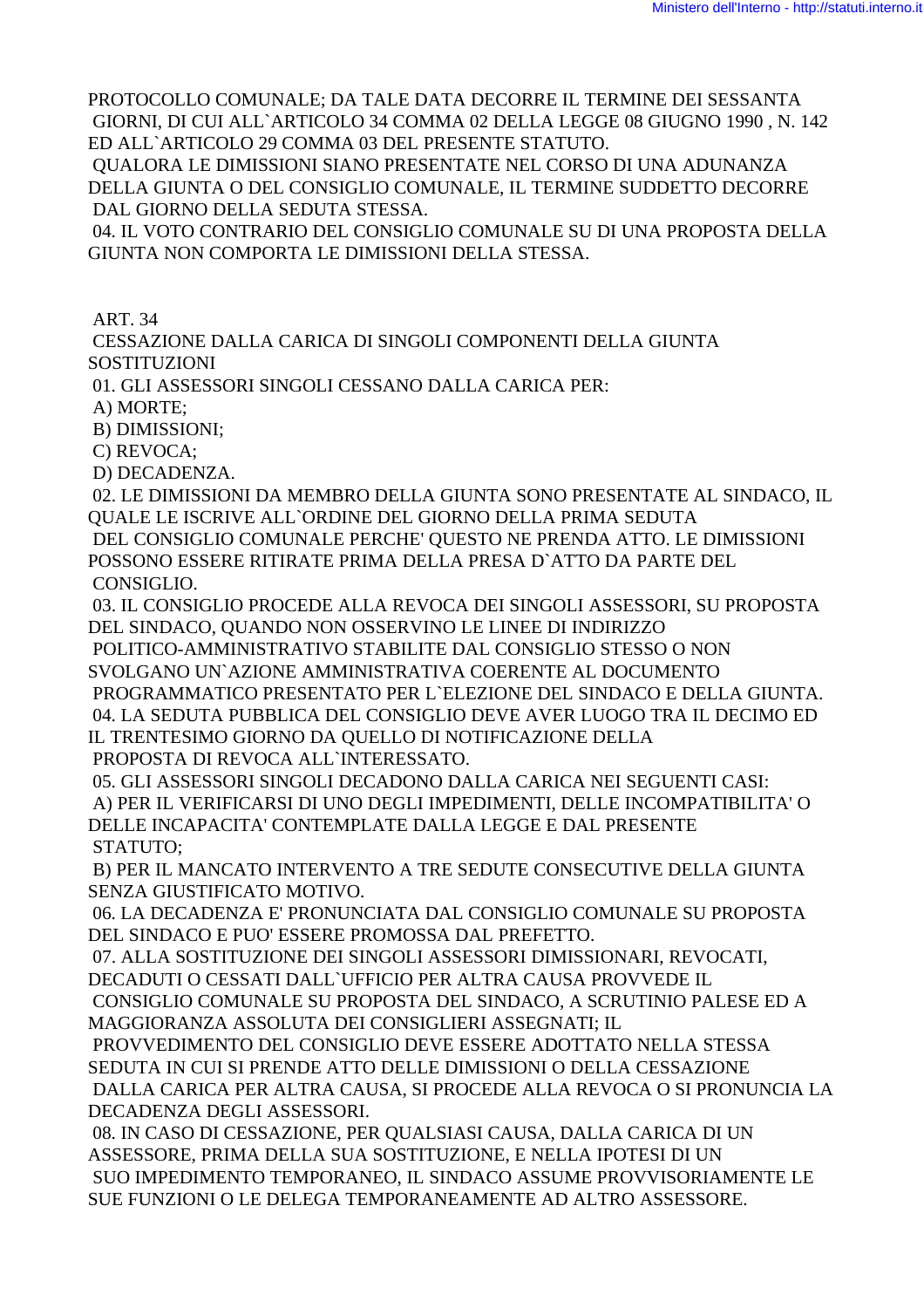ART. 35

 INELEGGIBILITA' ED INCOMPATIBILITA' ALLA CARICA DI SINDACO E DI ASSESSORE DELLA GIUNTA COMUNALE

 01. LE CAUSE DI INELEGGIBILITA' E DI INCOMPATIBILITA' ALLA CARICA DI SINDACO E DI ASSESSORE SONO STABILITE DALLA LEGGE.

 02. NON POSSONO CONTEMPORANEAMENTE FAR PARTE DELLA GIUNTA COMUNALE GLI ASCENDENTI ED I DISCENDENTI, I FRATELLI, I CONIUGI, GLI AFFINI DI PRIMO GRADO, L`ADOTTANTE E L`ADOTTATO.

ART. 36

 MOZIONE DI SFIDUCIA COSTRUTTIVA NEI CONFRONTI DELLA GIUNTA COMUNALE 01. IL SINDACO E LA GIUNTA CESSANO DALLA CARICA IN CASO DI APPROVAZIONE DI UNA MOZIONE DI SFIDUCIA COSTRUTTIVA ESPRESSA PER APPELLO NOMINALE CON VOTO DELLA MAGGIORANZA ASSOLUTA DEI CONSIGLIERI ASSEGNATI AL COMUNE.

 02. LA MOZIONE DEVE ESSERE SOTTOSCRITTA DA ALMENO UN TERZO DEI CONSIGLIERI ASSEGNATI E PUO' ESSERE PROPOSTA SOLO NEI CONFRONTI DELL`INTERA GIUNTA; DEVE CONTENERE LA PROPOSTA DI NUOVE LINEE POLITICO-AMMINISTRATIVE, DI UN NUOVO SINDACO E DI UNA NUOVA GIUNTA COMUNALE IN CONFORMITA' A QUANTO PREVISTO DALL`ARTICOLO 34 DELLA LEGGE 08 GIUGNO 1990 , N. 142 E DALL`ARTICOLO 29 DEL PRESENTE STATUTO.

 03. LA MOZIONE VIENE POSTA IN DISCUSSIONE NON PRIMA DI CINQUE E NON OLTRE DIECI GIORNI DALLA SUA PRESENTAZIONE; DEVE ESSERE

 PRESENTATA AL SEGRETARIO COMUNALE, IL QUALE PROVVEDE A DARNE COMUNICAZIONE AL PREFETTO NEL TERMINE DI TRE GIORNI.

 04. SE IL SINDACO NON PROCEDE ALLA CONVOCAZIONE DEL CONSIGLIO COMUNALE NEL TERMINE PREVISTO DAL PRECEDENTE COMMA, PREVIA DIFFIDA, PROVVEDE IL PREFETTO AI SENSI DELL`ARTICOLO 36 COMMA 04 DELLA LEGGE 08 GIUGNO 1990 , N. 142 .

 05. LA SEDUTA DEL CONSIGLIO NELLA QUALE SI DISCUTE LA MOZIONE DI SFIDUCIA E' PRESIEDUTA DAL CONSIGLIERE ANZIANO QUALORA LO STESSO NON RISULTI CANDIDATO ALLA CARICA DI SINDACO O DI ASSESSORE; IN TAL

CASO LA SEDUTA SARA' PRESIEDUTA DAL CONSIGLIERE CHE ALLE ELEZIONI HA OTTENUTO IL MAGGIOR NUMERO DI VOTI TRA QUELLI CHE NON FANNO PARTE DEL NUOVO ESECUTIVO PROPOSTO PER L`APPROVAZIONE DELLA MOZIONE DI SFIDUCIA, O DELL`ESECUTIVO IN CARICA A CUI LA MOZIONE DI SFIDUCIA SI RIFERISCE.

 06. LA SEDUTA E' PUBBLICA ED IL SINDACO E GLI ASSESSORI PARTECIPANO ALLA DISCUSSIONE ED ALLA VOTAZIONE.

 07. L`APPROVAZIONE DELLA MOZIONE DI SFIDUCIA COMPORTA LA PROCLAMAZIONE DEL NUOVO ESECUTIVO PROPOSTO.

 08. IL SINDACO E GLI ASSESSORI DELLA GIUNTA USCENTE POSSONO ESSERE ELETTI COME COMPONENTI DELLA NUOVA GIUNTA.

ART. 37

 ATTRIBUZIONE DELLA GIUNTA COMUNALE 01. LA GIUNTA COMUNALE E' L`ORGANO DI GOVERNO DEL COMUNE. 02. ESSA IMPRONTA LA PROPRIA ATTIVITA' AI PRINCIPI DELLA COLLEGIALITA',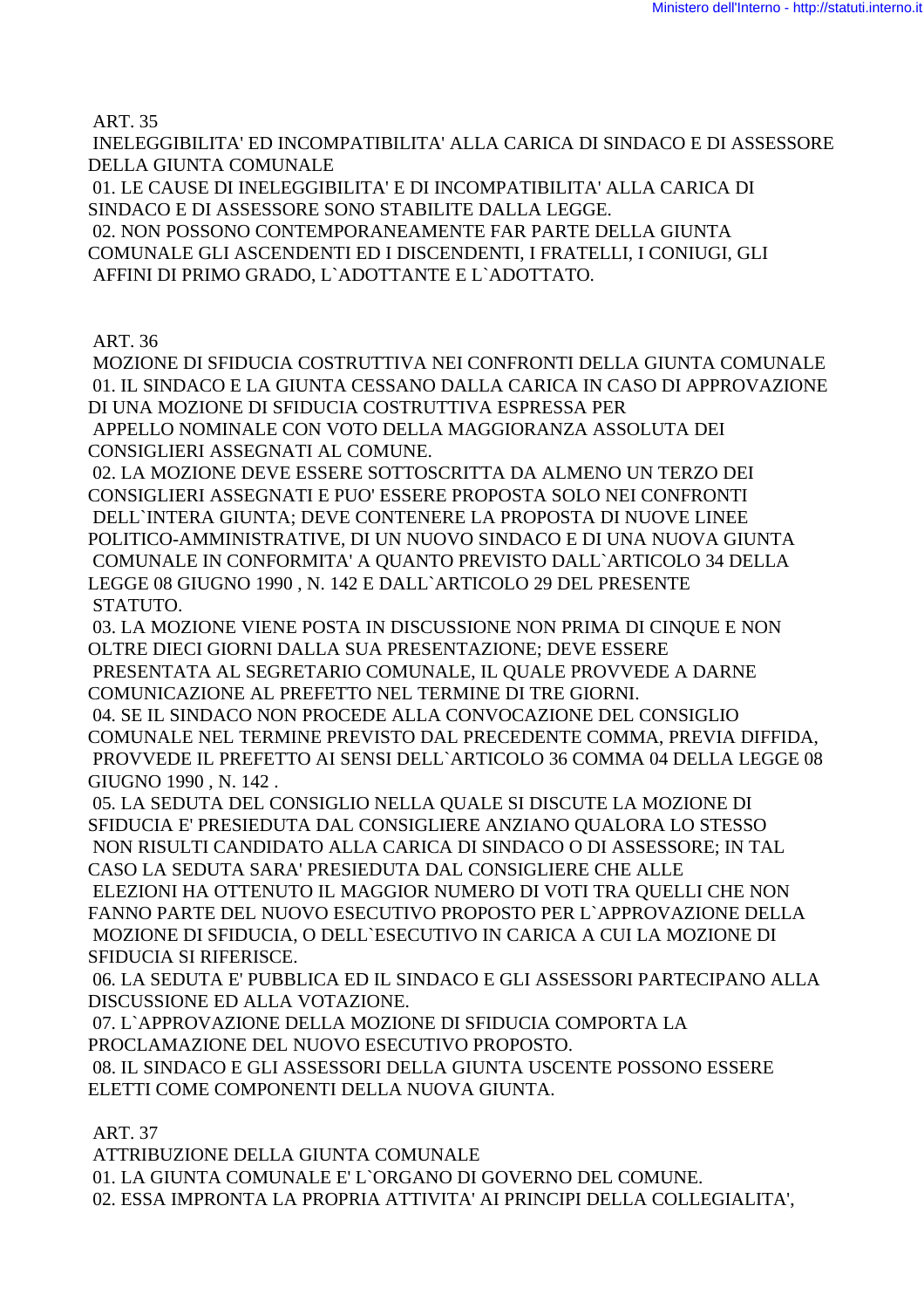DELLA TRASPARENZA E DELLA EFFICIENZA.

 03. ALLA GIUNTA COMUNALE COMPETE L`ADOZIONE DI TUTTI GLI ATTI DI AMMINISTRAZIONE E GESTIONE A CONTENUTO GENERALE E DISCREZIONALE, NONCHE' DI TUTTI GLI ATTI CHE PER LORO NATURA DEBBONO ESSERE ADOTTATI DA ORGANO COLLEGIALE E NON RIENTRANO NELLA COMPETENZA ESCLUSIVA DEL CONSIGLIO COMUNALE.

 04. ESSA ADOTTA TUTTI GLI ATTI CONCRETI, IDONEI AL RAGGIUNGIMENTO DEGLI OBIETTIVI E DELLE FINALITA' DELL`ENTE DEL QUADRO DEGLI

 INDIRIZZI GENERALI ED IN ATTUAZIONE DEGLI ATTI FONDAMENTALI, APPROVATI DAL CONSIGLIO COMUNALE.

 05. LA GIUNTA RIFERISCE ANNUALMENTE AL CONSIGLIO SULLA PROPRIA ATTIVITA', NE ATTUA GLI INDIRIZZI GENERALI E SVOLGE ATTIVITA' PROPOSITIVA E DI IMPULSO NEI CONFRONTI DELLO STESSO.

ART. 38

COMPETENZE DELLA GIUNTA COMUNALE

 01. ALLA GIUNTA COMUNALE COMPETONO TUTTI GLI ATTI DI AMMINISTRAZIONE CHE, DALLA LEGGE E DAL PRESENTE STATUTO, NON SIANO RISERVATI

AL CONSIGLIO, AL SINDACO OD AL SEGRETARIO COMUNALE.

 02. ALLA GIUNTA VENGONO IN PARTICOLARE ATTRIBUITI I SEGUENTI PRINCIPALI COMPITI:

A) ATTRIBUZIONI DI GOVERNO LOCALE:

 - ASSUME ATTIVITA' DI INIZIATIVA, DI IMPULSO E DI RACCORDO CON ALTRI ENTI E CON ORGANI DI PARTECIPAZIONE OPERANTI A LIVELLO

LOCALE;

 - FORMULA LE PREVISIONI DI BILANCIO, I PROGRAMMI E GLI INDIRIZZI GENERALI DA SOTTOPORRE AL CONSIGLIO, APPROVA LO SCHEMA DI

BILANCIO PREVENTIVO E LA RELAZIONE FINALE DEL CONTO CONSUNTIVO;

 - PREDISPONE E PROPONE AL CONSIGLIO I REGOLAMENTI PREVISTI DALLE LEGGI E DALLO STATUTO;

 - APPROVA I PROGETTI, I PROGRAMMI ESECUTIVI, I DISEGNI ATTUATIVI DEI PROGRAMMI, LE LINEE-OBIETTIVO DEGLI INDIRIZZI DELIBERATI DAL CONSIGLIO E TUTTI I PROVVEDIMENTI CHE COSTITUISCONO IMPEGNI DI SPESA

SUGLI STANZIAMENTI DI BILANCIO NON ESPRESSAMENTE ASSEGNATI

 ALLA COMPETENZA DEL CONSIGLIO COMUNALE O ATTRIBUITI DAGLI ORGANI DELIBERANTI DEL COMUNE, DALLA LEGGE O DALLO STATUTO E DAI

REGOLAMENTI AL SINDACO ED AL SEGRETARIO COMUNALE;

 - FISSA LA DATA DI CONVOCAZIONE DEI COMIZI PER I REFERENDUM CONSULTIVI E COSTITUISCE L`UFFICIO COMUNALE PER LE ELEZIONI,

 PRESIEDUTO DAL SEGRETARIO COMUNALE, CUI E' RIMESSO L`ACCERTAMENTO DELLA REGOLARITA' DEL PROCEDIMENTO IN COLLABORAZIONE CON L`APPOSITA COMMISSIONE;

 - ADOTTA I BANDI DI CONCORSO, I PROVVEDIMENTI DI ASSUNZIONE E CESSAZIONE DEL PERSONALE E, SU PARERE DELL`APPOSITA COMMISSIONE, QUELLI DISCIPLINARI E DI SOSPENSIONE DALLE FUNZIONI NON RISERVATI AD ALTRI ORGANI;

 - APPROVA DISEGNI E PROPOSTE DI PROVVEDIMENTI DA SOTTOPORRE ALLE DETERMINAZIONI DEL CONSIGLIO COMUNALE;

- APPROVA I PRELEVAMENTI DAI FONDI DI RISERVA ORDINARI;

- DELIBERA IN MERITO AI CONTRATTI PER FORNITURE, PRESTAZIONI D`OPERA,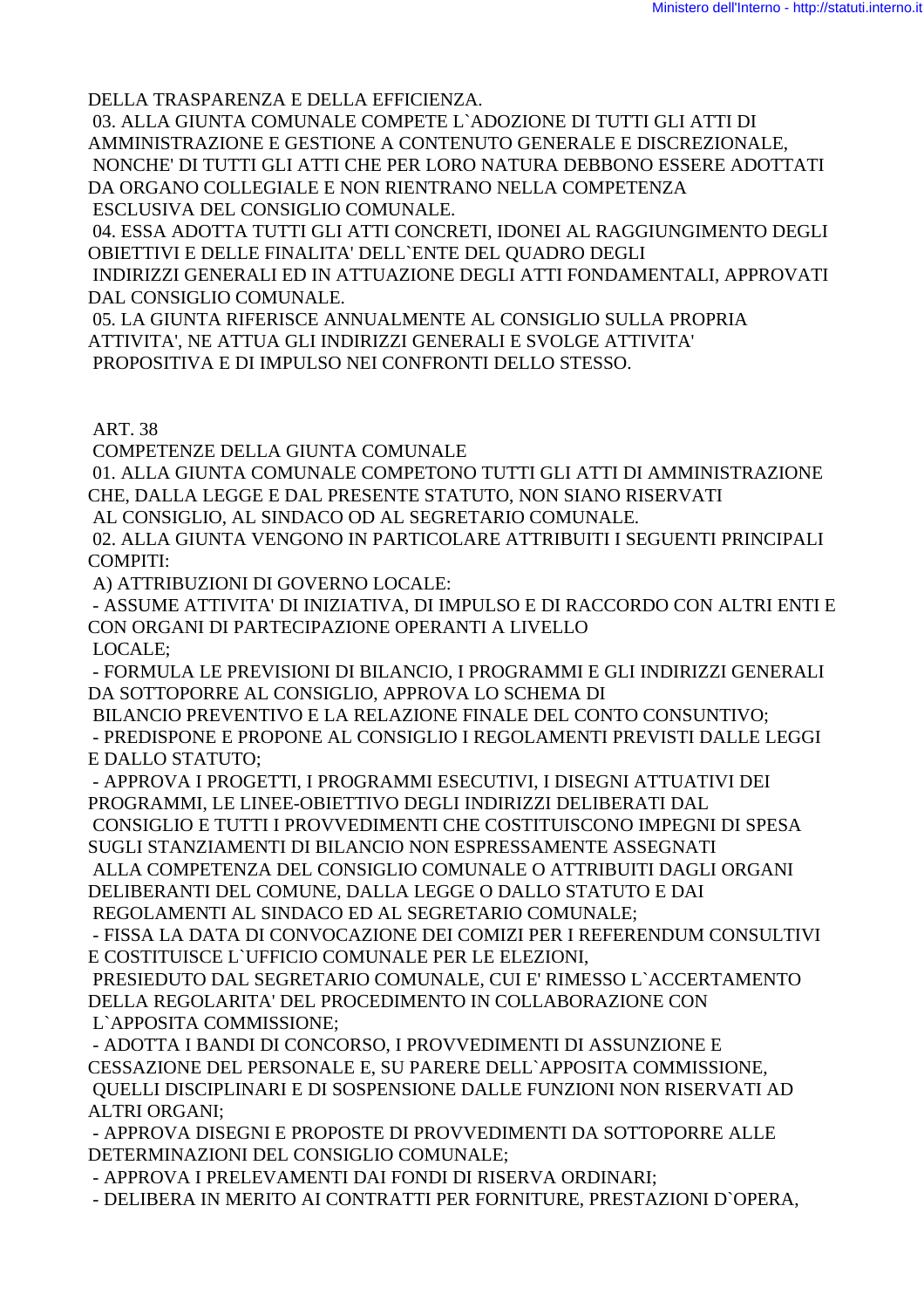SOMMINISTRAZIONI DI BENI E SERVIZI ED AGLI ACQUISTI, ALLE ALIENAZIONI, ALLE CONCESSIONI ED AGLI APPALTI DI LAVORO PUBBLICI E DI STRAORDINARIA MANUTENZIONE DI BENI PATRIMONIALI E DEMANIALI, PREVISTI IN ATTI FONDAMENTALI DEL CONSIGLIO E NON RIENTRANTI NELLA ORDINARIA AMMINISTRAZIONE DI FUNZIONI E SERVIZI DI

COMPETENZA DEL SEGRETARIO COMUNALE;

 - APPROVA LE DELIBERAZIONI CHE PRECEDONO LA STIPULAZIONE DEI CONTRATTI E CHE AUTORIZZANO L`ESONERO DELLE CAUZIONI E LO SVINCOLO DELLE CAUZIONI PER LE ALIENAZIONI;

- DISPONE L`ACCETTAZIONE O IL RIFIUTO DI LASCITI E DONAZIONI;

 - APPROVA GLI ACCORDI DI CONTRATTAZIONE DECENTRATA A LIVELLO AZIENDALE, SENTITO IL SEGRETARIO COMUNALE;

 - PREDISPONE LA RELAZIONE SULLA PROPRIA ATTIVITA' DA PRESENTARE ANNUALMENTE AL CONSIGLIO;

 - ELABORA E PROPONE AL CONSIGLIO CRITERI PER LA DETERMINAZIONE DELLE TARIFFE E PROVVEDE ALLO LORO RIDETERMINAZIONE ANNUALE QUANDO NECESSARIO A SOSTENERE I COSTI DEI RELATIVI SERVIZI SOCIALI;

 - NOMINA I RAPPRESENTANTI COMUNALI PRESSO ENTI, AZIENDE E ISTITUZIONI, OPERANTI AL DI FUORI DELL`AMBITO DEL COMUNE E DA ESSO NON

 DIPENDENTI O CONTROLLATI, COMMISSIONI, COMITATI E COLLEGI, LA CUI NOMINA NON RIENTRA NELLE SPECIFICHE COMPETENZE CONSILIARI

PREVISTE DALLA LEGGE E DAL PRESENTE STATUTO;

 - NOMINA LE COMMISSIONI DI CONCORSO E DI SELEZIONE, PUBBLICHE E PRIVATE, DEL PERSONALE AI SENSI DELLA NORMATIVA IN VIGORE;

 - PROPONE CRITERI GENERALI PER LA CONCESSIONE DI SOVVENZIONI, CONTRIBUTI, SUSSIDI E VANTAGGI ECONOMICI DI QUALUNQUE GENERE AD ENTI E PERSONE E PROVVEDE ALLA LORO EROGAZIONE;

 - AUTORIZZA IL SINDACO A STARE IN GIUDIZIO COME ATTORE O CONVENUTO ED APPROVA TRANSAZIONI;

 - VERIFICA IL CONTENUTO DELLE ISTANZE, PETIZIONI E PROPOSTE AI SENSI DELL`ARTICOLO 73 DEL PRESENTE STATUTO.

B) ATTRIBUZIONI ORGANIZZATORIE:

 - DECIDE IN ORDINE A CONTROVERSIE DI COMPETENZE FUNZIONALI CHE SORGANO TRA GLI ORGANI DI GESTIONE DELL`ENTE;

 - INDIVIDUA I PROFILI PROCEDIMENTALI PER LO SVOLGIMENTO DI ELEZIONI E REFERENDUM;

 - STABILISCE L`ORARIO DI SERVIZIO DEI DIPENDENTI COMUNALI NEL RISPETTO DELLE NORME CONTRATTUALI, SENTITO IL SEGRETARIO COMUNALE;

 - APPROVA, AI SENSI DEL REGOLAMENTO E DEGLI ACCORDI DECENTRATI, I PARAMETRI, GLI STANDARDS ED I CARICHI FUNZIONALI DI LAVORO PER VALUTARE LA PRODUTTIVITA' DALL`APPARATO ED I CONSEGUENTI PIANI OCCUPAZIONALI, SENTITO IL SEGRETARIO COMUNALE;

 - DETERMINA I MISURATORI ED I MODELLI DI RILEVAZIONE PER LA CONCRETIZZAZIONE DEL CONTROLLO ECONOMICO INTERNO DI GESTIONE, IN CONFORMITA' ALLA DISCIPLINA REGOLAMENTARE.

### ART. 39

FUNZIONAMENTO DELLA GIUNTA COMUNALE

 01. L`ATTIVITA' DELLA GIUNTA COMUNALE E' COLLEGIALE, FERME RESTANDO LE ATTRIBUZIONI E LE RESPONSABILITA' DEI SINGOLI ASSESSORI.

02. LA GIUNTA E' CONVOCATA DAL SINDACO, CHE FISSA GLI OGGETTI ALL`ORDINE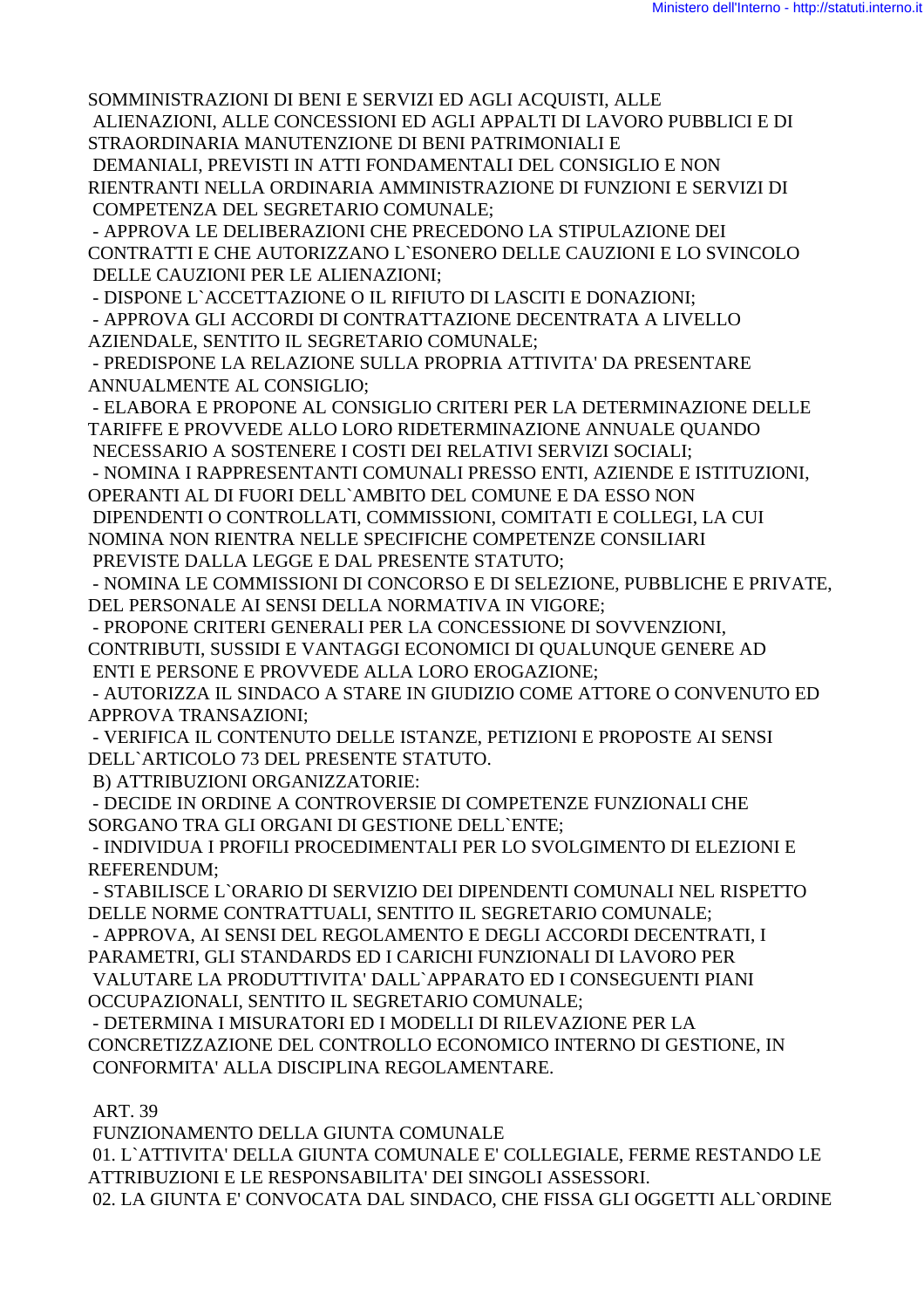DEL GIORNO DELLA SEDUTA, OGNI QUALVOLTA SI RENDA NECESSARIO OD IL SINDACO STESSO LO RITENGA OPPORTUNO.

 03. IL SINDACO DIRIGE E COORDINA L`ATTIVITA' DELLA GIUNTA E ASSICURA L`UNITA' DELL`INDIRIZZO POLITICO-AMMINISTRATIVO E LA

 COLLEGIALE RESPONSABILITA' DI DECISIONE DELLA STESSA; OGNI ASSESSORE DEVE PERIODICAMENTE E COSTANTEMENTE INFORMARE IL SINDACO IN

MERITO ALLE INIZIATIVE DI MAGGIORE IMPORTANZA INTRAPRESE.

 04. LA GIUNTA DELIBERA CON L`INTERVENTO DI ALMENO LA META' DEI SUOI COMPONENTI ED A MAGGIORANZA DEI VOTI.

 05. LE SEDUTE DELLA GIUNTA NON SONO PUBBLICHE, SALVO DIVERSA DECISIONE DELLA GIUNTA STESSA. AD ESSE POSSONO PARTECIPARE SENZA

 DIRITTO DI VOTO IL REVISORE DEI CONTI, NONCHE' ESPERTI, TECNICI E FUNZIONARI INVITATI DA CHI PRESIEDE A RIFERIRE SU PARTICOLARI PROBLEMI.

 06. LE VOTAZIONI SONO PALESI: IN CASO DI PARITA' DI VOTI, PREVALE QUELLO DEL SINDACO O DI CHI, PER LUI, PRESIEDE LE SEDUTE.

 07. OGNI PROPOSTA DI DELIBERAZIONE SOTTOPOSTA ALLA GIUNTA DEVE ESSERE CORREDATA DAI PARERI, IN ORDINE ALLA REGOLARITA' TECNICA E

 CONTABILE, NONCHE' SOTTO IL PROFILO DELLA LEGITTIMITA', ESPRESSI DAL SEGRETARIO COMUNALE E, SE ESISTENTI, DAI RISPETTIVI

 RESPONSABILI DEI SERVIZI, AI SENSI DELL`ARTICOLO 53 DELLA LEGGE 08 GIUGNO 1990 , N. 142 .

 08. IL SEGRETARIO COMUNALE PARTECIPA ALLE RIUNIONI DELLA GIUNTA E NE CURA LA VERBALIZZAZIONE, NEI CASI IN CUI LA LEGGE PREVEDE CHE

 DEBBA ASTENERSI, ABBANDONANDO L`AULA, DALLA PARTECIPAZIONE ALLA TRATTAZIONE DI UN ARGOMENTO ALL`ORDINE DEL GIORNO, E'

 MOMENTANEAMENTE SOSTITUITO, PER LE FUNZIONI DI VERBALIZZAZIONE, DA UN ASSESSORE COMUNALE NOMINATO DA CHI PRESIEDE LA RIUNIONE DELLA GIUNTA.

 09. LE DELIBERAZIONI DELLA GIUNTA DEVONO ESSERE SOTTOSCRITTE DAL SINDACO, O DA CHI PER LUI PRESIEDE LA SEDUTA, E DAL SEGRETARIO COMUNALE.

 10. LA PUBBLICAZIONE DELLE DELIBERAZIONI DELLA GIUNTA, LA RELATIVA PROCEDURA DI ESECUTIVITA' NONCHE' LA LORO TRASMISSIONE E

 COMUNICAZIONE AGLI ORGANI ED A QUANTI DI COMPETENZA SONO REGOLATE DALLA LEGGE; LA INIZIATIVA DEL CONSIGLIO E DELLA GIUNTA E LA

 RICHIESTA DA PARTE DI UN QUINTO DEI CONSIGLIERI DI SOTTOPORRE LE DELIBERAZIONI DELLA GIUNTA COMUNALE AL CONTROLLO PREVENTIVO DI LEGITTIMITA' DA PARTE DEL COMITATO REGIONALE DI CONTROLLO DEVE ESSERE COMUNICATA AL SEGRETARIO COMUNALE, IL QUALE PROVVEDE IN MERITO; LE DELIBERAZIONI DELLA GIUNTA NON SOGGETTE AL SUDDETTO CONTROLLO PREVENTIVO DI LEGITTIMITA' DIVENTANO ESECUTIVE DOPO IL DECIMO GIORNO DAL PRIMO DELLA LORO PUBBLICAZIONE.

 11. LA GIUNTA PUO', IN CASO DI URGENZA, SOTTO LA PROPRIA RESPONSABILITA', ADOTTARE DELIBERAZIONI ATTINENTI ALLE VARIAZIONI DI

 BILANCIO; LE STESSE DELIBERAZIONI DEVONO ESSERE SOTTOPOSTE A RATIFICA DEL CONSIGLIO COMUNALE NEI SESSANTA GIORNI SUCCESSIVI A PENA DI DECADENZA.

 12. CON APPOSITO REGOLAMENTO, IN ARMONIA COL PRESENTE ARTICOLO, POTRANNO ESSERE ULTERIORMENTE DEFINITI IL FUNZIONAMENTO DELLA GIUNTA, LE MODALITA' DI CONVOCAZIONE E DI FORMAZIONE DELL`ORDINE DEL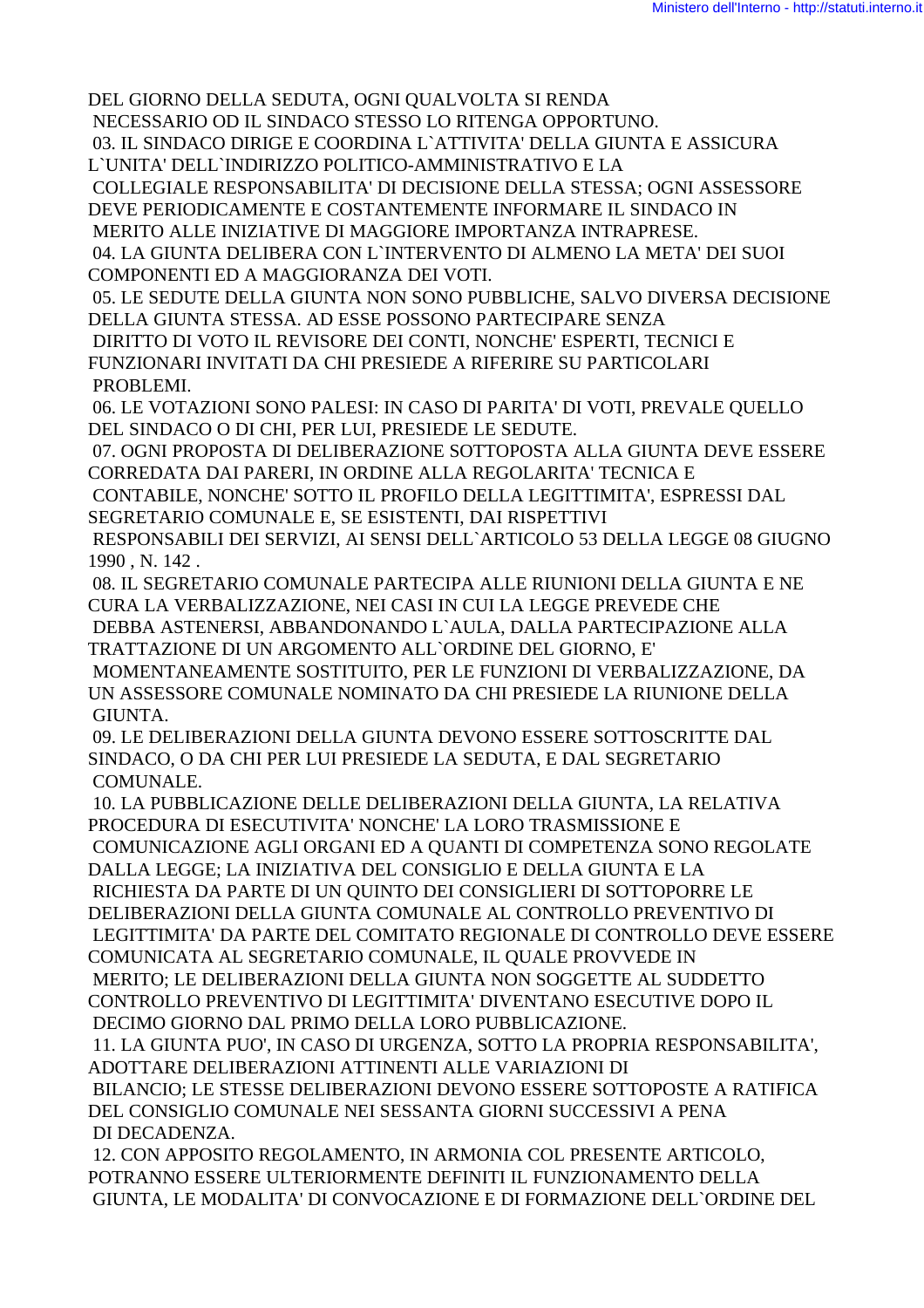GIORNO, DI INIZIATIVA, DI DEPOSITO DEGLI ATTI E DI VOTAZIONE.

SEZIONE 04

IL SINDACO

ART. 40

 ELEZIONI, DIMISSIONI, DURATA IN CARICA E DECADENZA 01. PER L`ELEZIONE, LE DIMISSIONI E LA DURATA IN CARICA DEL SINDACO SI OSSERVANO LE STESSE MODALITA' PREVISTE DAGLI ARTICOLI 29 E 33 DEL PRESENTE STATUTO PER L`ELEZIONE, LE DIMISSIONI E LA DURATA IN CARICA DELLA GIUNTA COMUNALE. 02. IL SINDACO DECADE NEI SEGUENTI CASI: A) PER LA PERDITA DELLA QUALITA' DI CONSIGLIERE;

 B) PER SOPRAVVENIENZA DI UNA DELLE CAUSE DI INELEGGIBILITA' O DI INCOMPATIBILITA' PREVISTE DALLA LEGGE.

ART. 41

FUNZIONI DEL SINDACO

 01. IL SINDACO E' CAPO DELL`AMMINISTRAZIONE COMUNALE ED UFFICIALE DEL GOVERNO.

 02. IL SINDACO, O CHI NE FA LEGALMENTE LE VECI, ESERCITA LE FUNZIONI DI UFFICIALE DEL GOVERNO, NEI CASI PREVISTI DALLA LEGGE.

 03. ESERCITA LE FUNZIONI ATTRIBUITEGLI DIRETTAMENTE DALLE LEGGI REGIONALI, SECONDO LE MODALITA' PREVISTE DALLE LEGGI STESSE E DAL PRESENTE STATUTO.

 04. PER L`ESERCIZIO DELLE FUNZIONI DI CUI AI PRECEDENTI COMMI IL SINDACO SI AVVALE DEGLI UFFICI COMUNALI E DELLE RISORSE

 FINANZIARIE E STRUMENTALI CHE SONO NELLA DISPONIBILITA' DELL`ENTE. 05. DISTINTIVO DEL SINDACO E' LA FASCIA TRICOLORE CON LO STEMMA DELLA REPUBBLICA, DA PORTARSI A TRACOLLA DELLA SPALLA DESTRA.

 06. PRIMA DI ASSUMERE LE FUNZIONI, IL SINDACO PRESTA GIURAMENTO DINANZI AL PREFETTO SECONDO LA FORMULA PRESCRITTA; LA LEGGE

STABILISCE LE CONSEGUENZE DELL`OMESSO O RITARDATO GIURAMENTO.

ART. 42

COMPETENZE DEL SINDACO

 01. IL SINDACO RAPPRESENTA IL COMUNE, CONVOCA E PRESIEDE IL CONSIGLIO E LA GIUNTA COMUNALI, SOVRINTENDE AL FUNZIONAMENTO DEGLI

UFFICI E DEI SERVIZI, NONCHE' ALL`ESECUZIONE DEGLI ATTI.

02. SVOLGE INOLTRE I SEGUENTI PRINCIPALI COMPITI:

A) ATTRIBUZIONI DI CAPO DEL GOVERNO LOCALE:

 - HA LA RAPPRESENTANZA GENERALE DELL`ENTE E PUO' STARE IN GIUDIZIO, PREVIA AUTORIZZAZIONE DELLA GIUNTA COMUNALE, NEI PROCEDIMENTI GIURISDIZIONALI OD AMMINISTRATIVI, COME ATTORE O CONVENUTO; PROMUOVE I PROVVEDIMENTI CAUTELATIVI E LE AZIONI POSSESSORIE; - SOVRINTENDE ALLA DIREZIONE UNITARIA ED AL COORDINAMENTO DELL`ATTIVITA' POLITICO-AMMINISTRATIVA DEL COMUNE; - IMPARTISCE DIRETTIVE GENERALI AL SEGRETARIO COMUNALE IN ORDINE AGLI INDIRIZZI FUNZIONALI E DI VIGILANZA SULL`INTERA GESTIONE AMMINISTRATIVA DI TUTTI GLI UFFICI E SERVIZI;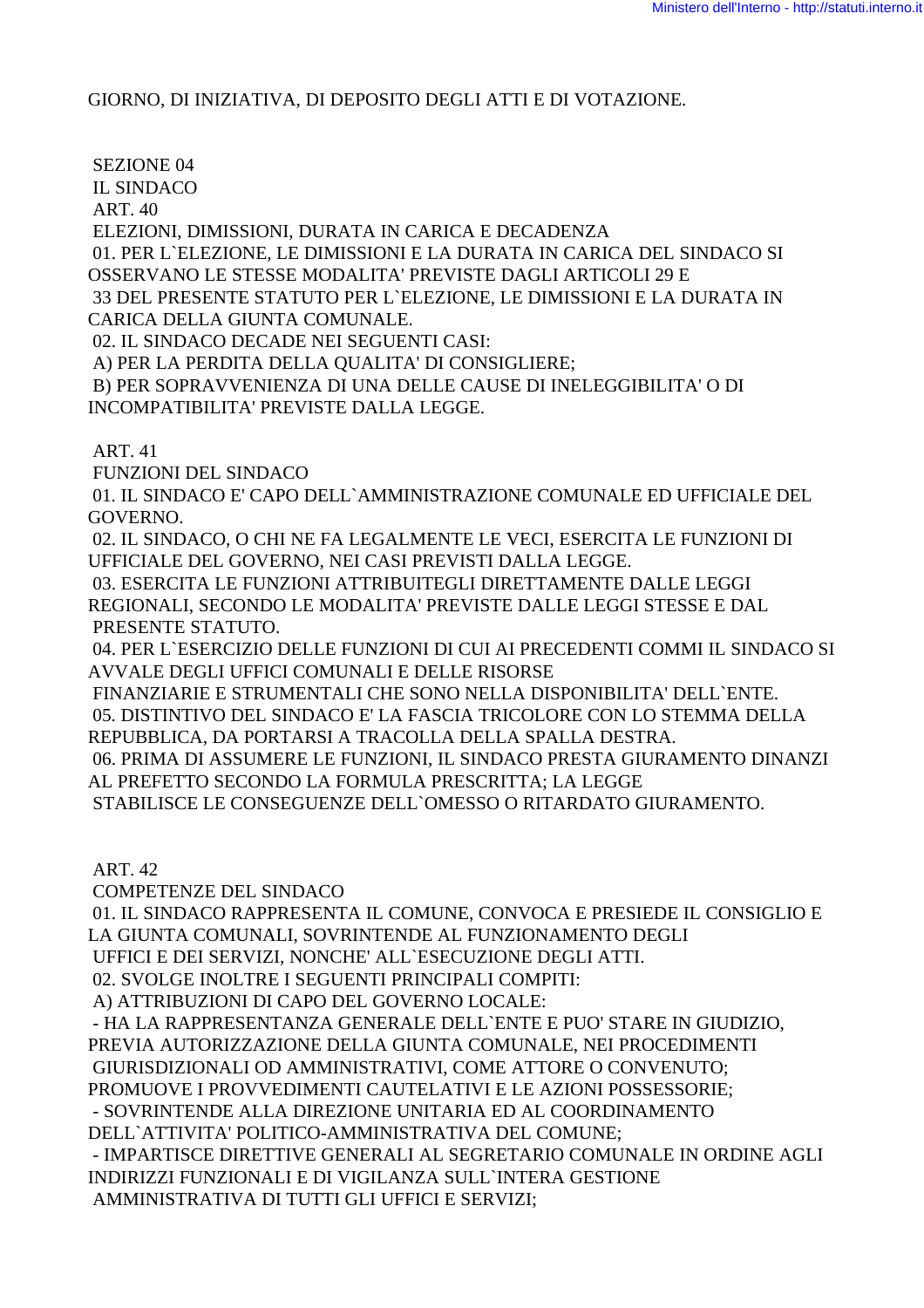- COORDINA E STIMOLA L`ATTIVITA' DELLA GIUNTA E DEI SINGOLI ASSESSORI; - NOMINA RAPPRESENTANTI DEL COMUNE PRESSO ENTI, AZIENDE ED ISTITUZIONI OPERANTI NELL`AMBITO DEL COMUNE O DA ESSO DIPENDENTI O CONTROLLATI, SENTITI I CAPIGRUPPO CONSILIARI, QUANDO NEI TERMINI DI LEGGE E DEL PRESENTE STATUTO, NON VI PROVVEDE IL CONSIGLIO COMUNALE;

 - RICEVE LE CANDIDATURE DI PRESENZE ESTERNE AL CONSIGLIO COMUNALE PROPOSTE PER LE NOMINE E DESIGNA EVENTUALI MEMBRI ESPRESSIONE DEI GRUPPI CONSILIARI, QUANDO I CAPIGRUPPO NON VI PROVVEDANO ENTRO QUINDICI GIORNI DALLA RICHIESTA, PER LA NOMINA DA PARTE DELLA GIUNTA COMUNALE DI RAPPRESENTANTI PRESSO ENTI, AZIENDE ED ISTITUZIONI OPERANTI AL DI FUORI DELL`AMBITO DEL COMUNE E DA ESSO NON DIPENDENTI O CONTROLLATI, COMMISSIONI, COMITATI E COLLEGI, LA CUI NOMINA NON RIENTRI NELLE SPECIFICHE COMPETENZE CONSILIARI;

- CONVOCA I COMIZI PER I REFERENDUM CONSULTIVI.

 - PROMUOVE ED ASSUME INIZIATIVE ATTE AD ASSICURARE CHE UFFICI, SERVIZI, AZIENDE SPECIALI, ISTITUZIONI E SOCIETA' APPARTENENTI AL

 COMUNE, SVOLGANO LE LORO ATTIVITA' SECONDO GLI OBIETTIVI INDICATI DAL CONSIGLIO ED IN COERENZA CON GLI INDIRIZZI ATTUATIVI ESPRESSI DALLA GIUNTA;

 - DETERMINA GLI ORARI DI APERTURA AL PUBBLICO DEGLI UFFICI E SERVIZI COMUNALI; COORDINA, NELL`AMBITO DELLA DISCIPLINA LEGISLATIVA VIGENTE E DEGLI INDIRIZZI ESPRESSI DAL CONSIGLIO COMUNALE, GLI ORARI DEGLI ESERCIZI COMMERCIALI E DEI SERVIZI PUBBLICI, NONCHE' GLI ORARI DI APERTURA AL PUBBLICO DEGLI UFFICI PERIFERICI DELLE

AMMINISTRAZIONI PUBBLICHE, AL FINE DI ARMONIZZARE L`ESPLICAZIONE

DEI SERVIZI ALLE ESIGENZE COMPLESSIVE E GENERALI DEGLI UTENTI;

 - INDICE I BANDI DI CONCORSO E DI SELEZIONE PER IL RINNOVO DELL`ORGANICO COMUNALE;

 - PRESIEDE LA COMMISSIONE COMUNALE DI DISCIPLINA E ADOTTA I PROVVEDIMENTI DISCIPLINARI PER IL PERSONALE NON ASSEGNATI DAL REGOLAMENTO AL SEGRETARIO COMUNALE;

 - AUTORIZZA I DIPENDENTI DEL COMUNE A PRESTARE OPERA RETRIBUITA PRESSO ISTITUZIONI PUBBLICHE O ALTRI ENTI PUBBLICI LOCALI PREVIA DELIBERAZIONE DEGLI ORGANI COMUNALI COMPETENTI, ED A NORMA DI REGOLAMENTO;

- NOMINA IL MESSO NOTIFICATORE TRA IL PERSONALE DEL COMUNE;

 - SOVRINTENDE IL CORPO DI POLIZIA MUNICIPALE E IMPARTISCE DIRETTIVE NELL`ESERCIZIO DELLE FUNZIONI DI POLIZIA LOCALE, VIGILA SULL`ESPLETAMENTO DEL SERVIZIO, ADOTTA I PROVVEDIMENTI PREVISTI DALLE LEGGI E DAI REGOLAMENTI ED APPLICA LE SANZIONI PECUNIARIE AMMINISTRATIVE;

 - PROMUOVE ED ASSUME INIZIATIVE PER CONCLUDERE ACCORDI DI PROGRAMMA CON TUTTI I SOGGETTI PUBBLICI PREVISTI DALLA LEGGE, NONCHE'

 PER STIPULARE GLI ACCORDI DI CUI ALL`ARTICOLO 11 DELLA LEGGE 07 AGOSTO 1990 , N. 241 ;

 - APPROVA E SOTTOSCRIVE GLI ATTI CONTABILI RELATIVI ALLA REALIZZAZIONE DI OPERE E LAVORI PUBBLICI SECONDO LE PRESCRIZIONI, I

LIMITI E LE MODALITA' STABILITI DAL REGOLAMENTO;

 - ADOTTA ORDINANZE ORDINARIE PER DARE ATTUAZIONE A DISPOSIZIONI CONTENUTE IN REGOLAMENTI COMUNALI ED IN LEGGI E REGOLAMENTI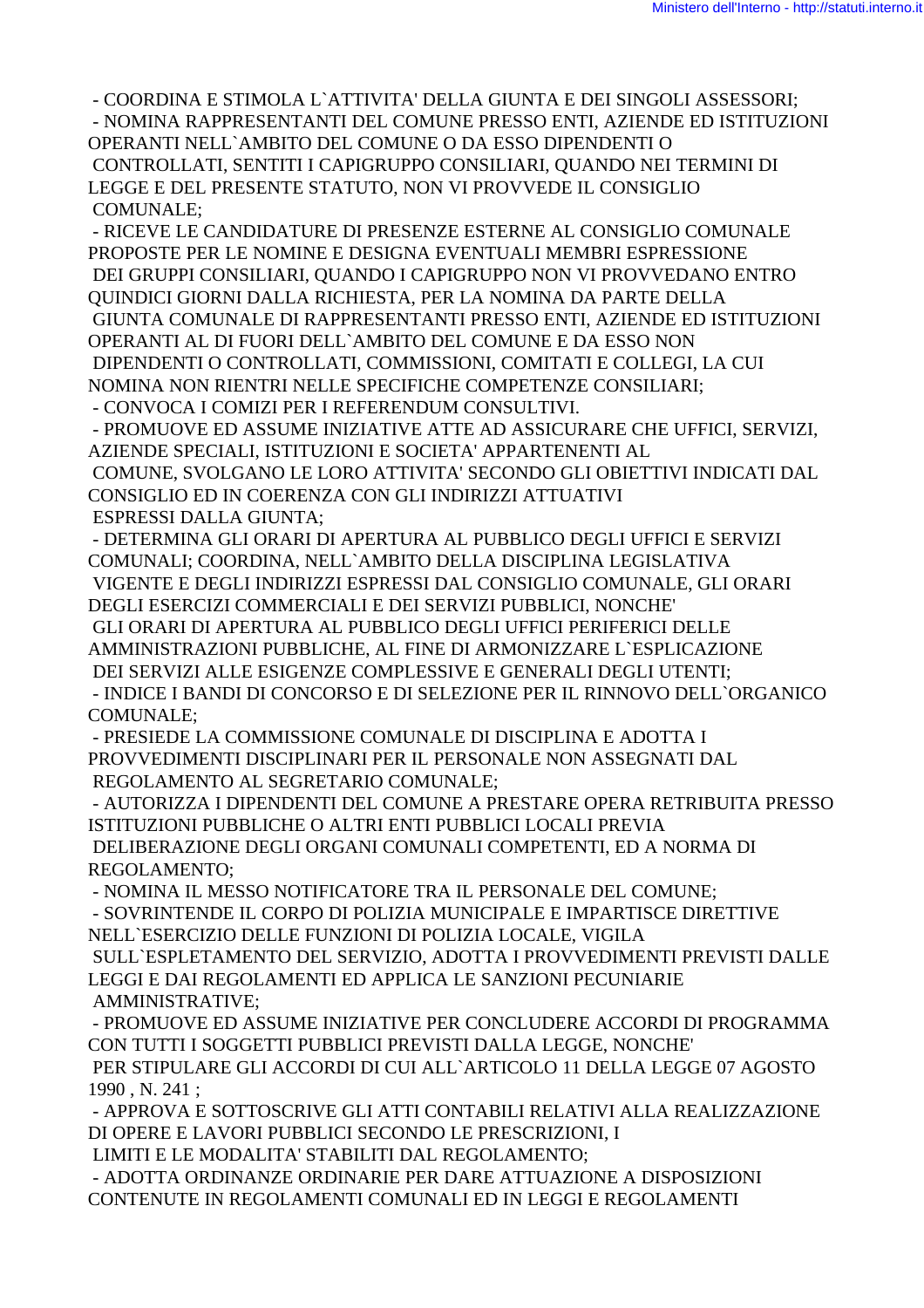GENERALI, IMPONENDO AI SOGGETTI INTERESSATI, SECONDO I CASI, OBBLIGHI POSITIVI O NEGATIVI AD ADEMPIERE:

- ASSEGNA E REVOCA GLI ALLOGGI DI EDILIZIA RESIDENZIALE PUBBLICA. SENTITA LA GIUNTA COMUNALE:

- RILASCIA AUTORIZZAZIONI, CONCESSIONI, LICENZE COMMERCIALI E DI POLIZIA AMMINISTRATIVA, NONCHE' AUTORIZZAZIONI E CONCESSIONI

EDILIZIE IN OSSERVANZA DELLE VIGENTI DISPOSIZIONI DI LEGGE E DELLE NORME REGOLAMENTARI DEL COMUNE:

- EMETTE PROVVEDIMENTI IN MATERIA DI OCCUPAZIONE D'URGENZA ED ESPROPRI, CHE LA LEGGE, GENERICAMENTE, ASSEGNA ALLA COMPETENZA DEL **COMUNE:** 

- APPROVA I RUOLI DEI TRIBUTI. DEI CANONI E DELLE ENTRATE COMUNALI SULLA BASE DEI PROVVEDIMENTI ADOTTATI DAGLI ORGANI

DELIBERATIVI E DELLE DISPOSIZIONI LEGISLATIVE VIGENTI.

B) ATTRIBUZIONI DI VIGILANZA:

- ACQUISISCE DIRETTAMENTE PRESSO TUTTI GLI UFFICI E SERVIZI INFORMAZIONI ED ATTI ANCHE RISERVATI:

- PROMUOVE INDAGINI E VERIFICHE AMMINISTRATIVE SULL'INTERA ATTIVITA' DEL COMUNE;

- CONTROLLA L'ATTIVITA' URBANISTICO-EDILIZIA DIRETTAMENTE O TRAMITE UN **ASSESSORE DELEGATO:** 

- COMPIE GLI ATTI CONSERVATIVI DEI DIRITTI DEL COMUNE;

- PUO' DISPORRE L`ACOUISIZIONE DI ATTI, DOCUMENTI ED INFORMAZIONI PRESSO LE AZIENDE SPECIALI, LE ISTITUZIONI E LE SOCIETA' PER

AZIONI DIPENDENTI O CONTROLLATE DAL COMUNE, TRAMITE I RAPPRESENTANTI LEGALI DELLE STESSE, E NE INFORMA IL CONSIGLIO COMUNALE:

- COORDINA LE FUNZIONI DI CONTROLLO CHE IL REVISORE DEI CONTI COMUNALE ESERCITA NEI CONFRONTI DELLE ISTITUZIONI.

C) ATTRIBUZIONI ORGANIZZATIVE:

- STABILISCE GLI ARGOMENTI ALL`ORDINE DEL GIORNO DELLE SEDUTE E DISPONE LA CONVOCAZIONE DEL CONSIGLIO COMUNALE:

- CONVOCA E PRESIEDE LA EVENTUALE CONFERENZA DEI CAPI GRUPPO CONSILIARI, DI CUI ALL'ARTICOLO 20 COMMA 04 DEL PRESENTE STATUTO, E LE COMMISSIONI CONSULTIVE COMUNALI SECONDO LE PREVISIONI DI LEGGE E LA DISCIPLINA REGOLAMENTARE;

- ESERCITA I POTERI DI DIREZIONE, DI POLIZIA E DI ORDINE PUBBLICO NELLE ADUNANZE CONSILIARI E DEGLI ORGANISMI PUBBLICI DI

PARTECIPAZIONE POPOLARE DA LUI PRESIEDUTI:

- PROPONE GLI ARGOMENTI DA TRATTARE E DISPONE LA CONVOCAZIONE DELLA **GIUNTA DA LUI PRESIEDUTA:** 

- HA POTERE DI DELEGA GENERALE DELLE PROPRIE COMPETENZE ED ATTRIBUZIONI AD UN ASSESSORE CHE ASSUME LA QUALIFICA DI VICE-SINDACO E LO SOSTITUISCE NELLE SUE FUNZIONI, IN CASO DI ASSENZA O IMPEDIMENTO, AI SENSI DELL'ARTICOLO 31 COMMA 01 DEL PRESENTE STATUTO;

- DELEGA DI NORMA AI SINGOLI ASSESSORI, ANCHE IN BASE A QUANTO PREVISTO DAL DOCUMENTO PROGRAMMATICO DI CUI ALL`ARTICOLO 29 COMMA

06 DEL PRESENTE STATUTO, PARTICOLARI E SPECIFICHE ATTRIBUZIONI CHE ATTENGONO A MATERIE DEFINITE ED OMOGENEE E PREVEDONO

L'ADOZIONE E LA SOTTOSCRIZIONE DEGLI ATTI RELATIVI ALLE FUNZIONI ISTRUTTORIE ED ESECUTIVE LORO ASSEGNATE:

- PUO' ATTRIBUIRE, CON PROPRIO PROVVEDIMENTO, AI CONSIGLIERI COMUNALI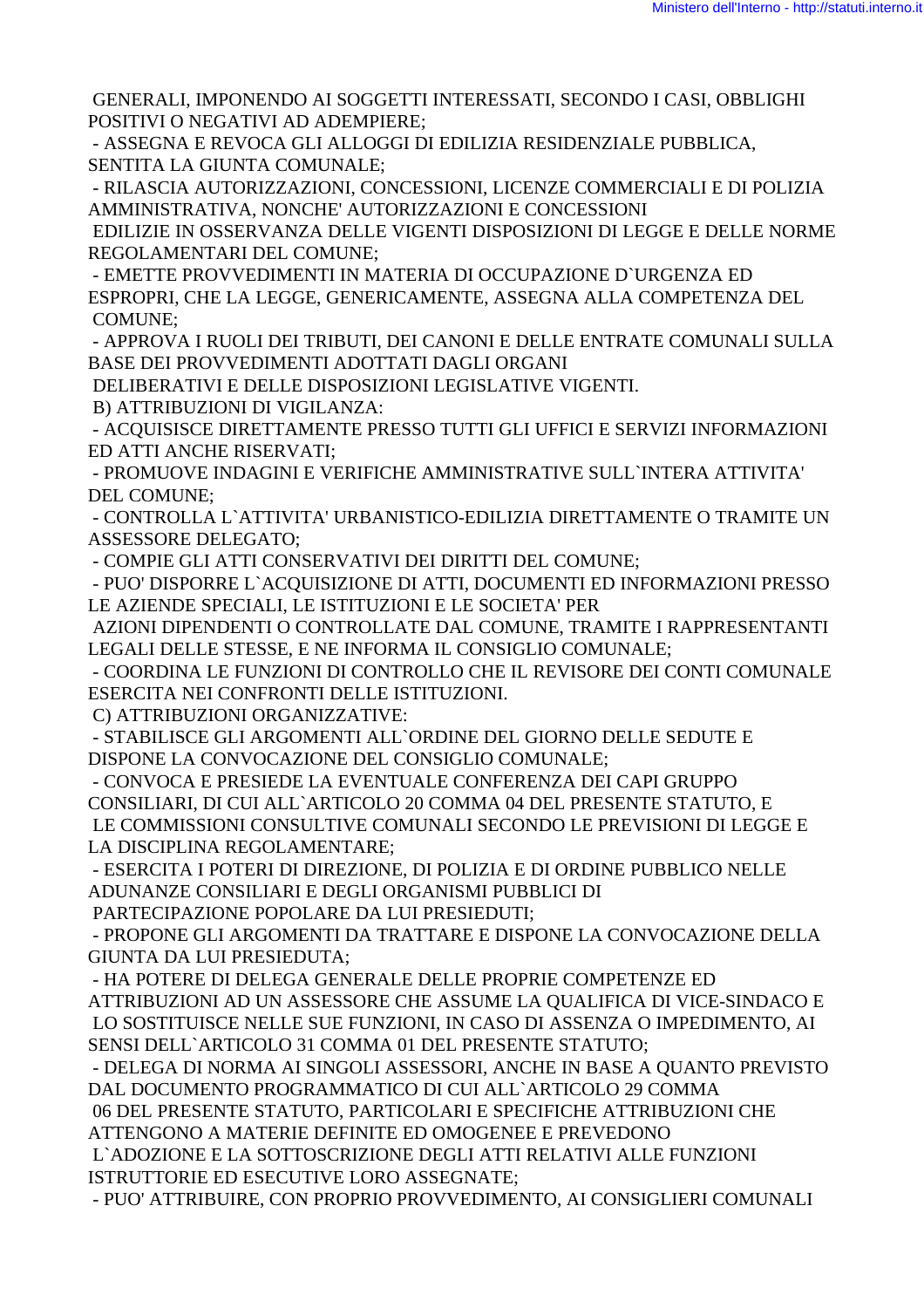ED AL SEGRETARIO COMUNALE PARTICOLARI INCARICHI A TERMINE, NON AVENTI RILEVANZA PROVVEDITORIALE ESTERNA, IN MATERIE DI SUA COMPETENZA CHE RIVESTANO UNA NOTEVOLE IMPORTANZA PER L`ATTIVITA' DEL COMUNE;

 - VIGILA SULL`ATTIVITA' DELLA GIUNTA COMUNALE, PUO' MODIFICARE L`ATTRIBUZIONE DEI COMPITI E DELLE FUNZIONI DI OGNI ASSESSORE, SOTTOPONENDOLI ALL`ESAME DELLA GIUNTA, FATTI DA QUESTO ADOTTATI, OGNIQUALVOLTA, PER MOTIVI DI COORDINAMENTO E DI FUNZIONALITA' E PER ESIGENZE DI COLLEGIALITA' DI GESTIONE DELL`ATTIVITA' AMMINISTRATIVA COMUNALE, LO RITENGA OPPORTUNO;

 - RICEVE LE INTERROGAZIONI E LE MOZIONI DA SOTTOPORRE AL CONSIGLIO; - SOSPENDE TEMPORANEAMENTE E CON MOTIVATA DICHIARAZIONE L`ESIBIZIONE DEGLI ATTI RISERVATI PER DICHIARAZIONE DI LEGGE, IN

CONFORMITA' AL REGOLAMENTO ED AL PRESENTE STATUTO.

 03. NELL`ESERCIZIO DELLE ATTIVITA' DELEGATE DI CUI ALLA LETTERA C) PUNTI E) ED F) DEL PRECEDENTE COMMA, GLI ASSESSORI SONO

 RESPONSABILI DI FRONTE AL SINDACO, IL QUALE NEL RILASCIO DELLE DELEGHE UNIFORMA I PROPRI PROVVEDIMENTI AL PRINCIPIO PER CUI

 SPETTANO AGLI ASSESSORI I POTERI DI INDIRIZZO E DI CONTROLLO, ESSENDO LA GESTIONE AMMINISTRATIVA ATTRIBUITA AL SEGRETARIO COMUNALE;

 LE ATTRIBUZIONI DELLE DELEGHE E LE EVENTUALI COMUNICAZIONI DI CUI ALLA LETTERA C) PUNTO H) DEL PRECEDENTE COMMA DEVONO RISULTARE DA

APPOSITO ATTO SCRITTO ED ESSERE COMUNICATE AL CONSIGLIO COMUNALE.

## ART. 43

 ATTRIBUZIONI DEL SINDACO QUALE UFFICIALE DI GOVERNO 01. IL SINDACO, QUALE UFFICIALE DI GOVERNO, SOVRAINTENDE AI SEGUENTI COMPITI ATTRIBUITIGLI DALLA LEGGE:

 A) ALLA TENUTA DEI REGISTRI DI STATO CIVILE E DI POPOLAZIONE ED AGLI ADEMPIMENTI DEMANDATIGLI DALLE LEGGI IN MATERIA ELETTORALE, DI LEVA MILITARE E DI STATISTICA;

 B) ALLA EMANAZIONE DEGLI ATTI CHE GLI SONO ATTRIBUITI DALLE LEGGI E DAI REGOLAMENTI IN MATERIA DI ORDINE E SICUREZZA PUBBLICA, DI SANITA' ED IGIENE PUBBLICA;

 C) ALLO SVOLGIMENTO, IN MATERIA DI PUBBLICA SICUREZZA E DI POLIZIA GIUDIZIARIA, DELLE FUNZIONI AFFIDATEGLI DALLA LEGGE;

 D) ALLA VIGILANZA SU TUTTO QUANTO POSSA INTERESSARE LA SICUREZZA E L`ORDINE PUBBLICO, INFORMANDONE IL PREFETTO.

 02. IL SINDACO, QUALE UFFICIALE DEL GOVERNO, ADOTTA CON ATTO MOTIVATO E NEL RISPETTO DEI PRINCIPI GENERALI DELL`ORDINAMENTO

 GIURIDICO, PROVVEDIMENTI CONTINGIBILI ED URGENTI NELLE MATERIE, PER LE FINALITA' E NELLE FORME DI CUI ALL`ARTICOLO 38 COMMA 02

 DELLA LEGGE 08 GIUGNO 1990, N. 142 ED ALL`ARTICOLO 99 DEL PRESENTE STATUTO.

 03. CHI SOSTITUISCE IL SINDACO, IN CASO DI ASSENZA O IMPEDIMENTO, ESERCITA ANCHE LE FUNZIONI DI CUI AL PRESENTE ARTICOLO.

 04. OVE IL SINDACO O CHI NE ESERCITA LE FUNZIONI NON ADEMPIE AI COMPITI DI CUI AL PRESENTE ARTICOLO, IL PREFETTO PUO' NOMINARE UN

 COMMISSARIO PER L`ADEMPIMENTO DELLE FUNZIONI STESSE; ALLE SPESE PER IL COMMISSARIO PROVVEDE IL COMUNE.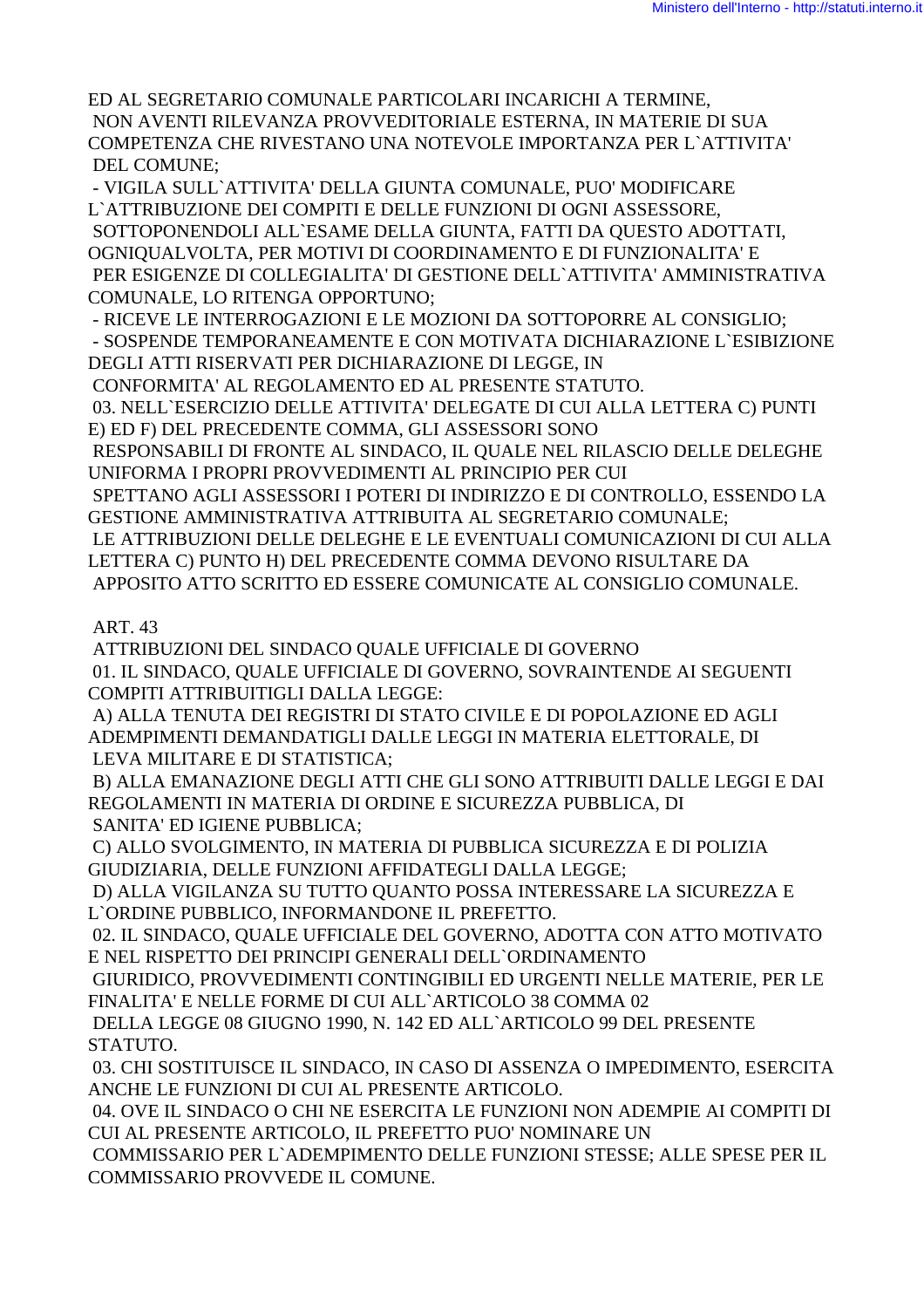CAPO<sub>02</sub>

ORGANI BUROCRATICI ED UFFICI

SEZIONE 01 **IL SEGRETARIO COMUNALE** 

**ART. 44** 

PRINCIPI E CRITERI FONDAMENTALI DELL'ATTIVITA' DI GESTIONE E DI **COORDINAMENTO** 

01. IL SEGRETARIO COMUNALE ESERCITA LE FUNZIONI CHE AD ESSO SONO DIRETTAMENTE ATTRIBUITE DALLA LEGGE O DAI REGOLAMENTI. 02. L'ATTIVITA' GESTIONALE DELL'ENTE DI CARATTERE TECNICO O PURAMENTE

ESECUTIVO ED A CONTENUTO VINCOLATO, NEL RISPETTO DEL

PRINCIPIO DELLA DISTINZIONE TRA FUNZIONE POLITICA DI INDIRIZZO E

CONTROLLO E GESTIONE AMMINISTRATIVA, E' AFFIDATA AL SEGRETARIO COMUNALE CHE L'ESERCITA AVVALENDOSI DEGLI UFFICI E DEGLI STRUMENTI

OPERATIVI DISPONIBILI, IN BASE AGLI INDIRIZZI DEL CONSIGLIO, IN

ATTUAZIONE DELLE DETERMINAZIONI DELLA GIUNTA E DELLE DIRETTIVE DEL

SINDACO, DAL QUALE DIPENDE FUNZIONALMENTE, E CON L'OSSERVANZA DEI CRITERI DETTATI NEL PRESENTE STATUTO.

03. IL SEGRETARIO COMUNALE, NEL RISPETTO DELLA LEGGE CHE NE DISCIPLINA LO STATO GIURIDICO, IL RUOLO E LE FUNZIONI, E' L'ORGANO

BUROCRATICO CHE ASSICURA LA DIREZIONE TECNICO-AMMINISTRATIVA DEGLI UFFICI E DEI SERVIZI; E' FUNZIONARIO STATALE, ISCRITTO IN

APPOSITO ALBO NAZIONALE TERRITORIALMENTE ARTICOLATO.

04. PER LA REALIZZAZIONE DEGLI OBIETTIVI DELL'ENTE, ESERCITA L'ATTIVITA' DI SUA COMPETENZA CON POTESTA' D'INIZIATIVA, CON AUTONOMIA

DI SCELTA DEGLI STRUMENTI OPERATIVI E CON RESPONSABILITA' DEI RISULTATI CONSEGUITI; TALI RISULTATI SONO SOTTOPOSTI A VERIFICA DEL

SINDACO CHE NE RIFERISCE ALLA GIUNTA.

05. ALLO STESSO SONO AFFIDATE ATTRIBUZIONI DI CARATTERE GESTIONALE. CONSULTIVO, DI SOVRINTENDENZA E DI COORDINAMENTO, DI LEGALITA' E GARANZIA, SECONDO LE NORME DELLA LEGGE, DEL PRESENTE STATUTO E DEI REGOLAMENTI.

**ART. 45** 

FUNZIONI ED ATTRIBUZIONI DEL SEGRETARIO COMUNALE 01. IL SEGRETARIO COMUNALE DIPENDE FUNZIONALMENTE DAL SINDACO, DI CUI ATTUA LE DIRETTIVE. NEL RISPETTO DELLE OUALI:

- SOVRAINTENDE ALLO SVOLGIMENTO DELLE FUNZIONI DEI DIPENDENTI COMUNALI E NE COORDINA L'ATTIVITA':

- CURA L'ATTUAZIONE DEI PROVVEDIMENTI:

- E' RESPONSABILE DELL`ISTRUTTORIA DELLE DELIBERAZIONI E PROVVEDE AI RELATIVI ATTI ESECUTIVI:

- PARTECIPA ALLE RIUNIONI DELLA GIUNTA E DEL CONSIGLIO COMUNALE. 02. CON APPOSITO REGOLAMENTO SONO STABILITE LE MODALITA' DELL'ATTIVITA' DI COORDINAMENTO NEI CONFRONTI DEI DIPENDENTI COMUNALI  $DI$ 

CUI AL PRECEDENTE COMMA.

03. NELL`AMBITO DELLE PROPRIE COMPETENZE IL SEGRETARIO COMUNALE SVOLGE INOLTRE LE SEGUENTI PRINCIPALI ATTRIBUZIONI:

A) ATTRIBUZIONI DI GESTIONE AMMINISTRATIVA: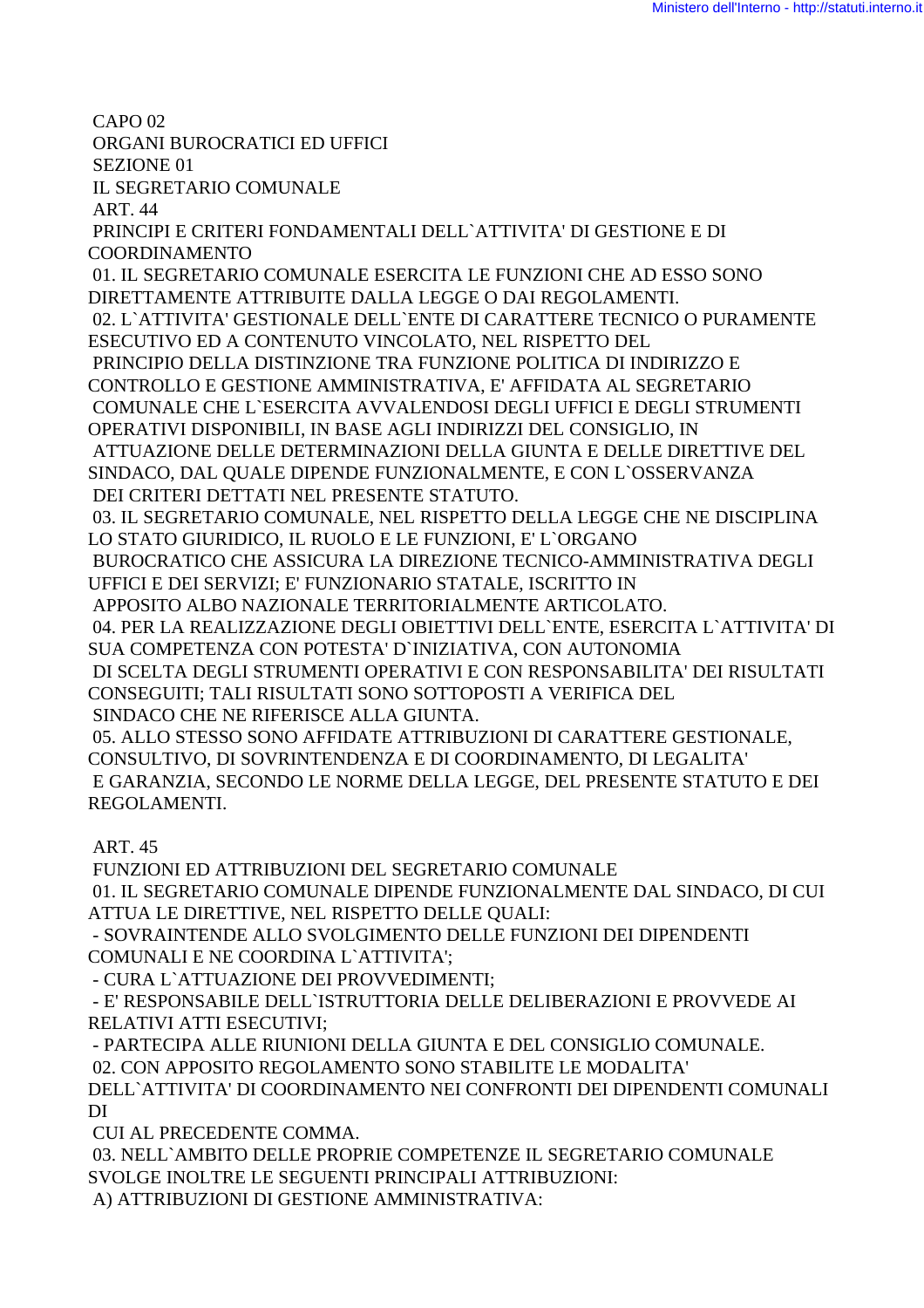A) E' PREPOSTO ED E' RESPONSABILE SIA DELLA DIREZIONE DEI SERVIZI E DEGLI UFFICI CHE DEGLI SPECIFICI PROGRAMMI O PROGETTI LORO

 AFFIDATI E DOTATI DI POTESTA' AUTONOMA DI SCELTA DEI PROCEDIMENTI DELLE METODOLOGIE TIPICIZZATE DALLE NORME DI LEGGE;

 B) ADOTTA ATTI INTERNI DI CARATTERE ORGANIZZATIVO GESTIONALE OD ANCHE GENERALI ED A RILEVANZA ESTERNA SIA NEGOZIALI CHE A

 CONTENUTO VINCOLATO, NEUTRI E NECESSITATI, CHE IN VIA ESEMPLIFICATIVA SI INDICANO:

 - ORDINAZIONE DI BENI E SERVIZI NEI LIMITI DEGLI IMPEGNI ADOTTATI CON DELIBERAZIONE DELLA GIUNTA;

- LIQUIDAZIONE DI SPESE REGOLARMENTE ORDINATE E DELIBERATE;

 - PREDISPOSIZIONE DI PROPOSTE DI PROGRAMMI E LORO ARTICOLAZIONE IN PROGETTI SULLA BASE DELLE DIRETTIVE RICEVUTE DAGLI ORGANI RAPPRESENTATIVI;

 - FORMULAZIONE DI SCHEMI DI BILANCIO DI PREVISIONE PER CAPITOLO E PROGRAMMI;

 - ORGANIZZAZIONE DELLE RISORSE UMANE, FINANZIARIE E STRUMENTALI, MESSE A DISPOSIZIONE PER LA REALIZZAZIONE DEGLI OBIETTIVI E DEI PROGRAMMI SPECIFICI;

 - PRESIDENZA, IN MANCANZA DI FIGURE DIRIGENZIALI IN PIANTA ORGANICA, DELLE COMMISSIONI DI CONCORSO PER LE ASSUNZIONI DI PERSONALE ED ISTITUZIONE DELLE RELATIVE PROCEDURE SECONDO LA NORMATIVA REGOLAMENTARE;

 - ADOZIONE E SOTTOSCRIZIONE DI TUTTI GLI ATTI ED I PROVVEDIMENTI PER I QUALI ABBIA RICEVUTO APPOSITA DELEGA;

 - SOTTOSCRIZIONE DEI MANDATI DI PAGAMENTO E DELLE REVERSALI DI INCASSO;

 - LIQUIDAZIONE DI COMPENSI, DI INDENNITA', DI RIMBORSI E DI ESENZIONI PREVISTI E DETERMINATI PER LEGGE, PER REGOLAMENTO, PER DECRETO O CON ATTI DELIBERATIVI;

 - CURA DI TUTTE LE FASI ISTRUTTORIE DELLE DELIBERAZIONI E DEI PROVVEDIMENTI CHE DEVONO ESSERE ADOTTATI DAGLI ORGANI RAPPRESENTATIVI;

 - ATTUAZIONE DELLE DELIBERAZIONI E DEI PROVVEDIMENTI ESECUTIVI ED ESECUTORI, TRAMITE GLI UFFICI COMUNALI ED IN CONFORMITA' ALLE

 DECISIONI DEGLI ORGANI DELIBERANTI ED ALLE DIRETTIVE DEL SINDACO; - ADOZIONE DI PROVVEDIMENTI NECESSARI PER L`ACCETTAZIONE E LO SVINCOLO DELLE CAUZIONI.

B) ATTRIBUZIONI CONSULTIVE:

 A) PARTECIPA A COMMISSIONI DI STUDIO E DI LAVORO INTERNE ALL`ENTE E, SU AUTORIZZAZIONE DEL SINDACO, ESTERNE ALLO STESSO;

 B) ESPRIME, DI PROPRIA INIZIATIVA O SU RICHIESTA, PARERI E FORMULA CONSULENZE PROPOSITIVE AGLI ORGANI RAPPRESENTATIVI, IN ORDINE ALLE AREE DI INTERVENTO ED ALLE ATTIVITA' DA PROMUOVERE CON CRITERI DI PRIORITA'.

 C) FORMULA E SOTTOSCRIVE IL PARERE DI LEGITTIMITA' E, IN MANCANZA, VACANZA O IMPEDIMENTO DEI RISPETTIVI RESPONSABILI DEI SERVIZI, I PARERI DI REGOLARITA' TECNICA E CONTABILE DA INSERIRE NELLE DELIBERAZIONI AI SENSI DI LEGGE;

 D) PUO' ROGARE, NELL`ESCLUSIVO INTERESSE DELL`AMMINISTRAZIONE COMUNALE, I CONTRATTI DI CUI ALL`ARTT. 90 DEL PRESENTE STATUTO.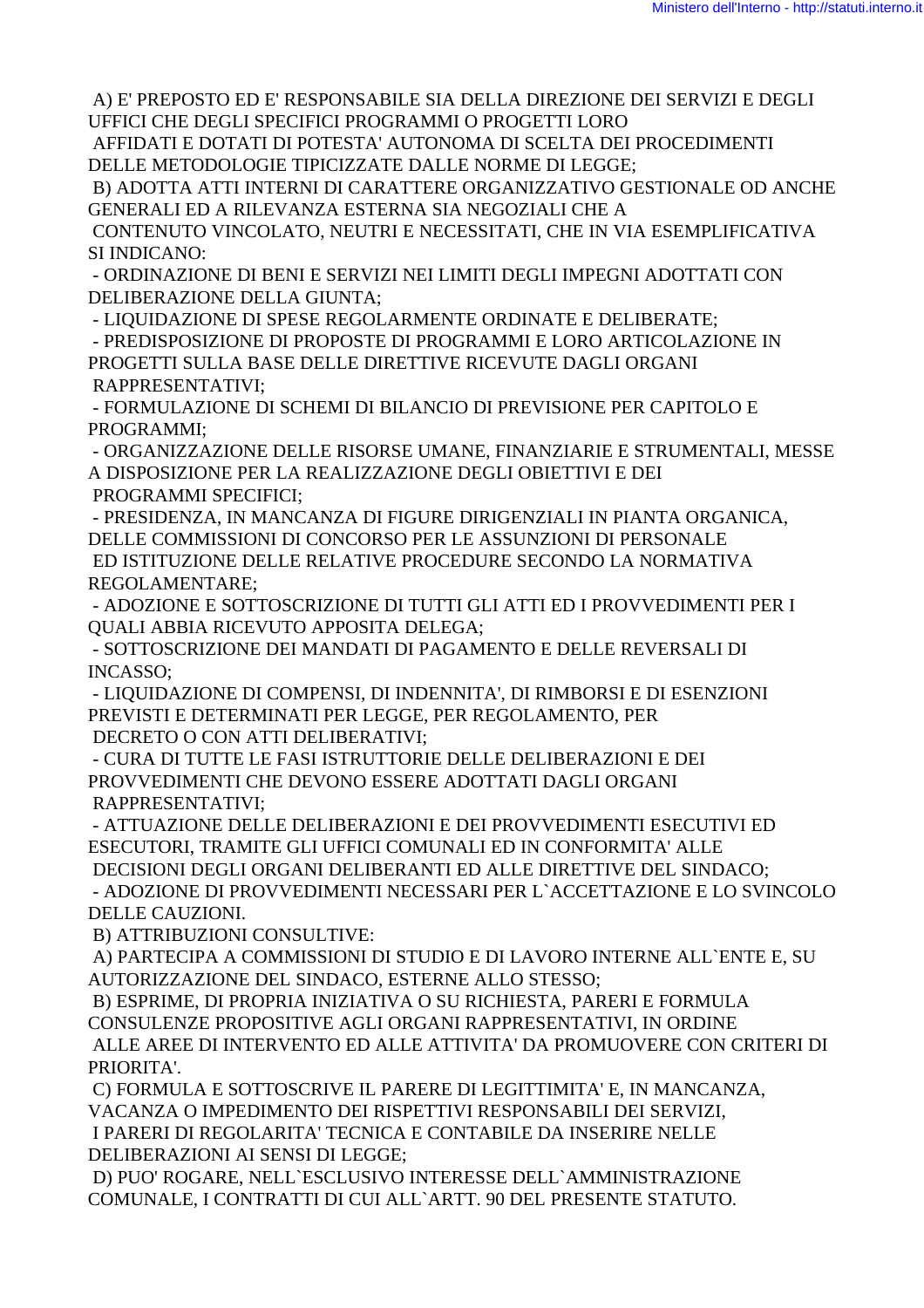C) ATTRIBUZIONI DI SOVRINTENDENZA, DIREZIONE E COORDINAMENTO:

A) ESERCITA FUNZIONI DI INIZIATIVA, COORDINAMENTO, DIRETTIVA E **CONTROLLO DI UFFICI O SERVIZI:** 

B) AUTORIZZA LE MISSIONI DEL PERSONALE:

C) AUTORIZZA LE PRESTAZIONI STRAORDINARIE DEL PERSONALE SECONDO L'EFFETTIVA NECESSITA' E NEI LIMITI DEGLI IMPEGNI DI SPESA

CONSENTITI DALLA LEGGE ED ASSUNTI DALLA GIUNTA COMUNALE:

D) SOVRAINTENDE ALLA GESTIONE ED ALLA ATTUAZIONE DEGLI INTERVENTI PREVISTI NELL'AMBITO DEL FONDO PER IL MIGLIORAMENTO

DELL'EFFICIENZA DEI SERVIZI, IN ARMONIA CON LE DIRETTIVE DELL'ENTE E CON GLI ACCORDI RISULTANTI DALLA NEGOZIAZIONE DECENTRATA.

E) ADOTTA PROVVEDIMENTI DI MOBILITA' INTERNA AGLI UFFICI PER LA

GESTIONE DEI SERVIZI ED IN OSSERVANZA DEGLI ACCORDI DECENTRATI;

F) AUTORIZZA I CONGEDI, LE ASPETTATIVE, ESCLUSE QUELLE PER MOTIVI DI

FAMIGLIA, ED I PERMESSI AL PERSONALE AI SENSI DELLA

DISCIPLINA REGOLAMENTARE;

G) PROVVEDE ALLA CONTESTAZIONE DEGLI ADDEBITI ED ALL`ADOZIONE DELLE SANZIONI DISCIPLINARI FINO AL RICHIAMO SCRITTO ED ALLA

CENSURA NEI CONFRONTI DEL PERSONALE;

H) PROPONE I PROVVEDIMENTI DISCIPLINARI DI COMPETENZA DEGLI ORGANI RAPPRESENTATIVI E DELLA COMMISSIONE DI DISCIPLINA. DELLA OUALE E' MEMBRO DI DIRITTO;

I) SOVRAINTENDE ALLA GESTIONE AMMINISTRATIVA DEGLI OBIETTORI DI COSCIENZA ASSEGNATI AL COMUNE DAL MINISTERO DELLA DIFESA IN BASE AD APPOSITA CONVENZIONE;

L) ESERCITA LA VIGILANZA ED IL CONTROLLO DI TUTTE LE ATTIVITA' DI GESTIONE AMMINISTRATIVA POSTE IN ESSERE DALL`APPARATO COMUNALE, SIA NELLA FASE DI PREPARAZIONE E FORMAZIONE CHE IN QUELLA DI **ATTUAZIONE E CONCLUSIONE;** 

M) ASSOLVE ALL`ALTA DIREZIONE ED AL COORDINAMENTO DI TUTTI GLI UFFICI ED I SERVIZI DELL'ENTE:

N) PROVVEDE ALL EMANAZIONE DI DIRETTIVE, CIRCOLARI ED ORDINI NELL'AMBITO DELLE PROPRIE FUNZIONI;

O) CONCORRE ALLA DETERMINAZIONE DEGLI INDICATORI DI EFFICIENZA ED EFFICACIA PER LA VERIFICA DEI RISULTATI PROGRAMMATI.

D) ATTRIBUZIONI DI LEGALITA' E GARANZIA:

A) PARTECIPA DIRETTAMENTE, O ATTRAVERSO UN PROPRIO DELEGATO, ALLE SEDUTE DEGLI ORGANI RAPPRESENTATIVI. DELLE COMMISSIONI. DEI COLLEGI E DEGLI ORGANISMI, CURANDONE QUANDO PREVISTO LA **VERBALIZZAZIONE;** 

B) RICEVE LE DESIGNAZIONI DEI CAPIGRUPPO CONSILIARI E LE RICHIESTE DI TRASMISSIONE AL COMITATO REGIONALE DI CONTROLLO DELLE

DELIBERAZIONI DELLA GIUNTA COMUNALE, PROVVEDENDO DI CONSEGUENZA; C) PRESIEDE L'UFFICIO COMUNALE PER LE ELEZIONI IN OCCASIONE DELLE CONSULTAZIONI POPOLARI E DEI REFERENDUM;

D) RILASCIA DOCUMENTI, NOTIZIE E PERMESSI D'ACCESSO ALLE STRUTTURE A CITTADINI E CONSIGLIERI COMUNALI, NELL'AMBITO DEL PRINCIPIO

DEL DIRITTO DI ACCESSO, DI INFORMAZIONE E DI TRASPARENZA ED IN ARMONIA CON LE DISPOSIZIONI REGOLAMENTARI:

E) PROVVEDE ALL`ATTESTAZIONE DELL`AVVENUTA PUBBLICAZIONE ALL`ALBO PRETORIO, SU DICHIARAZIONE DEL MESSO COMUNALE, E DELLA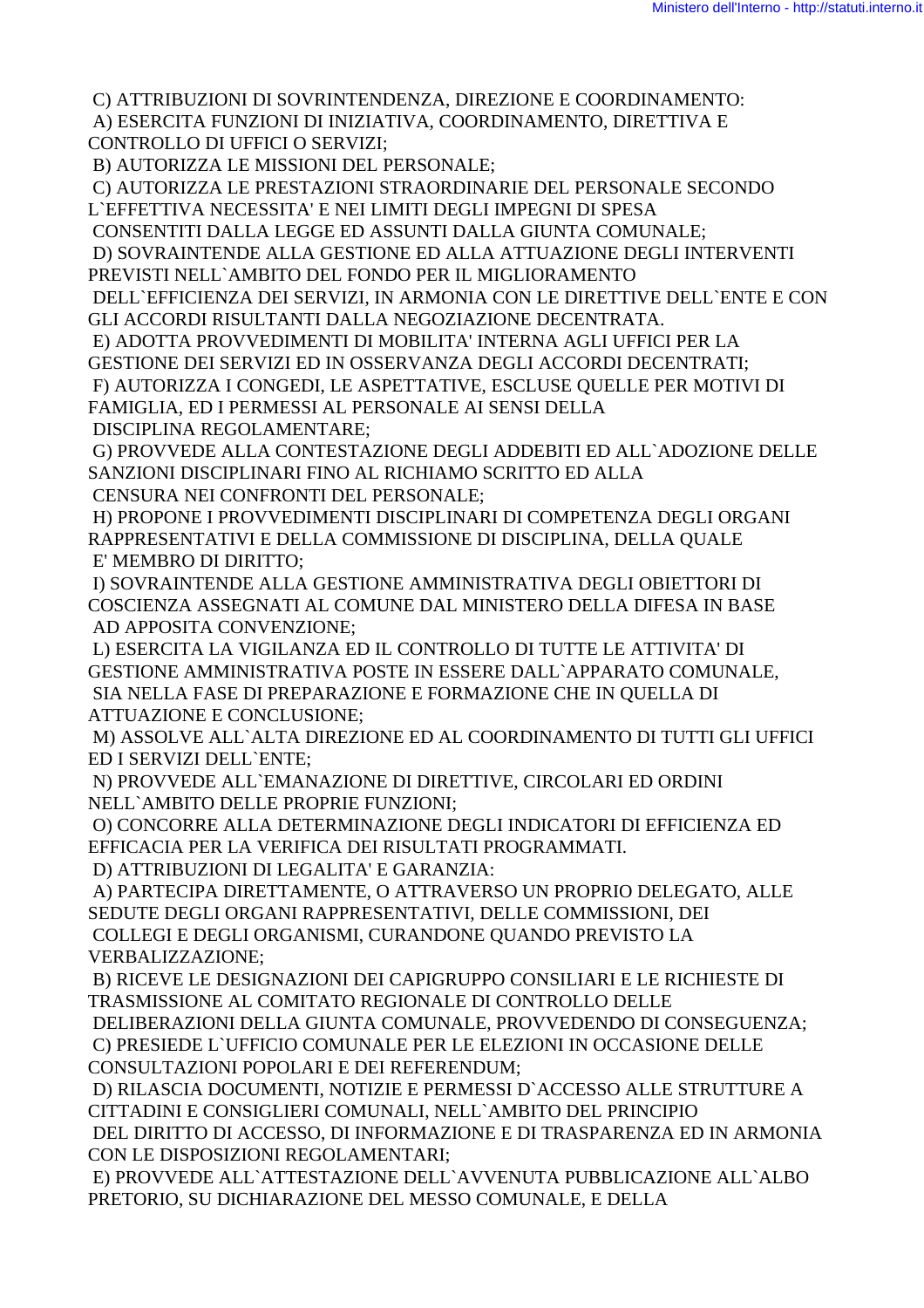ESECUTIVITA' DI PROVVEDIMENTI ED ATTI;

 F) ATTESTA, IN MANCANZA, VACANZA O IMPEDIMENTO DEL RESPONSABILE DELL`UFFICIO DI RAGIONERIA, PER OGNI IMPEGNO DI SPESA DA ASSUMERE DA PARTE DEGLI ORGANI DELIBERATIVI DEL COMUNE LA RELATIVA COPERTURA FINANZIARIA;

 G) SOTTOSCRIVE I VERBALI DELLE SEDUTE DEGLI ORGANI RAPPRESENTATIVI; H) RICEVE L`ATTO DI DIMISSIONI DEL SINDACO, LE PROPOSTE DI REVOCA E LA MOZIONE DI SFIDUCIA COSTRUTTIVA.

 04. L`ATTRIBUZIONE DELLE DELEGHE DI CUI ALLA LETTERA D) PUNTO A) DEL PRECEDENTE COMMA DEVE RISULTARE DA APPOSITO ATTO SCRITTO VIDIMATO DAL SINDACO; LA PARTECIPAZIONE DA PARTE DEL SEGRETARIO COMUNALE ALLE SEDUTE DEL CONSIGLIO E DELLA GIUNTA E LA VERBALIZZAZIONE DEI RELATIVI PROVVEDIMENTI NON PUO' COSTITUIRE OGGETTO DI DELEGA DI FUNZIONE, SALVI I CASI DI MOMENTANEA SOSTITUZIONE DI CUI AGLI ARTT. 24 COMMA 05 E 39 COMMA 08 DEL PRESENTE STATUTO.

SEZIONE 02

ORDINAMENTO DEGLI UFFICI

ART. 46

PRINCIPI E CRITERI DIRETTIVI

 01. IL COMUNE INFORMA LA PROPRIA ATTIVITA' AMMINISTRATIVA A PRINCIPI DI DEMOCRAZIA, DI PARTECIPAZIONE E DI SEPARAZIONE TRA I

 COMPITI DI INDIRIZZO, DI GOVERNO LOCALE E DI CONTROLLO, SPETTANTI AGLI ORGANI ELETTIVI, ED I COMPITI DI GESTIONE AMMINISTRATIVA,

 TECNICA E CONTABILE, SPETTANTI AL SEGRETARIO COMUNALE CHE LI REALIZZA AVVALENDOSI DEGLI UFFICI COMUNALI.

 02. ASSUME COME CARATTERI ESSENZIALI DELLA PROPRIA ORGANIZZAZIONE I CRITERI DELL`AUTONOMIA, DELLA PUBBLICITA', DELLA FUNZIONALITA' E DELL`ECONOMICITA' DI GESTIONE, SECONDO PRINCIPI DI PROFESSIONALITA' E RESPONSABILITA'.

 03. PROMUOVE E REALIZZA IL MIGLIORAMENTO DEI SERVIZI E DELLE PRESTAZIONI DEL PERSONALE ATTRAVERSO L`AMMODERNAMENTO DELLE STRUTTURE,

 LA FORMAZIONE, LA QUALIFICAZIONE PROFESSIONALE E LA RESPONSABILIZZAZIONE DEI DIPENDENTI.

 04. LA DISCIPLINA DEL PERSONALE E' RISERVATA AGLI ATTI NORMATIVI DELL`ENTE CHE DANNO ESECUZIONE ALLE LEGGI, AI REGOLAMENTI ED AL PRESENTE STATUTO.

ART. 47

 ORGANIZZAZIONE STRUTTURALE 01. LA STRUTTURA ORGANIZZATIVA DELL`ENTE IN RELAZIONE ALLE ESIGENZE FUNZIONALI E GESTIONALI DERIVANTI DALL`ESPLETAMENTO DELL`ATTIVITA' ISTITUZIONALE NONCHE' ALLE PROPRIE DIMENSIONI, SI ARTICOLA IN UFFICI. 02. IL COMUNE NELL`AMBITO DELLE PROPRIE COMPETENZE E TRAMITE LA

PROPRIA ORGANIZZAZIONE ATTIVA E GESTISCE SERVIZI PUBBLICI LOCALI IN CONFORMITA' ALLE DISPOSIZIONI DETERMINATE DALLA LEGGE, DAL PRESENTE STATUTO E DAI REGOLAMENTI.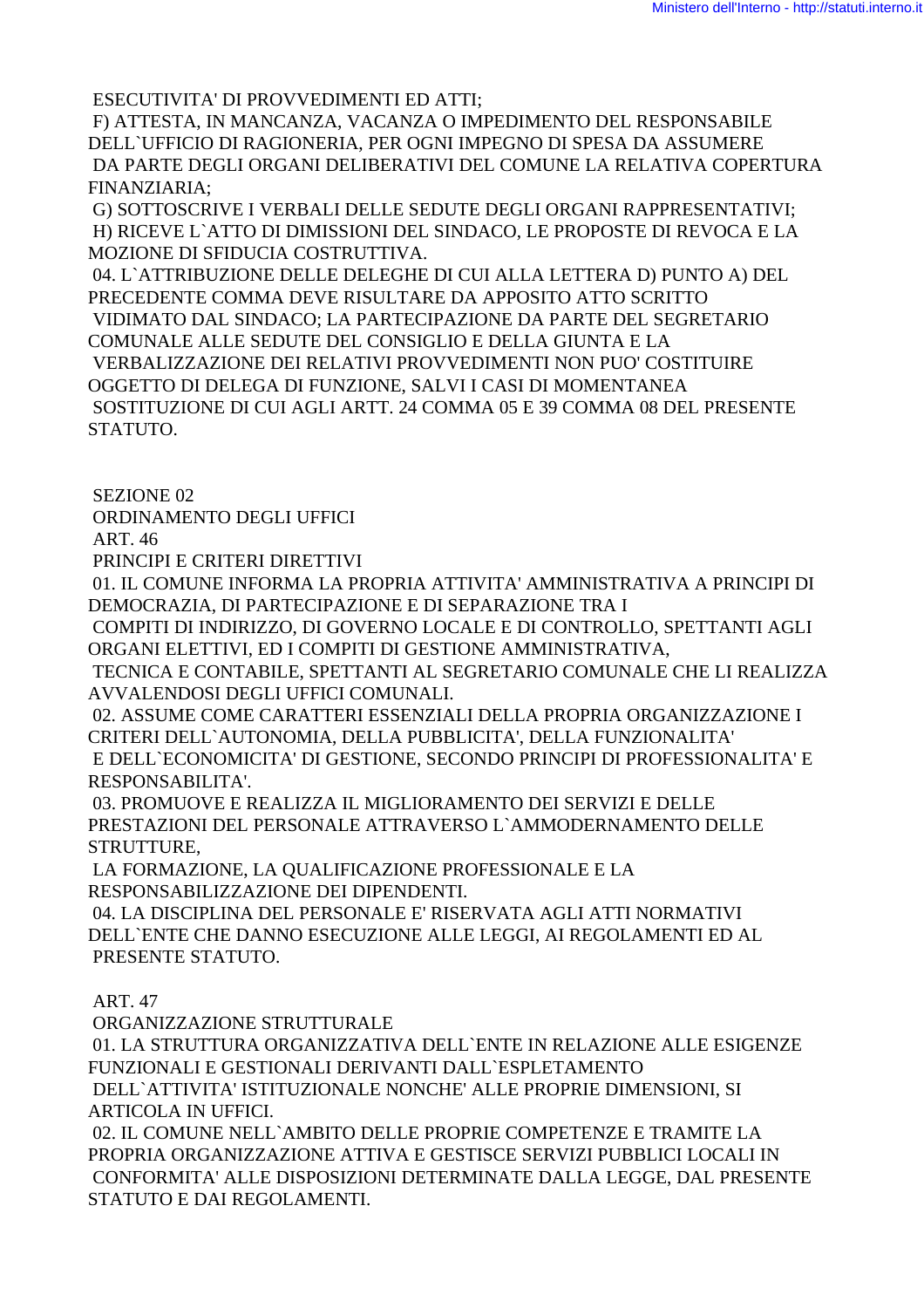03. L`ORGANIZZAZIONE DEGLI UFFICI, LA DOTAZIONE ORGANICA DEL PERSONALE E LA FORMAZIONE DELLE COMMISSIONI GIUDICATRICI DI CONCORSO PER L`ACCESSO AL PUBBLICO IMPIEGO SONO DISCIPLINATE DA APPOSITO REGOLAMENTO ORGANICO, IN BASE AI PRINCIPI ED AI CRITERI DI CUI AL PRESENTE STATUTO ED ALLE DISPOSIZIONI DI LEGGE. 04. PER OBIETTIVI DETERMINATI DI PARTICOLARE IMPORTANZA IL REGOLAMENTO PER L`ORGANIZZAZIONE DEGLI UFFICI E DEI SERVIZI PUO' PREVEDERE FORME TEMPORANEE DI COOPERAZIONE OPERATIVA, IN CONFORMITA' A QUANTO DISPOSTO DALLE LEGGI DELLO STATO E DELLA REGIONE.

ART. 48

 RESPONSABILITA' DISCIPLINARE DEL PERSONALE 01. IL REGOLAMENTO ORGANICO DEL PERSONALE DISCIPLINA SECONDO LE NORME PREVISTE PER GLI IMPIEGATI CIVILI DELLO STATO LE RESPONSABILITA', LE SANZIONI DISCIPLINARI ED IL RELATIVO PROCEDIMENTO, LA DESTITUZIONE D`UFFICIO E LA RIAMMISSIONE IN SERVIZIO DEL PERSONALE DELL`ENTE. 02. LA COMMISSIONE DI DISCIPLINA E' COMPOSTA DAL SINDACO O DA UN SUO DELEGATO CHE LA PRESIEDE, DAL SEGRETARIO DEL COMUNE E DA UN DIPENDENTE DESIGNATO ALL`INIZIO DI OGNI ANNO DAL PERSONALE DELL`ENTE, SECONDO LE MODALITA' PREVISTE DAL REGOLAMENTO. 03. LE NORME DEL PRESENTE ARTICOLO SI APPLICANO ANCHE AGLI UFFICI ED AL PERSONALE DEGLI ENTI DIPENDENTI, SALVO QUANTO DIVERSAMENTE DISPOSTO DALLE LEGGI VIGENTI.

CAPO 03

SERVIZI PUBBLICI LOCALI

ART. 49

 ATTIVITA' AMMINISTRATIVA DEL COMUNE NELL`ESERCIZIO DI FUNZIONI E SERVIZI PUBBLICI

 01. IL COMUNE INFORMA LA PROPRIA ATTIVITA' AMMINISTRATIVA DI GESTIONE DEI SERVIZI PUBBLICI AI PRINCIPI DI DEMOCRAZIA, DI

PARTECIPAZIONE E DI SEMPLICITA' DELLE PROCEDURE.

 02. GLI ORGANI ISTITUZIONALI DEL COMUNE ED I RESPONSABILI DEI SERVIZI SONO TENUTI A PROVVEDERE SULLE ISTANZE DEGLI INTERESSATI NEI MODI E NEI TERMINI STABILITI IN MATERIA DI AZIONE AMMINISTRATIVA DALLA

LEGGE, DAL PRESENTE STATUTO E DAI REGOLAMENTI. 03. IL COMUNE, PER UN EFFICACE ESERCIZIO DELLE FUNZIONI E DEI SERVIZI IN

AMBITO TERRITORIALI ADEGUATI, ATTUA LE FORME ASSOCIATIVE E DI COOPERAZIONE CON I COMUNI LIMITROFI, LA COMUNITA' MONTANA, LA PROVINCIA ED OGNI ALTRO ENTE PUBBLICO PREVISTE DALLA LEGGE E DAL PRESENTE STATUTO.

ART. 50

 FORME DI GESTIONE DEI SERVIZI PUBBLICI LOCALI 01. I SERVIZI PUBBLICI ESERCITABILI DAL COMUNE, RIVOLTI ALLA PRODUZIONE DI BENI ED ATTIVITA' PER LA REALIZZAZIONE DI FINI SOCIALI, ECONOMICI E CIVILI, POSSONO ESSERE RISERVATI IN VIA ESCLUSIVA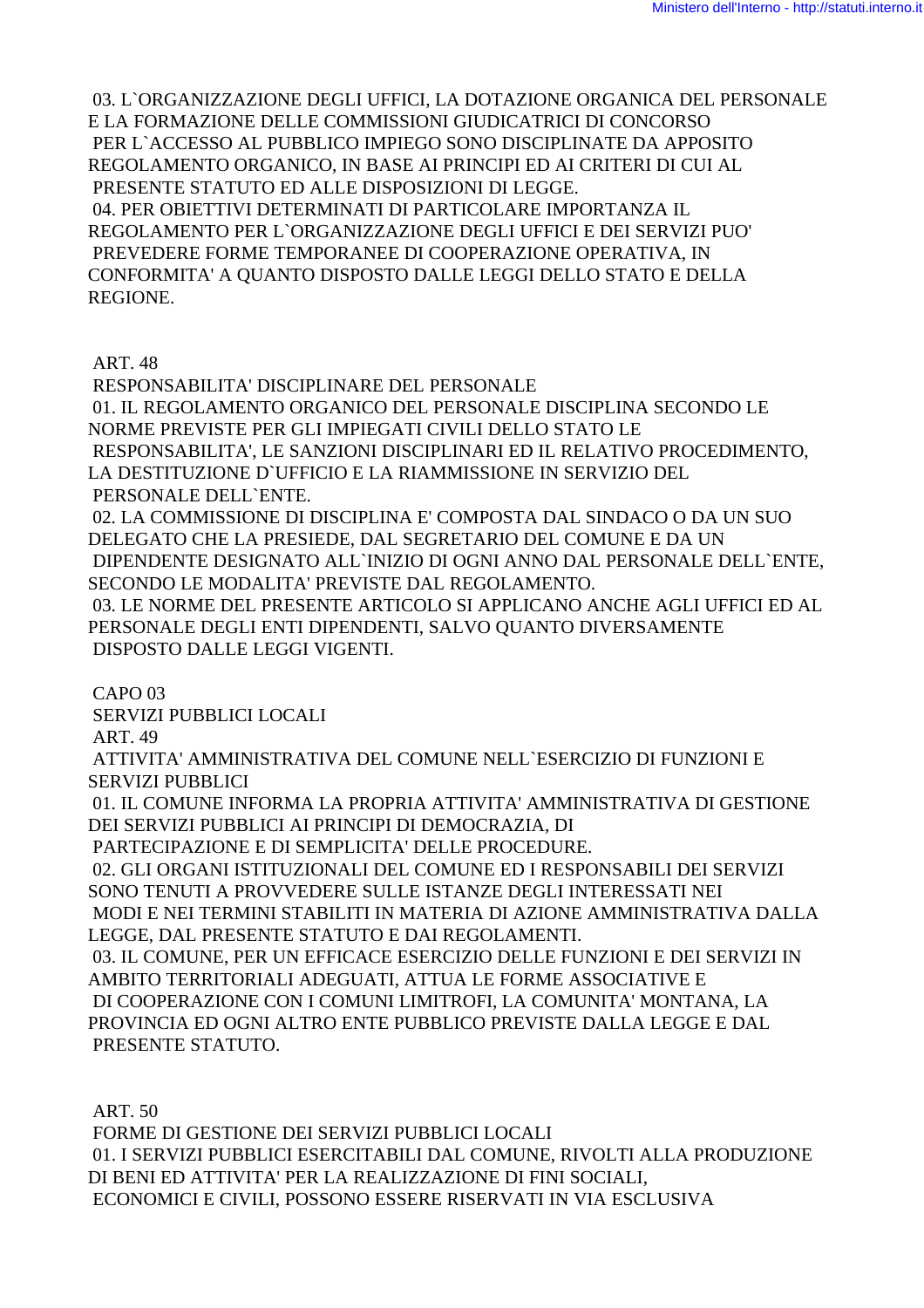ALL`AMMINISTRAZIONE COMUNALE O ESSERE SVOLTI IN CONCORRENZA CON ALTRI

SOGGETTI PUBBLICI E PRIVATI.

 02. I SERVIZI RISERVATI IN VIA ESCLUSIVA AL COMUNE SONO STABILITI DALLA LEGGE.

03. LA GESTIONE DEI SERVIZI PUO' AVVENIRE NELLE SEGUENTI FORME:

A) IN ECONOMIA, QUANDO PER LE MODESTE DIMENSIONI O PER LE

CARATTERISTICHE DEL SERVIZIO NON SIA OPPORTUNO COSTITUIRE UNA ISTITUZIONE O UNA AZIENDA;

 B) IN CONCESSIONE A TERZI, QUANDO SUSSISTONO RAGIONI TECNICHE, ECONOMICHE E DI OPPORTUNITA' SOCIALE;

 C) A MEZZO DI AZIENDA SPECIALE, ANCHE PER LA GESTIONE DI PIU' SERVIZI DI RILEVANZA ECONOMICA ED IMPRENDITORIALE;

 D) A MEZZO DI ISTITUZIONE, PER L`ESERCIZIO DI SERVIZI SOCIALI SENZA RILEVANZA IMPRENDITORIALE;

 E) A MEZZO DI SOCIETA' PER AZIONI A PREVALENTE CAPITALE PUBBLICO LOCALE, QUALORA SI RENDA OPPORTUNA, IN RELAZIONE ALLA NATURA DEL

 SERVIZIO DA EROGARE, LA PARTECIPAZIONE DI ALTRI SOGGETTI PUBBLICI O PRIVATI.

 04. I MODI E LE FORME DI ORGANIZZAZIONE DEI SERVIZI FORMANO OGGETTI DI APPOSITO REGOLAMENTO.

 05. LA SCELTA DELLA FORMA DI GESTIONE PER CIASCUN SERVIZIO DEVE ESSERE EFFETTUATA PREVIA VALUTAZIONE COMPARATIVA TRA LE DIVERSE

FACOLTA' PREVISTE DALLA LEGGE E DAL PRESENTE STATUTO.

 06. IL COMUNE PUO' DELEGARE ALLA COMUNITA' MONTANA ED ALLA PROVINCIA L`ORGANIZZAZIONE E LA GESTIONE DI FUNZIONI E SERVIZI DI

 PROPRIA COMPETENZA QUANDO LA DIMENSIONE COMUNALE NON CONSENTA DI REALIZZARNE UNA GESTIONE OTTIMALE ED EFFICIENTE.

ART. 51

SERVIZI GESTITI IN ECONOMIA

 01. L`ORGANIZZAZIONE E L`ESERCIZIO DEI SERVIZI IN ECONOMIA SONO, DI NORMA, DISCIPLINATI DA APPOSITO REGOLAMENTO.

02. IL COMUNE, TRAMITE I PROPRI ORGANI DI INDIRIZZO E DI GESTIONE

DELL`ATTIVITA' AMMINISTRATIVA PROVVEDE A VERIFICARE

 PERIODICAMENTE L`OPPORTUNITA' E LA CONVENIENZA DELLE FORME DI SERVIZI GESTITE IN ECONOMIA IN RELAZIONE ALLE LORO CARATTERISTICHE STRUTTURALI, ALLA LORO DIMENSIONE ED ALLA LORO UTILITA' SOCIALE.

ART. 52

AZIENDA SPECIALE

 01. L`AZIENDA SPECIALE E' ENTE STRUMENTALE DEL COMUNE DOTATO DI PERSONALITA' GIURIDICA, DI AUTONOMIA IMPRENDITORIALE E DI PROPRIO STATUTO, APPROVATO DAL CONSIGLIO COMUNALE IN SEDUTA PUBBLICA CON VOTAZIONE PALESE A MAGGIORANZA ASSOLUTA DEI PROPRI COMPONENTI. 02. SONO ORGANI DELL`AZIENDA SPECIALE IL CONSIGLIO DI AMMINISTRAZIONE, IL PRESIDENTE ED IL DIRETTORE.

 03. L`ORDINAMENTO ED IL FUNZIONAMENTO DELL`AZIENDA SPECIALE E' DISCIPLINATO DALL`APPOSITO STATUTO E DAI REGOLAMENTI. 04. LE MODALITA' DI NOMINA E REVOCA DEGLI AMMINISTRATORI DELL`AZIENDA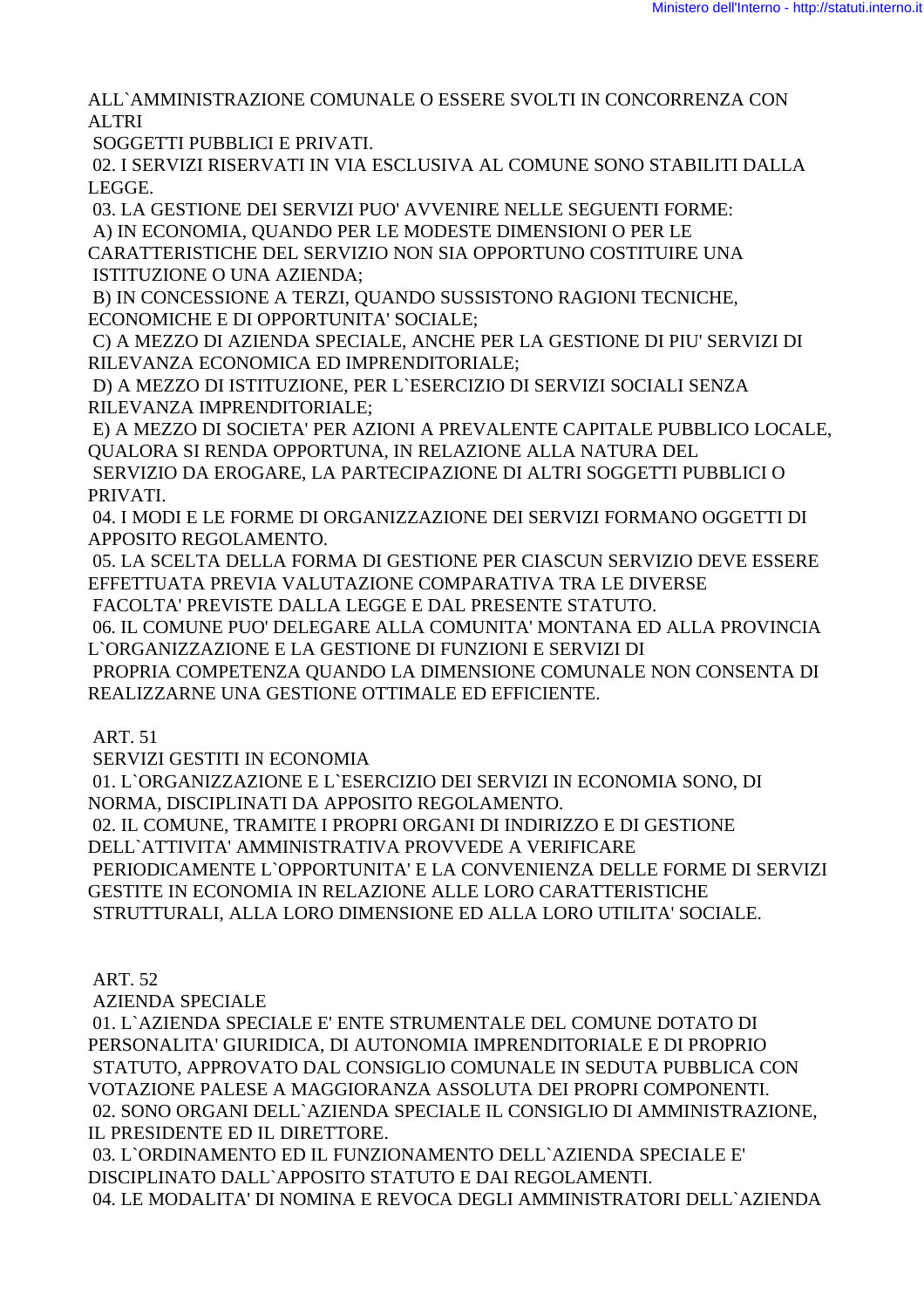SONO STABILITE DAL PRESENTE STATUTO AI SENSI DI LEGGE. 05. LO STATUTO DELL`AZIENDA PREVEDE UN APPOSITO ORGANO DI REVISIONE, NONCHE' FORME AUTONOME DI VERIFICA DELLA GESTIONE.

ART. 53

ISTITUZIONE

 01. L`ISTITUZIONE E' UN ORGANISMO STRUMENTALE DEL COMUNE PER L`ESERCIZIO DI SERVIZI SOCIALI, DOTATO DI AUTONOMIA GESTIONALE ED ISTITUITA DAL CONSIGLIO COMUNALE SULLA BASE DI UN APPOSITO PIANO TECNICO-FINANZIARIO E DI UN REGOLAMENTO CHE NE DISCIPLINA L`ATTIVITA'.

 02. SONO ORGANI DELL`ISTITUZIONE IL CONSIGLIO DI AMMINISTRAZIONE, IL PRESIDENTE ED IL DIRETTORE.

 03. LE MODALITA' DI NOMINA E REVOCA DEGLI AMMINISTRATORI SONO DISCIPLINATE DAL PRESENTE STATUTO.

 04. IL CONSIGLIO DI AMMINISTRAZIONE PROVVEDE ALL`ADOZIONE DI TUTTI GLI ATTI DI GESTIONE A CARATTERE GENERALE PREVISTI DAL REGOLAMENTO.

 05. IL PRESIDENTE RAPPRESENTA E PRESIEDE IL CONSIGLIO DI AMMINISTRAZIONE, VIGILA SULL`ESECUZIONE DEGLI ATTI DA ESSO EMANATI ED ADOTTA, IN CASO DI NECESSITA' ED URGENZA, PROVVEDIMENTI DI SUA COMPETENZA DA SOTTOPORRE A RATIFICA NELLA PRIMA SEDUTA DEL CONSIGLIO DI AMMINISTRAZIONE.

 06. IL DIRETTORE E' DIRETTAMENTE RESPONSABILE DELLA GESTIONE DELL`ISTITUZIONE, NE DIRIGE TUTTA L`ATTIVITA', E' IL RESPONSABILE DEL PERSONALE, GARANTISCE LA FUNZIONALITA' DEI SERVIZI, ADOTTA I PROVVEDIMENTI NECESSARI AD ASSICURARE L`ATTUAZIONE DEGLI INDIRIZZI E DELLE DECISIONI DEGLI ORGANI DELL`ISTITUZIONE.

 07. IL REGOLAMENTO DISCIPLINA IL NUMERO, LA DURATA IN CARICA, LA POSIZIONE GIURIDICA E LO STATUS DEI COMPONENTI IL CONSIGLIO DI AMMINISTRAZIONE, LA DOTAZIONE ORGANICA DI PERSONALE E L`ASSETTO ORGANIZZATIVO, L`ORDINAMENTO FINANZIARIO, IL FUNZIONAMENTO E LE FORME DI VIGILANZA DELL`ISTITUZIONE.

 08. IL CONSIGLIO DI AMMINISTRAZIONE ALLA SCADENZA DEL SUO MANDATO RESTA IN CARICA, PER L`ORDINARIA AMMINISTRAZIONE, FINO ALLA NOMINA DEL NUOVO CONSIGLIO.

 09. AL PERSONALE E, NELLA EVENTUALITA' PREVISTA DALL`ARTICOLO 54 COMMA 05 DEL PRESENTE STATUTO, AL DIRETTORE, APPARTENENTI

 ALL`ORGANICO DELL`ISTITUZIONE, SI APPLICANO GLI ACCORDI DI COMPARTO RELATIVI AI DIPENDENTI DEL COMUNE.

 10. L`ISTITUZIONE, E PER ESSA GLI ORGANI PREPOSTI, DEVE INFORMARE LA PROPRIA ATTIVITA' AI CRITERI DI EFFICACIA, EFFICIENZA ED ECONOMICITA'; ESSA HA L`OBBLIGO DI PAREGGIO DI BILANCIO DA PERSEGUIRE ATTRAVERSO L`EQUILIBRIO DEI COSTI E DEI RICAVI, COMPRESI I TRASFERIMENTI.

 11. IL COMUNE CONFERISCE IL CAPITALE DI DOTAZIONE, DETERMINA LE FINALITA' E GLI INDIRIZZI, APPROVA GLI ATTI FONDAMENTALI, ESERCITA

 LA VIGILANZA, VERIFICA I RISULTATI DELLA GESTIONE, PROVVEDE ALLA COPERTURA DEGLI EVENTUALI COSTI SOCIALI.

 12. GLI INDIRIZZI DA OSSERVARE SONO APPROVATI DAL CONSIGLIO COMUNALE AL MOMENTO DELLA COSTITUZIONE ED AGGIORNATI IN SEDE DI ESAME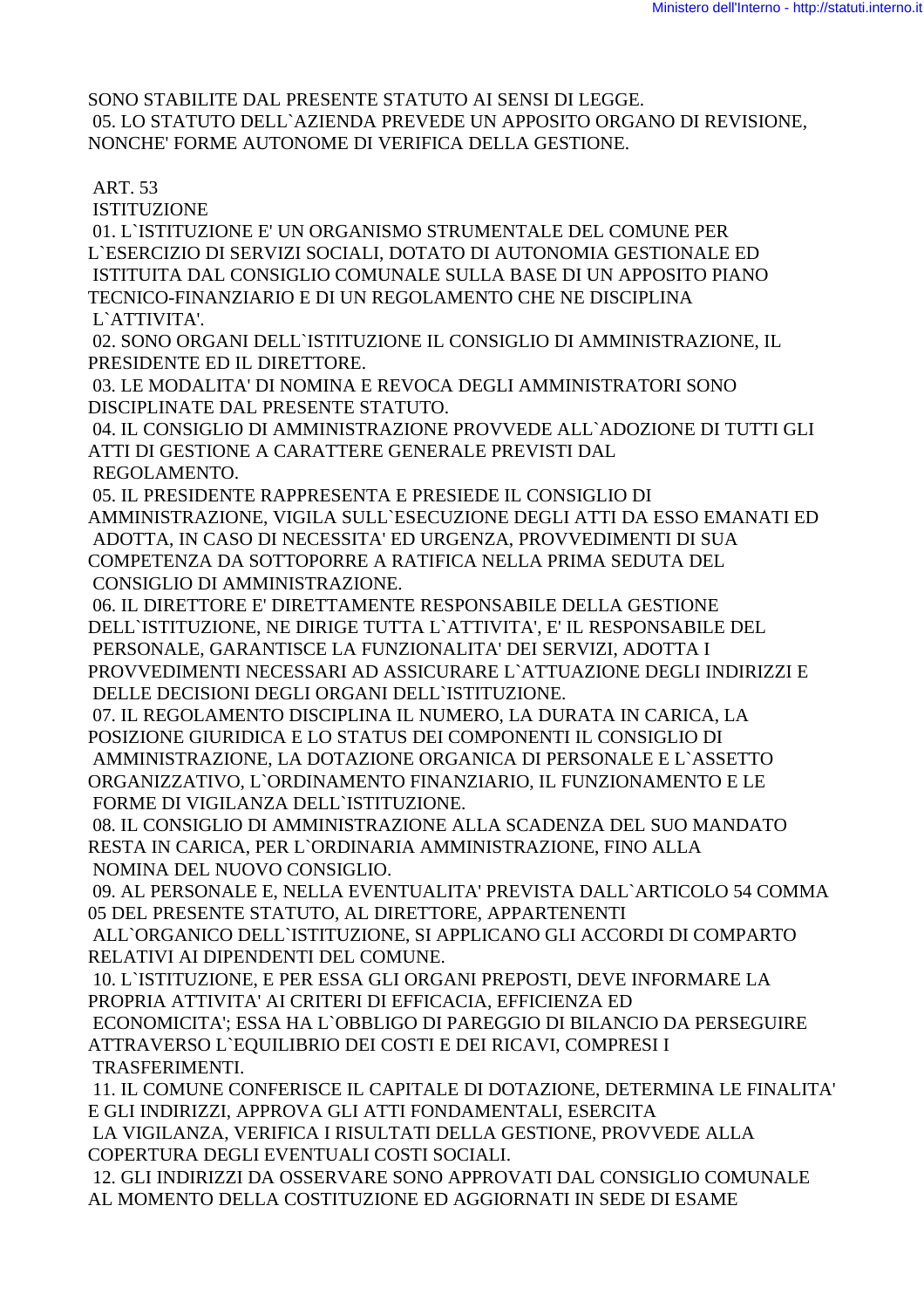DEL BILANCIO PREVENTIVO E DEL RENDICONTO CONSUNTIVO DELL'ISTITUZIONE. 13. IL REVISORE DEI CONTI DEL COMUNE ESERCITA LE SUE FUNZIONI ANCHE NEI CONFRONTI DELL'ISTITUZIONE.

**ART. 54** 

NOMINA DEGLI AMMINISTRATORI DELL`AZIENDA SPECIALE E DELL`ISTITUZIONE 01. IL CONSIGLIO DI AMMINISTRAZIONE DELL`AZIENDA SPECIALE O DELL'ISTITUZIONE VIENE NOMINATO DAL CONSIGLIO COMUNALE, IN SEDUTA PUBBLICA CON VOTAZIONE PALESE A MAGGIORANZA ASSOLUTA DEI PROPRI COMPONENTI, TRA I CITTADINI CHE, OLTRE AL POSSESSO DEI REQUISITI PER L'ELEGGIBILITA' O LA COMPATIBILITA' ALLA CARICA DI CONSIGLIERE. PRESENTINO DOTI DI PROFESSIONALITA' E PROVATE CAPACITA'

AMMINISTRATIVE, SULLA BASE DI UN DOCUMENTO CHE INDICHI IL PROGRAMMA E GLI OBIETTIVI DA RAGGIUNGERE DAI RISPETTIVI ENTI.

02. IL PRESIDENTE DI ENTRAMBI GLI ENTI E' NOMINATO AL PROPRIO INTERNO DAI RISPETTIVI CONSIGLI DI AMMINISTRAZIONE.

03. IL CONSIGLIO COMUNALE NELLA STESSA SEDUTA, NELLE STESSE FORME E CON LA STESSA MAGGIORANZA DI CUI AL PRECEDENTE COMMA 01

PROVVEDE, SU PROPOSTA DELLA GIUNTA COMUNALE, ALLA NOMINA DEL DIRETTORE DELL`AZIENDA SPECIALE O DELL`ISTITUZIONE TRA I CITTADINI CHE POSSIEDONO IDONEI E SPECIFICI REQUISITI DI PROFESSIONALITA' E DI CAPACITA' AMMINISTRATIVE E GESTIONALI, TALI REQUISITI DOVRANNO

ESSERE ATTESTATI MEDIANTE LA PRODUZIONE DI IDONEA DOCUMENTAZIONE. COME DISCIPLINATO DAI REGOLAMENTI.

04. IL DIRETTORE DELL'ISTITUZIONE PUO' ESSERE UN FUNZIONARIO DIPENDENTE DALLA STESSA.

**ART. 55** 

REVOCA E CESSAZIONE DALLA CARICA DEGLI AMMINISTRATORI DELL`AZIENDA SPECIALE E DELL'ISTITUZIONE

01. GLI AMMINISTRATORI DELL`AZIENDA SPECIALE E DELL`ISTITUZIONE ELETTI DAL CONSIGLIO COMUNALE POSSONO ESSERE DALLO STESSO REVOCATI, PER CAUSE ACCERTATE E MOTIVATE, SU PROPOSTA DEL SINDACO; ALLA SOSTITUZIONE DEGLI AMMINISTRATORI REVOCATI IL CONSIGLIO COMUNALE PROVVEDE NELLA STESSA SEDUTA IN CUI PROCEDE ALLA LORO REVOCA, CON VOTAZIONE DA EFFETTUARSI NEGLI STESSI MODI DI CUI ALL`ARTICOLO 54 COMMA 01 DEL PRESENTE STATUTO.

02. L'INTERO CONSIGLIO DI AMMINISTRAZIONE ED IL DIRETTORE DELL'AZIENDA SPECIALE O DELL'ISTITUZIONE CESSA DALLA CARICA IN CASO DI APPROVAZIONE DI UNA MOZIONE DI SFIDUCIA COSTRUTTIVA ESPRESSA NELLE FORME DI CUI AL PRECEDENTE COMMA 01; LA MOZIONE DEVE ESSERE SOTTOSCRITTA DA ALMENO UN TERZO DEI CONSIGLIERI COMUNALI, PUO' ESSERE PROPOSTA SOLO NEI CONFRONTI DI TUTTI GLI AMMINISTRATORI DELL'AZIENDA SPECIALE O DELL'ISTITUZIONE E DEVE CONTENERE LA PROPOSTA DI NUOVE LINEE DI CONDUZIONE IMPRENDITORIALE O GESTIONALE. DI UN NUOVO DIRETTORE E DI UN NUOVO CONSIGLIO DI AMMINISTRAZIONE; LA MOZIONE VIENE MESSA IN DISCUSSIONE NON PRIMA DI CINOUE GIORNI E NON OLTRE DIECI GIORNI DALLA SUA PRESENTAZIONE E LA SUA APPROVAZIONE COMPORTA LA PROCLAMAZIONE DELLE NUOVE NOMINE PROPOSTE.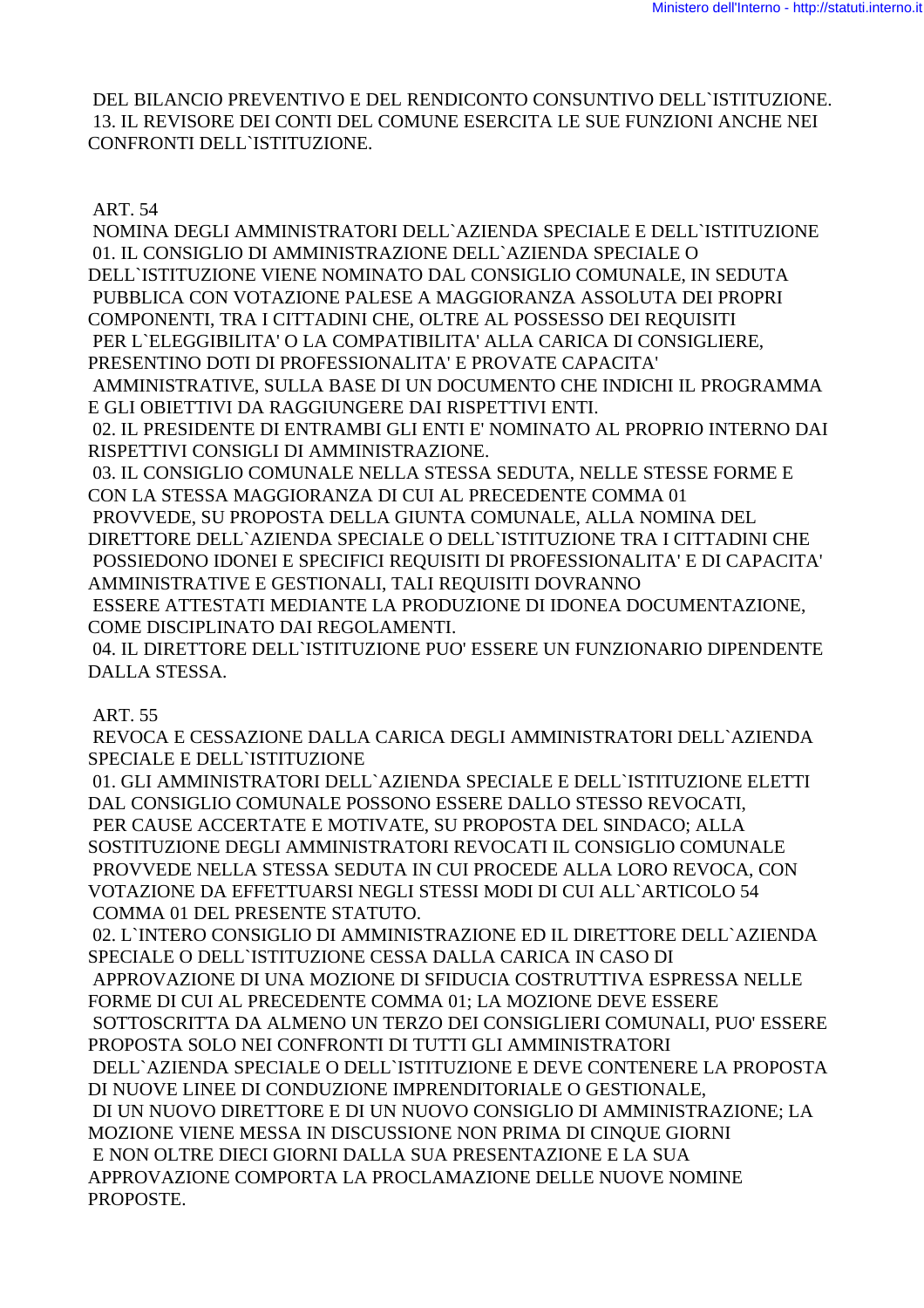03. QUALORA AI SENSI DEL COMMA 05 DEL PRECEDENTE ARTICOLO IL DIRETTORE DELL`ISTITUZIONE SIA UN FUNZIONARIO DIPENDENTE DALLA STESSA, LA MOZIONE DI SFIDUCIA DI CUI AL PRECEDENTE COMMA NON PUO' COMPORTARE LA RISOLUZIONE DEL RAPPORTO DI LAVORO, CHE E' ESCLUSIVAMENTE DISCIPLINATO DALLA LEGGE.

ART. 56

 VIGILANZA E CONTROLLI SUGLI ENTI DI GESTIONE DEI SERVIZI PUBBLICI 01. IL COMUNE ESERCITA POTERI DI INDIRIZZO E CONTROLLO SUGLI ENTI DI CUI AI PRECEDENTI ARTICOLI, ANCHE ATTRAVERSO L`ESAME E L`APPROVAZIONE DEI LORO ATTI FONDAMENTALI, CON LE MODALITA' PREVISTE DALLA LEGGE E DAI REGOLAMENTI O DAGLI STATUTI CHE NE DISCIPLINANO L`ATTIVITA'.

 02. SPETTA ALLA GIUNTA COMUNALE LA VIGILANZA SUGLI ENTI, ISTITUZIONI, AZIENDE E SOCIETA' A PARTECIPAZIONE COMUNALE; LA GIUNTA RIFERISCE, ANNUALMENTE, AL CONSIGLIO COMUNALE IN MERITO ALL`ATTIVITA' SVOLTA ED AI RISULTATI DA QUESTI CONSEGUITI.

CAPO 04

 RESPONSABILITA' DEGLI AMMINISTRATORI E DEI DIPENDENTI COMUNALI ART. 57

RESPONSABILITA' VERSO IL COMUNE

 01. GLI AMMINISTRATORI ED I DIPENDENTI COMUNALI SONO TENUTI A RISARCIRE AL COMUNE I DANNI DERIVANTI DA LORO VIOLAZIONI DI OBBLIGHI DI SERVIZIO.

 02. GLI AMMINISTRATORI ED I DIPENDENTI, PER LA RESPONSABILITA' DI CUI AL PRECEDENTE COMMA, SONO SOTTOPOSTI ALLA GIURISDIZIONE DELLA CORTE DEI CONTI, NEI MODI PREVISTI DALLA LEGGE IN MATERIA. 03. IL SINDACO OD IL SEGRETARIO COMUNALE CHE VENGANO A CONOSCENZA, DIRETTAMENTE O IN SEGUITO A RAPPORTO CUI SONO TENUTI GLI ORGANI INFERIORI, DI FATTI CHE DIANO LUOGO A RESPONSABILITA' AI SENSI DEL COMMA 01, DEVONO FARNE DENUNCIA AL PROCURATORE GENERALE DELLA CORTE DEI CONTI, INDICANDO TUTTI GLI ELEMENTI RACCOLTI PER L`ACCERTAMENTO DELLA RESPONSABILITA' E LA DETERMINAZIONE DEI DANNI. 04. SE IL FATTO DANNOSO SIA IMPUTABILE AL SEGRETARIO COMUNALE LA DENUNCIA E' FATTA A CURA DEL SINDACO; E' ALTRESI' DENUNCIATA, NELLE FORME PREVISTE DALLA LEGGE OGNI IRREGOLARITA' CHE DIA LUOGO A RESPONSABILITA' GIURIDICA DA PARTE DEL SINDACO O DEGLI ORGANI COLLEGIALI DELL`ENTE, RISCONTRATA DAL REVISORE DEI CONTI DEL COMUNE E DAL COMITATO REGIONALE DI CONTROLLO.

ART. 58

RESPONSABILITA' VERSO I TERZI

 01. GLI AMMINISTRATORI ED I DIPENDENTI COMUNALI CHE, NELL`ESERCIZIO DELLE FUNZIONI LORO CONFERITE DALLE LEGGI E DAI REGOLAMENTI, CAGIONINO AD ALTRI UN DANNO INGIUSTO, SONO PERSONALMENTE OBBLIGATI A RISARCIRLO.

 02. IL COMUNE, OVE ABBIA CORRISPOSTO AL TERZO L`AMMONTARE DEL DANNO CAGIONATO DALL`AMMINISTRATORE O DAL DIPENDENTE, SI RIVALE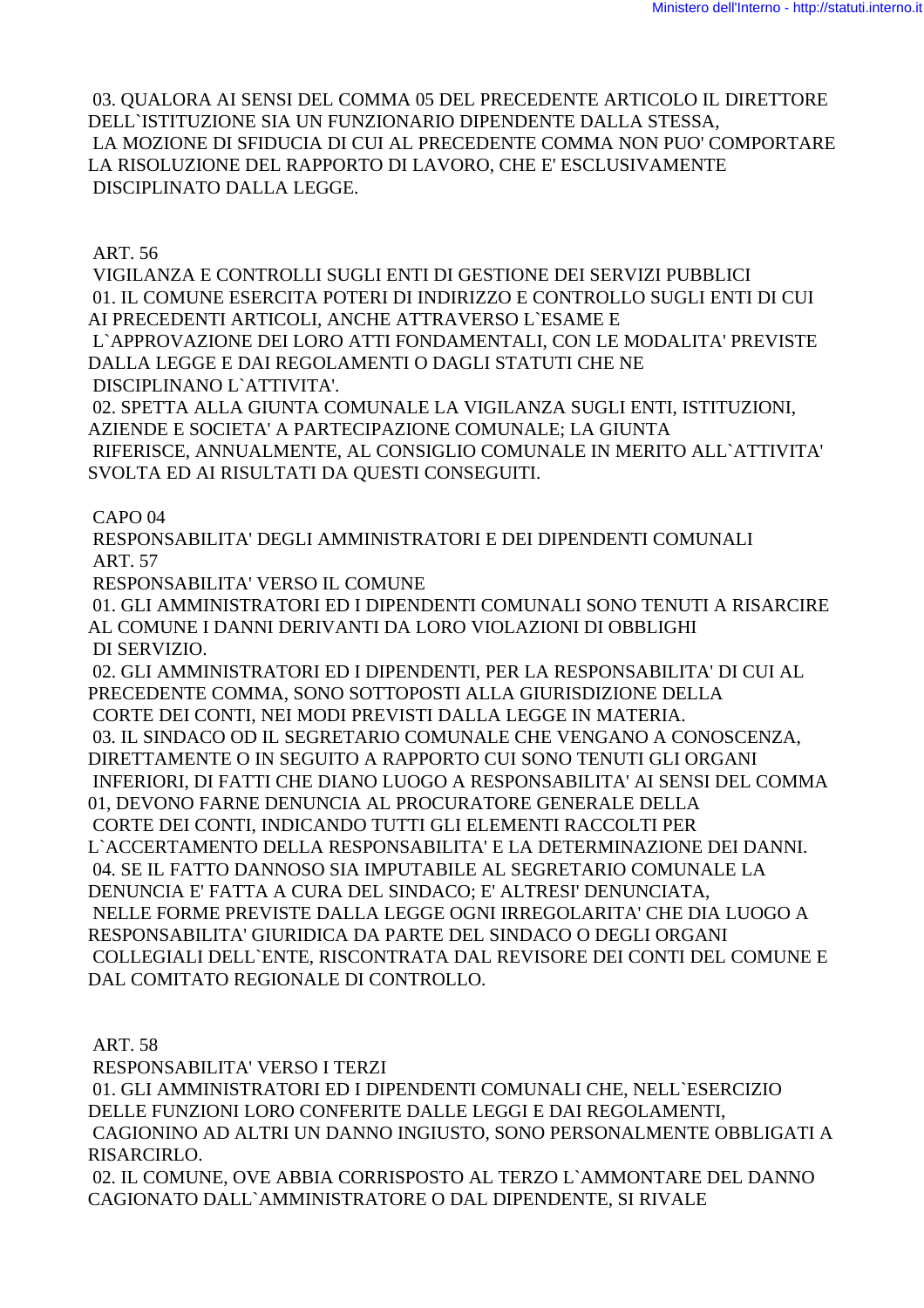AGENDO CONTRO QUESTI ULTIMI A NORMA DEL PRECEDENTE ARTICOLO. 03. E' DANNO INGIUSTO, AGLI EFFETTI DEL PRECEDENTE COMMA 01, QUELLO DERIVANTE DA OGNI VIOLAZIONE DEI DIRITTI DEI TERZI CHE L`AMMINISTRATORE O IL DIPENDENTE ABBIA COMMESSO PER DOLO O PER COLPA GRAVE; RESTANO SALVE LE RESPONSABILITA' PIU' GRAVI PREVISTE DALLE LEGGI VIGENTI.

 04. LA RESPONSABILITA' PERSONALE DELL`AMMINISTRATORE E DEL DIPENDENTE SUSSISTE QUANDO LA VIOLAZIONE DEL DIRITTO DEL TERZO SIA CAGIONATA DAL COMPIMENTO DI ATTI O DI OPERAZIONI O CONSISTA NELLA

OMISSIONE O NEL RITARDO INGIUSTIFICATO DI OPERAZIONI AL CUI COMPIMENTO L`AMMINISTRATORE ED IL DIPENDENTE SIANO OBBLIGATI PER LEGGE O PER REGOLAMENTO.

 05. QUANDO LA VIOLAZIONE DEL DIRITTO DERIVA DA ATTI OD OPERAZIONI DI ORGANI COLLEGIALI DEL COMUNE, SONO RESPONSABILI, IN SOLIDO, IL PRESIDENTE ED I MEMBRI DEL COLLEGIO CHE HANNO PARTECIPATO ALL`ATTO OD ALL`OPERAZIONE; LA RESPONSABILITA' E' ESCLUSA PER COLORO CHE ABBIANO FATTO CONSTARE NEL VERBALE IL PROPRIO DISSENSO.

## ART. 59

 RESPONSABILITA' DEGLI AGENTI CONTABILI 01. IL TESORIERE ED OGNI ALTRO AGENTE CONTABILE CHE ABBIA MANEGGIO DI DENARO DEL COMUNE O SIA INCARICATO DELLA GESTIONE DEI BENI COMUNALI, NONCHE' CHIUNQUE SI INGERISCA, SENZA LEGALE AUTORIZZAZIONE, NEGLI INCARICHI ATTRIBUITI A DETTI AGENTI ED IN GENERE NEL MANEGGIO DEL DENARO DEL COMUNE, DEVONO RENDERE IL CONTO DELLA LORO GESTIONE E SONO SOGGETTI ALLA GIURISDIZIONE DELLA CORTE DEI CONTI SECONDO LE NORME E LE PROCEDURE PREVISTE DALLE LEGGI VIGENTI.

ART. 60

 PRESCRIZIONE DELL`AZIONE DI RESPONSABILITA' 01. LA LEGGE STABILISCE IL TEMPO DI PRESCRIZIONE DELL`AZIONE DI RESPONSABILITA', NONCHE' LA SUA INESTENSIBILITA' AGLI EREDI.

## ART. 61

 PARERI SULLE PROPOSTE ED ATTUAZIONE DI DELIBERAZIONI 01. IL SEGRETARIO COMUNALE E, SE ESISTENTI NELLA PIANTA ORGANICA DEL COMUNE, I RESPONSABILI DELL`UFFICIO DI RAGIONERIA E DEI SERVIZI INTERESSATI, RISPONDONO IN VIA AMMINISTRATIVA E CONTABILE DEI PARERI SULLE PROPOSTE DI DELIBERAZIONE ESPRESSI AI SENSI DI LEGGE.

 02. NEL CASO DI PARERE ESPRESSO IN SENSO NEGATIVO, LO STESSO DEVE ESSERE DEBITAMENTE MOTIVATO.

 03. LE DELIBERAZIONI CHE HANNO RIPORTATO IL PARERE NEGATIVO, ANCHE IN ORDINE AD UNO SOLO DEI PROFILI PREVISTI DALLA LEGGE, NON

 POSSONO ESSERE DICHIARATE IMMEDIATAMENTE ESEGUIBILI AI SENSI DELL`ARTICOLO 47 COMMA 03 DELLA LEGGE 08 GIUGNO 1990, N. 142 E SONO RIMESSE OBBLIGATORIAMENTE A CURA DEL SEGRETARIO COMUNALE AL COMITATO REGIONALE DI CONTROLLO.

 04. IL SEGRETARIO COMUNALE E' RESPONSABILE DEGLI ATTI E DELLE PROCEDURE ATTUATIVE DELLE DELIBERAZIONI DEL CONSIGLIO E DELLA GIUNTA.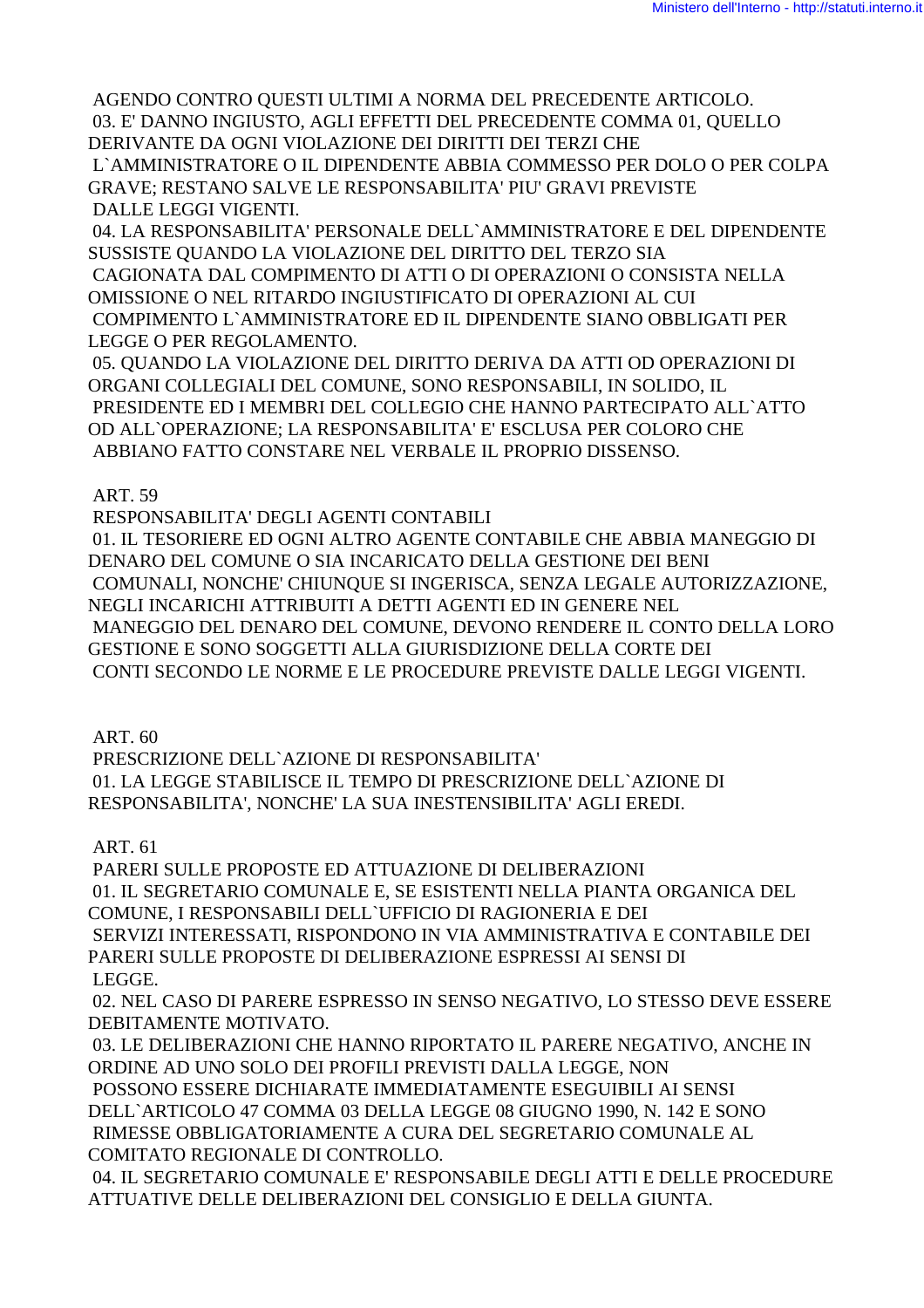ART. 62

 ASSISTENZA LEGALE E TUTELA DEI DIRITTI ED INTERESSI DEL COMUNE 01. IL COMUNE, NELLA TUTELA DEI PROPRI DIRITTI ED INTERESSI, ASSICURA L`ASSISTENZA IN SEDE PROCESSUALE AGLI AMMINISTRATORI, AL SEGRETARIO COMUNALE ED AI DIPENDENTI CHE SI TROVINO IMPLICATI, IN CONSEGUENZA DI FATTI ED ATTI CONNESSI ALL`ESPLETAMENTO DELLE LORO FUNZIONI, IN PROCEDIMENTI DI RESPONSABILITA' CIVILE O PENALE, IN OGNI STATO E GRADO DI GIUDIZIO, PURCHE' NON SUSSISTA CONFLITTO DI INTERESSE CON L`ENTE.

 TITOLO 03 ATTIVITA' FUNZIONALI CAPO 01 LE FORMA ASSOCIATIVE ART. 63 PRINCIPIO DI COOPERAZIONE 01. L`ATTIVITA' DEL COMUNE, DIRETTA A CONSEGUIRE UNO O PIU' OBIETTIVI D`INTERESSE COMUNE CON ALTRI ENTI LOCALI, SI ORGANIZZA, AVVALENDOSI DEGLI STRUMENTI E DEGLI ISTITUTI PREVISTI DALLA LEGGE, ATTRAVERSO ACCORDI, INTESE E FORME DI COOPERAZIONE.

ART. 64

CONVENZIONI

 01. PER LO SVOLGIMENTO COORDINATO DI DETERMINATE FUNZIONI E SERVIZI L`AMMINISTRAZIONE COMUNALE PUO' PROMUOVERE E STIPULARE APPOSITE CONVENZIONI IN CONFORMITA' A QUANTO DISPOSTO DALLE LEGGI DELLO STATO E DELLA REGIONE.

 02. LA CONVENZIONE DERIVA DA UN ACCORDO TRA LE PARTI CHE, ASSUMENDO LA FORMA SCRITTA, DETERMINA FORME DI CONSULTAZIONE DEGLI ENTI CONTRAENTI, FINI, TEMPI, MODI, SOGGETTI, PROCEDURE E FINANZIAMENTI PER LA PROPRIA REALIZZAZIONE E RECIPROCI OBBLIGHI E GARANZIE TRA GLI ENTI.

 03. PREPARATA E DEFINITA MEDIANTE OPPORTUNE CONFERENZE DI SERVIZIO TRA LE PARTI INTERESSATE, VIENE SOTTOPOSTA ALL`APPROVAZIONE DEL CONSIGLIO COMUNALE CHE DELIBERA A MAGGIORANZA ASSOLUTA DEI SUOI COMPONENTI.

## ART. 65

**CONSORZI** 

 01. IL COMUNE PUO' PARTECIPARE ALLA COSTITUZIONE DEL CONSORZIO PER LA GESTIONE ASSOCIATA DI UNO O PIU' SERVIZI IN CONFORMITA' A QUANTO DISPOSTO DALLE LEGGI DELLO STATO E DELLA REGIONE. 02. A TAL FINE IL CONSIGLIO COMUNALE APPROVA, A MAGGIORANZA ASSOLUTA DEI COMPONENTI, UNA CONVENZIONE AI SENSI DEL PRECEDENTE ARTICOLO, UNITAMENTE ALLO STATUTO DEL CONSORZIO. 03. LA CONVENZIONE DEVE PREVEDERE LA TRASMISSIONE AGLI ENTI CONTRAENTI DEGLI ATTI FONDAMENTALI DEL CONSORZIO E L`OBBLIGO DELLA LORO PUBBLICAZIONE AI RISPETTIVI ALBI PRETORI.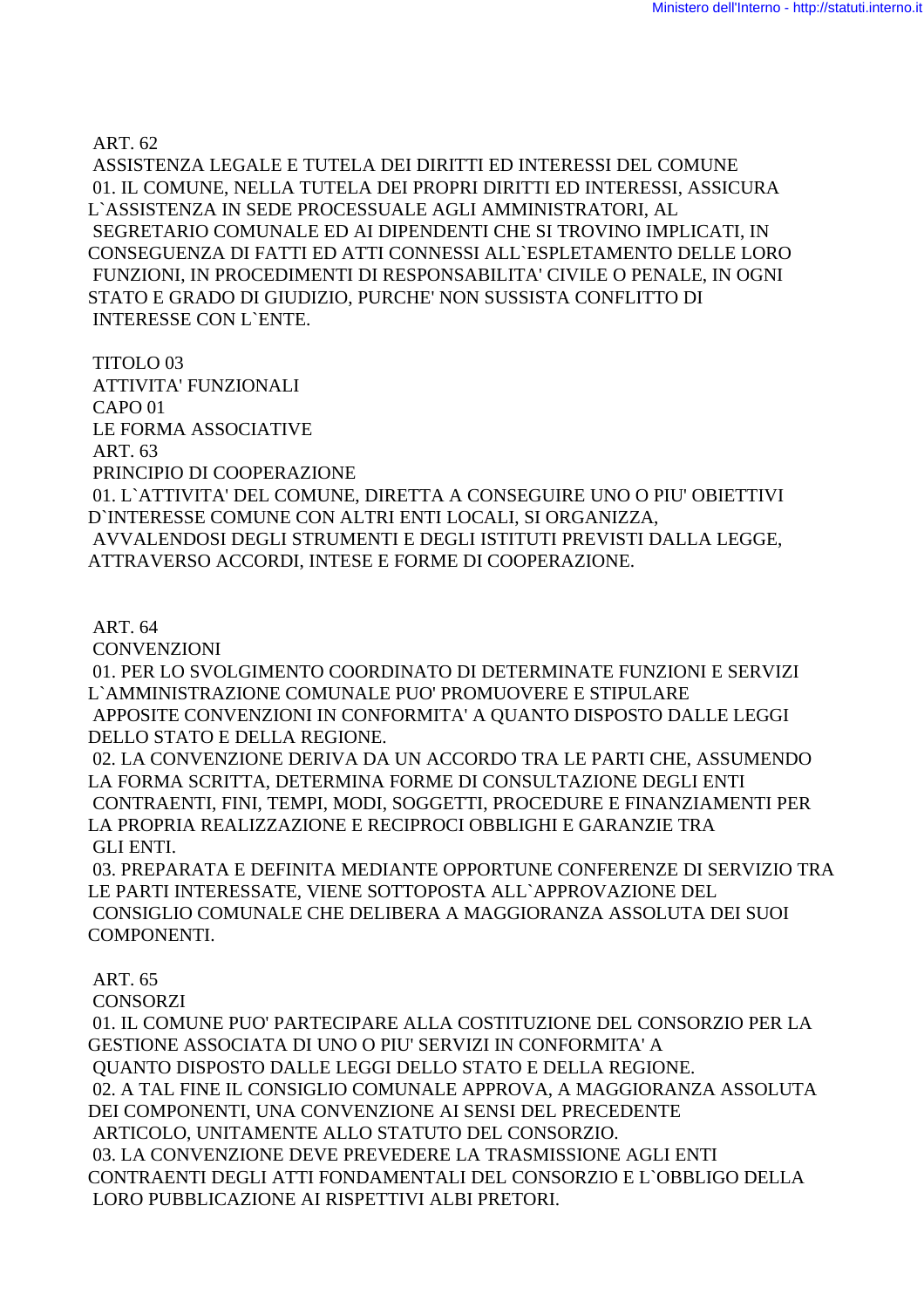04. LA COMPOSIZIONE ED IL FUNZIONAMENTO DEL CONSORZIO SONO REGOLATI DALLA LEGGE E DAL PROPRIO STATUTO.

## ART. 66

UNIONE CON I COMUNI CONTERMINI

01. IL COMUNE PUO' ADERIRE. CON I COMUNI CONTERMINI IN PREVISIONE DI UNA EVENTUALE FUSIONE, ALLA COSTITUZIONE DI UNA UNIONE PER

L'ESERCIZIO DI UNA PLURALITA' DI FUNZIONI E SERVIZI.

02. L'ATTO COSTITUTIVO ED IL REGOLAMENTO DELL'UNIONE SONO APPROVATI CON UNICA DELIBERAZIONE DAI SINGOLI CONSIGLI COMUNALI A

MAGGIORANZA ASSOLUTA DEI CONSIGLIERI ASSEGNATI.

03. SONO ORGANI DELL'UNIONE IL CONSIGLIO, LA GIUNTA ED IL PRESIDENTE; LA LORO ELEZIONE E COMPOSIZIONE SONO REGOLATI DALLA LEGGE E DAL REGOLAMENTO.

04. IL REGOLAMENTO CONTIENE ALTRESI' L'INDICAZIONE DEGLI ORGANI E DEI SERVIZI DA UNIFICARE, NONCHE' LE NORME RELATIVE ALLA FINANZA DELL'UNIONE ED AI RAPPORTI FINANZIARI CON I SINGOLI COMUNI; ALL'UNIONE COMPETONO COMUNQUE LE TASSE, LE TARIFFE ED I CONTRIBUTI SUI SERVIZI DALLA STESSA GESTITI.

05. NEL CASO L'UNIONE INTERESSI TUTTI I COMUNI CHE FANNO PARTE DELLA COMUNITA' MONTANA, QUESTA PUO' SVOLGERE LE ATTRIBUZIONI DELL'UNIONE STESSA, SENZA PER ALTRO ESSERE PRIVATA DELL'ESERCIZIO DELLE PROPRIE FUNZIONI.

06. LA LEGGE REGOLA I LIMITI COSTITUTIVI DI POPOLAZIONE, LA DURATA E L'EVENTUALE SCIOGLIMENTO DELL'UNIONE.

**ART. 67** 

ACCORDI DI PROGRAMMA E CONFERENZE DEI SERVIZI 01. L'AMMINISTRAZIONE COMUNALE. RAPPRESENTATA DAL SINDACO. PUO' PARTECIPARE ED ADERIRE ALLA CONCLUSIONE DI APPOSITI ACCORDI PER LA DEFINIZIONE E L'ATTUAZIONE DI OPERE, DI INTERVENTI O DI PROGRAMMI, CHE PER LA LORO COMPLETA REALIZZAZIONE RICHIEDANO L'AZIONE INTEGRATA E COORDINATA DI COMUNI, COMUNITA' MONTANA, PROVINCIA, REGIONE, AMMINISTRAZIONI STATALI O DI ALTRI SOGGETTI PUBBLICI NEI MODI E NELLE FORME PREVISTI DALLA LEGGE.

02. PER PARTICOLARI INIZIATIVE DA REALIZZARE IN ZONA MONTANA IL COMUNE DARA' PRIORITA' AGLI ACCORDI CON LA COMUNITA' MONTANA.

CONCERTANDO I PROPRI OBIETTIVI CON OUELLI DELLA PROGRAMMAZIONE SOCIO-ECONOMICA DELLA MEDESIMA.

03. QUALORA IL COMUNE ABBIA COMPETENZA PRIMARIA O PREVALENTE SULL'OPERA, SUGLI INTERVENTI O SUI PROGRAMMI DI INTERVENTO DA REALIZZARSI, L'INIZIATIVA INDIRIZZATA A PROMUOVERE LA CONCLUSIONE DI UN ACCORDO DI PROGRAMMA PER ASSICURARE IL COORDINAMENTO DELLE AZIONI E PER DETERMINARNE I TEMPI, LE MODALITA', IL FINANZIAMENTO ED OGNI ALTRO CONNESSO ADEMPIMENTO, E' INTRAPRESA DAL SINDACO AI SENSI DELL` ARTT. 27 DELLA LEGGE 08 GIUGNO 1990, N. 142. 04. A TAL FINE IL SINDACO CONVOCA UNA CONFERENZA TRA I RAPPRESENTANTI DI TUTTE LE AMMINISTRAZIONI INTERESSATE.

05. L'ACCORDO, CONSISTENTE NEL CONSENSO UNANIME DELLE AMMINISTRAZIONI INTERESSATE, E' APPROVATO CON ATTO FORMALE DEL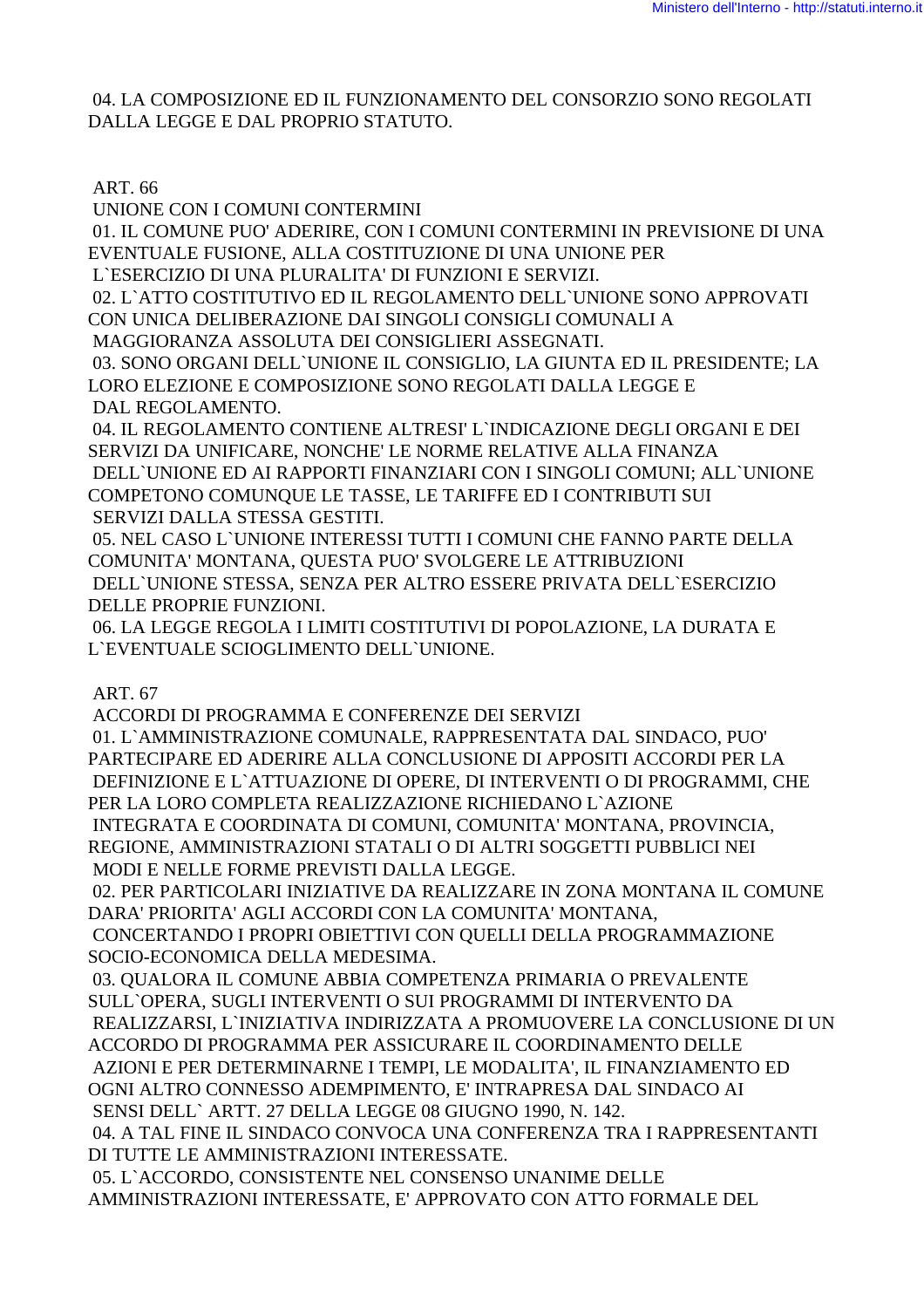SINDACO,

 PREVIA DELIBERAZIONE D`INTENTI DELLA GIUNTA COMUNALE. 06. L`ACCORDO OLTRE ALLE FINALITA' PERSEGUITE, DEVE PREVEDERE LE FORME PER L`ATTIVAZIONE DELL`EVENTUALE ARBITRATO E DEGLI INTERVENTI SURROGATORI ED IN PARTICOLARE: A) DETERMINARE I TEMPI E LE MODALITA' DELLE ATTIVITA' PREORDINATE E NECESSARIE ALLA REALIZZAZIONE DELL`ACCORDO; B) INDIVIDUARE ATTRAVERSO STRUMENTI APPROPRIATI, QUALI IL PIANO FINANZIARIO, I COSTI, LE FONTI DI FINANZIAMENTO E LE RELATIVE REGOLAZIONI DEI RAPPORTI FRA GLI ENTI COINVOLTI; C) ASSICURARE IL COORDINAMENTO DI OGNI ALTRO CONNESSO ADEMPIMENTO. 07. IL SINDACO DEFINISCE E STIPULA L`ACCORDO CON L`OSSERVANZA DELLE ALTRE FORMALITA' PREVISTE DALLA LEGGE E NEL RISPETTO DELLE FUNZIONI ATTRIBUITEGLI DAL PRESENTE STATUTO. 08. PER UNA MIGLIORE COOPERAZIONE CON GLI ALTRI ENTI PUBBLICI INTERESSATI ED UNA SEMPLIFICAZIONE DELLA PROPRIA AZIONE AMMINISTRATIVA, IL COMUNE, TRAMITE IL SINDACO PREVIA DELIBERAZIONE D`INTENTI DELLA GIUNTA COMUNALE, QUALORA SIA OPPORTUNO EFFETTUARE UN ESAME CONTESTUALE DI VARI INTERESSI PUBBLICI COINVOLTI IN UNO STESSO PROCEDIMENTO AMMINISTRATIVO O DEBBA ACQUISIRE INTESE, CONCERTI, NULLA OSTA O ASSENSI COMUNQUE DENOMINATI DI ALTRE AMMINISTRAZIONI PUBBLICHE, PUO' INDIRE UNA CONFERENZA DEI SERVIZI NEI MODI E NELLE FORME PREVISTE DALL`ARTICOLO 14 DELLA LEGGE 07 AGOSTO 1990, N. 241 E DALL`APPOSITO REGOLAMENTO COMUNALE.

ART. 68

 RAPPORTI CON LA COMUNITA' MONTANA 01. I RAPPORTI CON LA COMUNITA' MONTANA VENGONO DISCIPLINATI NEI MODI E TERMINI PREVISTI DALLE LEGGI DELLO STATO E DELLA REGIONE, NONCHE' DEI RISPETTIVI STATUTI DEGLI ENTI E DEI REGOLAMENTI.

 CAPO 02 GLI ISTITUTI DI PARTECIPAZIONE SEZIONE 01 LA PARTECIPAZIONE POPOLARE ART. 69 COLLABORAZIONE DEI CITTADINI E PARTECIPAZIONE AL PROCEDIMENTO AMMINISTRATIVO 01. AI FINI DI GARANTIRE LA MASSIMA TEMPESTIVITA' ED EFFICACIA DELLA PROPRIA ATTIVITA' AMMINISTRATIVA ED OVE NON SUSSISTANO RAGIONI DI IMPEDIMENTO DERIVANTI DA PARTICOLARI ESIGENZE DI CELERITA' OD ESPRESSAMENTE PREVISTE DALLA LEGGE, DAL PRESENTE STATUTO O DAL REGOLAMENTO L`AMMINISTRAZIONE COMUNALE E' TENUTA A COMUNICARE, PER MEZZO DEL RESPONSABILE DEL SERVIZIO, L`AVVIO DEL PROCEDIMENTO AI SOGGETTI NEI CONFRONTI DEI QUALI IL PROVVEDIMENTO FINALE E' DESTINATO A PRODURRE EFFETTI DIRETTI ED A QUELLI CHE PER LEGGE DEBBONO INTERVENIRVI. 02. LA NOTIZIA DELL`AVVIO DEL PROCEDIMENTO E' DATA AI SOGGETTI DI CUI AL

PRECEDENTE COMMA MEDIANTE COMUNICAZIONE PERSONALE O FORME DI PUBBLICITA' IDONEE CHE CONTENGANO LE INDICAZIONI PREVISTE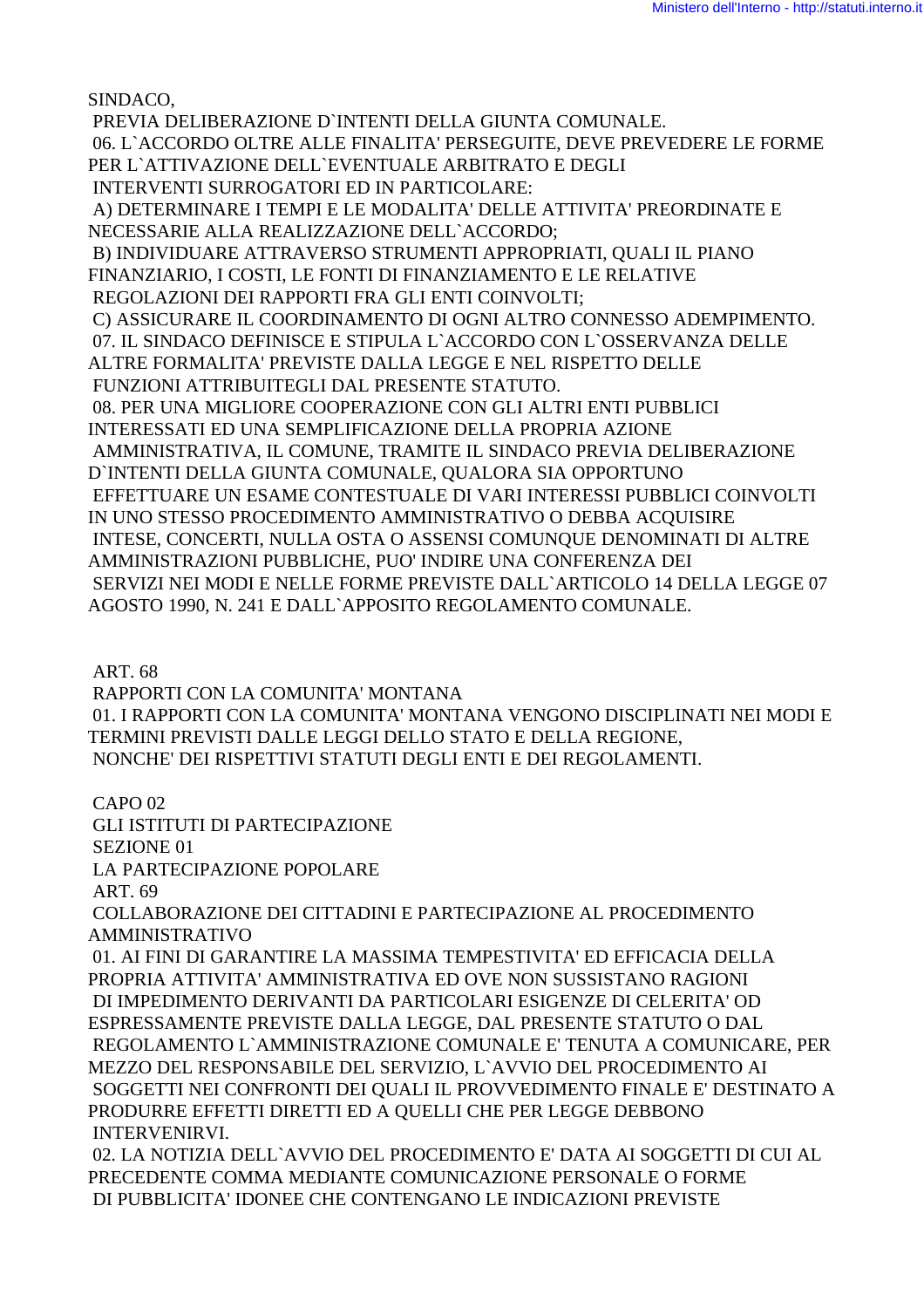ALL`ARTICOLO 08 DELLA LEGGE 07 AGOSTO 1990, N. 241; A TAL FINE IL COMUNE UTILIZZA IL PROPRIO ALBO PRETORIO E GLI APPOSITI SPAZI DI INFORMAZIONE ALLA POPOLAZIONE PER LA PUBBLICAZIONE DI TUTTI I PROVVEDIMENTI LA CUI AMPIA DIVULGAZIONE E' PREVISTA DALLA LEGGE O RITENUTA NECESSARIA DALL`AMMINISTRAZIONE STESSA. 03. L`AMMINISTRAZIONE, ATTRAVERSO IL RESPONSABILE D`UFFICIO, POTRA' ATTIVARE DIRETTAMENTE O SU ISTANZA DELL`INTERESSATO UNA PREVENTIVA E MOTIVATA INFORMAZIONE SUL PROCEDIMENTO INSTAURATO O CHE SI INTENDE INSTAURARE, PERMETTENDO ALL`INTERESSATO DI PRESENTARE LE PROPRIE DEDUZIONI IN MERITO E METTENDO A DISPOSIZIONE LA RELATIVA DOCUMENTAZIONE. 04. ONDE EVITARE CONTROVERSIE E SENZA PREGIUDIZIO DEI DIRITTI DEI TERZI E CONTRASTO CON IL PUBBLICO INTERESSE, IL PROCEDIMENTO POTRA' CONCLUDERSI CON APPOSITI ACCORDI TRA L`AMMINISTRAZIONE E GLI INTERESSATI, TRAMITE ATTI SCRITTI A PENA DI NULLITA', AL FINE DI DETERMINARE DISCREZIONALMENTE IL CONTENUTO DEL PROVVEDIMENTO FINALE. TALI ATTI OSSERVERANNO LA DISCIPLINA DEL CODICE CIVILE IN MATERIA DI OBBLIGAZIONI E CONTRATTI, IN QUANTO COMPATIBILE, PUR RESTANDO LE EVENTUALI CONTROVERSIE RISERVATE ALLA ESCLUSIVA COMPETENZA DEL GIUDICE AMMINISTRATIVO. 05. I MODI E LE FORME DI ATTIVAZIONE, I CASI DI ESCLUSIONE ED I MECCANISMI DI INDIVIDUAZIONE DEI RESPONSABILI DELLE PROCEDURE DI CUI AL PRESENTE ARTICOLO FORMERANNO OGGETTO DI APPOSITA DISCIPLINA REGOLAMENTARE AI SENSI DELLE VIGENTI DISPOSIZIONI DI LEGGE. 06. OGNI PROCEDIMENTO AMMINISTRATIVO, ESCLUSI GLI ATTI NORMATIVI ED A CONTENUTO GENERALE, ATTIVATO DALL`AMMINISTRAZIONE COMUNALE, DEVE ESSERE DEBITAMENTE MOTIVATO E CONCLUSO NEL TERMINE DI TRENTA GIORNI, SALVO CHE NON SIA DIVERSAMENTE DISPOSTO DALLA LEGGE O DAL REGOLAMENTO DI CUI AL PRECEDENTE COMMA.

ART. 70

DIRITTO DI ACCESSO E DI INFORMAZIONE

 01. TUTTI GLI ATTI DELL`AMMINISTRAZIONE COMUNALE, DELLE AZIENDE SPECIALI E DELLE ISTITUZIONI SONO PUBBLICI AD ECCEZIONE DI QUELLI RISERVATI PER ESPRESSA INDICAZIONE DI LEGGE E PREVISIONE DI REGOLAMENTO O PER EFFETTO DI UNA TEMPORANEA O MOTIVATA DICHIARAZIONE

DEL SINDACO.

 02. AL FINE DI ASSICURARE LA TRASPARENZA DELLA PROPRIA ATTIVITA' AMMINISTRATIVA E DI FAVORIRNE LO SVOLGIMENTO IMPARZIALE L`AMMINISTRAZIONE COMUNALE RICONOSCE ED ASSICURA A CHIUNQUE VI ABBIA INTERESSE PER LA TUTELA DI SITUAZIONI RILEVANTI, IL DIRITTO DI ACCESSO AI DOCUMENTI AMMINISTRATIVI, SECONDO LE MODALITA' STABILITE DALLA LEGGE E DALL`APPOSITO REGOLAMENTO COMUNALE.

 03. IL DIRITTO DI ACCESSO AI DOCUMENTI AMMINISTRATIVI DEL COMUNE SI ESERCITA NEI MODI E NELLE FORME STABILITE DALLA LEGGE; LE RICHIESTE DI ACCESSO, I RIFIUTI, I DIFFERIMENTI E LE LIMITAZIONI DEVONO ESSERE MOTIVATI.

 04. IL REGOLAMENTO INDIVIDUA LE CATEGORIE DI DOCUMENTI SOTTRATTI ALL`ACCESSO PER ESIGENZE DETERMINATE PER LEGGE; SALVO DIVERSE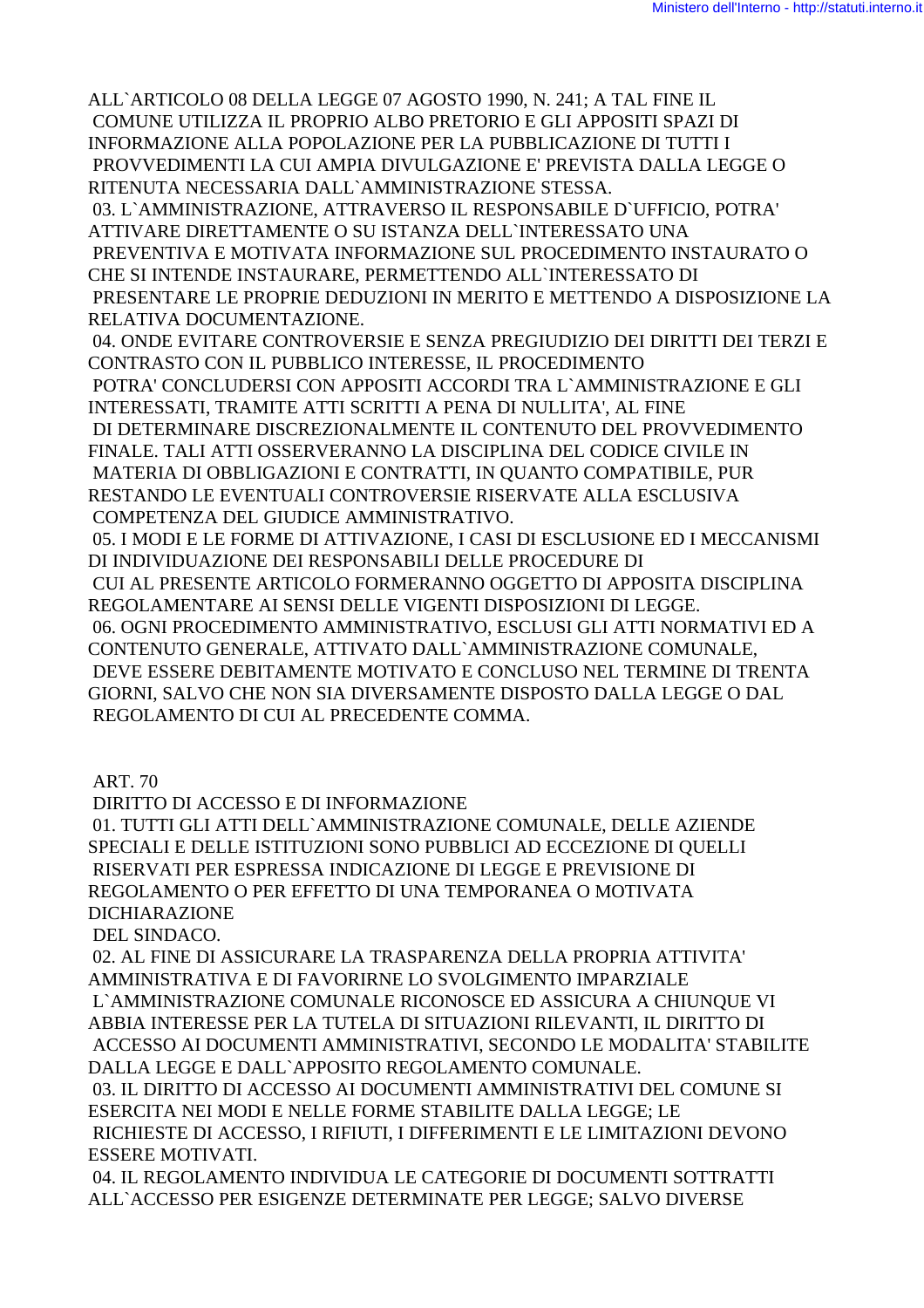DISPOSIZIONI DI LEGGE, NON E' COMUNQUE AMMESSO L`ACCESSO AGLI ATTI PREPARATORI NEL CORSO DELLA FORMAZIONE DEI PROVVEDIMENTI E PROCEDIMENTI NORMATIVI, AMMINISTRATIVI GENERALI, TRIBUTARI, DI PIANIFICAZIONE E DI PROGRAMMAZIONE.

 05. L`AMMINISTRAZIONE COMUNALE HA FACOLTA' DI DIFFERIRE L`ACCESSO AI DOCUMENTI RICHIESTI SINO A QUANDO LA CONOSCENZA DI ESSI POSSA IMPEDIRE O GRAVEMENTE OSTACOLARE LO SVOLGIMENTO DELL`AZIONE AMMINISTRATIVA.

 06. PRESSO GLI UFFICI COMUNALI DOVRA' ESSERE POSSIBILE PER I CITTADINI INTERESSATI, SECONDO I MODI E LE FORME STABILITI

 DELL`APPOSITO REGOLAMENTO, AVERE INFORMAZIONI PRECISE SULLO STATO DEGLI ATTI E DELLE PROCEDURE E SULL`ORDINE DI ESAME DI DOMANDE, PROGETTI E PROVVEDIMENTI CHE COMUNQUE LI RIGUARDANO. 07. IL REGOLAMENTO DEVE INOLTRE PREVEDERE IDONEE FORME DI INFORMAZIONE DEI CITTADINI SULL`ATTIVITA' AMMINISTRATIVA DEL COMUNE DI MAGGIORE RILIEVO ED IMPORTANZA.

## ART. 71

 VALORIZZAZIONE DELLE FORME ASSOCIATIVE OPERANTI SUL TERRITORIO 01. L`AMMINISTRAZIONE COMUNALE FAVORISCE L`ATTIVITA' DELLE ASSOCIAZIONI, DEI COMITATI E DEGLI ENTI ESPONENZIALI OPERANTI SUL PROPRIO TERRITORIO, ANCHE SU BASE DI FRAZIONE O DI QUARTIERE, A TUTELA DI INTERESSI DIFFUSI O PORTATORI DI ALTI VALORI CULTURALI, ECONOMICI E SOCIALI.

 02. A TAL FINE VIENE INCENTIVATA LA PARTECIPAZIONE DI DETTI ORGANISMI ALLA VITA AMMINISTRATIVA DEL COMUNE ATTRAVERSO GLI APPORTI CONSULTIVI ALLE COMMISSIONI CONSILIARI, L`ACCESSO LIBERO ALLE STRUTTURE ED AI SERVIZI COMUNALI, LA POSSIBILITA' DI PRESENTARE MEMORIE, DOCUMENTAZIONI, OSSERVAZIONI UTILI ALLA FORMAZIONE DEI PROGRAMMI DI INTERVENTO PUBBLICI ED ALLA SOLUZIONE DEI PROBLEMI AMMINISTRATIVI.

 03. L`AMMINISTRAZIONE COMUNALE POTRA' INOLTRE INTERVENIRE CON LA CONCESSIONE DI SOVVENZIONE, CONTRIBUTI, SUSSIDI ED AUSILI FINANZIARI, NONCHE' L`ATTRIBUZIONE DI VANTAGGI ECONOMICI DI QUALUNQUE GENERE, A SOSTEGNO DELLE INIZIATIVE PROMOSSE DAGLI ORGANISMI DI CUI AL PRIMO COMMA, NEI MODI E NELLE FORME DETERMINATI DALL`APPOSITO REGOLAMENTO.

 04. PRESSO LA SEDE COMUNALE VIENE ISTITUITO UN APPOSITO ALBO PER LA ISCRIZIONE DELLE ASSOCIAZIONI E DEGLI ENTI ESPONENZIALI VARI OPERANTI NEL TERRITORIO DEL COMUNE CHE PRESENTINO APPOSITA RICHIESTA, NELLA QUALE DEVE RISULTARE IL NOMINATIVO DEL PROPRIO PRESIDENTE A CUI DOVRANNO ESSERE INVIATE TUTTE LE COMUNICAZIONI RELATIVE ALLE PROCEDURE CHE LI RIGUARDINO PREVISTE DAL PRESENTE STATUTO E DAL REGOLAMENTO.

ART. 72

 FORME DI CONSULTAZIONE DELLA POPOLAZIONE 01. IN QUELLE MATERIE DI ESCLUSIVA COMPETENZA LOCALE CHE L`AMMINISTRAZIONE RITENGA ESSERE DI INTERESSE COMUNE ED AL FINE DI CONSENTIRE LA MIGLIORE IMPOSTAZIONE E REALIZZAZIONE DELLE PROPRIE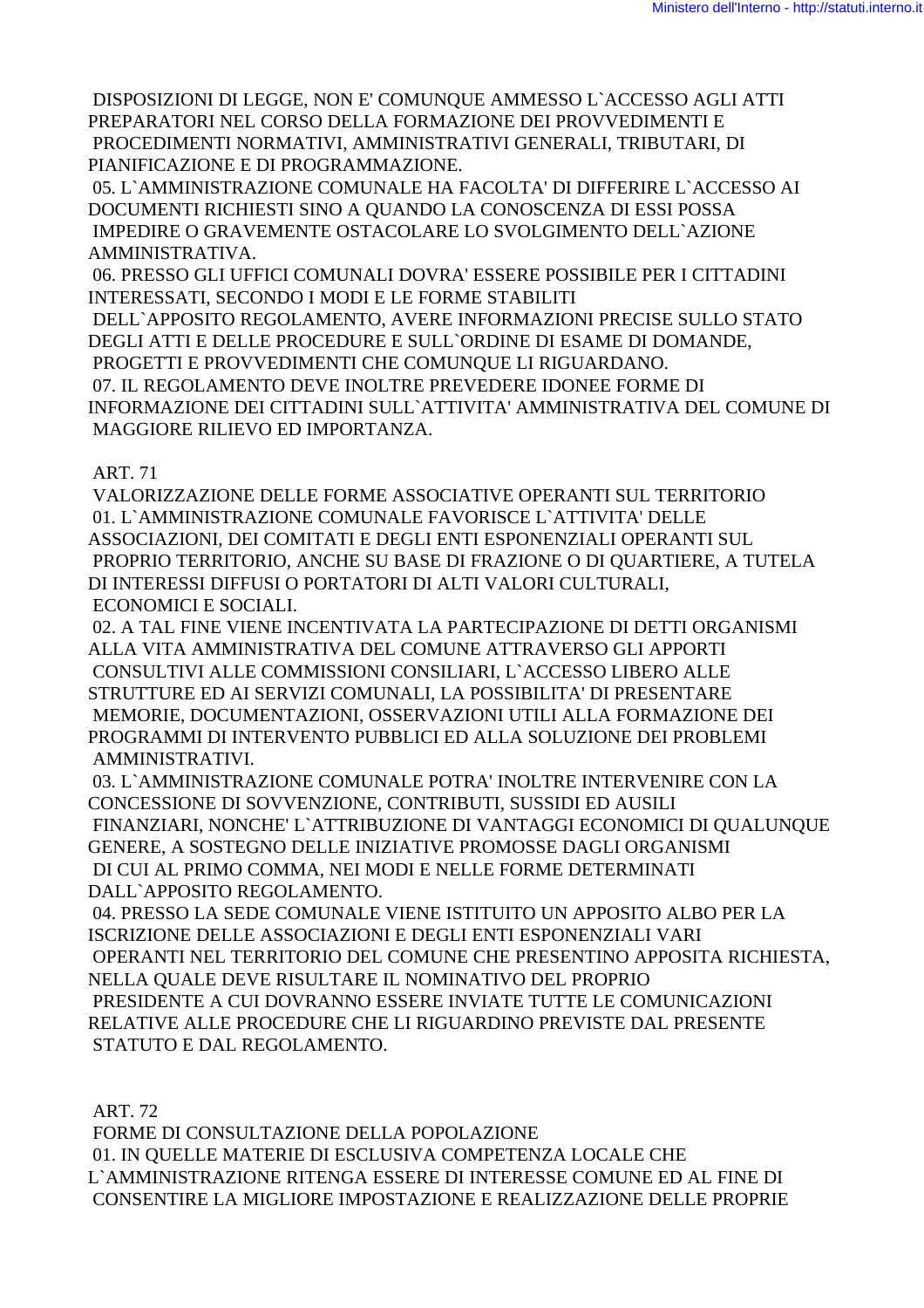INIZIATIVE, POSSONO ESSERE AVVIATE FORME DIVERSE DI CONSULTAZIONE DELLA POPOLAZIONE.

 02. IN PARTICOLARE LE CONSULTAZIONI, AVVIATE DAGLI ORGANI COMPETENTI PER MATERIA, POTRANNO SVOLGERSI SECONDO LA FORMA DEL

 CONFRONTO DIRETTO TRAMITE CONFERENZE ED ASSEMBLEE, DELLA INTERLOCUZIONE ATTRAVERSO QUESTIONARI, CON IL COINVOLGIMENTO NEL LAVORI

 DELLE COMMISSIONI E CON OGNI ALTRO MEZZO UTILE AL RAGGIUNGIMENTO DELLO SCOPO.

 03. L`ORGANO COMPETENTE POTRA' AVVALERSI DELLE STRUTTURE COMUNALI PER LA REALIZZAZIONE DELLE INIZIATIVE CHE DOVRANNO ESSERE PRECEDUTE DALLA PIU' LARGA PUBBLICITA' POSSIBILE ATTRAVERSO LA STAMPA LOCALE O ALTRI MASS-MEDIA CHE POSSANO RAGGIUNGERE LA MAGGIOR PARTE DELLA POPOLAZIONE.

 04. LE OSSERVAZIONI, I SUGGERIMENTI, LE PROPOSTE CHE DOVESSERO CONSEGUIRE DA PARTE DEI CITTADINI, SINGOLI O ASSOCIATI, FORMERANNO OGGETTO DI ATTENZIONE DA PARTE DELL`ORGANO INTERESSATO, IL QUALE DARA' COMUNQUE RISCONTRO AI PROPONENTI SUI LORO INTERVENTI, INDICANDO GLI UFFICI PREPOSTI A SEGUIRE LE PRATICHE ED ATTIVANDO LE DISPOSIZIONI PREVISTE DAL PRESENTE STATUTO E DAL REGOLAMENTO. 05. LE CONSULTAZIONI NON POSSONO AVER LUOGO IN COINCIDENZA CON ALTRE OPERAZIONI DI VOTO.

## ART. 73

ISTANZE - PETIZIONI - PROPOSTE

 01. I CITTADINI ITALIANI RESIDENTI NEL COMUNE O, SE NON RESIDENTI, ESERCENTI ATTIVITA' ECONOMICHE, POSSONO, IN FORMA SINGOLA O ASSOCIATA, FORMULARE AGLI ORGANI DELL`AMMINISTRAZIONE COMUNALE ISTANZE, PROPOSTE O PETIZIONI INDIRIZZATE ALL`ESCLUSIVO FINE DI TUTELARE INTERESSI COLLETTIVI E DIFFUSI.

 02. LE ISTANZE, LE PETIZIONI E LE PROPOSTE DEBBONO ESSERE PRESENTATE IN FORMA SCRITTA.

 03. LA GIUNTA COMUNALE VERIFICA IL CONTENUTO DELLE ISTANZE, DELLE PETIZIONI E DELLE PROPOSTE, SOTTO IL PROFILO DELL`AMMISSIBILITA' DELLA MATERIA, DELL`INTERESSE TUTELATO E DELL`OSSERVANZA DELLE FORMALITA' RICHIESTE.

 04. LA DECISIONE SULL`AMMISSIBILITA' DELLE ISTANZE, DELLE PETIZIONI E DELLE PROPOSTE DEVE ESSERE ESPRESSA ENTRO TRENTA GIORNI DALLA LORO PRESENTAZIONE.

 05. NEL CASO DI ISTRUTTORIA NEGATIVA, VIENE FORNITA DAL SINDACO MOTIVATA COMUNICAZIONE AI SOGGETTI INTERESSATI, TRAMITE IL PRIMO FIRMATARIO DELLE RISPETTIVE RICHIESTE OD I PRESIDENTI DELLE ASSOCIAZIONI FIRMATARIE DELLE RELATIVE INIZIATIVE; CON ANALOGA

 PROCEDURA, NEL CASO DI RISCONTRO POSITIVO, NELLA RISPOSTA DEVONO ESSERE INDICATI I FUTURI SVILUPPI PROCEDIMENTALI CON L`INDICAZIONE DEGLI UFFICI PREPOSTI E DEI RELATIVI RESPONSABILI.

 06. LE ISTANZE, LE PETIZIONI E LE PROPOSTE GIUDICATE AMMISSIBILI, DEVONO ESSER SOTTOPOSTE ALL`ESAME DEL CONSIGLIO COMUNALE, NELLE MATERIE DI SUA COMPETENZA, CON ISCRIZIONE ALL`ORDINE DEL GIORNO, NEI SUCCESSIVI TRENTA GIORNI.

07. IL CONSIGLIO COMUNALE ESAMINA LE ISTANZE, PETIZIONI E PROPOSTE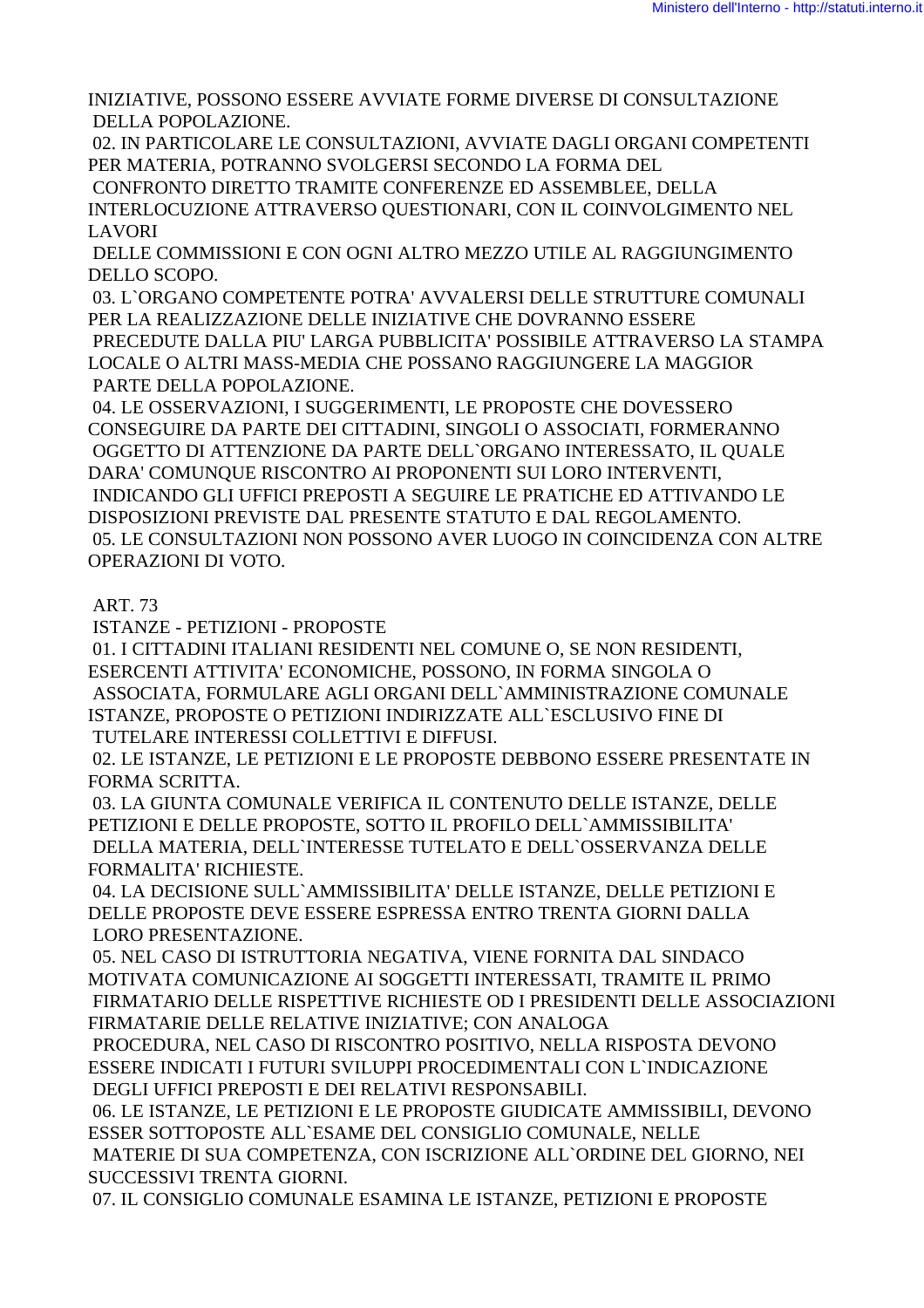AMMESSE E POSTE ALL`ORDINE DEL GIORNO, FACENDO PERVENIRE AL DOMICILIO DEGLI ISTANTI O PROPONENTI, NELLE FORME DI CUI AL PRECEDENTE COMMA 05, LE DETERMINAZIONI ESPRESSE IN MERITO CON APPOSITA

DELIBERAZIONE.

 08. ANALOGAMENTE PROVVEDE LA GIUNTA COMUNALE NELLE MATERIE DI SUA COMPETENZA.

 09. LE ISTANZE POSSONO ESSERE SOTTOSCRITTE DA UNO O PIU' CITTADINI, LE PETIZIONI E LE PROPOSTE DA NON MENO DI 20 CITTADINI.

 10. SONO ESCLUSE DALL`ESERCIZIO DEL DIRITTO D`INIZIATIVA DEL PRESENTE ARTICOLO LE SEGUENTI MATERIE.

A) REVISIONE DELLO STATUTO;

B) TRIBUTI E BILANCIO;

C) ESPROPRIAZIONE PER PUBBLICA UTILITA';

D) DESIGNAZIONI E NOMINE.

 11. LE MODALITA' PROCEDIMENTALI PER LA PRESENTAZIONE, L`ESAME DI AMMISSIBILITA' E DI MERITO E LA DECISIONE DELLE ISTANZE, PETIZIONI E PROPOSTE SONO STABILITE DALL`APPOSITO REGOLAMENTO.

ART. 74

REFERENDUM CONSULTIVI

 01. PER CONSENTIRE L`EFFETTIVA PARTECIPAZIONE DEI CITTADINI ALL`ATTIVITA' AMMINISTRATIVA E' PREVISTA L`INDIZIONE E L`ATTUAZIONE

 DI REFERENDUM CONSULTIVI TRA LA POPOLAZIONE COMUNALE IN MATERIA DI ESCLUSIVA RILEVANZA LOCALE.

02. SONO ESCLUSE DAL REFERENDUM LE MATERIE CONCERNENTI:

A) REVISIONE DELLO STATUTO;

B) TRIBUTI E BILANCIO;

C) ESPROPRI PER PUBBLICA UTILITA';

D) DESIGNAZIONI E NOMINE;

 E) LEGGI STATALI E REGIONALI CONTENENTI DISPOSIZIONI OBBLIGATORIE PER IL COMUNE;

 F) QUESITI GIA' OGGETTO, NEI PRECEDENTI CINQUE ANNI, DI REFERENDUM CON ESITO NEGATIVO.

 03. L`INIZIATIVA PER IL REFERENDUM PUO' ESSERE INTRAPRESA DAL CONSIGLIO COMUNALE A MAGGIORANZA ASSOLUTA DEI CONSIGLIERI ASSEGNATI,

O DA UN QUINTO DEI CITTADINI ELETTORI RESIDENTI NEL COMUNE.

04. PRESSO IL CONSIGLIO COMUNALE AGISCE UNA APPOSITA COMMISSIONE,

DISCIPLINATA DAL REGOLAMENTO, ALLA QUALE E' AFFIDATO IL GIUDIZIO TECNICO DI AMMISSIBILITA' DEL REFERENDUM STESSO, PER REGOLARITA' DI PRESENTAZIONE, DI MATERIA E DI CHIAREZZA DEL QUESITO REFERENDARIO.

 05. IL REGOLAMENTO DI CUI AL PRECEDENTE COMMA DISCIPLINA LE MODALITA' PER LA RACCOLTA E L`AUTENTICAZIONE DELLE FIRME DEI SOTTOSCRITTORI.

 06. LA PROPOSTA DI REFERENDUM DEVE ESSERE PRESENTATA AL SINDACO, IL QUALE ENTRO QUINDICI GIORNI DALLA RICEZIONE INFORMA LA GIUNTA COMUNALE DELLA STESSA E L`AFFIDA ALLA COMMISSIONE DI CUI AL COMMA PRECEDENTE, CHE ESPRIME IL PROPRIO PARERE DI AMMISSIBILITA' E REGOLARITA' SOTTO FORMA DI APPOSITA RELAZIONE, ENTRO I TRENTA GIORNI SUCCESSIVI.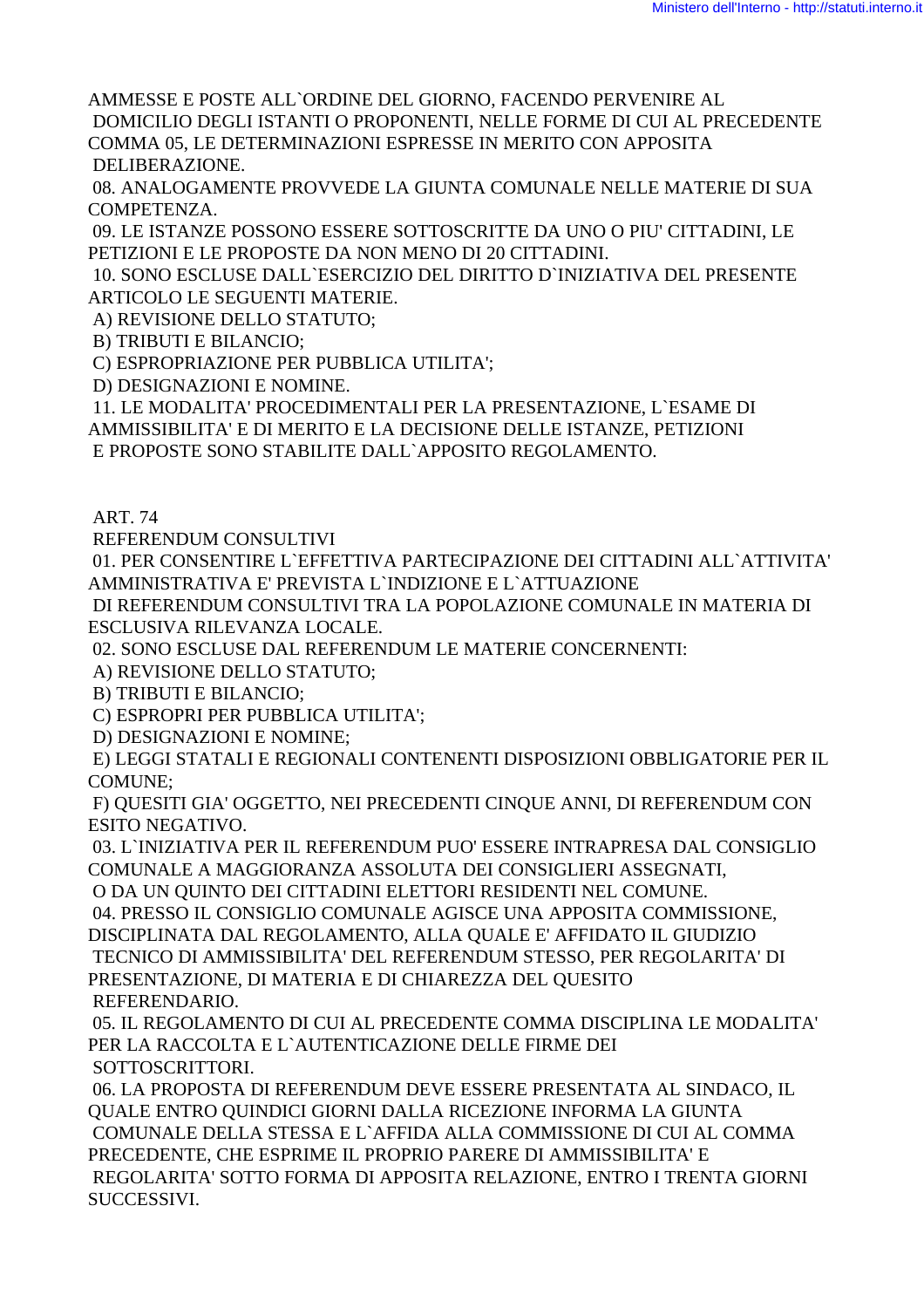07. IL CONSIGLIO COMUNALE E' TENUTO A PRENDERE IN ESAME LA PROPOSTA DI INIZIATIVA REFERENDARIA ENTRO SESSANTA GIORNI DALLA

 PRESENTAZIONE DELLA RELAZIONE DELLA COMMISSIONE E, OVE TUTTO SIA REGOLARE, INDICE IL REFERENDUM, INVIANDO GLI ATTI NEI VENTI GIORNI SUCCESSIVI ALLA GIUNTA COMUNALE PER LA FISSAZIONE DELLA DATA, CHE NON POTRA' ESSERE STABILITA PRIMA DI TRENTA GIORNI E NON OLTRE

 SESSANTA GIORNI DALLA SUCCITATA DELIBERA DI INDIZIONE; IL SINDACO PROVVEDE ALLA CONVOCAZIONE DEI RELATIVI COMIZI.

 08. I REFERENDUM CONSULTIVI NON POSSONO AVER LUOGO IN COINCIDENZA CON ALTRE OPERAZIONI DI VOTO.

 09. LA DECISIONE DA PARTE DEL CONSIGLIO COMUNALE DI NON ACCOGLIERE, TOTALMENTE O PARZIALMENTE, PER MOTIVI DI LEGITTIMITA', LA PROPOSTA REFERENDARIA DEVE RISULTARE DA APPOSITA DELIBERAZIONE

ASSUNTA CON LA MAGGIORANZA ASSOLUTA DEI PROPRI COMPONENTI.

 10. NEI CASI DI AMMISSIBILITA' DELLA PROPOSTA, LE MODALITA' PER LA CONSULTAZIONE DEVONO FORMARE OGGETTO DI UN DISCIPLINARE CHE, APPROVATO DAL CONSIGLIO COMUNALE, VIENE DEPOSITATO PRESSO LA

SEGRETERIA COMUNALE A DISPOSIZIONE DEI CITTADINI INTERESSATI.

 11. IL REFERENDUM NON PUO' CONSIDERARSI VALIDO SE NON SI REGISTRA LA PARTECIPAZIONE AL VOTO DELLA MAGGIORANZA ASSOLUTA DEGLI AVENTI DIRITTO.

 12. IL CONSIGLIO COMUNALE, A MAGGIORANZA ASSOLUTA DEI COMPONENTI, PREVIO PARERE DELL`APPOSITA COMMISSIONE, PUO' SOSPENDERE

 L`ESPLETAMENTO DEL REFERENDUM SINO AL DECIMO GIORNO PRECEDENTE LA DATA FISSATA PER LA CONSULTAZIONE, OVE LA RICHIESTA FORMULATA DAL COMITATO PROMOTORE ABBIA TROVATO ACCOGLIMENTO E SIANO VENUTE MENO LE RAGIONI PER LA CONSULTAZIONE REFERENDARIA.

 13. PER LE PROCEDURE DI VOTO SI SEGUE LA DISCIPLINA RELATIVA ALLA NORMATIVA VIGENTE IN MATERIA DI REFERENDUM.

 14. LA REGOLARITA' DEL PROCEDIMENTO DELLA CONSULTAZIONE POPOLARE E' ACCERTATA DALL`UFFICIO COMUNALE PER LE ELEZIONI IN

COLLABORAZIONE CON LA COMMISSIONE DI CUI AL PRECEDENTE COMMA.

 15. ENTRO SESSANTA GIORNI DALLA PROCLAMAZIONE DEI RISULTATI DEFINITIVI DELLA CONSULTAZIONE, IL CONSIGLIO COMUNALE DEVE

 PRONUNCIARSI E PROVVEDERE, SE OCCORRENTE, IN MERITO ALL`ESITO OTTENUTO DALLA PROPOSTA REFERENDARIA; IL MANCATO IMMEDIATO RECEPIMENTO DELLE INDICAZIONI REFERENDARIE DEVE RISULTARE, ADEGUATAMENTE MOTIVATO, NELLO STESSO PROVVEDIMENTO, ASSUNTO NELLE **STESSE** 

FORME DI CUI AL PRECEDENTE COMMA 09.

 16. ALL`ONERE FINANZIARIO PER LE SPESE COMPORTATE DAL REFERENDUM L`AMMINISTRAZIONE DOVRA' FAR FRONTE CON PROPRIE ENTRATE FISCALI.

 SEZIONE 02 L`AZIONE POPOLARE ART. 75 AZIONI E RICORSI DEI CITTADINI PER CONTO DEL COMUNE 01. CIASCUN CITTADINO ELETTORE PUO' FAR VALERE, INNANZI ALLE GIURISDIZIONI AMMINISTRATIVE, LE AZIONI ED I RICORSI CHE SPETTANO AL COMUNE. 02. IL GIUDICE ORDINA L`INTEGRAZIONE DEL CONTRADDITTORIO NEI CONFRONTI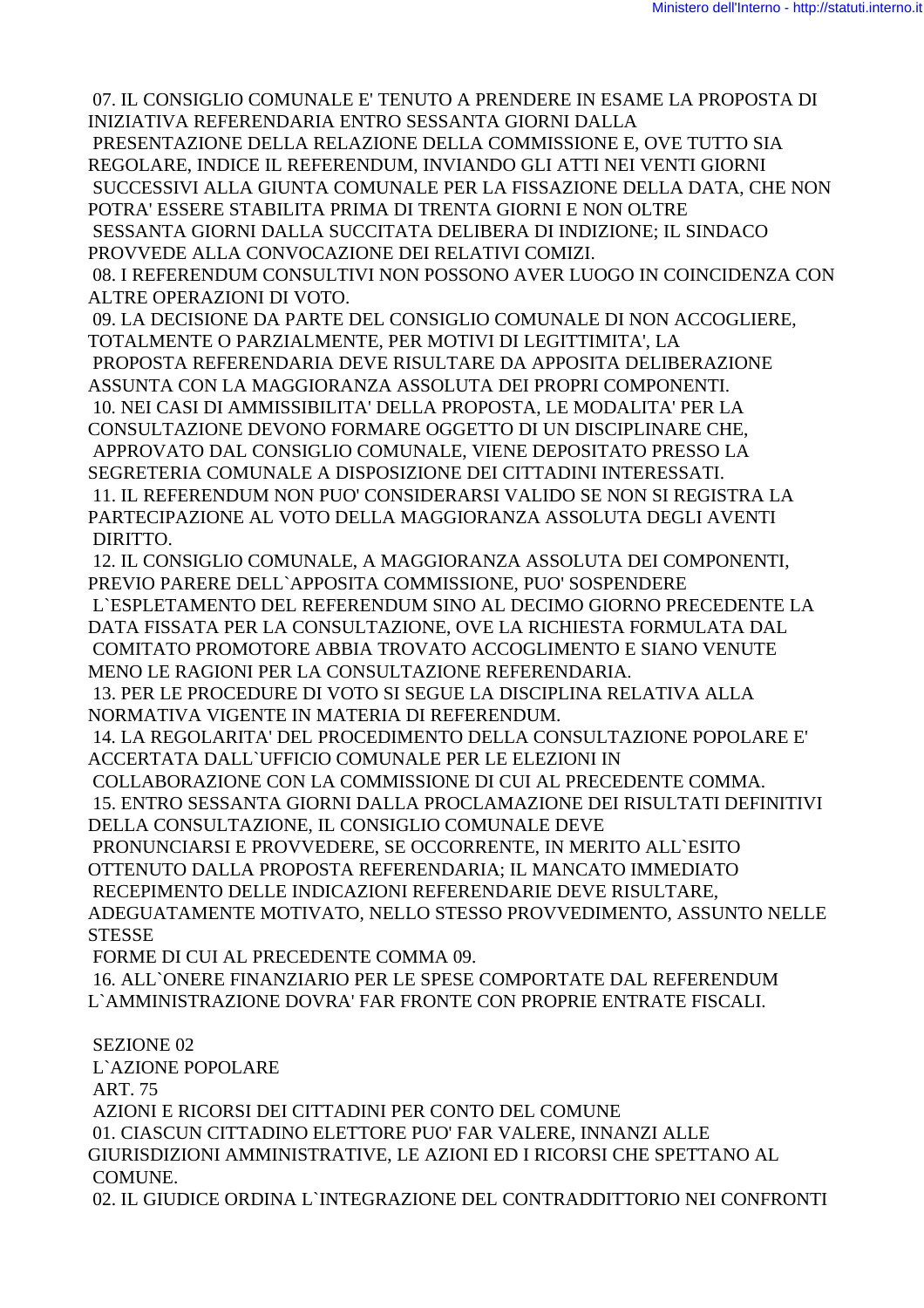DEL COMUNE; IN CASO DI SOCCOMBENZA LE SPESE SONO A CARICO DI CHI HA PROMOSSO L`AZIONE DEL RICORSO.

ART. 76

DIFENSORE CIVICO

 01. IL COMUNE PUO' PROMUOVERE ED ADERIRE A CONVENZIONI FRA PIU' COMUNI E CON LA COMUNITA' MONTANA PER L`ISTITUZIONE DEL DIFENSORE CIVICO, IL QUALE SVOLGERA' IL RUOLO ATTRIBUITOGLI DALLA LEGGE. 02. IN TAL CASO LE MODALITA' DI ELEZIONE, LE PREROGATIVE ED I MEZZI DEL DIFENSORE CIVICO VERRANNO CONCORDATE A MEZZO DI CONVENZIONE CON GLI ENTI INTERESSATI SULLA BASE DI APPOSITE NORME DISCIPLINARI CHE FORMERANNO OGGETTO DI EVENTUALI PROCEDURE DI INTEGRAZIONE DI REVISIONE DEL PRESENTE STATUTO.

TITOLO 04

FINANZE E CONTABILITA'

CAPO 01

LA GESTIONE ECONOMICA DELLA FINANZA LOCALE

ART. 77

ORDINAMENTO DELLA FINANZA LOCALE

 01. L`ORDINAMENTO DELLA FINANZA DEL COMUNE E' RISERVATO ALLA LEGGE. 02. AL COMUNE E' RICONOSCIUTA, NELL`AMBITO DELLA FINANZA PUBBLICA E DELLA LEGGE, AUTONOMIA FINANZIARIA E POTESTA' IMPOSITIVA AUTONOMA.

03. IL COMUNE HA UN PROPRIO DEMANIO E PATRIMONIO.

 04. IL COMUNE PUO' PARTECIPARE CON PROPRIE QUOTE A SOCIETA' DI CAPITALE CHE OPERINO IN SETTORI ECONOMICI DI PARTICOLARE RILEVANZA ED INTERESSE PER L`ATTIVITA' E LE COMPETENZE ESERCITATE DALL`AMMINISTRAZIONE COMUNALE.

ART. 78

FINANZA LOCALE

 01. NELL`AMBITO E NEI LIMITI IMPOSTI DALLE LEGGI SULLA FINANZA LOCALE, IL COMUNE HA PROPRIA AUTONOMIA FINANZIARIA FONDATA SU RISORSE PROPRIE E TRASFERITE.

 02. IL COMUNE HA, ALTRESI', AUTONOMA POTESTA' IMPOSITIVA NEL CAMPO DELLE IMPOSTE, DELLE TASSE E DELLE TARIFFE, ADEGUANDOSI IN TALE

 AZIONE AI RELATIVI PRECETTI COSTITUZIONALI E AI PRINCIPI STABILITI DELLA LEGISLAZIONE TRIBUTARIA VIGENTE; IN PARTICOLARE OGNI

 DETERMINAZIONE DI ALIQUOTA DI IMPOSTA COMUNALE DEVE ESSERE ADEGUATAMENTE MOTIVATA IN MERITO ALLE RAGIONI PER LA SCELTA DELLA MISURA

ADOTTATA.

03. LA FINANZA DEL COMUNE E' COSTITUITA DA:

A) IMPOSTE PROPRIE;

B) ADDIZIONALI E COMPARTECIPAZIONI AD IMPOSTE ERARIALI O REGIONALI;

C) TASSE E DIRITTI PER SERVIZI PUBBLICI;

D) TRASFERIMENTI ERARIALI;

E) TRASFERIMENTI REGIONALI;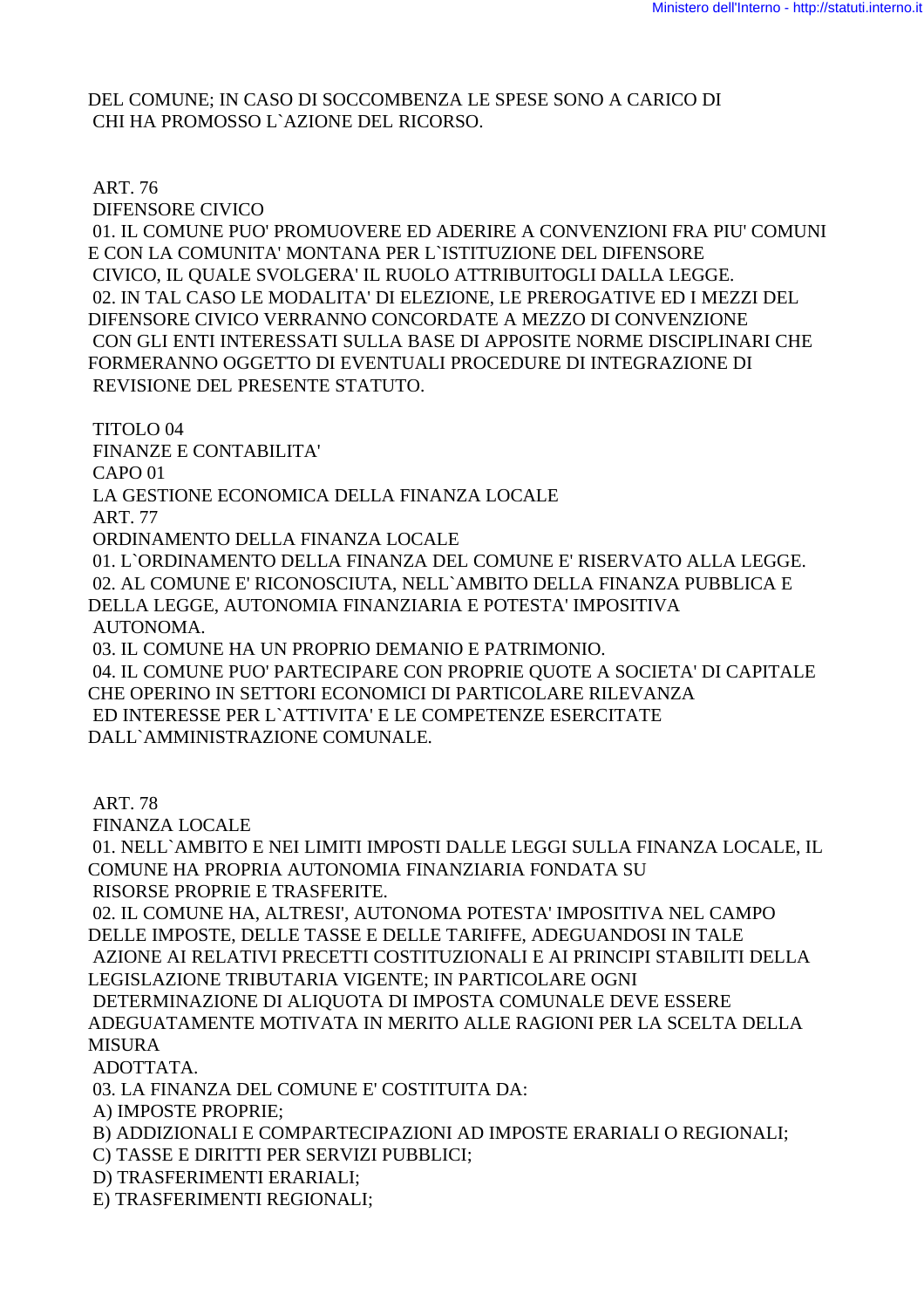F) ALTRE ENTRATE PROPRIE, ANCHE DI NATURA PATRIMONIALE;

G) RISORSE PER INVESTIMENTI;

H) ALTRE ENTRATE.

 04. I SERVIZI PUBBLICI RITENUTI NECESSARI ALLO SVILUPPO DELLA COMUNITA' LOCALE SONO FINANZIATI DALLE ENTRATE FISCALI, LE QUALI

 INTEGRANO ALTRESI' LA CONTRIBUZIONE ERARIALE STATALE FINALIZZATA ALL`EROGAZIONE DEI SERVIZI PUBBLICI LOCALI INDISPENSABILI.

 05. SPETTANO AL COMUNE LE TASSE, I DIRITTI, LE TARIFFE ED I CORRISPETTIVI SUI SERVIZI DI PROPRIA COMPETENZA.

 06. NEL CASO IN CUI LO STATO O LA REGIONE PREVEDANO CON LEGGE IPOTESI DI GRATUITA' NEI SERVIZI DI COMPETENZA DEL COMUNE OVVERO DETERMININO PREZZI O TARIFFE INFERIORI AL COSTO EFFETTIVO DELLA PRESTAZIONI, DEBBONO GARANTIRE AI SENSI DI LEGGE AL COMUNE RISORSE FINANZIARIE COMPENSATIVE.

ART. 79

BILANCIO E PROGRAMMAZIONE FINANZIARIA

 01. L`ORDINAMENTO FINANZIARIO E CONTABILE DEL COMUNE SI INFORMA ALLE DISPOSIZIONI DI LEGGE VIGENTI IN MATERIA.

 02. IL BILANCIO DI PREVISIONE PER L`ANNO SUCCESSIVO VA DELIBERATO ENTRO IL 31 OTTOBRE DI CIASCUN ANNO, SALVO DIVERSE DISPOSIZIONI

 DI LEGGE, DAL CONSIGLIO COMUNALE CON VOTAZIONE PALESE A MAGGIORANZA ASSOLUTA DEI SUOI COMPONENTI.

 03. NELLA REDAZIONE E PREDISPOSIZIONE DEL BILANCIO VANNO OSSERVATI I PRINCIPI DELLA ANNUALITA', DELL`UNIVERSALITA', DELLA

 LEGALITA', DELLA VERIDICITA', DELLA PUBBLICITA' E DEL PAREGGIO ECONOMICO E FINANZIARIO.

 04. IL BILANCIO E' CORREDATO DA UNA RELAZIONE PREVISIONALE E PROGRAMMATICA E DA UN BILANCIO PLURIENNALE ELABORATO IN SOLI TERMINI DI COMPETENZA, DI DURATA PARI A QUELLI DELLA REGIONE.

05. IL BILANCIO ED I SUOI ALLEGATI DEBBONO, ALTRESI', CONFORMARSI AL

PRINCIPIO DELLA CHIAREZZA E DELLA SPECIFICAZIONE. IN

 PARTICOLARE ESSI VANNO REDATTI IN MODO TALE DA CONSENTIRNE LA LETTURA DETTAGLIATA ED INTELLEGIBILE PER PROGRAMMI, SERVIZI ED INTERVENTI.

 06. GLI IMPEGNI DI SPESA NON POSSONO ESSERE ASSUNTI SENZA ATTESTAZIONE DELLA RELATIVA COPERTURA FINANZIARIA DA PARTE DEL

 RESPONSABILE DELL`UFFICIO DI RAGIONERIA O, IN SUA MANCANZA, VACANZA OD IMPEDIMENTO, DA PARTE DEL SEGRETARIO COMUNALE.

 07. OGNI OPERAZIONE DI MUTUO ASSUNTA DAL CONSIGLIO COMUNALE DEVE ESSERE PRECEDUTA DA UNA DETTAGLIATA ANALISI DEI COSTI E DEI BENEFICI DELLA STESSA ED ESSERE MOTIVATA IN ORDINE ALL`IMPOSSIBILITA' DI VENDITA DEL PATRIMONIO COMUNALE A COPERTURA DELLA SPESA DA AFFRONTARE.

ART. 80

RISULTATI DI GESTIONE

 01. I FATTI ED I RISULTATI DI GESTIONE SONO RILEVATI MEDIANTE CONTABILITA' ECONOMICA E DIMOSTRATI NEL RENDICONTO COMPRENDENTE IL CONTO DEL BILANCIO E IL CONTO DEL PATRIMONIO.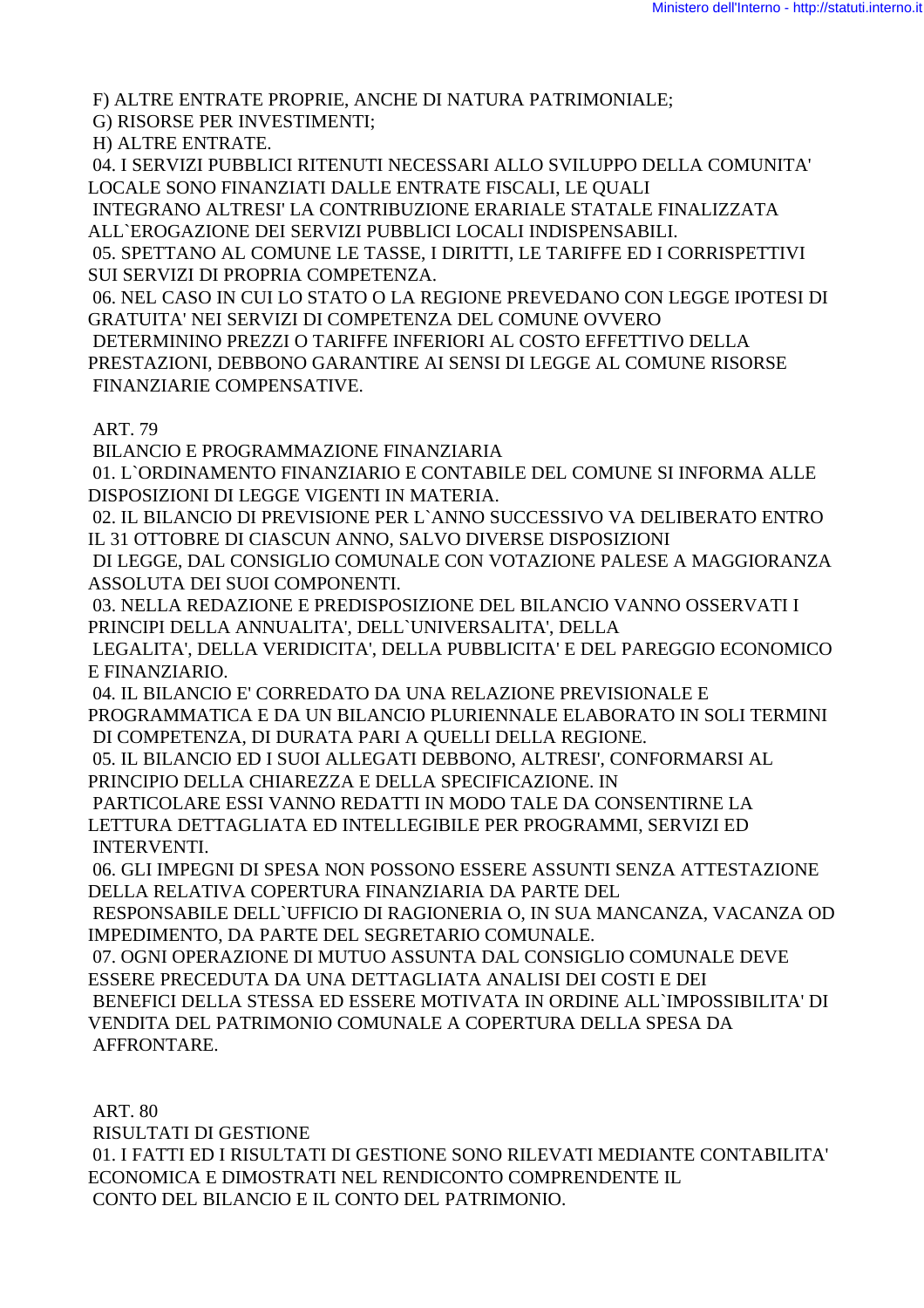02. IL CONTO CONSUNTIVO E' DELIBERATO DAL CONSIGLIO COMUNALE ENTRO IL 30 GIUGNO DI CIASCUN ANNO, SALVO DIVERSA DISPOSIZIONE DI LEGGE.

 03. LA GIUNTA COMUNALE ALLEGA AL CONTO CONSUNTIVO UNA RELAZIONE ILLUSTRATIVA CON CUI ESPRIME LE VALUTAZIONI DI EFFICACIA

 DELL`AZIONE CONDOTTA SULLA BASE DEI RISULTATI CONSEGUITI ED IN RAPPORTO AI PROGRAMMI ED AI COSTI SOSTENUTI; LA RELAZIONE DEVE ESSERE INTEGRATA DA UN ELENCO ANALITICO DEI CONTRATTI STIPULATI DALL`AMMINISTRAZIONE COMUNALE DI CUI AL COMMA 07 DELL`ARTICOLO 90 DEL PRESENTE STATUTO, DA UN DETTAGLIATO RIASSUNTO DEI CONTRIBUTI E DELLE SOVVENZIONI CONCESSI SOTTO FORMA DI ASSISTENZA, AGEVOLAZIONI, DONAZIONI ED ELARGIZIONI A QUALSIASI TITOLO E DA UNA PARTICOLAREGGIATA DESCRIZIONE DELLE SPESE SOSTENUTE PER LE COLLABORAZIONI E CONSULENZE ESTERNE DI CUI AL COMMA 05 DELL`ARTICOLO 47 DEL PRESENTE STATUTO.

 04. LA PROPOSTA DI DELIBERAZIONE CONSILIARE DEL CONTO CONSUNTIVO E' ACCOMPAGNATA ALTRESI' DA UNA RELAZIONE DEL REVISORE DEI CONTI CHE ATTESTA LA CORRISPONDENZA DEL RENDICONTO ALLE RISULTANZE DELLA GESTIONE, IN CONFORMITA' A QUANTO STABILITO DALLA LEGGE, DAL PRESENTE STATUTO E DALL`APPOSITO REGOLAMENTO.

CAPO 02

IL CONTROLLO FINANZIARIO CONTABILE

ART. 81

REVISIONE ECONOMICO-FINANZIARIA

 01. IL CONSIGLIO COMUNALE ELEGGE, A MAGGIORANZA ASSOLUTA DEI SUOI COMPONENTI, IL REVISORE DEI CONTI.

 02. IL REVISORE DEI CONTI E' SCELTO SECONDO LE MODALITA' INDICATE DALLA LEGGE.

 03. IL REVISORE DURA IN CARICA TRE ANNI, NON E' REVOCABILE, SALVO INADEMPIENZE O QUANDO RICORRANO GRAVI MOTIVI CHE INFLUISCANO NEGATIVAMENTE SUL REGOLARE ESPLETAMENTO DEL SUO MANDATO; LA SUA RIELEZIONE E' CONSENTITA PER UNA SOLA VOLTA.

ART. 82

 FUNZIONI E RESPONSABILITA' DEL REVISORE DEI CONTI 01. IL REVISORE COLLABORA CON IL CONSIGLIO COMUNALE NELLA SUA FUNZIONE DI INDIRIZZO E CONTROLLO; A TAL FINE PARTECIPA, SENZA DIRITTO DI VOTO, ALLE SEDUTE DEL CONSIGLIO E DELLA GIUNTA, DI PROPRIA INIZIATIVA O SU LORO RICHIESTA, E RELAZIONE PERIODICAMENTE AL CONSIGLIO SULLA SUA FUNZIONE DI REVISIONE E CONTROLLO ECONOMICO DELL`ATTIVITA' DEL COMUNE E DI ENTI CHE GESTISCONO SERVIZI PUBBLICI LOCALI.

 02. AL REVISORE DEI CONTI E' DEMANDATA INOLTRE LA VIGILANZA SULLA REGOLARITA' CONTABILE E FINANZIARIA DELLA GESTIONE E L`ATTESTAZIONE DELLA CORRISPONDENZA DEL RENDICONTO ALLE RISULTANZE DELLA GESTIONE STESSA, CON LA REDAZIONE DI UNA APPOSITA RELAZIONE A CORREDO DELLA DELIBERAZIONE CONSILIARE CHE APPROVA IL CONTO CONSUNTIVO; DETTA RELAZIONE E' FORMATA DA UNA PARTE ECONOMICA ED UNA DESCRITTIVA E CONTIENE RILIEVI E PROPOSTE TENDENTI A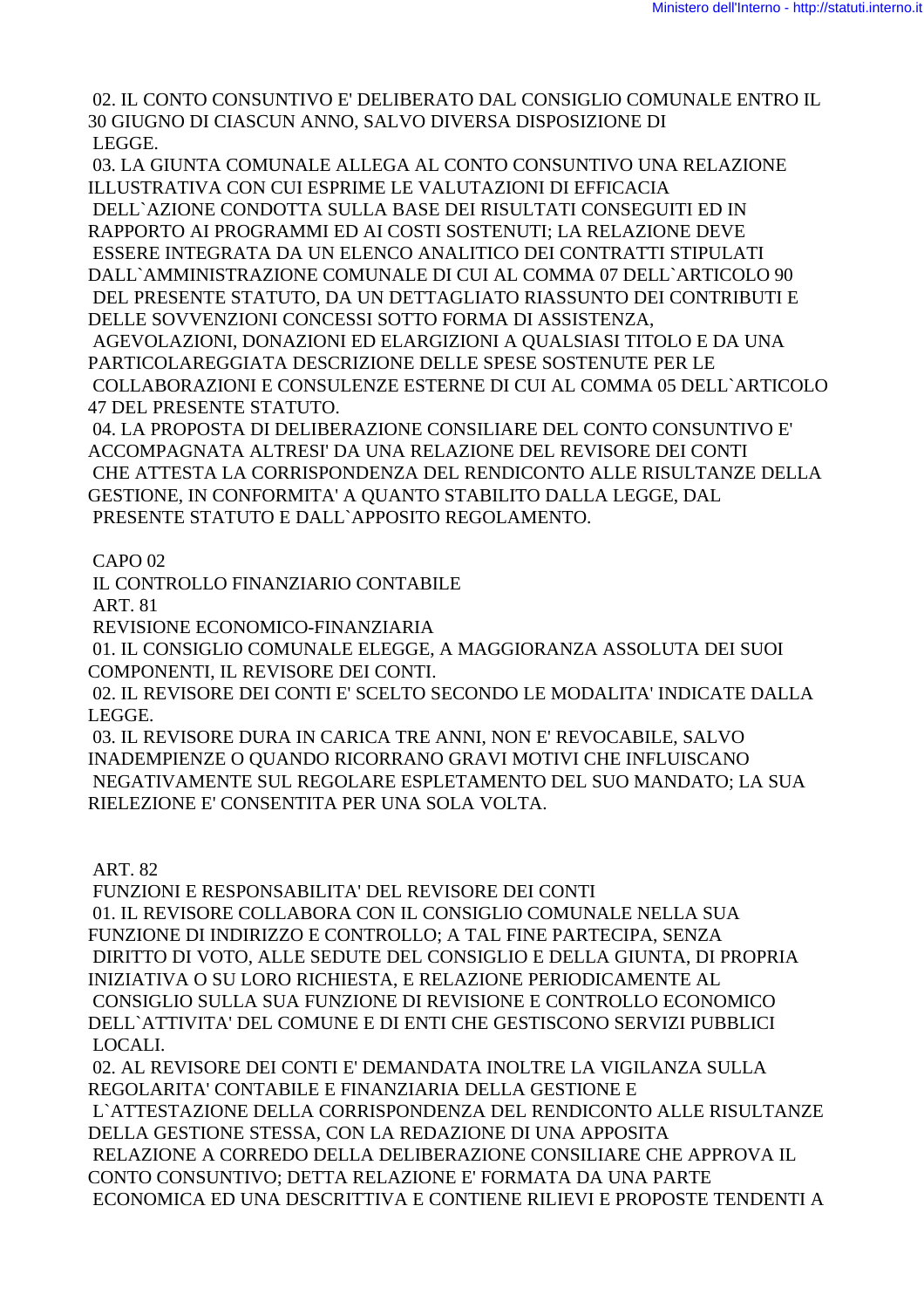CONSEGUIRE UNA MAGGIORE EFFICENZA, PRODUTTIVITA' ED ECONOMICITA' DI GESTIONE.

 03. IL REVISORE RISPONDE DELLA VERITA' DELLE PROPRIE ATTESTAZIONI ED ADEMPIE AI PROPRI DOVERI SECONDO I PRECETTI DELLA DILIGENZA,

AI SENSI DELL`ARTICOLO 1710 DEL CODICE CIVILE, E DELLA RETTITUDINE,

RIFERENDO IMMEDIATAMENTE AL CONSIGLIO, AL SINDACO ED AL

 SEGRETARIO COMUNALE SU EVENTUALI, ACCERTATE IRREGOLARITA' NELLA GESTIONE DELL`ENTE.

 04. IL REVISORE DEI CONTI, OLTRE A POSSEDERE I REQUISITI PRESCRITTI DALLE NORME SULL`ORDINAMENTO DELLE AUTONOMIE LOCALI,

 INTEGRATE E MODIFICATE DALL` ARTT. 06 QUINQUIES DELLA LEGGE 15 MARZO 1991 N. 80, DEVE POSSEDERE QUELLI DI ELEGGIBILITA' FISSATI

 DALLA LEGGE PER LA ELEZIONE A CONSIGLIERE COMUNALE E NON RICADERE NEI CASI DI INCOMPATIBILITA' PREVISTI DALLA LEGGE.

 05. IL REGOLAMENTO POTRA' PREVEDERE ULTERIORI CAUSE DI INCOMPATIBILITA', AL FINE DI GARANTIRNE LA POSIZIONE DI IMPARZIALITA' E DI INDIPENDENZA.

 06. SARANNO ALTRESI' DISCIPLINATE CON IL REGOLAMENTO LE MODALITA' DI REVOCA E DI DECADENZA DEL REVISORE.

 07. IL REGOLAMENTO NEL DETTARE LE NORME DI CUI AI PRECEDENTI DUE COMMI, APPLICA, IN QUANTO COMPATIBILE, LE DISPOSIZIONI DI CUI AGLI ARTICOLI 2399 E SEGUENTI DEL CODICE CIVILE.

 08. NELL`ESERCIZIO DELLE SUE FUNZIONI CON MODALITA' E LIMITI DEFINITI NEL REGOLAMENTO, IL REVISORE HA DIRITTO DI ACCESSO AGLI ATTI E DOCUMENTI RIGUARDANTI LA SFERA DELLE SUE COMPETENZE.

ART. 83

 FORME DI CONTROLLO ECONOMICO INTERNO DELLA GESTIONE 01. CON APPOSITO REGOLAMENTO DI CONTABILITA' SONO DETTATE NORME SPECIFICHE:

A) PER LA RILEVAZIONE ECONOMICA DEI COSTI DEI SINGOLI SERVIZI;

 B) PER LA DEFINIZIONE NORMATIVA DEI RAPPORTI TRA IL REVISORE, GLI ORGANI ELETTIVI DI GOVERNO E DI CONTROLLO E GLI ORGANI

 BUROCRATICI DEPUTATI ALLA GESTIONE ESECUTIVA DELL`ATTIVITA' AMMINISTRATIVA;

 C) PER LA PUNTUALIZZAZIONE DELLE SPECIFICHE ATTRIBUZIONI DEL REVISORE DEI CONTI, NEI LIMITI PREDETERMINATI DALL`ARTICOLO 82 DEL

PRESENTE STATUTO E DALLA LEGGE.

 02. IL NORMALE STRUMENTO DI INDAGINE UTILIZZABILE DAL REVISORE DEI CONTI CONSISTE NELL`INDAGINE A CAMPIONE.

ART. 84

 METODOLOGIA DEL CONTROLLO INTERNO DI GESTIONE 01. L`ATTUAZIONE DEL CONTROLLO INTERNO DELLA GESTIONE, DEVE ESSERE REALIZZATO MEDIANTE:

 A) LA PIANIFICAZIONE, COME PROCESSO POLITICO-AMMINISTRATIVO DI COMPETENZA DEL CONSIGLIO COMUNALE, LA QUALE CONSISTE NELLA DEFINIZIONE DEGLI OBIETTIVI DI MEDIO PERIODO DELL`AMMINISTRAZIONE, MEDIANTE I QUALI SI TRADUCONO IN METE CONCRETAMENTE CONSEGUIBILI I BISOGNI DELLA COLLETTIVITA' LOCALE; TALE PROCESSO PRESUPPONE ED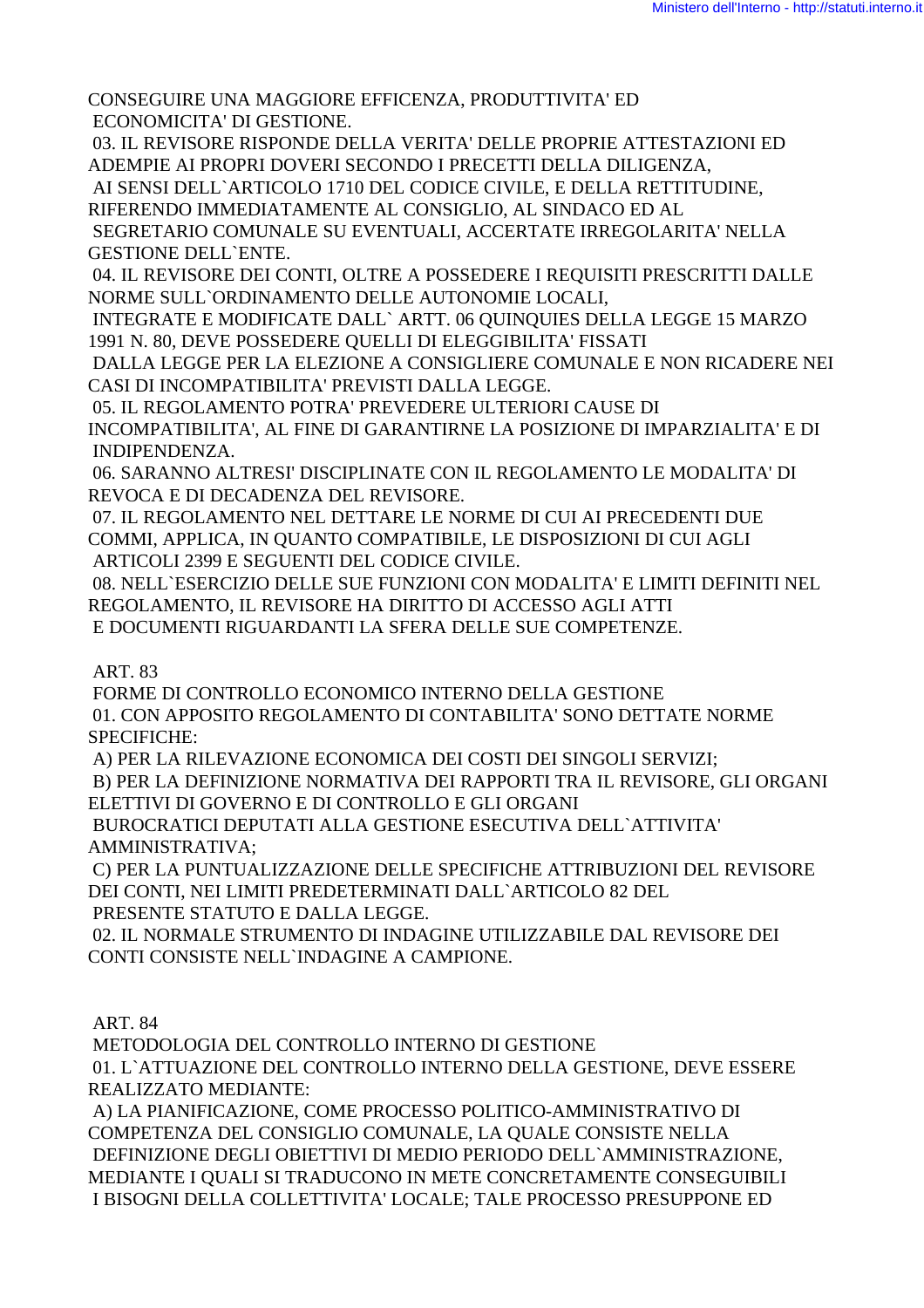IMPLICA LA DETERMINAZIONE DEI GRANDI FINI DI CARATTERE GENERALE, CON L`INDIVIDUAZIONE DI OBIETTIVI COERENTI;

 B) LA PROGRAMMAZIONE, QUALE PROCESSO VOLTO AD UN UTILIZZO COORDINATO E RAZIONALE DELLE RISORSE FINANZIARIE PER CONSEGUIRE I FINI PREDETERMINATI; ESSA SI ARTICOLA IN PROGETTI CONSISTENTI IN UNA SERIE DI OPERAZIONI VOLTE A CONSEGUIRE SPECIFICI OBIETTIVI E SI

 ATTUA IN UN ARCO DI TEMPO PREDETERMINATO, INFERIORE NELLA SUA DURATA RISPETTO A QUELLO DELLA PIANIFICAZIONE;

 C) LA REDAZIONE E GESTIONE DEL BILANCIO DI PREVISIONE ANNUALE, QUALE ARTICOLAZIONE DEI PERIODI ANNUALI DELLA PIANIFICAZIONE E

 DELLA PROGRAMMAZIONE; TALI PROCESSI HANNO PER FINE ULTIMO QUELLO DI CONSENTIRE IL CONSEGUIMENTO DEGLI SCOPI MEDIANTE UNA CORRETTA ALLOCAZIONE DELLE RISORSE, RENDENDO POSSIBILE UN CONCRETO CONTROLLO GIURIDICO E CONTABILE SUI MODI DI ACQUISIZIONE DELLE ENTRATE E SULLE FORME E SUI MODI DI EROGAZIONE DELLE SPESE:

 D) LA VERIFICA E L`ANALISI DEGLI SCOSTAMENTI TRAMITE L`ESAME A CONSUNTIVO DEI RISULTATI OTTENUTI, UTILIZZANDO GLI STRUMENTI DELLE INDAGINI SUI COSTI-RISULTATI E SUI COSTI- BENEFICI; L`INDIVIDUAZIONE DELLE EVENTUALI CAUSE INDUTTRICI DEGLI SCARTI COMPORTA LA PREDISPOSIZIONE DEI NECESSARI RIMEDI A LIVELLO ORGANIZZATIVO, PROGRAMMATORIO E DI RIALLOCAZIONE DELLE RISORSE PER DETERMINARNE UN MIGLIORAMENTO DEI SERVIZI, PER AUMENTARE LA QUANTITA' DEGLI STESSI, O PER ATTUARE UN PROCESSO AMMINISTRATIVO PORTATORE DI MAGGIOR ECONOMICITA' GESTIONALE.

CAPO 03

LA TESORERIA

ART. 85

GESTIONE DI TESORERIA

01. IL COMUNE HA UN SERVIZIO DI TESORERIA CHE COMPRENDE:

 A) LA RISCOSSIONE DI TUTTE LE ENTRATE DI PERTINENZA COMUNALE, VERSATE DAI DEBITORI, IN BASE AD ORDINI DI INCASSO E LISTE DI CARICO,

E DAL CONCESSIONARIO DEL SERVIZIO DI RISCOSSIONE DEI TRIBUTI;

 B) IL PAGAMENTO DELLE SPESE ORDINATE MEDIANTE MANDATI DI PAGAMENTO NEI LIMITI DEGLI STANZIAMENTI DI BILANCIO E DI FONDI DI CASSA DISPONIBILI;

 C) IL PAGAMENTO, ANCHE IN MANCANZA DEI RELATIVI MANDATI, DELLE RATE DI AMMORTAMENTO DI MUTUI, DEI CONTRIBUTI PREVIDENZIALI AI SENSI DELL`ARTICOLO 09 DEL D.L. 10 NOVEMBRE 1978, N. 702, CONVERTITO NELLA LEGGE 08 GENNAIO 1979, N. 03.

 02. I RAPPORTI DEL COMUNE CON IL TESORIERE SONO REGOLATI DALLA LEGGE, DAL REGOLAMENTO COMUNALE DI CONTABILITA' NONCHE' DALLA APPOSITA CONVENZIONE.

 CAPO 04 LE PROPRIETA' COMUNALI ART. 86 BENI APPARTENENTI AL COMUNE 01. PER IL PERSEGUIMENTO DEI PROPRI FINI ISTITUZIONALI IL COMUNE SI AVVALE DEL COMPLESSO DEI BENI DI CUI DISPONE.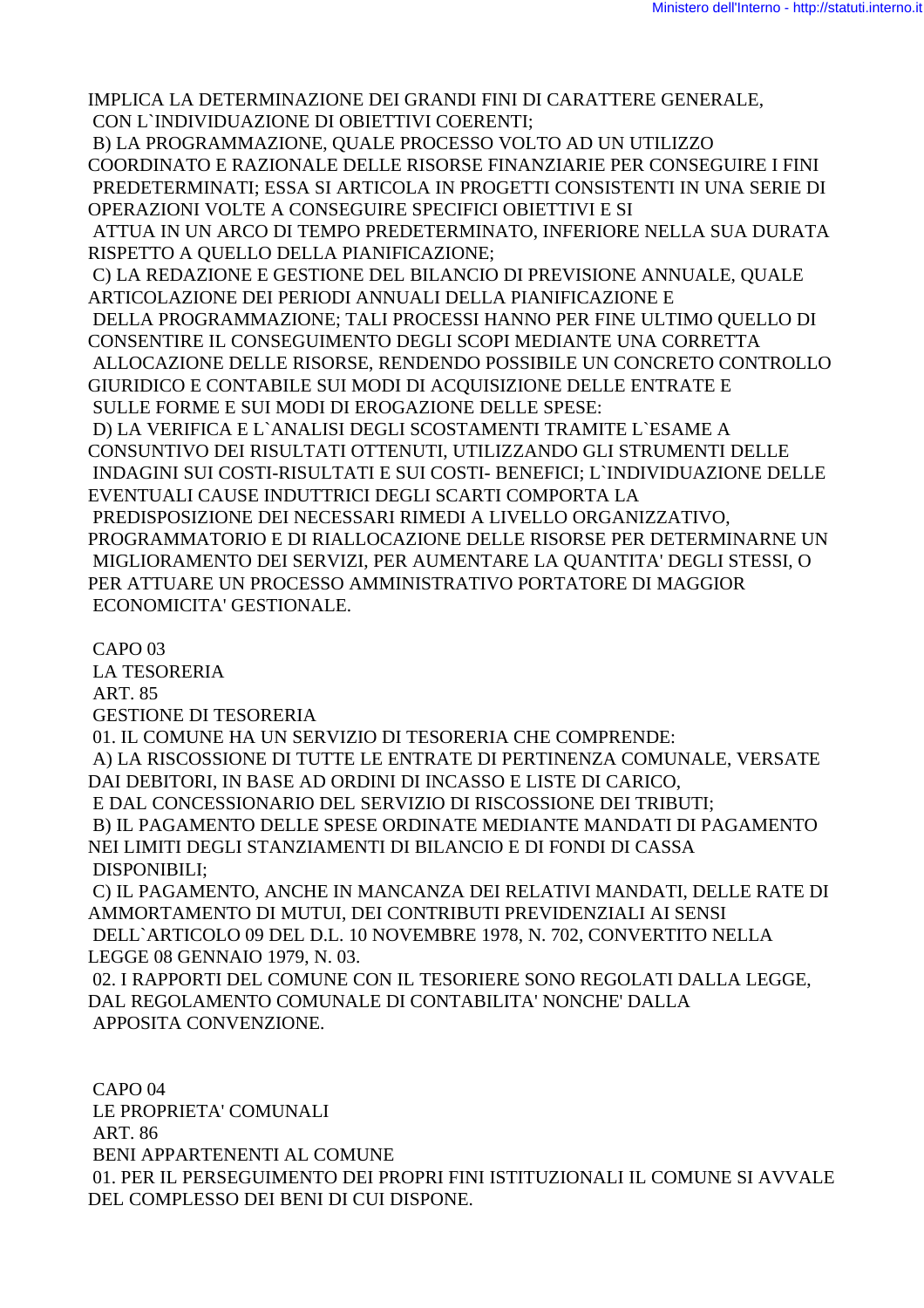02. I BENI DEL COMUNE SI DISTINGUONO IN BENI DEMANIALI E BENI PATRIMONIALI.

03. I TERRENI SOGGETTI AGLI USI CIVICI SONO DISCIPLINATI DALLE DISPOSIZIONI DELLE LEGGI SPECIALI CHE REGOLANO LA MATERIA.

**ART. 87** 

**BENI DEMANIALI** 

01. SONO DEMANIALI QUEI BENI DI PROPRIETA' DEL COMUNE CHE APPARTENGONO AI TIPI INDICATI NEGLI ARTICOLI 822 E 824 DEL CODICE

CIVILE.

02. LA DEMANIALITA' SI ESTENDE ANCHE ALLE RELATIVE PERTINENZE E SERVITU' EVENTUALMENTE COSTITUITE A FAVORE DEI BENI STESSI.

03. FANNO PARTE DEL DEMANIO COMUNALE, IN PARTICOLARE, LE STRADE, GLI ACQUEDOTTI, I CIMITERI, IL MERCATO, L'ARCHIVIO ED I BENI DI

INTERESSE ARTISTICO, ARCHEOLOGICO E STORICO COMUNALI.

04. TALI BENI SEGUONO IL REGIME GIURIDICO ATTRIBUITO LORO DALLA LEGGE.

05. ALLA LORO CLASSIFICAZIONE, E' COMPETENTE IL CONSIGLIO COMUNALE.

**ART. 88** 

**BENI PATRIMONIALI** 

01. I BENI APPARTENENTI AL COMUNE, NON ASSOGGETTATI AL REGIME DEL DEMANIO PUBBLICO, COSTITUISCONO IL PATRIMONIO DEL COMUNE STESSO. 02. FANNO PARTE DEL PATRIMONIO COMUNALE INDISPENSABILE I BENI LA CUI DESTINAZIONE ECONOMICA RIVESTE UN CARATTERE DI UTILITA'

PUBBLICA IMMEDIATA IN OUANTO SONO DESTINATI AD UN SERVIZIO PUBBLICO OD IN QUESTO RIVESTONO UN CARATTERE PUBBLICO; ESSI NON POSSONO ESSERE SOTTRATTI ALLA LORO DESTINAZIONE SE NON NEI MODI STABILITI DALLE LEGGE.

03. FANNO PARTE DEL PATRIMONIO COMUNALE DISPONIBILE OUEI BENI CHE RIVESTONO UNA UTILITA' PURAMENTE STRUMENTALE IN OUANTO FORNISCONO I MEZZI ATTRAVERSO I QUALI VENGONO SODDISFATTI PUBBLICI BISOGNI ED ESIGENZE.

04. LE ALPI PASCOLIVE, LE FORESTE E LE AZIENDE FAUNISTICO-VENATORIE APPARTENENTI AL PATRIMONIO COMUNALE SONO GESTITE DAL COMUNE IN ARMONIA CON LE VIGENTI DISPOSIZIONI DI LEGGE.

**ART. 89** 

AMMINISTRAZIONE DEI BENI COMUNALI 01. DI TUTTI I BENI DEMANIALI E PATRIMONIALI, MOBILI ED IMMOBILI, DEVE ESSERE REDATTO UN APPOSITO INVENTARIO; LO STESSO VA COMPILATO SECONDO OUANTO STABILITO DALLE NORME IN MATERIA. 02. IL TITOLARE DELL`UFFICIO DI RAGIONERIA O, IN SUA MANCANZA, VACANZA OD IMPEDIMENTO, IL SEGRETARIO COMUNALE, E' RESPONSABILE DELLA CORRETTA TENUTA DELL'INVENTARIO, DELLE SUCCESSIVE INTEGRAZIONI E MODIFICAZIONI, DELLA CONSERVAZIONE DEI TITOLI, ATTI, CARTE E SCRITTURE RELATIVE AL PATRIMONIO. 03. IL RIEPILOGO DELL'INVENTARIO DEVE ESSERE ALLEGATO AL BILANCIO DI PREVISIONE ED AL CONTO CONSUNTIVO. 04. L'ATTIVITA' GESTIONALE DEI BENI, CHE SI ESPLICA ATTRAVERSO GLI ATTI CHE

CONCERNONO L'ACQUISIZIONE, LA MANUTENZIONE, LA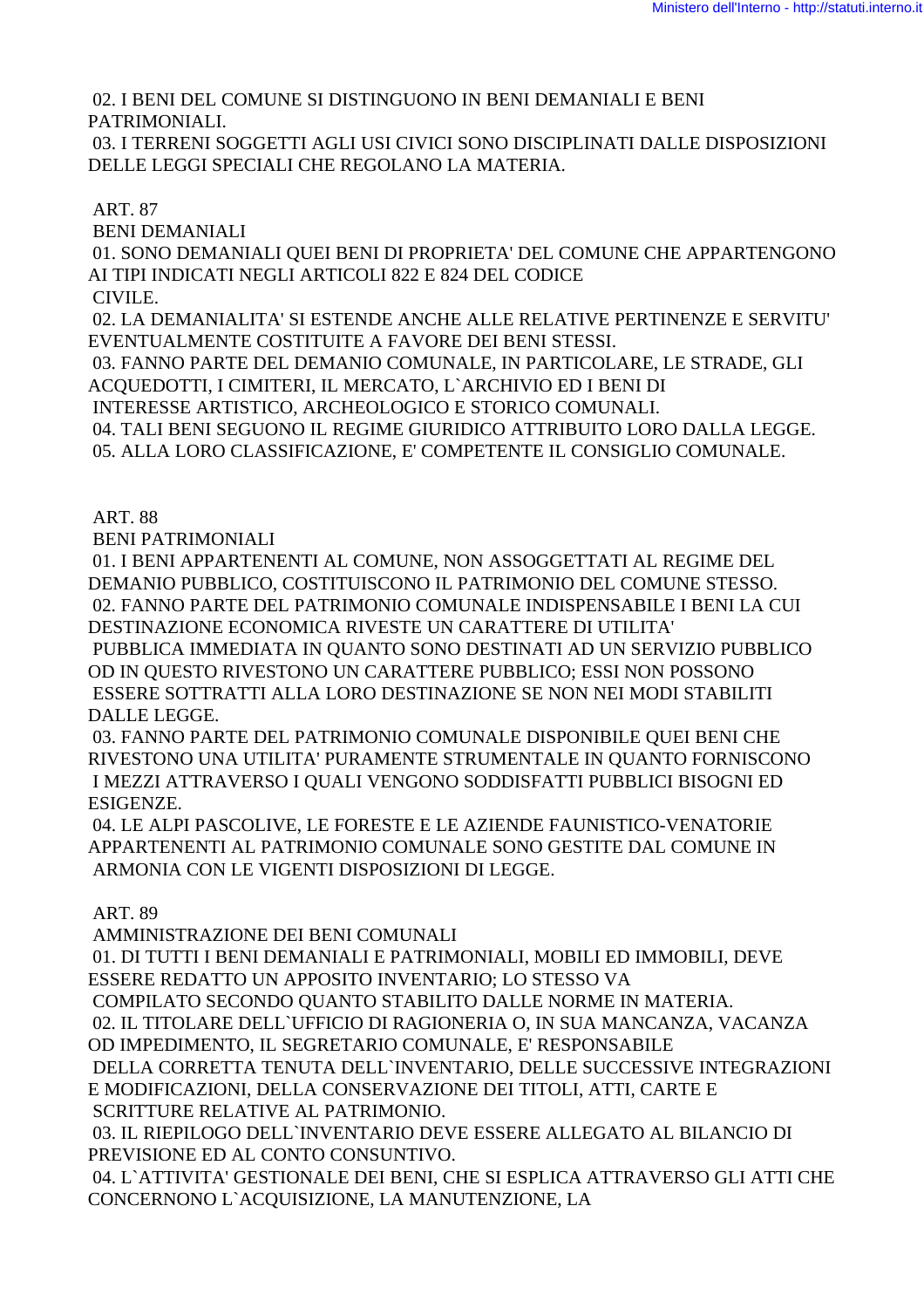CONSERVAZIONE E L'UTILIZZAZIONE DEI BENI STESSI, NONCHE' LE MODALITA' DELLA TENUTA E DELL'AGGIORNAMENTO DELL'INVENTARIO DEI BENI MEDESIMI SONO DISCIPLINATI DALL`APPOSITO REGOLAMENTO. NELL`AMBITO DEI PRINCIPI DI LEGGE.

 $CAPO<sub>05</sub>$ **I CONTRATTI ART. 90 CONTRATTI** 01. AGLI APPALTI DI LAVORI, ALLE FORNITURE DI BENI E SERVIZI, ALLE VENDITE, AGLI ACOUISTI A TITOLO ONEROSO, ALLE PERMUTE, ALLE LOCAZIONI, IL COMUNE, PER IL PERSEGUIMENTO DEI PROPRI FINI ISTITUZIONALI, PROVVEDE MEDIANTE CONTRATTI. 02. I CONTRATTI, REDATTI IN CONFORMITA' ALLE DELIBERAZIONI CHE LI AUTORIZZANO, DIVENTANO IMPEGNATIVI PER IL COMUNE CON LA STIPULAZIONE. 03. IN RAPPRESENTANZA DEL COMUNE NELLA STIPULAZIONE DEI CONTRATTI INTERVIENE IL SINDACO O, SE ESISTENTE IN PIANTA ORGANICA, IL RESPONSABILE DI SERVIZIO DI 08 QUALIFICA FUNZIONALE. 04. IL SEGRETARIO COMUNALE ROGA, NELL'ESCLUSIVO INTERESSE DEL COMUNE. I CONTRATTI DI CUI AL PRECEDENTE COMMA 01; E PROVVEDE ALLA TENUTA ED ALL`AGGIORNAMENTO DELL`ALBO DEI FORNITORI ED ESECUTORI DI OPERE PUBBLICHE DI INTERESSE COMUNALE. 05. IL REGOLAMENTO DISCIPLINA LE MODALITA' E LE PRESCRIZIONI DI CARATTERE GENERALE DEI CONTRATTI. 06. LA GIUNTA FORNISCE OGNI ANNO AL CONSIGLIO COMUNALE, IN OCCASIONE DELLA APPROVAZIONE DEL CONTO CONSUNTIVO, L'ELENCO AGGIORNATO DI TUTTI I CONTRATTI STIPULATI, CORRELATO DA UNA DETTAGLIATA DESCRIZIONE DEL LORO CONTENUTO E DELLE LORO MODALITA' DI ESECUZIONE E, IN SEDE DI APPROVAZIONE DEL BILANCIO DI PREVISIONE, LA PROGRAMMAZIONE DELLE GARE DI APPALTO PER OPERE PUBBLICHE DI CUI E' PREVISTA LA REALIZZAZIONE NEL RELATIVO ESERCIZIO FINANZIARIO. TITOLO<sub>05</sub> **FUNZIONE NORMATIVA** CAPO<sub>01</sub> **STATUTO ART. 91** CONTENUTO E MODALITA' DI REVISIONE DELLO STATUTO 01. LO STATUTO CONTIENE LE NORME FONDAMENTALI DELL`ORDINAMENTO COMUNALE; AD ESSO DEVONO CONFORMARSI TUTTI GLI ATTI NORMATIVI DEL COMUNE. 02. E' AMMESSA L`INIZIATIVA DA PARTE DI ALMENO UN OUINTO DEI CITTADINI ELETTORI RESIDENTI NEL COMUNE RIVOLTA A PROPORRE MODIFICAZIONI ALLO STATUTO, ANCHE MEDIANTE UN PROGETTO REDATTO IN

ARTICOLI; IN TALE IPOTESI SI APPLICA, IN QUANTO COMPATIBILE, LA DISCIPLINA PREVISTA PER L'AMMISSIONE DELLE PROPOSTE D'INIZIATIVA POPOLARE DALL`ARTICOLO 73 DEL PRESENTE STATUTO E DALL`APPOSITO REGOLAMENTO COMUNALE.

03. LE DELIBERAZIONI DI REVISIONE DEL PRESENTE STATUTO SONO APPROVATE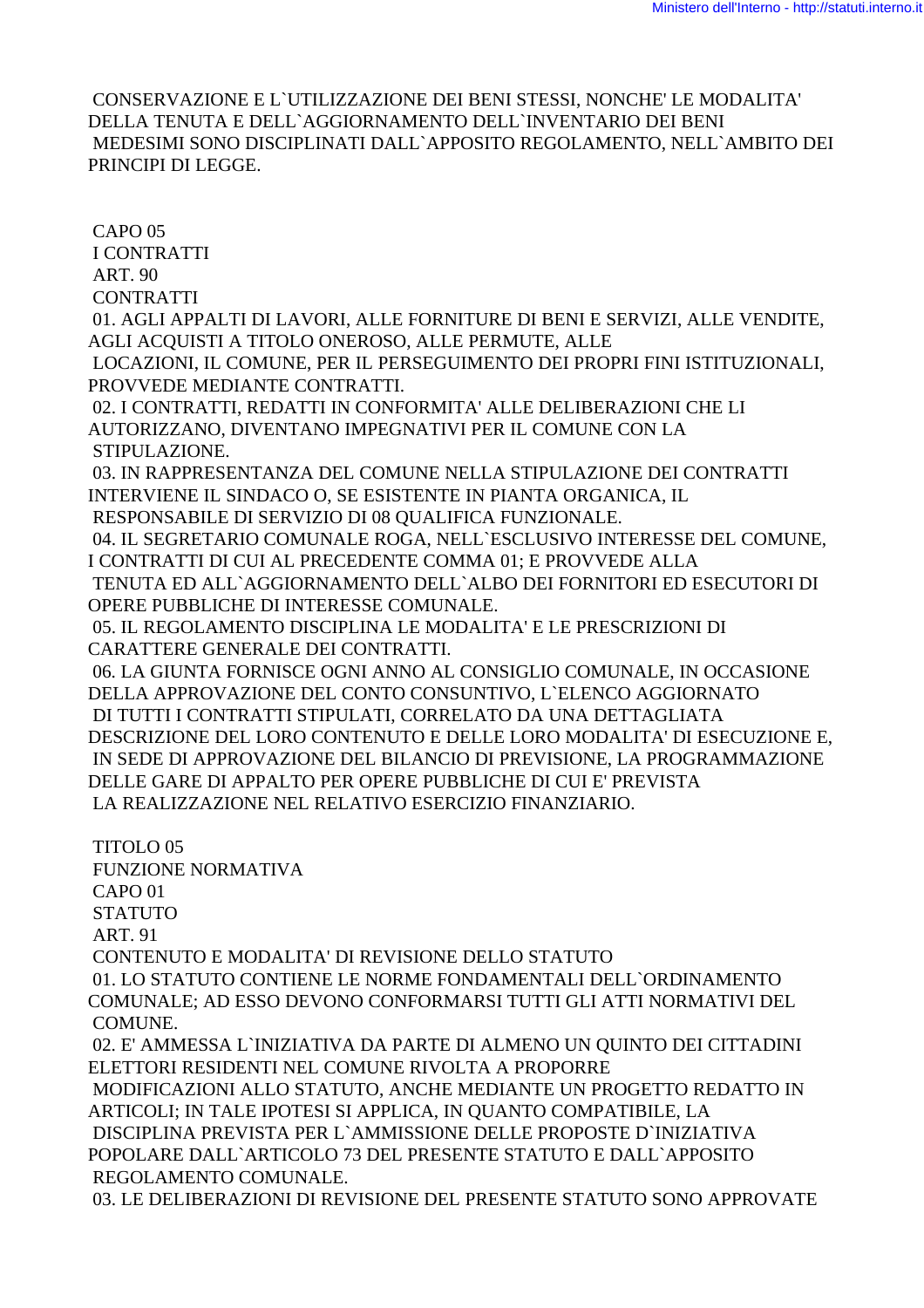DAL CONSIGLIO COMUNALE, CON LE MODALITA' DI CUI ALL`ARTICOLO 04, COMMA 03, DELLA LEGGE 08 GIUGNO 1990, N. 142, OGNI QUAL VOLTA SIANO TRASCORSI NON MENO DI CENTOTTANTA GIORNI DALL'ENTRATA IN VIGORE DELLO STATUTO O DALL'ULTIMA SUA MODIFICA OD INTEGRAZIONE. FATTE SALVE LE MODIFICHE CHE SI RENDANO NECESSARIE IN OTTEMPERANZA A SPECIALI DISPOSIZIONI DI LEGGE. 04. IL CONSIGLIO COMUNALE NON PUO' DELIBERARE L`ABROGAZIONE TOTALE DELLO STATUTO VIGENTE SE NON PROVVEDE NELLA STESSA SEDUTA ALLA APPROVAZIONE DI UN NUOVO TESTO STATUTARIO; LO STATUTO ABROGATO RIMANE IN VIGORE SINO A QUANDO NON DIVIENE OPERANTE IL NUOVO TESTO **CHE LO SOSTITUISCE.** 05. LO STATUTO E LE SUE MODIFICAZIONI, NEI QUINDICI GIORNI SUCCESSIVI ALLA DATA DELLA LORO ENTRATA IN VIGORE, SONO SOTTOPOSTI AD IDONEE FORME DI PUBBLICITA' CHE NE CONSENTANO L'EFFETTIVA CONOSCIBILITA' DA PARTE DEI CITTADINI.

**ART. 92** 

INTERPRETAZIONE STATUTARIA 01. PER L'INTERPRETAZIONE E L'APPLICAZIONE DEI CONTENUTI DEL PRESENTE STATUTO SI OSSERVANO. IN OUANTO COMPATIBILI. I PRINCIPI STABILITI DALL`ARTICOLO 12 DELLE DISPOSIZIONI SULLA LEGGE IN GENERALE DEL CODICE CIVILE.

### **ART. 93**

ADEGUAMENTO DELLE FONTI NORMATIVE COMUNALI A LEGGI SOPRAVVENUTE 01. GLI ADEGUAMENTI DELLO STATUTO E DEI REGOLAMENTI COMUNALI DEBBONO ESSERE ADOTTATI NEL RISPETTO DEI PRINCIPI DALL`ORDINAMENTO COMUNALE CONTENUTI NELLA COSTITUZIONE, NELLA LEGGE E NELLO STATUTO STESSO.

02. LE NUOVE DISPOSIZIONI MODIFICATIVE OD INTEGRATIVE APPORTATE DALLA LEGGE SI INTENDONO AUTOMATICAMENTE OPERANTI SENZA NECESSITA' DI UN PROVVEDIMENTO FORMALE; NEL CASO DI PALESE CONTRASTO TRA LE SOPRAVVENUTE PRESCRIZIONI LEGISLATIVE E LE NORME STATUTARIE, SULLE QUALI PREVALGONO AI SENSI DI LEGGE, IL CONSIGLIO COMUNALE E' TENUTO A PRENDERNE ATTO NELLA PRIMA SEDUTA UTILE, ADOTTANDO I NECESSARI E CONSEGUENTI PROVVEDIMENTI.

**CAPO 02 REGOLAMENTI ART. 94** POTERE NORMATIVO REGOLAMENTARE 01. IL COMUNE HA IL POTERE NORMATIVO REGOLAMENTARE A) NELLA MATERIE PREVISTE DALLA LEGGE O DALLO STATUTO; B) NELLE ALTRE MATERIE DI COMPETENZA COMUNALE. 02. NELLA MATERIE DI COMPETENZA RISERVATA DALLA LEGGE GENERALE SUGLI ENTI LOCALL LA POTESTA' REGOLAMENTARE VIENE ESERCITATA NEL RISPETTO DELLE SUDDETTE PRESCRIZIONI LEGISLATIVE E DELLE DISPOSIZIONI STATUTARIE.

03. NELLE ALTRE MATERIE I REGOLAMENTI COMUNALI SONO ADOTTATI NEL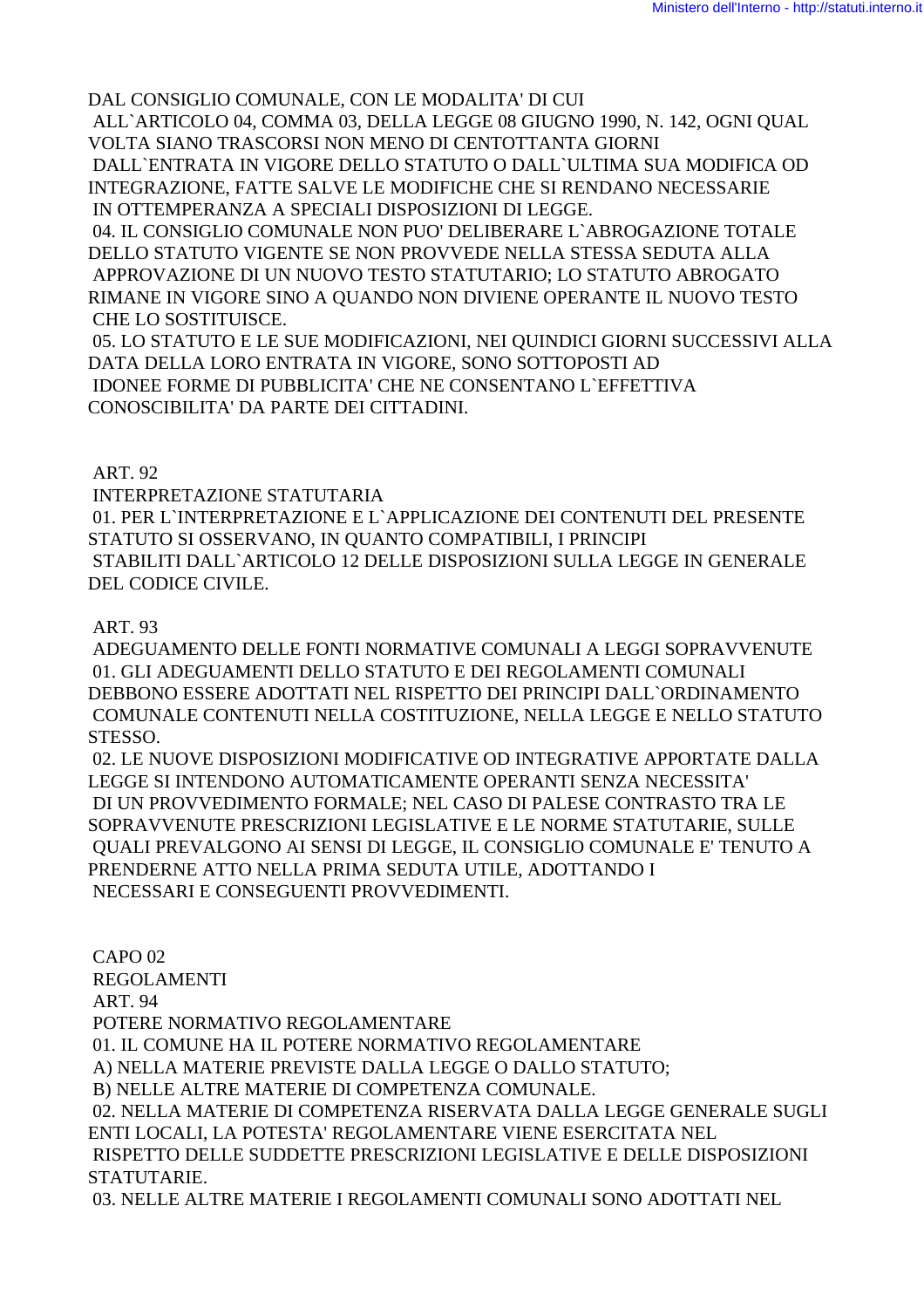RISPETTO DELLE LEGGI STATALI O REGIONALI E DEL PRESENTE STATUTO, TENENDO CONTO DI ANALOGHE DISPOSIZIONI EMANATE DA SOGGETTI PUBBLICI AVENTI UNA CONCORRENTE COMPETENZA NELL`AMBITO DELLE STESSE ATTIVITA' AMMINISTRATIVE REGOLAMENTATE.

## ART. 95

PROCEDIMENTO DI FORMAZIONE DEI REGOLAMENTI

 01. L`INIZIATIVA PER L`ADOZIONE DEI REGOLAMENTI SPETTA ALLA GIUNTA COMUNALE, LA QUALE DEVE ATTIVARE OGNI MEZZO UTILE AL FINE DI FAVORIRE LA PARTECIPAZIONE DEI CITTADINI ALLA LORO FORMULAZIONE, ANCHE TRAMITE LE FORME DI INIZIATIVA E CONSULTAZIONE POPOLARE DI CUI AL PRESENTE STATUTO.

 02. I REGOLAMENTI SONO ADOTTATI DAL CONSIGLIO COMUNALE, AI SENSI DELLA LEGGE E DEL PRESENTE STATUTO.

 03. IL CONSIGLIO COMUNALE ADOTTA I REGOLAMENTI A MAGGIORANZA ASSOLUTA DEI PROPRI COMPONENTI.

 04. I REGOLAMENTI SONO SOGGETTI A DUPLICE PUBBLICAZIONE ALL`ALBO PRETORIO, LA PRIMA DOPO L`ADOZIONE DELLA DELIBERA, IN CONFORMITA' DELLE DISPOSIZIONI SULLA PUBBLICAZIONE DELLA STESSA; LA SECONDA NEI QUINDICI GIORNI SUCCESSIVI A QUELLO DI AVVENUTA ESECUTIVITA' DELLA DELIBERAZIONE DI APPROVAZIONE.

 05. I REGOLAMENTI DEVONO ESSERE COMUNQUE SOTTOPOSTI A FORME DI IDONEA PUBBLICITA' AL FINE DI CONSENTIRNE UNA EFFETTIVA ED AGEVOLE CONOSCENZA AI CITTADINI; ESSI DEBBONO ESSERE ACCESSIBILI A CHIUNQUE INTENDA CONSULTARLI NEGLI UFFICI COMUNALI.

ART. 96

AMBITO DI APPLICAZIONE DEI REGOLAMENTI

01. I REGOLAMENTI COMUNALI INCONTRANO I SEGUENTI LIMITI:

 A) NON POSSONO CONTENERE DISPOSIZIONI IN CONTRASTO CON LE NORME ED I PRINCIPI COSTITUZIONALI, CON LE LEGGI ED I REGOLAMENTI

STATALI E REGIONALI O CON IL PRESENTE STATUTO;

 B) LA LORO EFFICACIA E' LIMITATA ALL`AMBITO DELLA COMPETENZA TERRITORIALE COMUNALE;

 C) NON POSSONO CONTENERE NORME A CARATTERE PARTICOLARE; LE NORME TRANSITORIE POSSONO ECCEZIONALMENTE PREVEDERE NORME DI CARATTERE PARTICOLARE PER LA DEFINIZIONE DI SITUAZIONI GIURIDICHE E PER ESIGENZE DI PUBBLICO INTERESSE.

 D) NON POSSONO AVERE EFFICACIA RETROATTIVA, SALVI I CASI DI DEROGA ESPRESSA, MOTIVATA DA ESIGENZE DI PUBBLICO INTERESSE.

 02. I REGOLAMENTI COMUNALI, OLTRE CHE DALLE DISPOSIZIONI NORMATIVE DI CUI ALLA LETTERA A) DEL PRECEDENTE COMMA, NON POSSONO ESSERE ABROGATI CHE DA REGOLAMENTI POSTERIORI, ESPRESSAMENTE PER APPOSITA PREVISIONE NEL PROVVEDIMENTO DELIBERATIVO DEL CONSIGLIO COMUNALE ED IMPLICITAMENTE PER INCOMPATIBILITA' ASSOLUTA TRA LE NUOVE DISPOSIZIONI REGOLAMENTARI E LE PRECEDENTI E NEL CASO DI CUI UN NUOVO REGOLAMENTO REGOLI EX NOVO L`INTERA MATERIA GIA' DISCIPLINATA DA QUELLO ANTERIORE.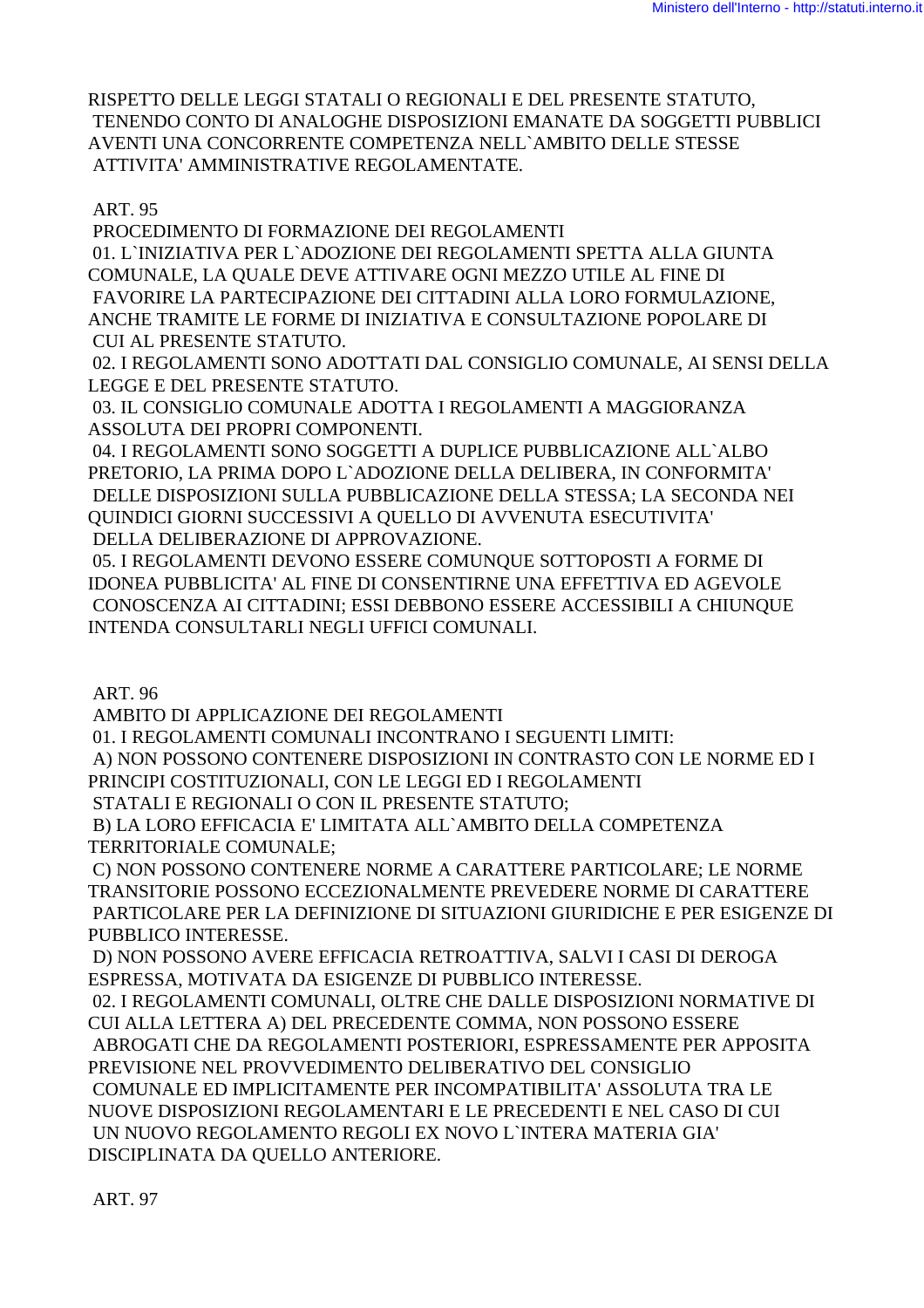ENTRATA IN VIGORE

 01. I REGOLAMENTI ENTRANO IN VIGORE IL PRIMO GIORNO SUCCESSIVO ALLA LORO AVVENUTA SECONDA PUBBLICAZIONE AI SENSI DELL`ARTICOLO 95 COMMA 04 DEL PRESENTE STATUTO.

 02. LE CONTRAVVENZIONI AI REGOLAMENTI COMUNALI SONO PUNITE CON L`AMMENDA NELLE FORME DAGLI STESSI PREVISTE, IN ARMONIA CON LA LEGGE VIGENTE.

 CAPO 03 **ORDINANZE**  ART. 98 ORDINANZE ORDINARIE - CIRCOLARI E DIRETTIVE 01. IL SINDACO EMANA ORDINANZE DI CARATTERE ORDINARIO, IN APPLICAZIONE DI NORME LEGISLATIVE E REGOLAMENTARI. 02. IL SEGRETARIO COMUNALE PUO' EMANARE, NELL`AMBITO DELLE PROPRIE FUNZIONI, CIRCOLARI E DIRETTIVE ATTUATIVE OD ESPLICATIVE DI DISPOSIZIONI DI LEGGE. 03. LE ORDINANZE DI CUI AL COMMA 01 DEVONO ESSERE PUBBLICATE PER QUINDICI GIORNI CONSECUTIVI ALL`ALBO PRETORIO; DURANTE TALE PERIODO DEVONO ALTRESI' ESSERE SOTTOPOSTE A FORME DI PUBBLICITA', CHE NE PERMETTANO LA EFFETTIVA CONOSCENZA AI CITTADINI, ED ESSERE ACCESSIBILI IN OGNI TEMPO A CHIUNQUE INTENDA CONSULTARLE. 04. LE ORDINANZE, LE CIRCOLARI E LE DIRETTIVE DI CUI AI PRECEDENTI COMMI DEVONO ESSERE REDATTE IN FORMA SCRITTA ED ESSERE NOTIFICATE A MEZZO DI MESSO COMUNALE AI DIRETTI INTERESSATI. 05. SE GLI INTERESSATI NON ADEMPIONO ALL`ORDINE IMPARTITO DAL SINDACO ENTRO IL TERMINE STABILITO, I LAVORI EVENTUALMENTE NECESSARI VERRANNO FATTI ESEGUIRE D`UFFICIO, OVE OCCORRE CON L`ASSISTENZA DELLA FORZA PUBBLICA; DELLE SPESE INCONTRATE SARA' REDATTA UNA NOTA CHE, RESA ESECUTIVA DAL PREFETTO, SARA' TRASMESSA ALL`ESATTORE, IL QUALE RISCUOTERA' LA SOMMA IVI INDICATA A CARICO DEGLI INADEMPIENTI COI PRIVILEGI E NELLE FORME PER LA RISCOSSIONE DELLE IMPOSTE DIRETTE.

#### ART. 99

 ORDINANZE CONTINGIBILI ED URGENTI 01. IL SINDACO, QUALE UFFICIALE DI GOVERNO, ADOTTA, NEL RISPETTO DEI PRINCIPI GENERALI DELL`ORDINAMENTO GIURIDICO, ORDINANZE CONTINGIBILI ED URGENTI, NELLE MATERIE DI SANITA' ED IGIENE, EDILIZIA E POLIZIA LOCALE, AL FINE DI PREVENIRE ED ELIMINARE GRAVI PERICOLI CHE MINACCIANO L`INCOLUMITA' DEI CITTADINI. 02. TALI PROVVEDIMENTI DEVONO ESSERE ADEGUATAMENTE MOTIVATI E LA LORO EFFICACIA, NECESSARIAMENTE LIMITATA NEL TEMPO, NON PUO' SUPERARE IL PERIODO IN CUI PERDURA LA NECESSITA'; PER LA LORO ESECUZIONE IL SINDACO PUO' RICHIEDERE AL PREFETTO, OVE OCCORRA, L`ASSISTENZA DELLA FORZA PUBBLICA. 03. SE L`ORDINANZA ADOTTATA AI SENSI DEL PRECEDENTE COMMA 01 E' RIVOLTA A PERSONE DETERMINATE E QUESTE NON OTTEMPERINO ALL`ORDINE IMPARTITO, IL SINDACO PUO' PROVVEDERE D`UFFICIO A SPESE DEGLI

INTERESSATI, SENZA PREGIUDIZIO DELL`AZIONE PENALE PER I REATI IN CUI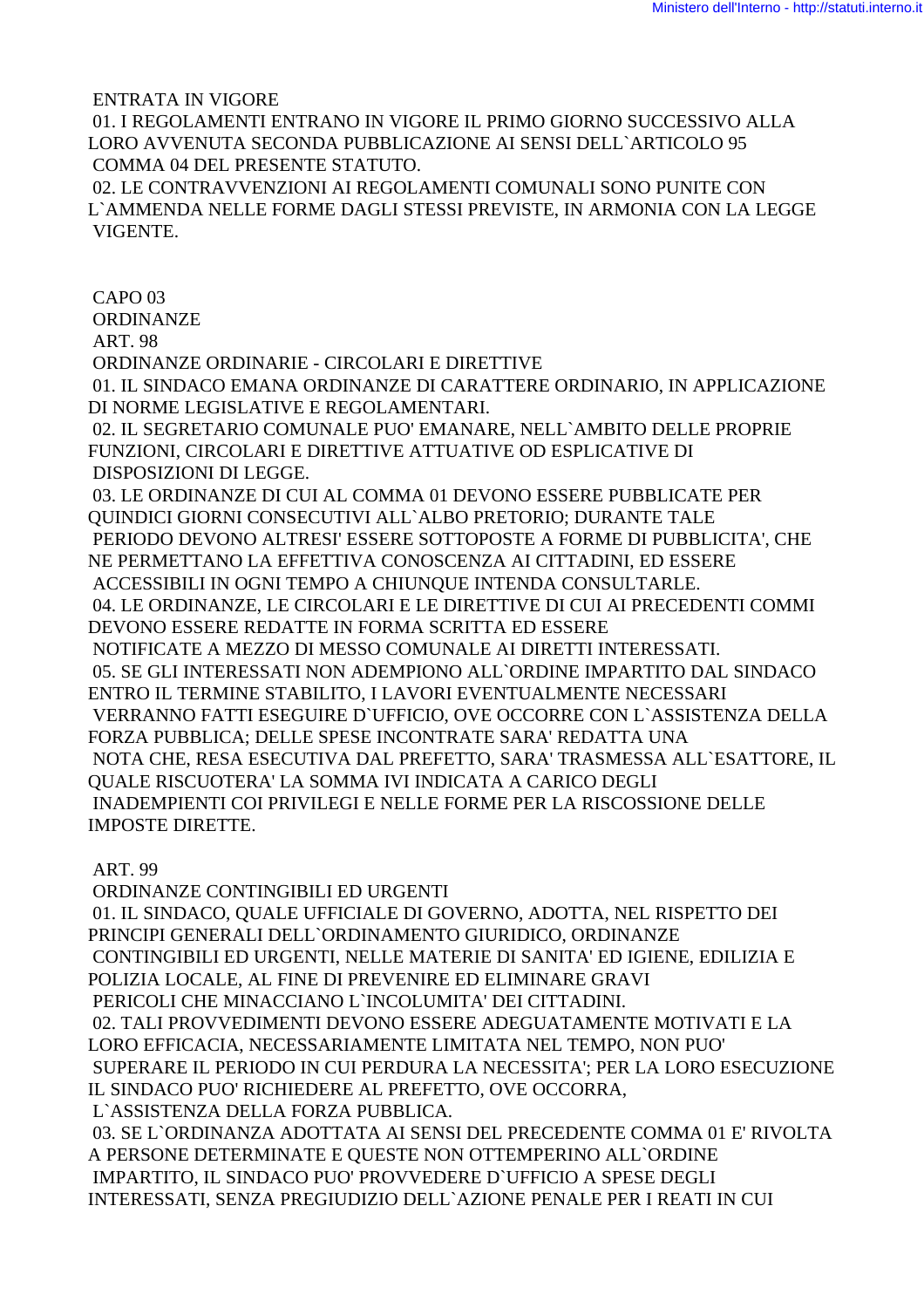FOSSERO INCORSI; PER LA RISCOSSIONE DELLE SPESE INCONTRATE IL SINDACO SI AVVALE DELLA STESSA PROCEDURA DI CUI AL COMMA 05 DEL PRECEDENTE ARTICOLO.

 04. IN CASO DI ASSENZA OD IMPEDIMENTO DEL SINDACO, LE ORDINANZE SONO EMANATE DA CHI LO SOSTITUISCE AI SENSI DEL PRESENTE STATUTO.

 05. QUANDO L`ORDINANZA HA CARATTERE INDIVIDUALE, ESSA DEVE ESSERE NOTIFICATA AL DESTINATARIO, NEGLI ALTRI CASI ESSA VIENE

 PUBBLICATA NELLE FORME PREVISTE AL COMMA 03 DEL PRECEDENTE ARTICOLO. 06. OVE IL SINDACO, O IL SUO SOSTITUTO DELEGATO, NON ADOTTI I

PROVVEDIMENTI DI CUI AL PRESENTE ARTICOLO, IL PREFETTO PROVVEDE CON PROPRIA ORDINANZA.

 07. LE ORDINANZE CONTINGIBILI ED URGENTI DEVONO ESSERE COMUNICATE AL PREFETTO ALL`ATTO DELLA LORO EMANAZIONE.

TITOLO 06

DISPOSIZIONI FINALI E TRANSITORIE

ART. 100

LE NORME TRANSITORIE

 01. SINO ALL`ENTRATA IN VIGORE DELLO STATUTO, LIMITATAMENTE ALLE MATERIE E DISCIPLINE AD ESSO ESPRESSAMENTE DEMANDATE, CONTINUANO AD APPLICARSI LE NORME VIGENTI ALLA DATA DI ENTRATA IN VIGORE DELLA LEGGE 08 GIUGNO 1990, N. 142, IN QUANTO CON ESSE COMPATIBILI. 02. IN ATTESA DELL`ATTUAZIONE DELL` ARTT. 51 DELLA LEGGE 142/90 IN ASSENZA, VACANZA OD IMPEDIMENTO DI FUNZIONARI CON QUALIFICA DI DIRIGENTE, IL SINDACO PRESIEDE LE COMMISSIONI DI GARA ED E' RESPONSABILE DELLE PROCEDURE DI APPALTO E DI STIPULA DEI CONTRATTI.

ART. 101

ENTRATA IN VIGORE DELLO STATUTO

 01. IL PRESENTE STATUTO, DOPO L`ESPLETAMENTO DEL CONTROLLO DA PARTE DEL COMPETENTE ORGANO REGIONALE, E' PUBBLICATO NEL BOLLETTINO UFFICIALE DELLA REGIONE E AFFISSO ALL`ALBO PRETORIO COMUNALE PER TRENTA GIORNI CONSECUTIVI.

 02. IL SINDACO PROVVEDE ALL`INVIO DEL PRESENTE STATUTO, MUNITO DELLA CERTIFICAZIONE DELLE AVVENUTE PUBBLICAZIONI DI CUI AL

 PRECEDENTE COMMA, AL MINISTERO DELL`INTERNO PER IL SUO INSERIMENTO NELLA RACCOLTA UFFICIALE DEGLI STATUTI.

 03. IL PRESENTE STATUTO ENTRA IN VIGORE IL TRENTESIMO GIORNO SUCCESSIVO ALLA SUA PUBBLICAZIONE NEL BOLLETTINO UFFICIALE DELLA REGIONE.

 04. IL SEGRETARIO DEL COMUNE APPONE IN CALCE ALL`ORIGINALE DELLO STATUTO LA DICHIARAZIONE DELL`ENTRATA IN VIGORE.

ART. 102

ADOZIONE DEI REGOLAMENTI

 01. I REGOLAMENTI PREVISTI DAL PRESENTE STATUTO, ESCLUSI QUELLO DI CONTABILITA' E QUELLO PER LA DISCIPLINA DEI CONTRATTI, SONO ADOTTATI ENTRO UN ANNO DALLA ENTRATA IN VIGORE DELLO STATUTO STESSO. 02. SINO ALL`ENTRATA IN VIGORE DEI REGOLAMENTI DI CUI AL PRECEDENTE